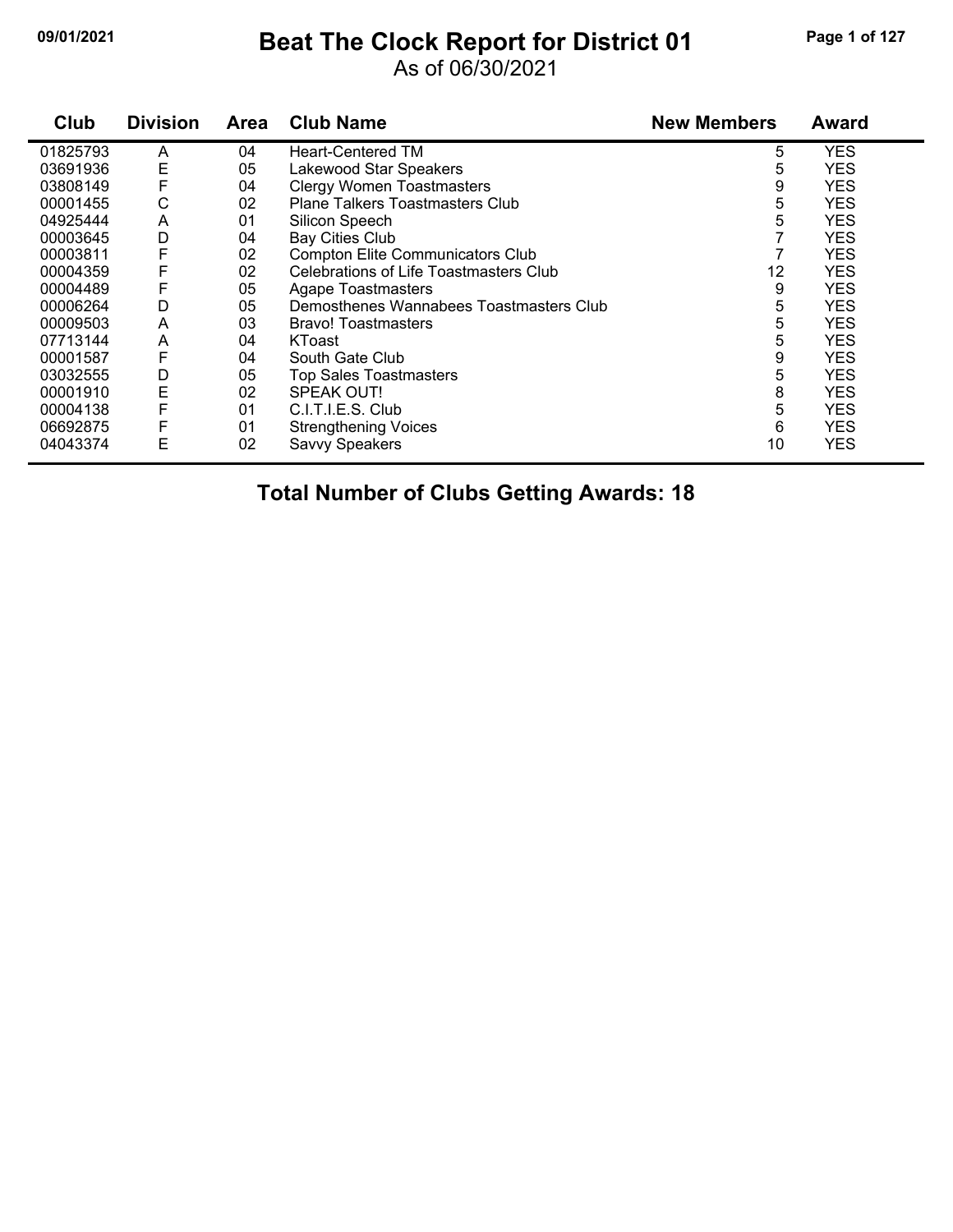## **09/01/2021 Beat The Clock Report for District 02 Page 2 of 127**

As of 06/30/2021

| Club     | <b>Division</b> |    | Area Club Name                     | <b>New Members</b> | Award |  |
|----------|-----------------|----|------------------------------------|--------------------|-------|--|
| 06861937 |                 | 44 | Space Toast                        |                    | YES   |  |
| 01587992 | E               | 52 | Redmond Nights                     | 6                  | YES   |  |
| 00000690 | А               | 15 | Snohomish County Toastmasters Club |                    | YES   |  |
| 00597395 | E               | 53 | Peak Speakers Toastmasters Club    |                    | YES   |  |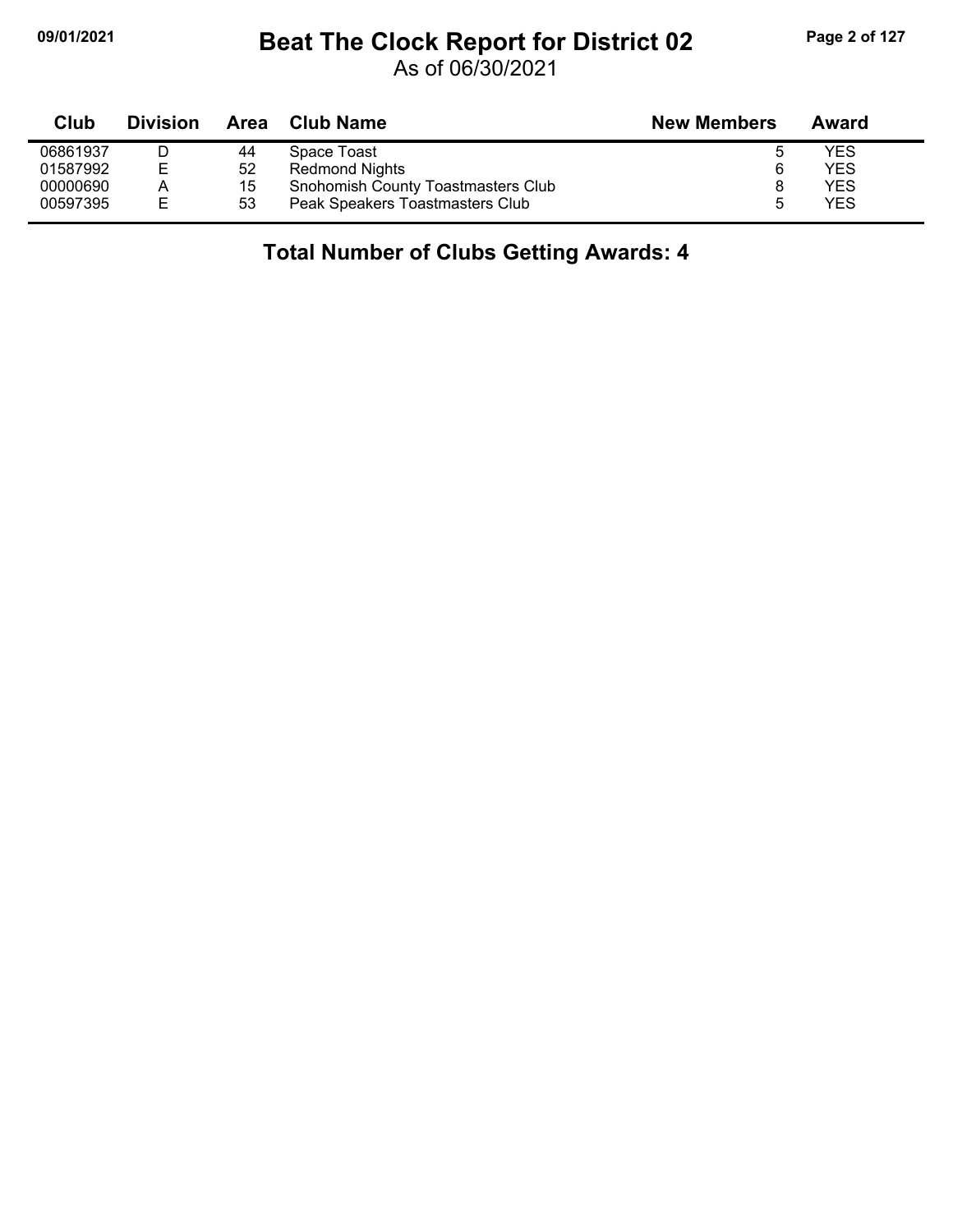## **09/01/2021 Beat The Clock Report for District 03 Page 3 of 127**

As of 06/30/2021

| Club     | <b>Division</b> | <b>Area</b> | <b>Club Name</b>                       | <b>New Members</b> | Award      |
|----------|-----------------|-------------|----------------------------------------|--------------------|------------|
| 01177603 | А               | 04          | Agua Fria Toastmasters                 | 5                  | <b>YES</b> |
| 01500993 | Α               | 03          | Think Tank                             | 6                  | <b>YES</b> |
| 00932047 | O               | 06          | ProjectMasters Toastmasters            | 5                  | <b>YES</b> |
| 07555878 | S               | 03          | <b>TALKotillo Toastmasters</b>         | 9                  | <b>YES</b> |
| 01003486 | D               | 01          | Midtown Toast Pros                     |                    | <b>YES</b> |
| 00009395 | А               | 03          | Peacock Toastmasters Club              | 5                  | <b>YES</b> |
| 00009751 | M               | 04          | Signal Peak Club                       | 5                  | <b>YES</b> |
| 00824624 | S               | 04          | <b>Cultivating Leaders</b>             | 5                  | <b>YES</b> |
| 07225391 | S               | 03          | Stagecoach Speakers - Horse Whisperers | 5                  | <b>YES</b> |
| 05481161 | А               | 04          | London Bridge Toastmasters             | 5                  | <b>YES</b> |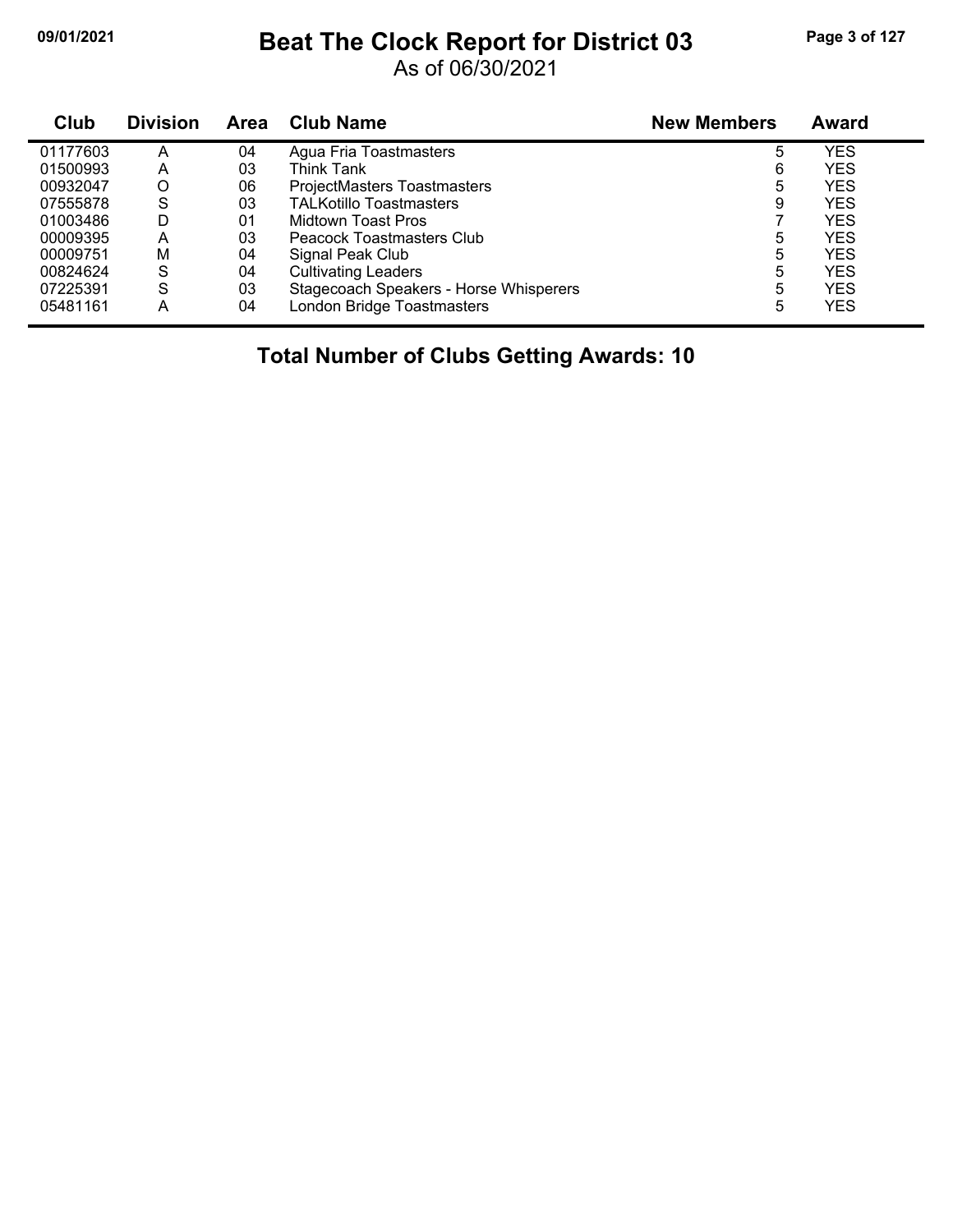#### **09/01/2021 Beat The Clock Report for District 04 Page 4 of 127**

As of 06/30/2021

| Club     | <b>Division</b> | <b>Area</b> | <b>Club Name</b>                   | <b>New Members</b> | Award |
|----------|-----------------|-------------|------------------------------------|--------------------|-------|
| 00859889 |                 | 03          | <b>Genentech Toastmasters Club</b> |                    | VES   |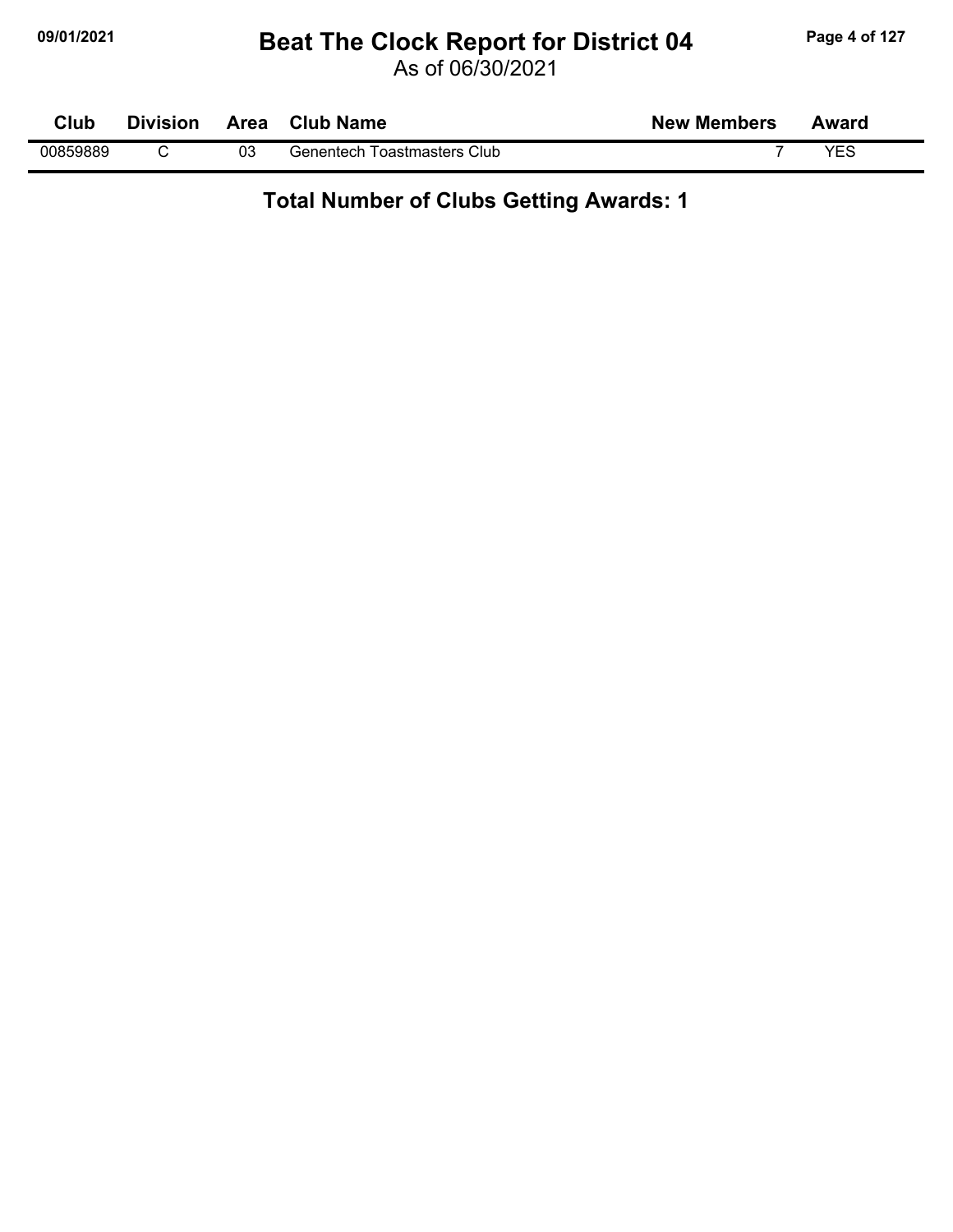## **09/01/2021 Beat The Clock Report for District 05 Page 5 of 127**

As of 06/30/2021

| Club     | <b>Division</b> | Area | Club Name                        | <b>New Members</b> | Award |
|----------|-----------------|------|----------------------------------|--------------------|-------|
| 00002539 | W               | 13   | Naval R & D Toastmasters Club    | 9                  | YES   |
| 00913434 | N               | 24   | <b>Torrey Pines Toastmasters</b> |                    | YES   |
| 00817343 |                 | 16   | Sony San Diego Toastmasters      | 6                  | YES   |
| 00004556 |                 | 25   | Felicita Toastmasters Club       | 9                  | YES   |
| 00002012 | W               | 08   | Toastmasters of the Cove Club    | 5                  | YES   |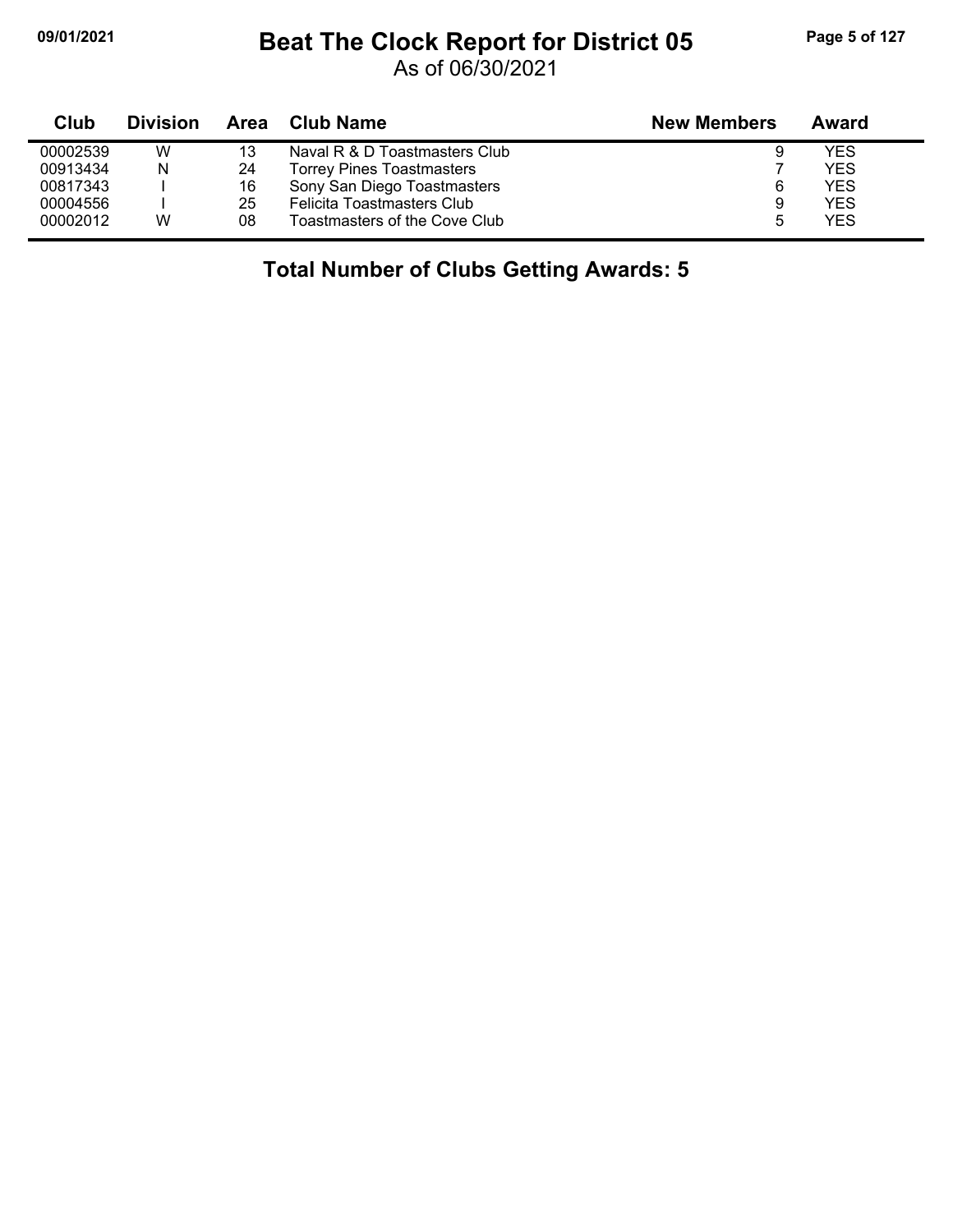#### **09/01/2021 Beat The Clock Report for District 06 Page 6 of 127**

As of 06/30/2021

| Club     | <b>Division</b> | Area Club Name                   | <b>New Members</b> | Award |
|----------|-----------------|----------------------------------|--------------------|-------|
| 00001414 |                 | <b>Goal Getters Toastmasters</b> |                    | YFS   |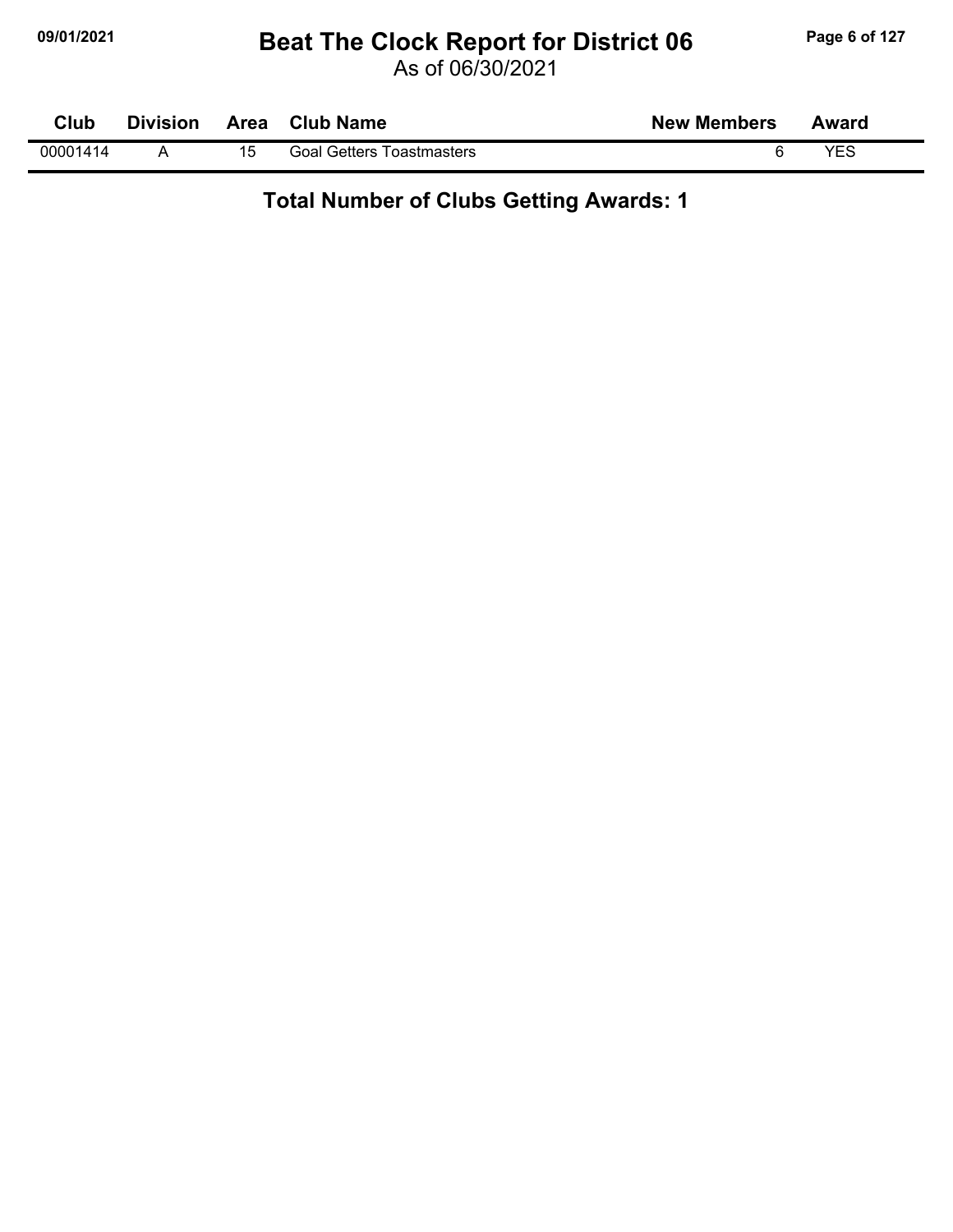#### **09/01/2021 Beat The Clock Report for District 07 Page 7 of 127**

As of 06/30/2021

| Club     | <b>Division</b> | Area | <b>Club Name</b>                   | <b>New Members</b> | Award      |
|----------|-----------------|------|------------------------------------|--------------------|------------|
| 03797086 | н               | 92   | <b>Sporty Speakers</b>             | ხ                  | YES        |
| 05642364 | Е               | 64   | Wagon Tongues                      | Ⴆ                  | <b>YES</b> |
| 00006869 |                 | 52   | Tell Me A Story                    | ხ                  | <b>YES</b> |
| 00827361 | Α               | 22   | Roseburg Speakers and Storytellers | 6                  | <b>YES</b> |
| 00000775 | G               | 83   | Astoria Toastmasters               | 6                  | <b>YES</b> |
| 01448802 |                 | 43   | Dallas Toastmasters                | b                  | <b>YES</b> |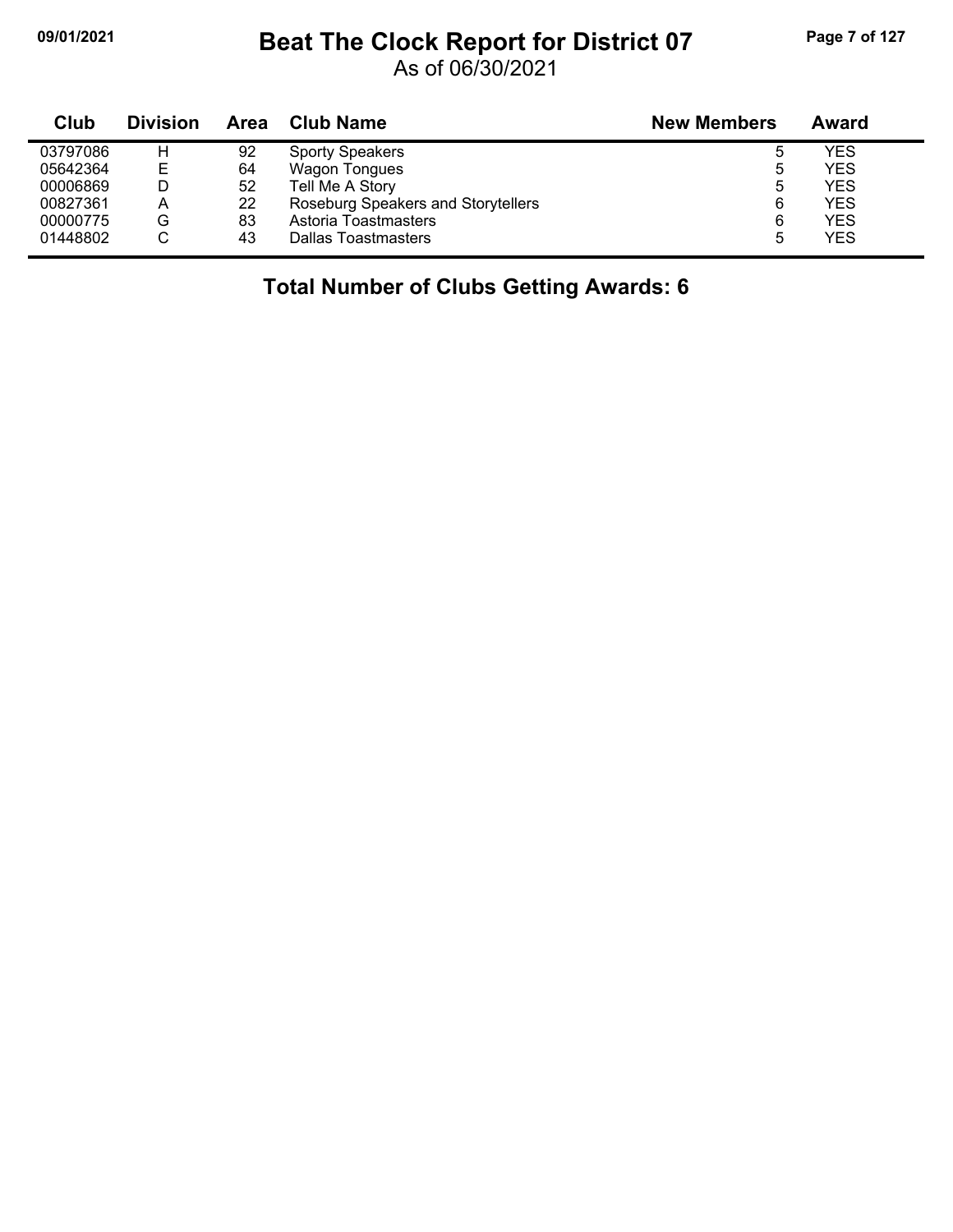## **09/01/2021 Beat The Clock Report for District 08 Page 8 of 127**

As of 06/30/2021

| Club     | <b>Division</b> | Area | <b>Club Name</b>                          | <b>New Members</b> | Award      |  |
|----------|-----------------|------|-------------------------------------------|--------------------|------------|--|
| 00002072 | Α               | 05   | High-Noon Toastmasters Club               |                    | <b>YES</b> |  |
| 00004206 |                 | 06   | Fairview Heights Toastmasters Club        | 5                  | <b>YES</b> |  |
| 00004938 | А               | 04   | Capital T Toastmasters - An Advanced Club | 5                  | <b>YES</b> |  |
| 00001229 | B               | 03   | <b>Plus Factor Club</b>                   | 5                  | <b>YES</b> |  |
| 01491688 | B               | 18   | <b>Shalom Church Toastmasters</b>         |                    | <b>YES</b> |  |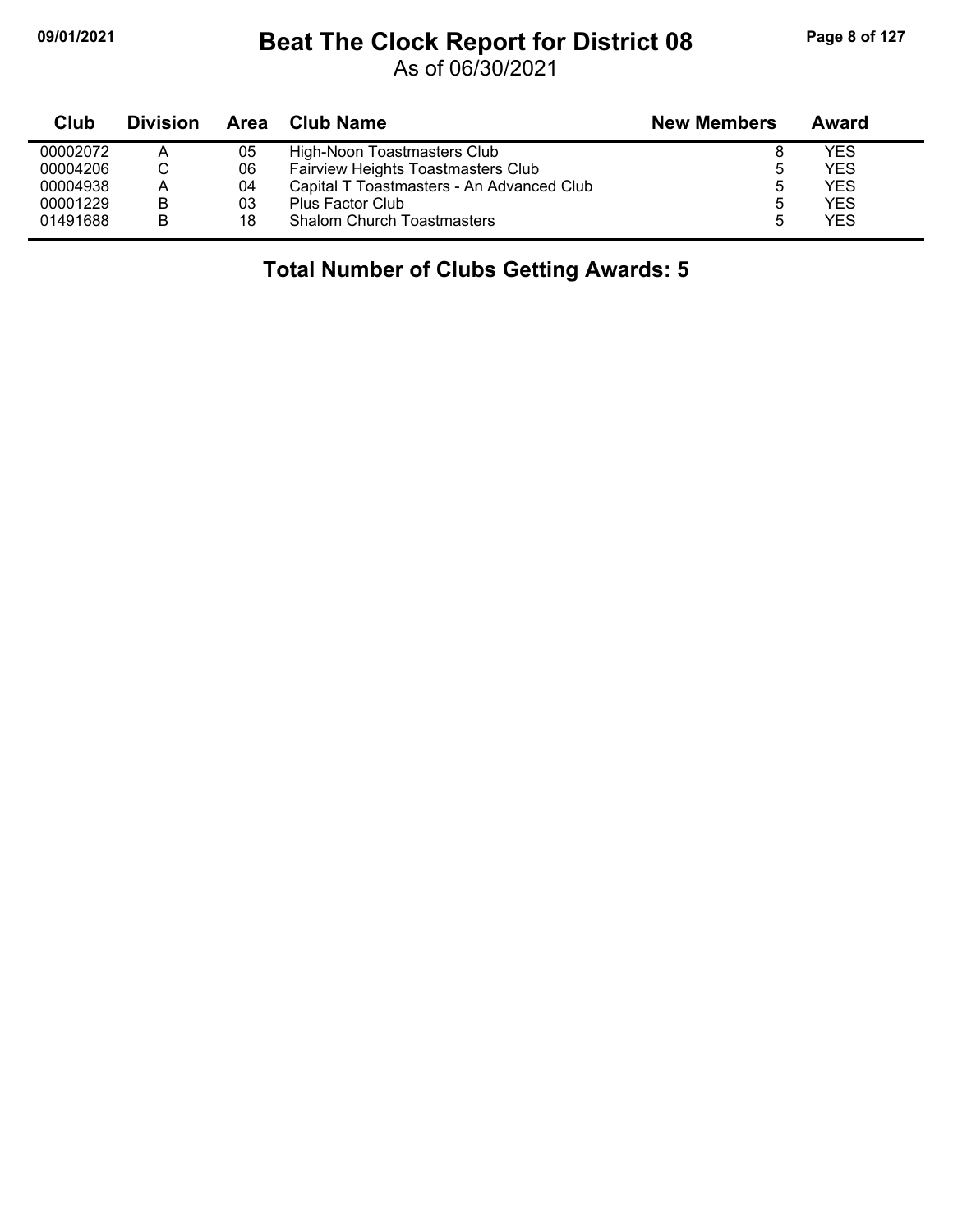#### **09/01/2021 Beat The Clock Report for District 10 Page 9 of 127**

As of 06/30/2021

| Club     | <b>Division</b> | Area | <b>Club Name</b>                                | <b>New Members</b> | Award      |
|----------|-----------------|------|-------------------------------------------------|--------------------|------------|
| 02878837 | С               | 13   | Cuyahoga Falls Toastmasters                     | 5                  | YES        |
| 02771855 | Е               | 21   | Colorful Language                               | 10                 | YES        |
| 04667023 | Е               | 22   | Progressive Insurance Advanced Toastmasters Clu |                    | YES        |
| 00000351 | N               | 50   | Cleveland Club                                  |                    | <b>YES</b> |
| 00822493 | С               | 12   | Wadsworth Area Club                             |                    | YES        |
| 01383972 | N               | 54   | Top of the Town Advanced Club                   | 8                  | <b>YES</b> |
| 00002803 | С               | 14   | Fairlawn Club                                   | 5                  | YES        |
| 03055923 | N               | 53   | <b>CWRU Toastmasters Club</b>                   | 6                  | YES        |
| 07687237 | С               | 10   | Speak To Lead Toastmasters                      | 5                  | YES        |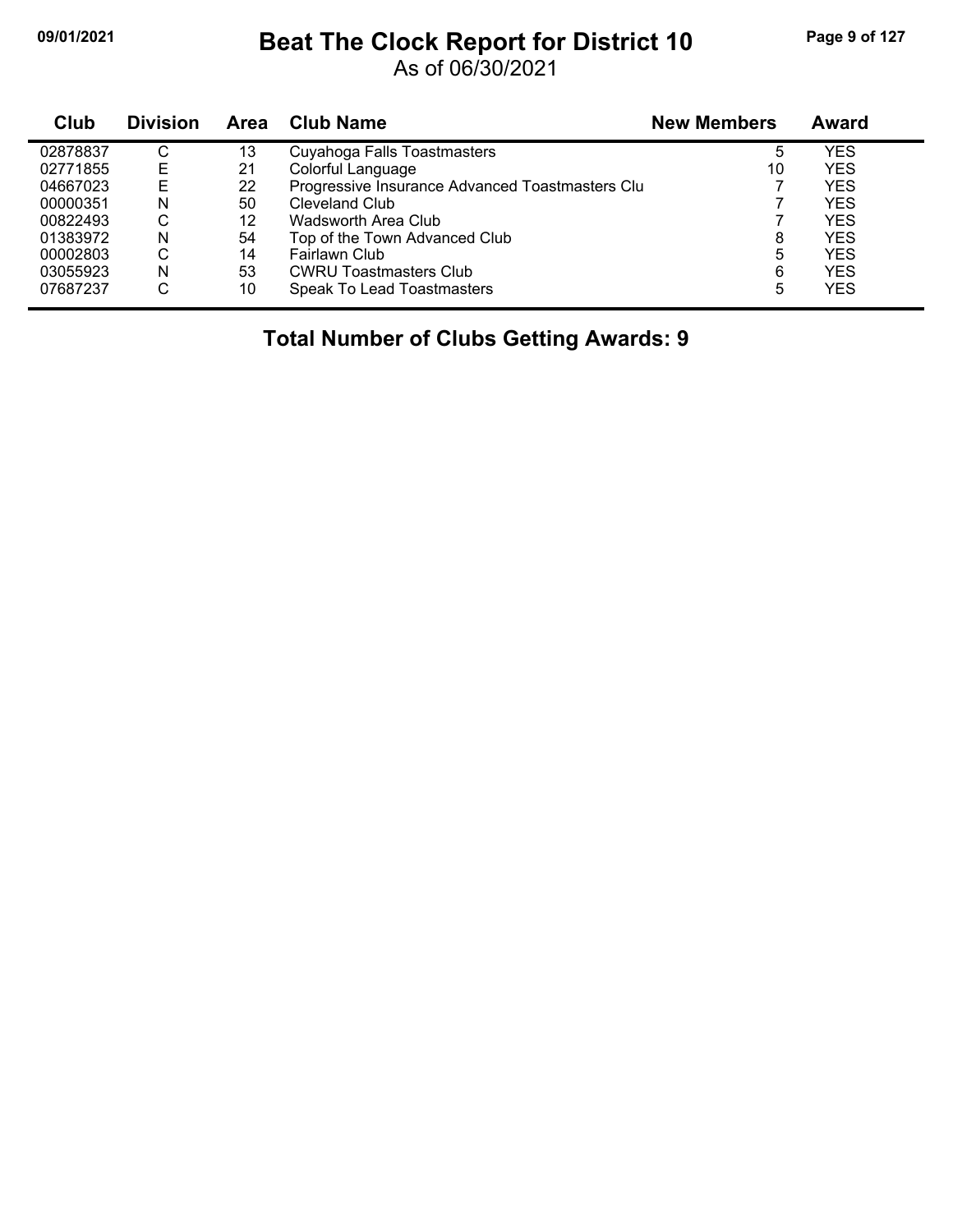## **09/01/2021 Beat The Clock Report for District 11 Page 10 of 127**

As of 06/30/2021

| Club     | <b>Division</b> | Area | <b>Club Name</b>                             | <b>New Members</b> | Award      |
|----------|-----------------|------|----------------------------------------------|--------------------|------------|
| 07633405 |                 |      | <b>Boiler Talks Toastmasters Club</b>        |                    | <b>YES</b> |
| 04854663 | Е               | 54   | Red Engine Toastmasters Club                 | 6                  | <b>YES</b> |
| 00004742 | A               | 11   | The Great Communicators of Northwest Indiana | 5                  | <b>YES</b> |
| 00001216 |                 | 35   | <b>Business and Community Toastmasters</b>   | h                  | <b>YES</b> |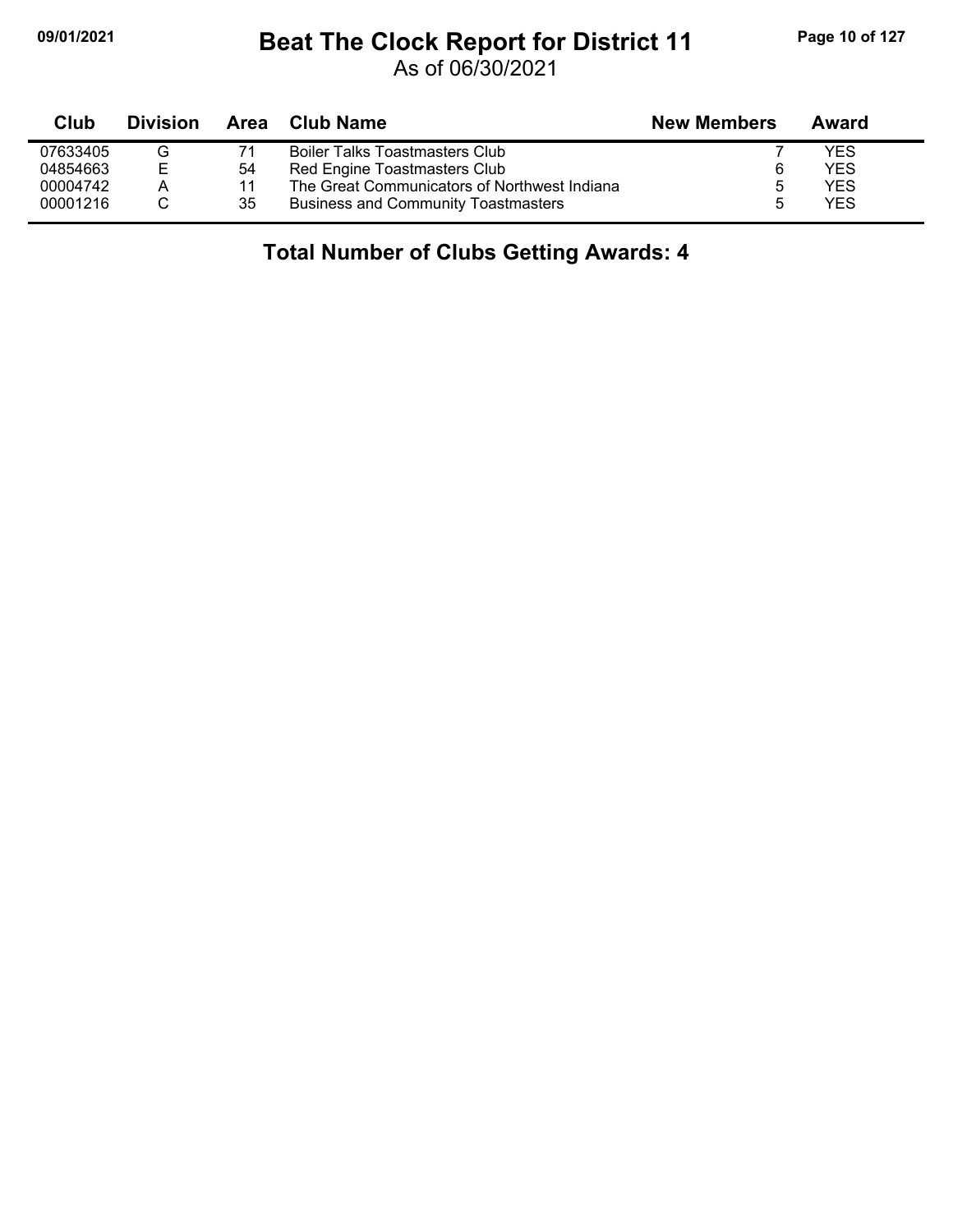## **09/01/2021 Beat The Clock Report for District 12 Page 11 of 127**

As of 06/30/2021

| Club     | <b>Division</b> | Area | Club Name                             | <b>New Members</b> | Award      |
|----------|-----------------|------|---------------------------------------|--------------------|------------|
| 00004264 |                 | 03   | Spontaneous Speakers                  |                    | YES        |
| 01047473 |                 | 02   | Professional Voices Toastmasters Club |                    | YES        |
| 05960650 | в               | 04   | New Beginnings-Vernon Bragg Jr.       |                    | <b>YES</b> |
| 04017109 | E               | 04   | <b>Inland Gateway Toastmasters</b>    |                    | YES        |
| 00003866 |                 | 01   | That's Debatable Club                 |                    | YES        |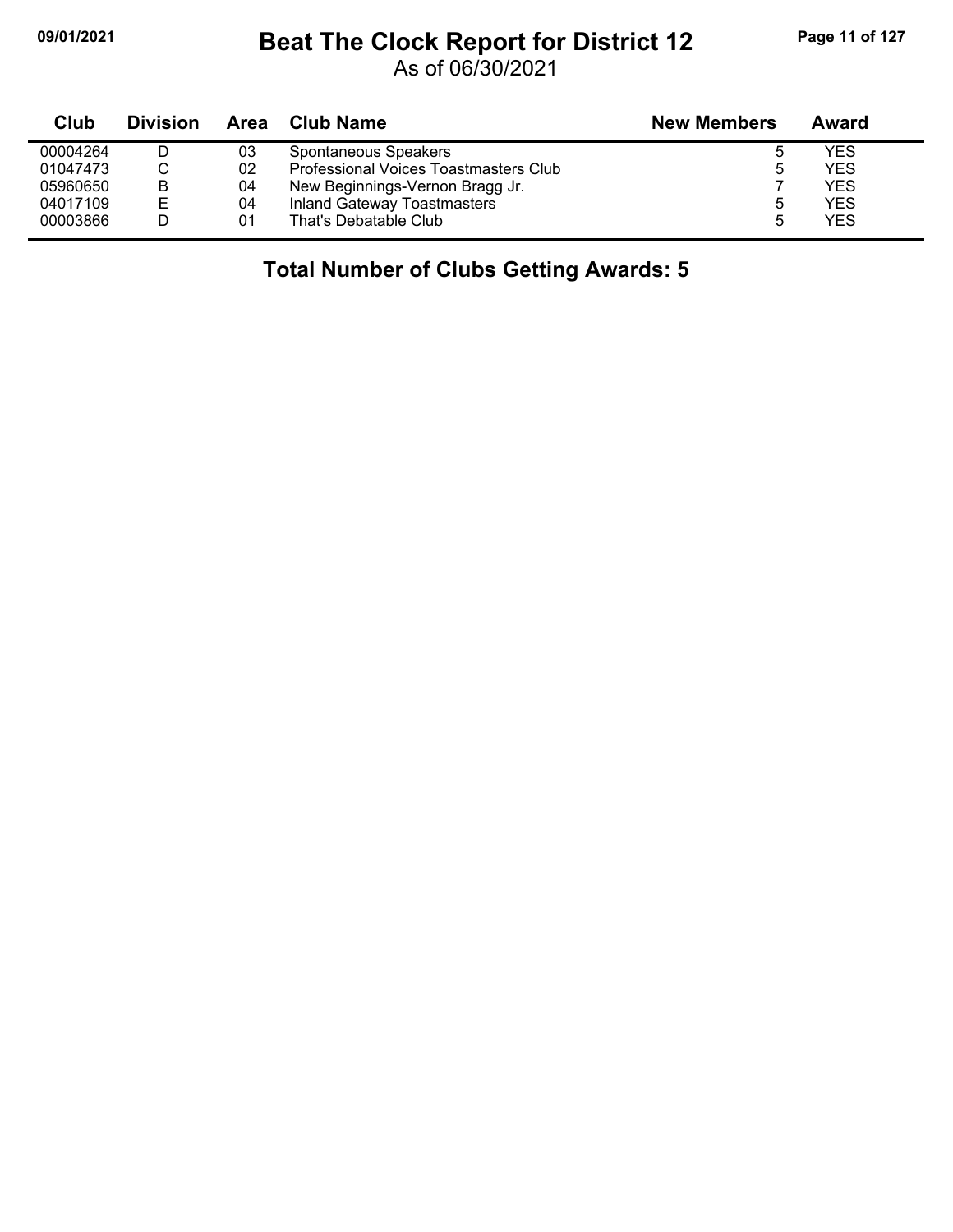## **09/01/2021 Beat The Clock Report for District 13 Page 12 of 127**

As of 06/30/2021

| Club     | <b>Division</b> | Area | <b>Club Name</b>            | <b>New Members</b> | Award      |
|----------|-----------------|------|-----------------------------|--------------------|------------|
| 03080117 | D               | 33   | <b>Running Man Speaks</b>   | 25                 | YES        |
| 03600773 | в               | 13   | <b>ProMasters</b>           | 6                  | <b>YES</b> |
| 01014683 | Α               | 02   | <b>Bay Friends</b>          | 5                  | YES        |
| 00001104 | С               | 23   | Penn Hills Club             | 5                  | <b>YES</b> |
| 03842479 | Α               | 02   | Moon Toastmasters           | 5                  | <b>YES</b> |
| 00007132 | С               | 22   | Penn State Pingers Club     | 6                  | <b>YES</b> |
| 00009881 | D               | 34   | Oakland Club                | 9                  | <b>YES</b> |
| 05934795 | в               | 12   | <b>PPG CIC Toastmasters</b> | 5                  | YES        |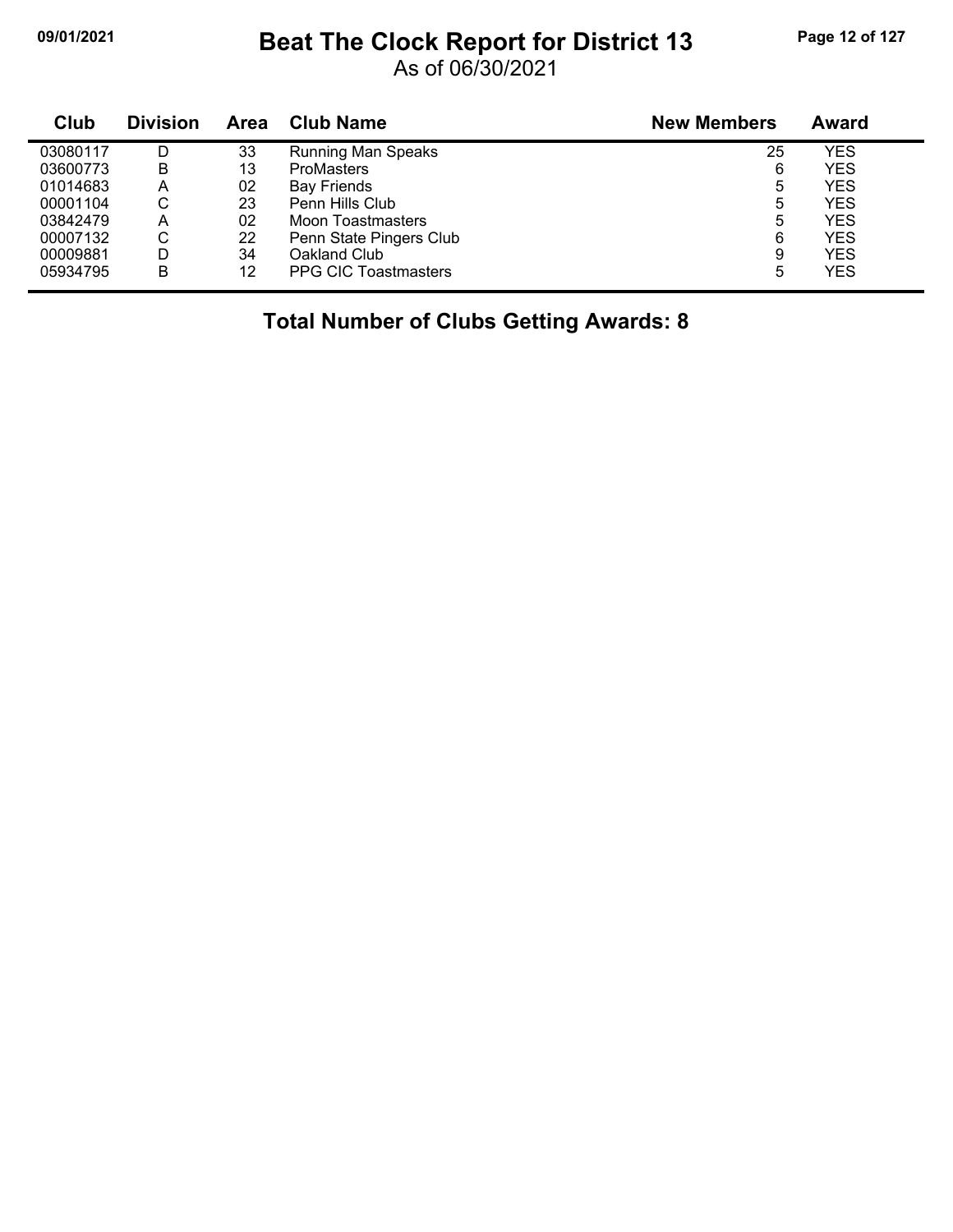#### **09/01/2021 Beat The Clock Report for District 14 Page 13 of 127**

#### As of 06/30/2021

| Club     | <b>Division</b> | <b>Area</b> | <b>Club Name</b>                               | <b>New Members</b> | <b>Award</b> |
|----------|-----------------|-------------|------------------------------------------------|--------------------|--------------|
| 00000824 | G               | 72          | <b>Macon Toastmasters Club</b>                 | 8                  | <b>YES</b>   |
| 00009851 | С               | 32          | Fairfield Kingdom Voices Club                  | 5                  | <b>YES</b>   |
| 01298625 | D               | 44          | New Macedonia Communicators                    | 10                 | <b>YES</b>   |
| 00007647 | $\sf B$         | 23          | <b>Carter Center Club</b>                      | 10                 | <b>YES</b>   |
| 00003412 | A               | 12          | Northeast Club                                 |                    | <b>YES</b>   |
| 00005091 | G               | 71          | Albany State University Toastmasters Club 5091 | 8                  | <b>YES</b>   |
| 00005748 | С               | 36          | Voices Of Aaron Club                           | 8                  | <b>YES</b>   |
| 01475033 | B               | 25          | <b>Grace Masters</b>                           | 9                  | <b>YES</b>   |
| 00001520 | $\sf B$         | 24          | <b>Buckhead Toastmasters</b>                   | 6                  | <b>YES</b>   |
| 00877554 | A               | 15          | The Real Toastmasters of Tucker                | $\overline{7}$     | <b>YES</b>   |
| 04648792 | G               | 71          | <b>Friendly City Toastmasters</b>              | 10                 | <b>YES</b>   |
| 04971324 | A               | 12          | Salem MBC TM Club                              | 6                  | <b>YES</b>   |
| 07031211 | G               | 71          | Phoebe Health System Toastmasters Club         | 10                 | <b>YES</b>   |
| 01174747 | $\mathsf E$     | 54          | <b>Greene County Toastmasters</b>              | 5                  | <b>YES</b>   |
| 01174936 | G               | 71          | Albany Legacy Builders Toastmasters Club       | 9                  | <b>YES</b>   |
| 00600184 | D               | 44          | Southern Crescent Toastmasters                 | 5                  | <b>YES</b>   |
| 01028729 | D               | 44          | So Co Toastmasters-Forest Park                 |                    | <b>YES</b>   |
| 05874011 | D               | 41          | St. Ignatius of Loyola Toastmasters            | 5                  | <b>YES</b>   |
| 03977919 | A               | 11          | <b>Gwinnett Metro Toastmasters</b>             | 6                  | <b>YES</b>   |
| 02046783 | E               | 53          | <b>CNVAMC Toastmasters</b>                     | 5                  | <b>YES</b>   |
| 00003344 | G               | 73          | <b>Procurement Club</b>                        | 8                  | <b>YES</b>   |
| 00004048 | $\mathsf E$     | 54          | <b>Classic City Toastmasters</b>               | 5                  | <b>YES</b>   |
| 04011416 | B               | 24          | <b>CDC Roybal Toastmasters</b>                 | 5                  | <b>YES</b>   |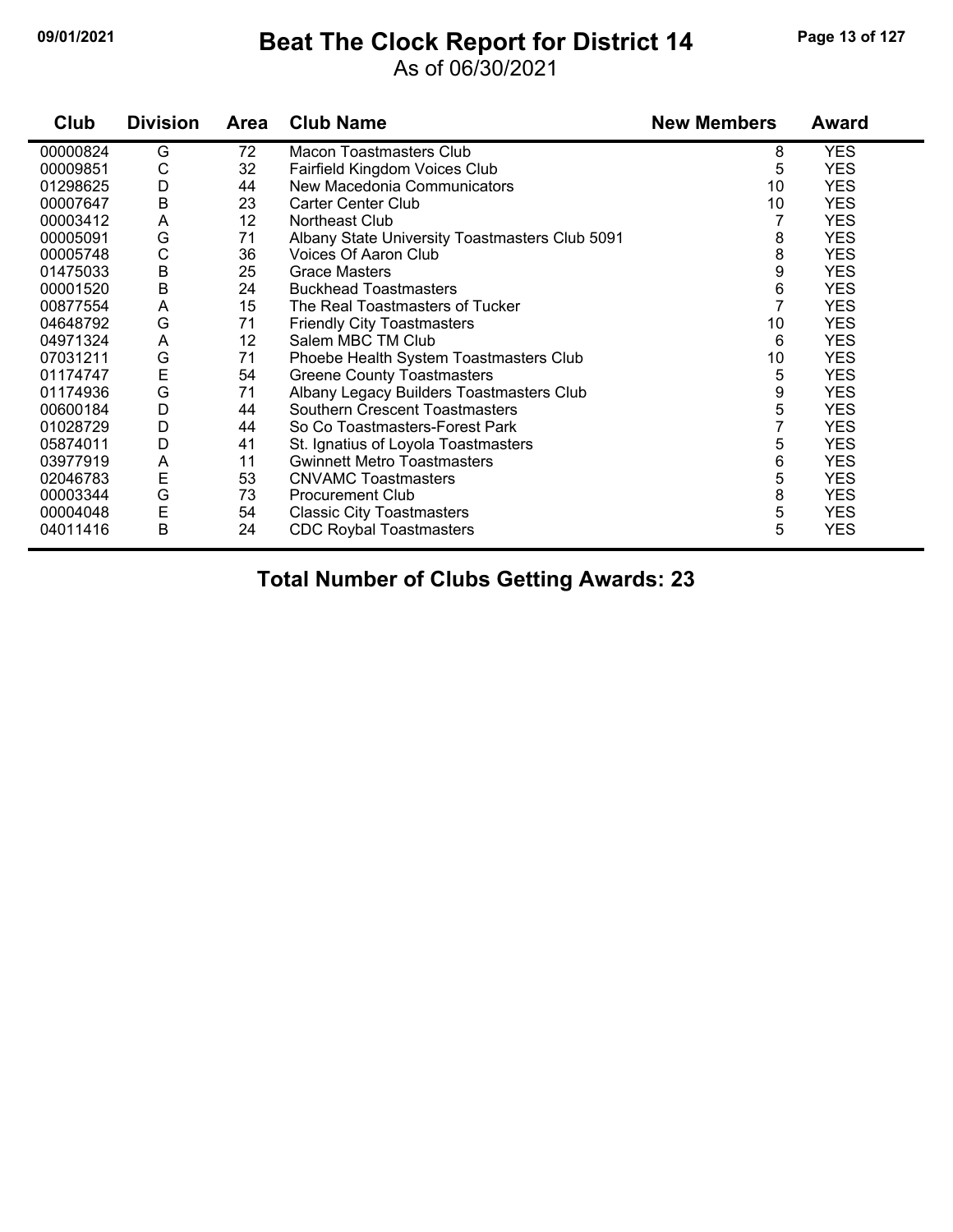# **09/01/2021 Beat The Clock Report for District 15 Page 14 of 127**

As of 06/30/2021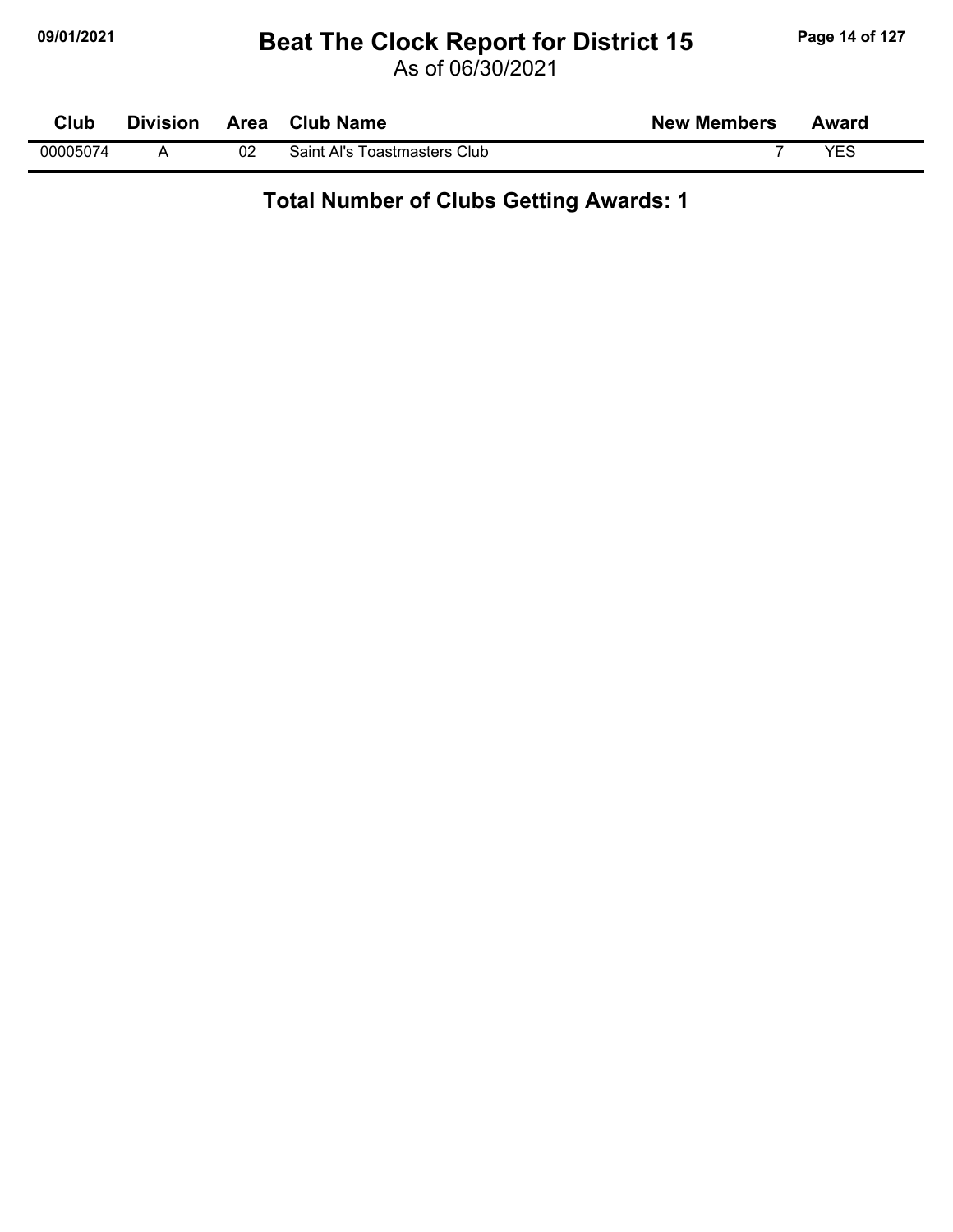## **09/01/2021 Beat The Clock Report for District 16 Page 15 of 127**

As of 06/30/2021

| Club     | <b>Division</b> | Area | Club Name                | <b>New Members</b> | Award |
|----------|-----------------|------|--------------------------|--------------------|-------|
| 00000148 |                 | 02   | ™ulsa Club               |                    | YES   |
| 04272780 |                 | 01   | <b>PCBC Toastmasters</b> |                    | YES   |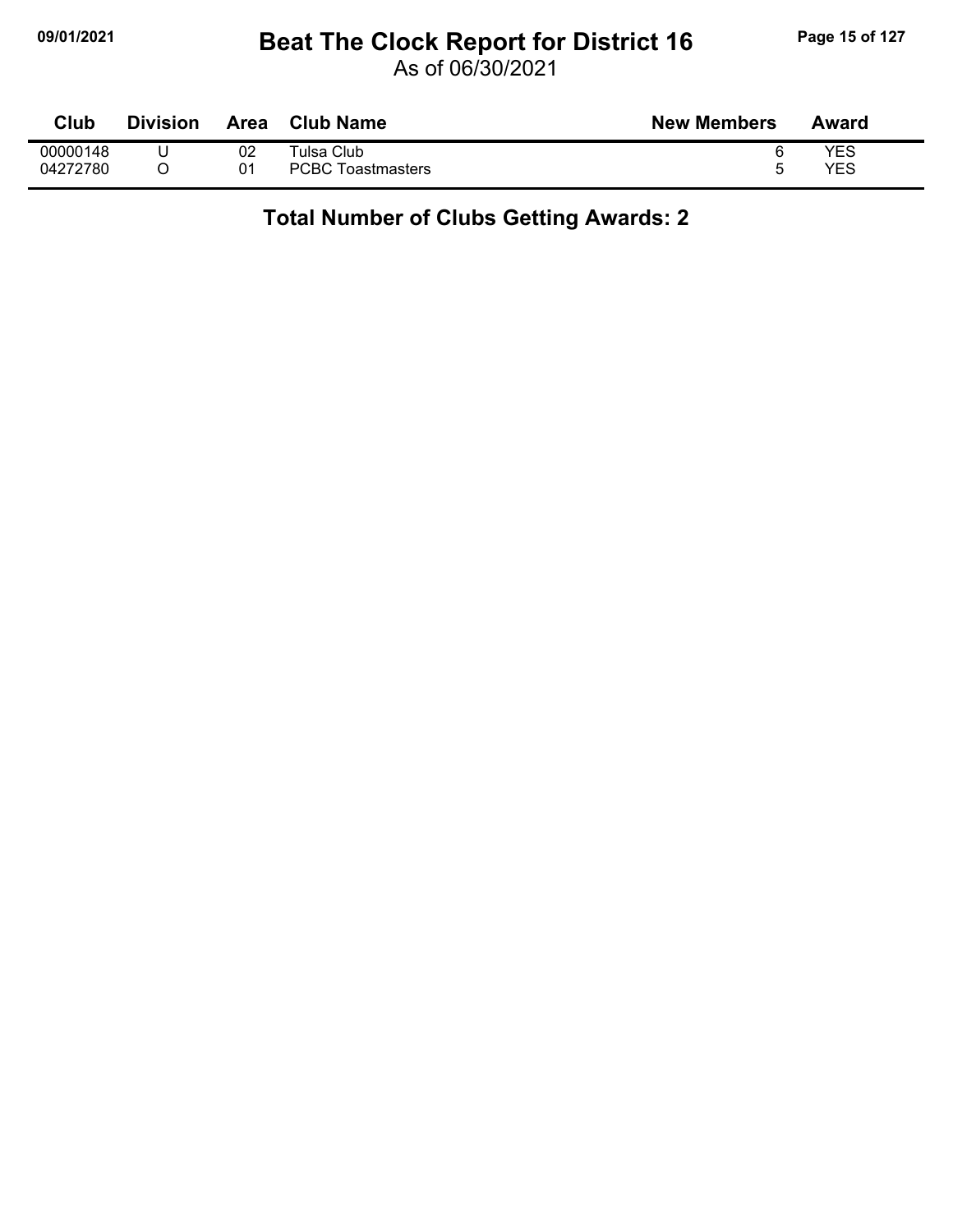### **09/01/2021 Beat The Clock Report for District 17 Page 16 of 127**

As of 06/30/2021

| <b>Club</b> |    | Division Area Club Name            | <b>New Members</b> | Award |  |
|-------------|----|------------------------------------|--------------------|-------|--|
| 02459315    | 03 | Banksia Speakers Toastmasters Club |                    | YES   |  |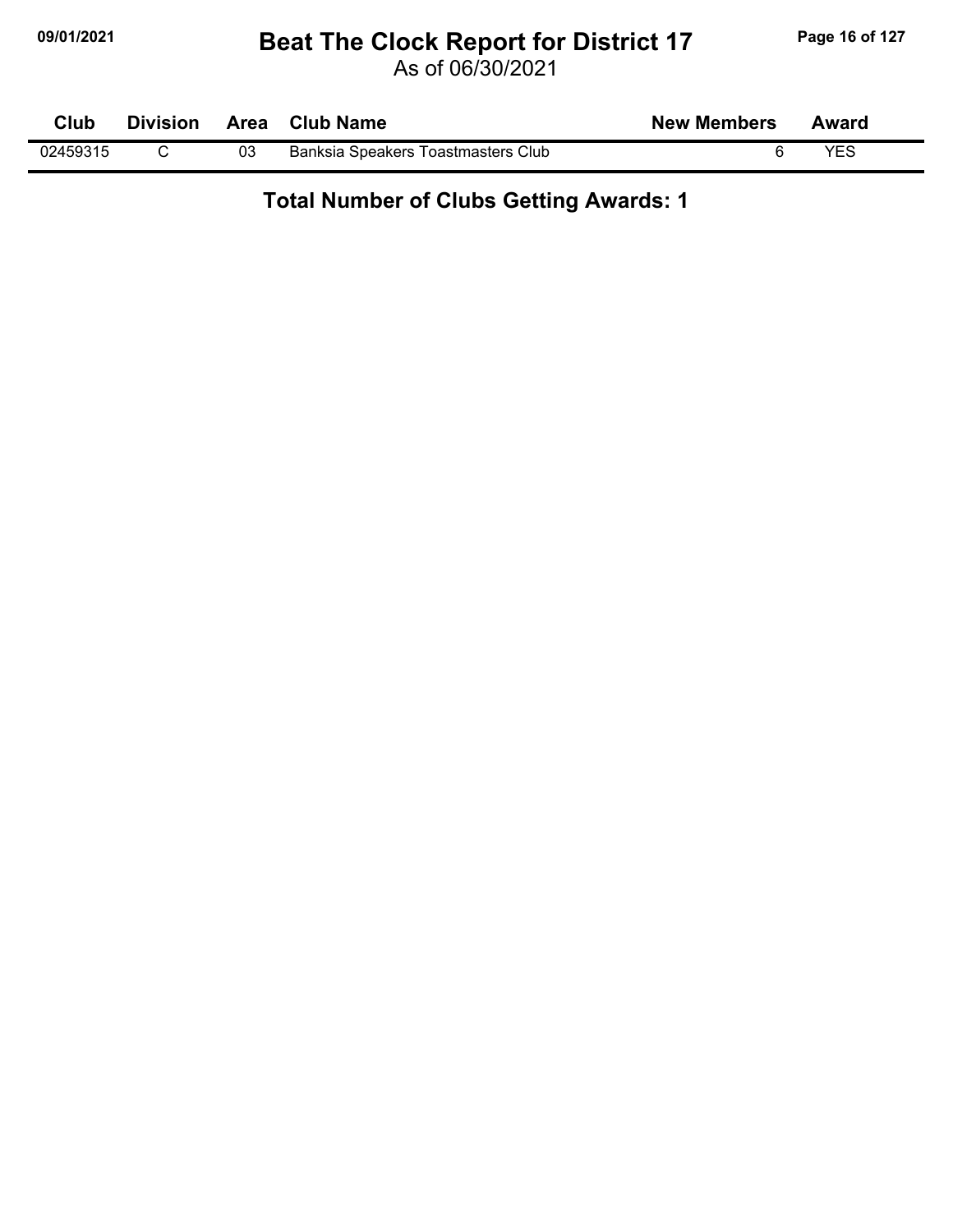## **09/01/2021 Beat The Clock Report for District 18 Page 17 of 127**

As of 06/30/2021

| Club     | <b>Division</b> | Area | <b>Club Name</b>                     | <b>New Members</b> | Award      |
|----------|-----------------|------|--------------------------------------|--------------------|------------|
| 01597166 | C               | 33   | <b>Allegis Group Toastmasters</b>    | 8                  | YES        |
| 04546885 | Е               | 53   | <b>Baltimore Leidos Toastmasters</b> | 6                  | YES        |
| 05852400 | G               | 71   | Dynamic Leadership Toastmasters      | 6                  | YES        |
| 00819742 |                 | 62   | <b>Highway Masters Club</b>          |                    | <b>YES</b> |
| 00957956 | G               | 71   | Delmarya Toastmasters                | 6                  | YES        |
| 00004597 |                 | 62   | <b>State Center Toastmasters</b>     | 5                  | <b>YES</b> |
| 00004546 | ◡               | 33   | Voicemaster Club                     | 10                 | YES        |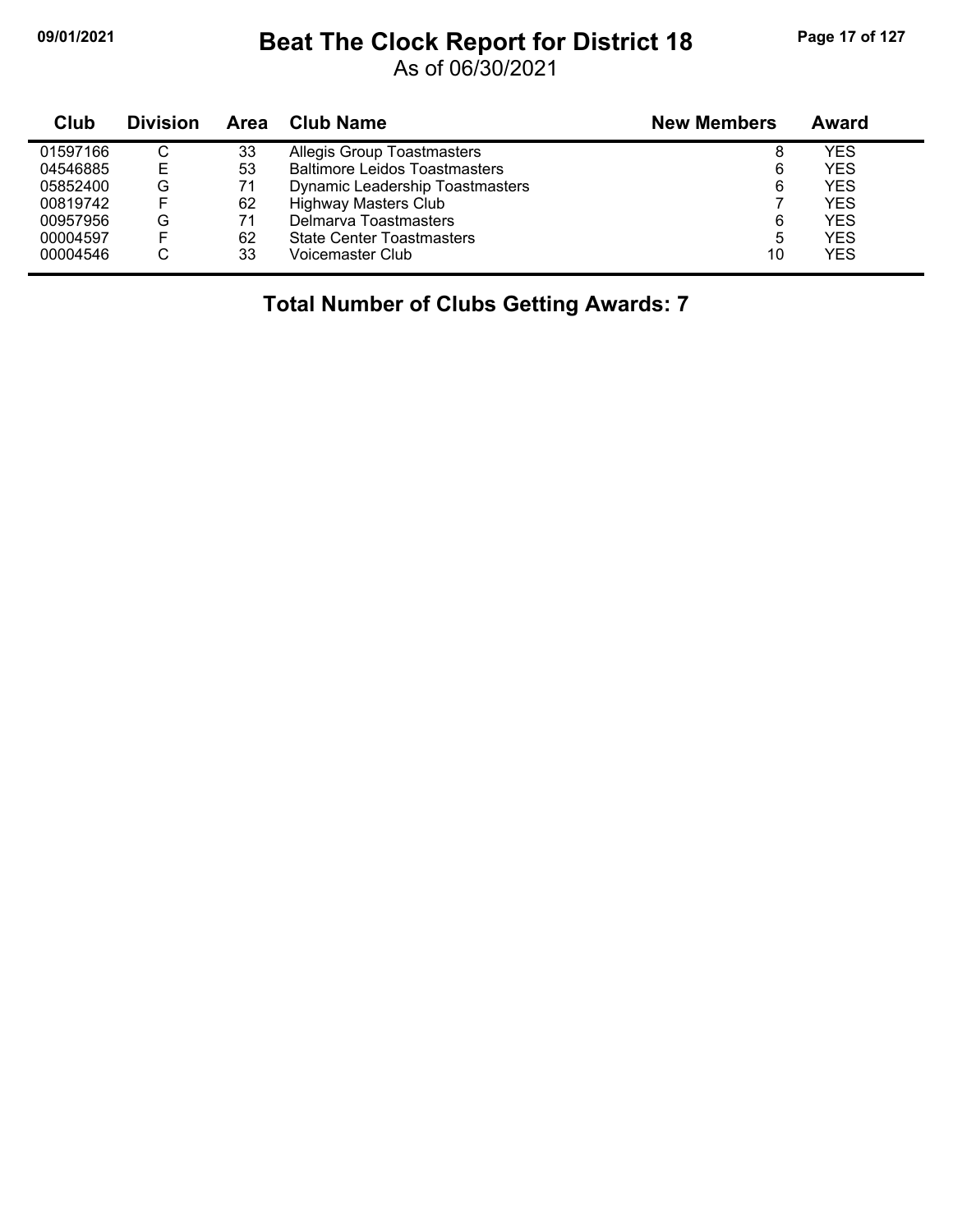## **09/01/2021 Beat The Clock Report for District 19 Page 18 of 127**

As of 06/30/2021

| <b>Club</b> | <b>Division</b> |    | Area Club Name                                 | <b>New Members</b> | Award |  |
|-------------|-----------------|----|------------------------------------------------|--------------------|-------|--|
| 00007813    |                 | 62 | <b>Opportunity Knocks Club</b>                 |                    | YES   |  |
| 04105982    | W               | 22 | Changing Winds                                 | ∽                  | YES   |  |
| 00711779    |                 | 83 | <b>Quad Cities Executive Toastmasters Club</b> | Q                  | YES   |  |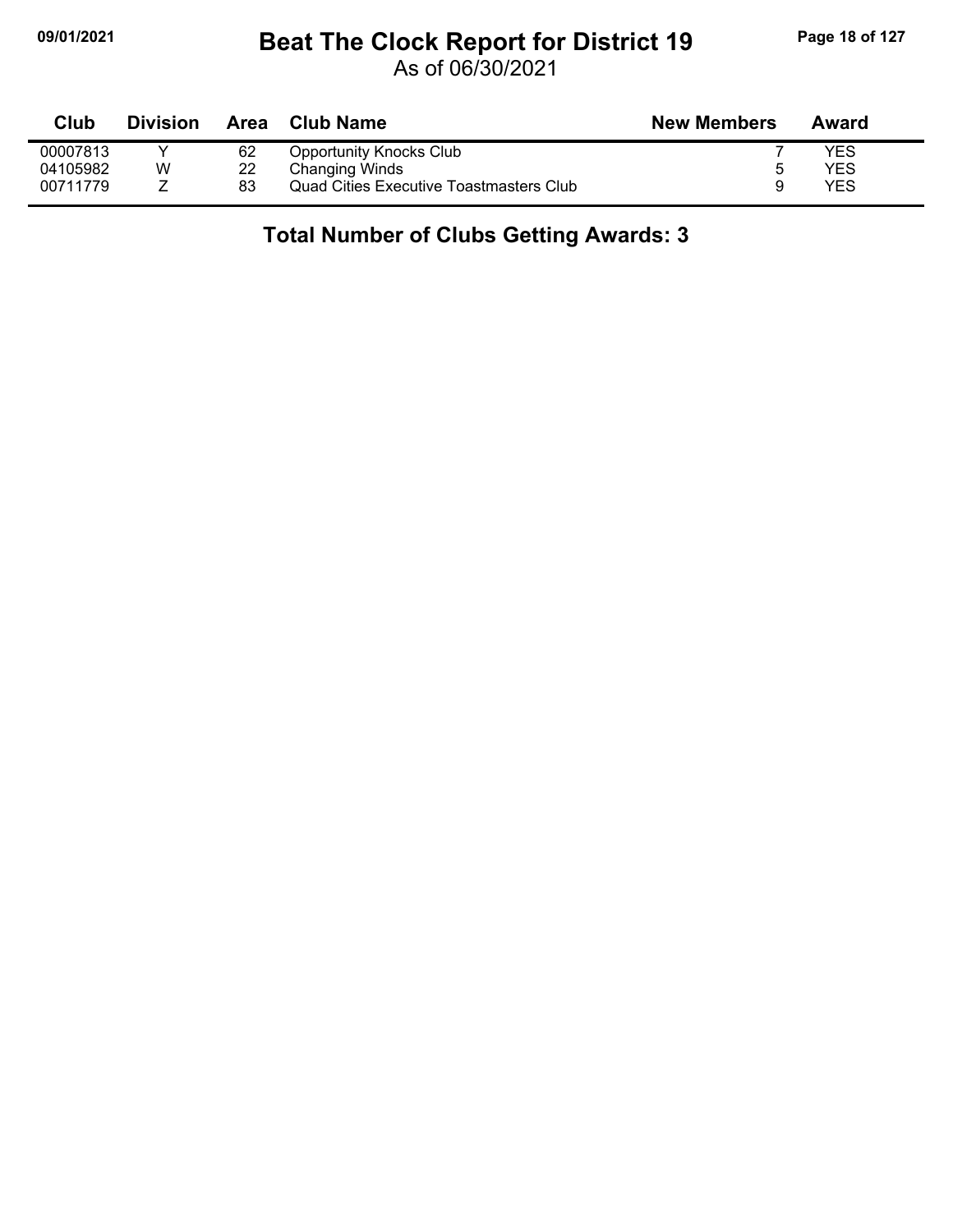#### **09/01/2021 Beat The Clock Report for District 20 Page 19 of 127**

#### As of 06/30/2021

| Club     | <b>Division</b> | <b>Area</b> | <b>Club Name</b>                              | <b>New Members</b> | <b>Award</b> |
|----------|-----------------|-------------|-----------------------------------------------|--------------------|--------------|
| 01351954 |                 | 35          | Voice of Islam                                | 5                  | <b>YES</b>   |
| 02414297 | A               | 05          | <b>Pulse Toastmasters</b>                     | 9                  | <b>YES</b>   |
| 04702768 | B               | 11          | <b>Bahrain Eloquent Toastmasters</b>          | 9                  | <b>YES</b>   |
| 07413436 |                 | 35          | <b>STAR Toastmasters Club</b>                 | 9                  | <b>YES</b>   |
| 00002446 | G               | 29          | <b>Active Minds Toastmasters</b>              | 6                  | <b>YES</b>   |
| 03703955 |                 | 35          | Indian Academy Toastmaster                    | 5                  | <b>YES</b>   |
| 07268518 | D               | 13          | Muthamil Solventhar Mandram                   | 10                 | <b>YES</b>   |
| 03264327 | E               | 17          | Kuwait Leaders Toastmasters Club              | 7                  | <b>YES</b>   |
| 03168805 | E               | 19          | Don Bosco Toastmasters                        | 8                  | <b>YES</b>   |
| 00007980 | $\mathsf F$     | 25          | Kuwait                                        | 6                  | <b>YES</b>   |
| 00006404 | $\mathsf B$     | 09          | <b>KCA Toastmasters Club</b>                  | 5                  | <b>YES</b>   |
| 00948489 | A               | 07          | Awesome & Innovative Minds Toastmasters Club  | 11                 | <b>YES</b>   |
| 01406515 | $\mathsf{C}$    | 04          | <b>TKS Toastmasters</b>                       | 7                  | <b>YES</b>   |
| 01564120 | D               | 16          | Krypton Advanced Toastmasters                 | 5                  | <b>YES</b>   |
| 07791720 | E               | 21          | <b>Critical Thinkers</b>                      | 6                  | <b>YES</b>   |
| 07800623 | $\mathsf{H}$    | 33          | <b>Crystal Advanced Toastmasters Club</b>     | 11                 | <b>YES</b>   |
| 07104128 | $\sf B$         | 09          | Senthamil Solvendhar Peravai                  | 10                 | <b>YES</b>   |
| 02924441 | A               | 08          | Pilipino sa Bansang Bahrain Toastmasters Club | 10                 | <b>YES</b>   |
| 02916798 |                 | 37          | <b>KMCC Toastmasters</b>                      | 9                  | <b>YES</b>   |
| 01267238 | A               | 06          | <b>PICPA Bahrain Toastmasters</b>             | 8                  | <b>YES</b>   |
| 05257648 | G               | 29          | Open Mic Toastmasters Club                    | 6                  | <b>YES</b>   |
| 00003029 |                 | 34          | <b>Friends Club Toastmasters</b>              | 7                  | <b>YES</b>   |
| 07797973 | C               | 02          | <b>Bahrain Distinguished Toastmasters</b>     | 6                  | <b>YES</b>   |
| 03967691 |                 | 36          | Alasima Females' Toastmasters                 | 9                  | <b>YES</b>   |
| 07762792 |                 | 36          | Bahrain Panpaalarkal Toastmasters Club        | 5                  | <b>YES</b>   |
| 07182223 | E               | 19          | <b>ASSP Kuwait Toastmasters Club</b>          | 7                  | <b>YES</b>   |
| 07154550 |                 | 34          | St. Paul Toastmasters                         | 8                  | <b>YES</b>   |
| 06506595 | B               | 09          | Tamayouz Debate Toastmasters Club             | 6                  | <b>YES</b>   |
| 06787319 | D               | 13          | <b>Smedley Bahrain Toastmasters</b>           | 12                 | <b>YES</b>   |
| 07219291 | E               | 20          | <b>EZ Coaching TM Club</b>                    | 8                  | <b>YES</b>   |
| 07607903 | $\mathsf{H}$    | 31          | Dream Weavers Toastmasters Club               | 13                 | <b>YES</b>   |
| 04363035 | E               | 18          | Al_jahra Elite Toastmasters Club (JET)        | 9                  | <b>YES</b>   |
| 07778754 | E               | 18          | Anglo-Arab Toastmasters Club                  | 10                 | <b>YES</b>   |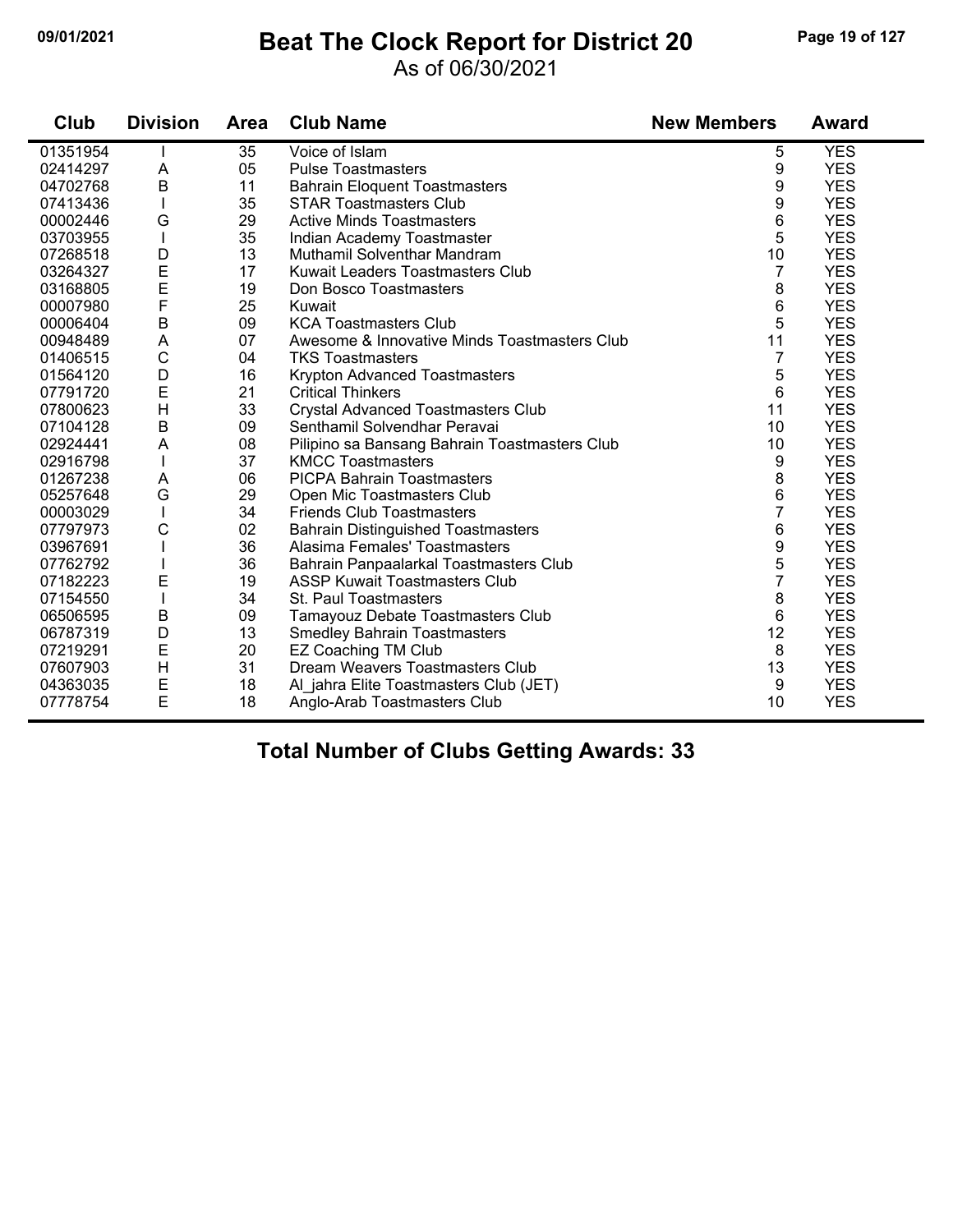## **09/01/2021 Beat The Clock Report for District 21 Page 20 of 127**

As of 06/30/2021

| Club     | <b>Division</b> | Area | Club Name                                      | <b>New Members</b> | Award      |
|----------|-----------------|------|------------------------------------------------|--------------------|------------|
| 07007776 | B               | 13   | <b>BC Public Service Virtual Communicators</b> | ხ                  | YES        |
| 06652375 | J.              | 73   | <b>BCLC Kamloops</b>                           | 6                  | <b>YES</b> |
| 00003929 |                 | 73   | <b>TRU Toastmasters Club</b>                   |                    | <b>YES</b> |
| 04795295 |                 | 51   | Spontaneous Speakers                           | 9                  | <b>YES</b> |
| 00005300 |                 | 70   | Kelowna AM Toastmasters Club                   |                    | <b>YES</b> |
| 07050191 | G               | 63   | <b>Fraser Valley Dynamic Speakers</b>          | 6                  | <b>YES</b> |
| 01158953 |                 | 50   | The Professional Edge                          | 6                  | <b>YES</b> |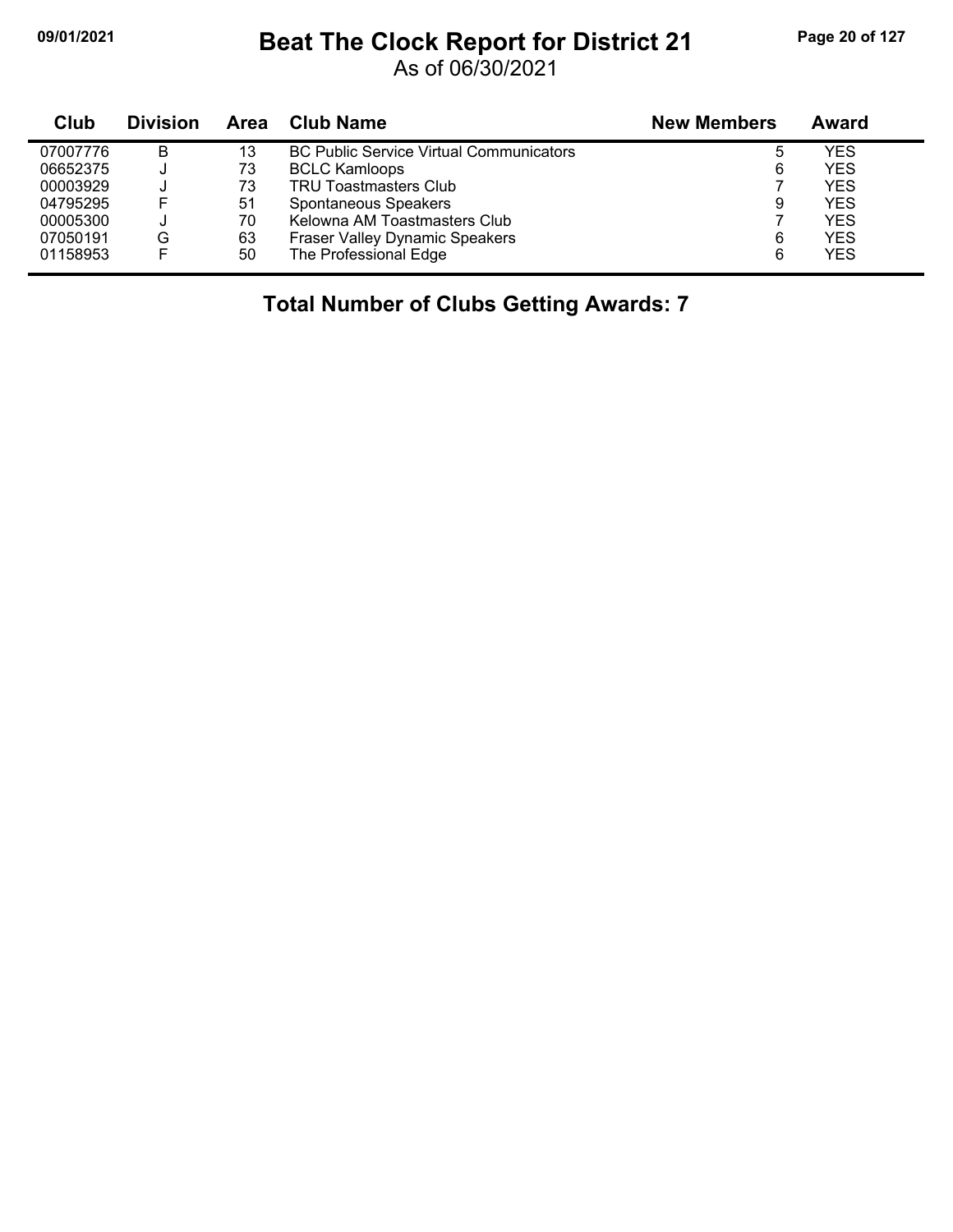### **09/01/2021 Beat The Clock Report for District 22 Page 21 of 127**

As of 06/30/2021

| Club     | Division | Area | <b>Club Name</b>        | <b>New Members</b> | Award |
|----------|----------|------|-------------------------|--------------------|-------|
| 00004989 |          | 94   | Wichita Downtown Club   |                    | YES   |
| 06485464 |          | 72   | Table Talk Toastmasters |                    | YES   |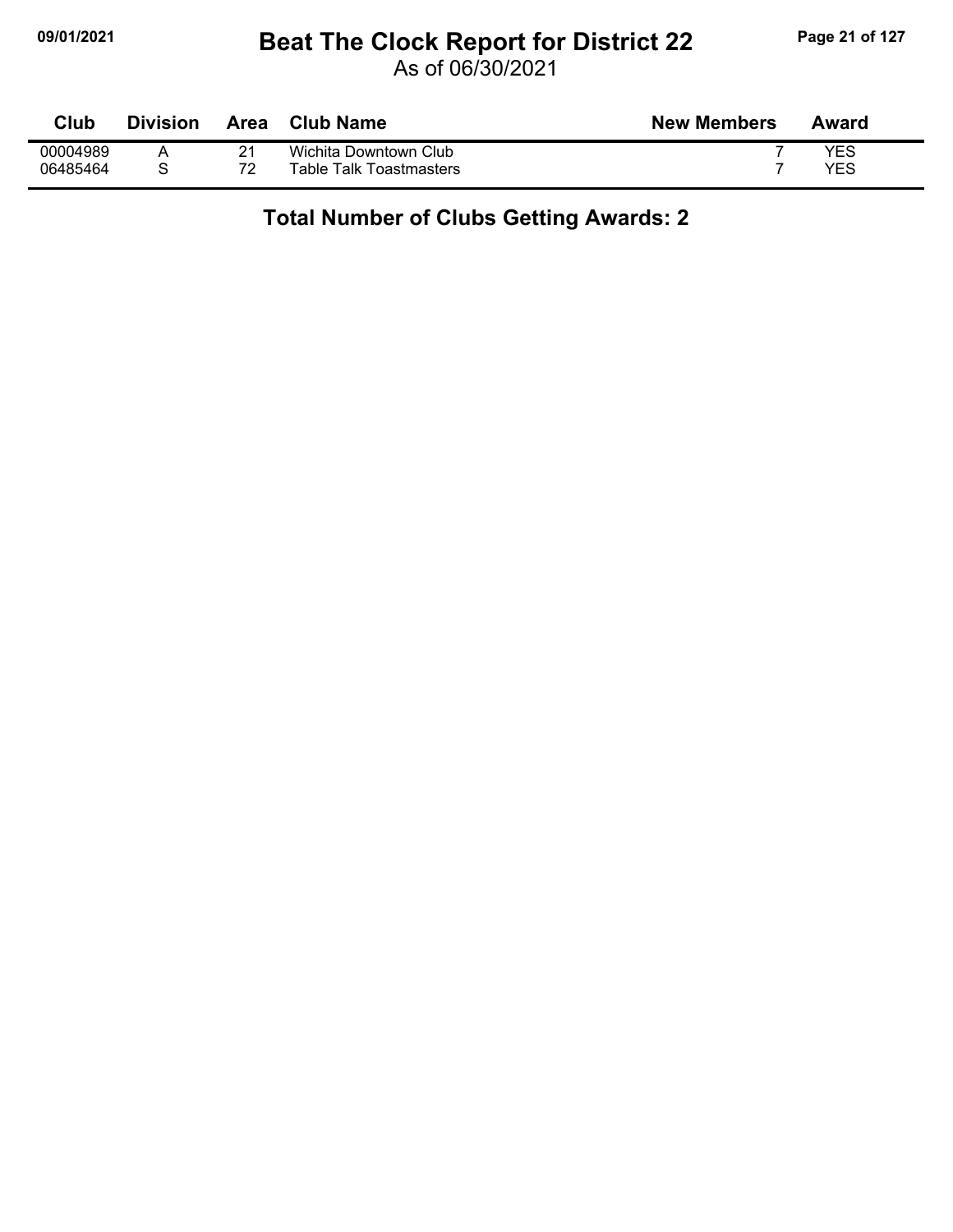## **09/01/2021 Beat The Clock Report for District 23 Page 22 of 127**

As of 06/30/2021

| Club     | <b>Division</b> | <b>Area</b> | <b>Club Name</b>     | <b>New Members</b> | Award |
|----------|-----------------|-------------|----------------------|--------------------|-------|
| 03017501 | N               |             | As We Speak          |                    | YES   |
| 00006220 |                 | 53          | Midday Madness Club  |                    | YES   |
| 00006145 | E               | 42          | Articulate Club      |                    | YES   |
| 04634712 |                 | 54          | Isleta Eagle Chatter |                    | YES   |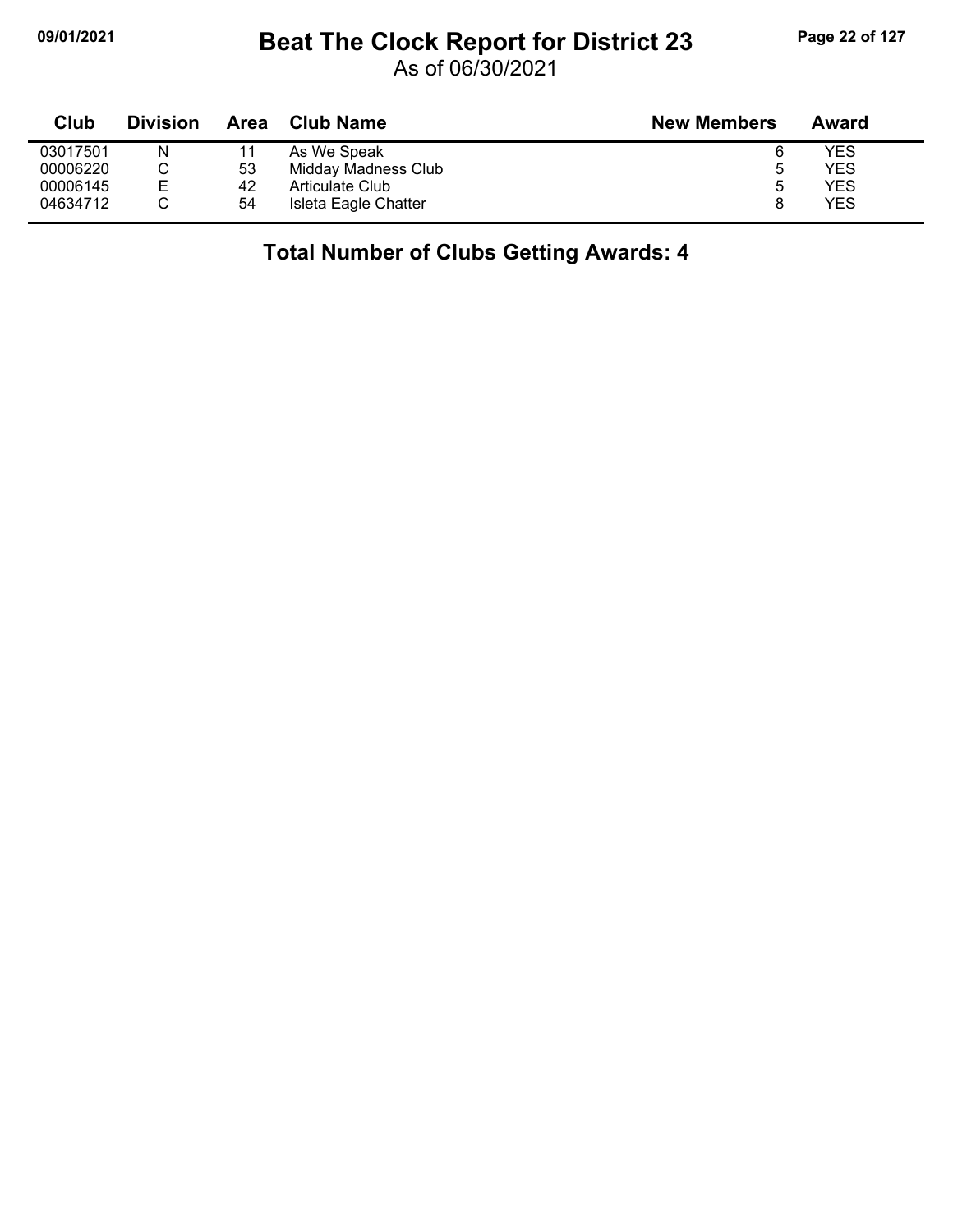### **09/01/2021 Beat The Clock Report for District 24 Page 23 of 127**

As of 06/30/2021

| Club     | <b>Division</b> | Area | Club Name                        | <b>New Members</b> | Award |
|----------|-----------------|------|----------------------------------|--------------------|-------|
| 00002747 |                 | 21   | Capital City Toastmasters Club   |                    | YES   |
| 00001799 | A               | 03   | <b>Kearney Toastmasters Club</b> |                    | YES   |
| 06828662 | Α               | 01   | Excelorators Toastmasters Club   |                    | YES   |
| 06828661 | А               | 02   | Lib'Orators Toastmasters Club    | 9                  | YES   |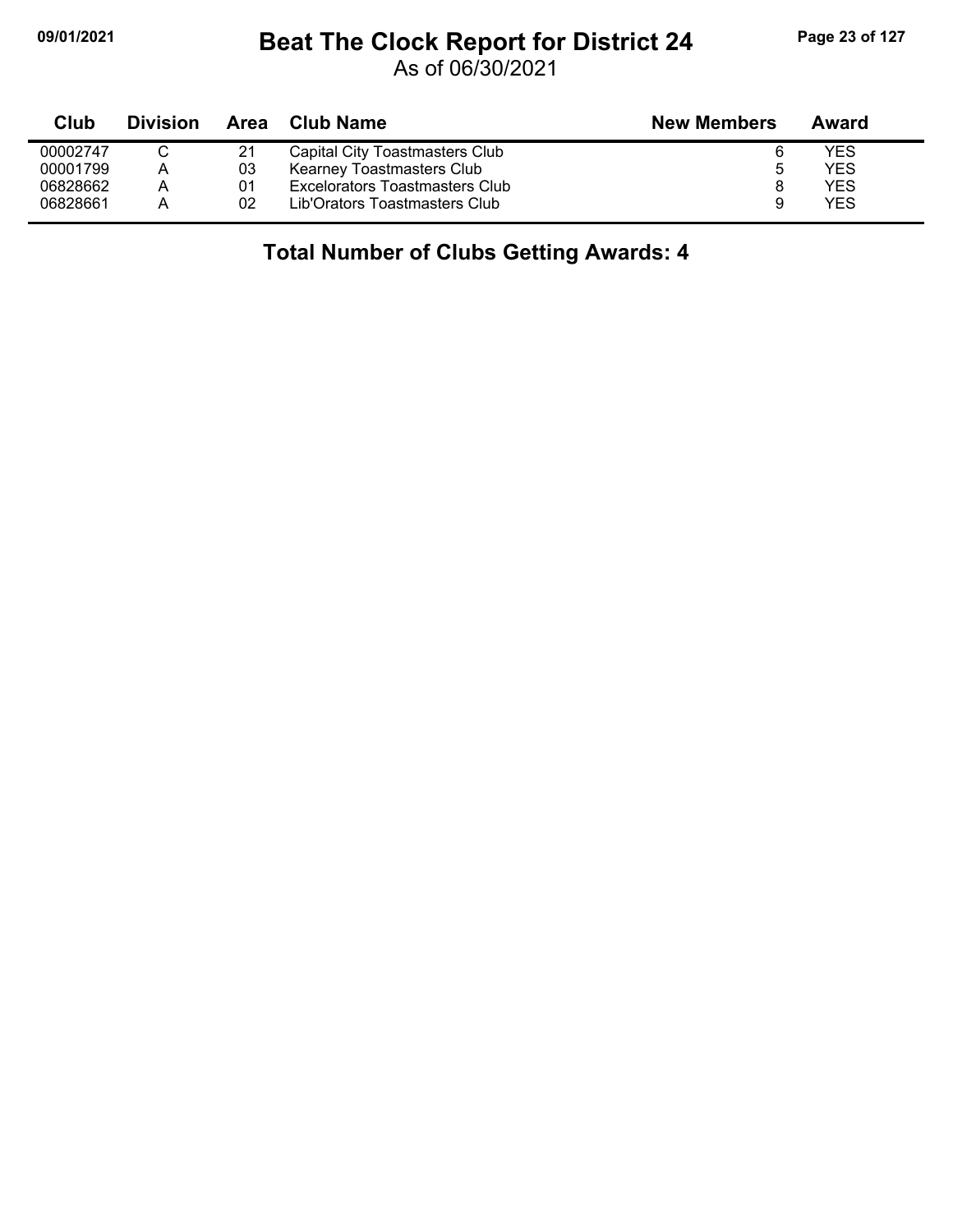## **09/01/2021 Beat The Clock Report for District 25 Page 24 of 127**

As of 06/30/2021

| Club     | <b>Division</b> | <b>Area</b> | <b>Club Name</b>              | <b>New Members</b> | <b>Award</b> |
|----------|-----------------|-------------|-------------------------------|--------------------|--------------|
| 04396433 | G               | 72          | Mr. Cooper Inspires           | 6                  | <b>YES</b>   |
| 00002975 | Е               | 54          | <b>BNSF Toastmasters Club</b> | 5                  | <b>YES</b>   |
| 00003365 | G               | 75          | Irving Toastmasters Club      | 8                  | <b>YES</b>   |
| 05265032 | G               | 74          | Las Colinas Professionals     | 6                  | <b>YES</b>   |
| 02517471 | G               | 73          | Top Flight Toastmasters Club  | 5                  | <b>YES</b>   |
| 01582921 | С               | 31          | Colleyville                   | 5                  | <b>YES</b>   |
| 07594460 | B               | 22          | <b>Fear-Less Toastmasters</b> | 5                  | <b>YES</b>   |
| 00005788 | D               | 42          | Top of Texas Toastmasters     | 10                 | <b>YES</b>   |
| 06619708 | F               | 61          | <b>Smiling Stars</b>          | 5                  | <b>YES</b>   |
| 05966167 | G               | 74          | <b>MLCC Toastmasters</b>      | 5                  | <b>YES</b>   |
| 00897575 | D               | 41          | Out On The Town               | 6                  | <b>YES</b>   |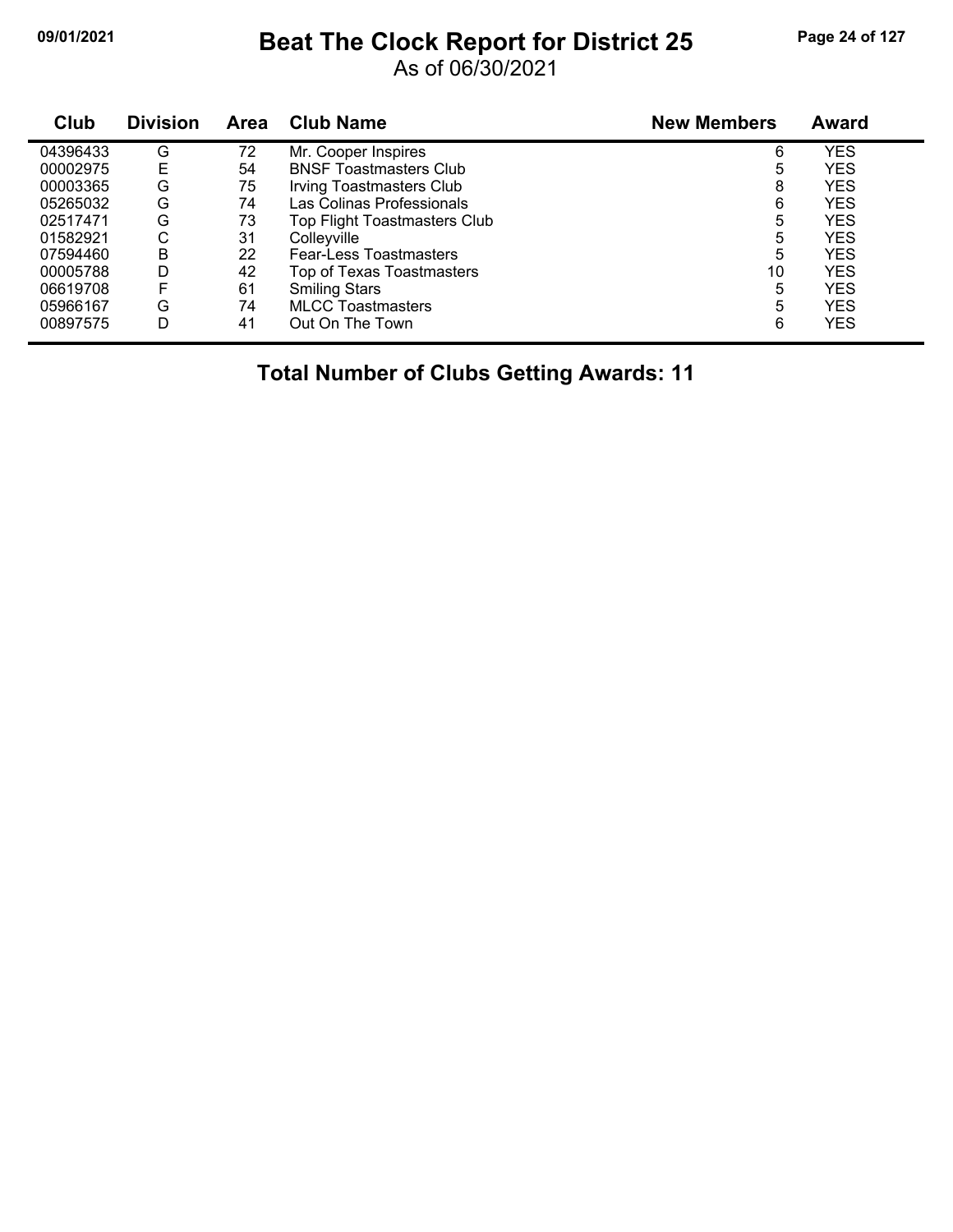## **09/01/2021 Beat The Clock Report for District 26 Page 25 of 127**

As of 06/30/2021

| Club     | <b>Division</b> | Area | <b>Club Name</b>               | <b>New Members</b> | Award      |
|----------|-----------------|------|--------------------------------|--------------------|------------|
| 00001518 | N               | 04   | High Noon Club                 | 8                  | YES        |
| 02219273 | W               | 02   | Cloud Nine Toastmasters        | 5                  | <b>YES</b> |
| 00905038 | Е               | 01   | <b>Resource Masters</b>        | 5                  | <b>YES</b> |
| 00005158 | S               | 04   | Downtown Toastmasters Club     |                    | <b>YES</b> |
| 00008404 | S               | 03   | <b>Artfully Speaking</b>       |                    | <b>YES</b> |
| 00000798 | N               | 04   | Cheyenne 798 Toastmasters Club | 8                  | <b>YES</b> |
| 00004128 | M               | 04   | Toast Of Inverness             | 5                  | <b>YES</b> |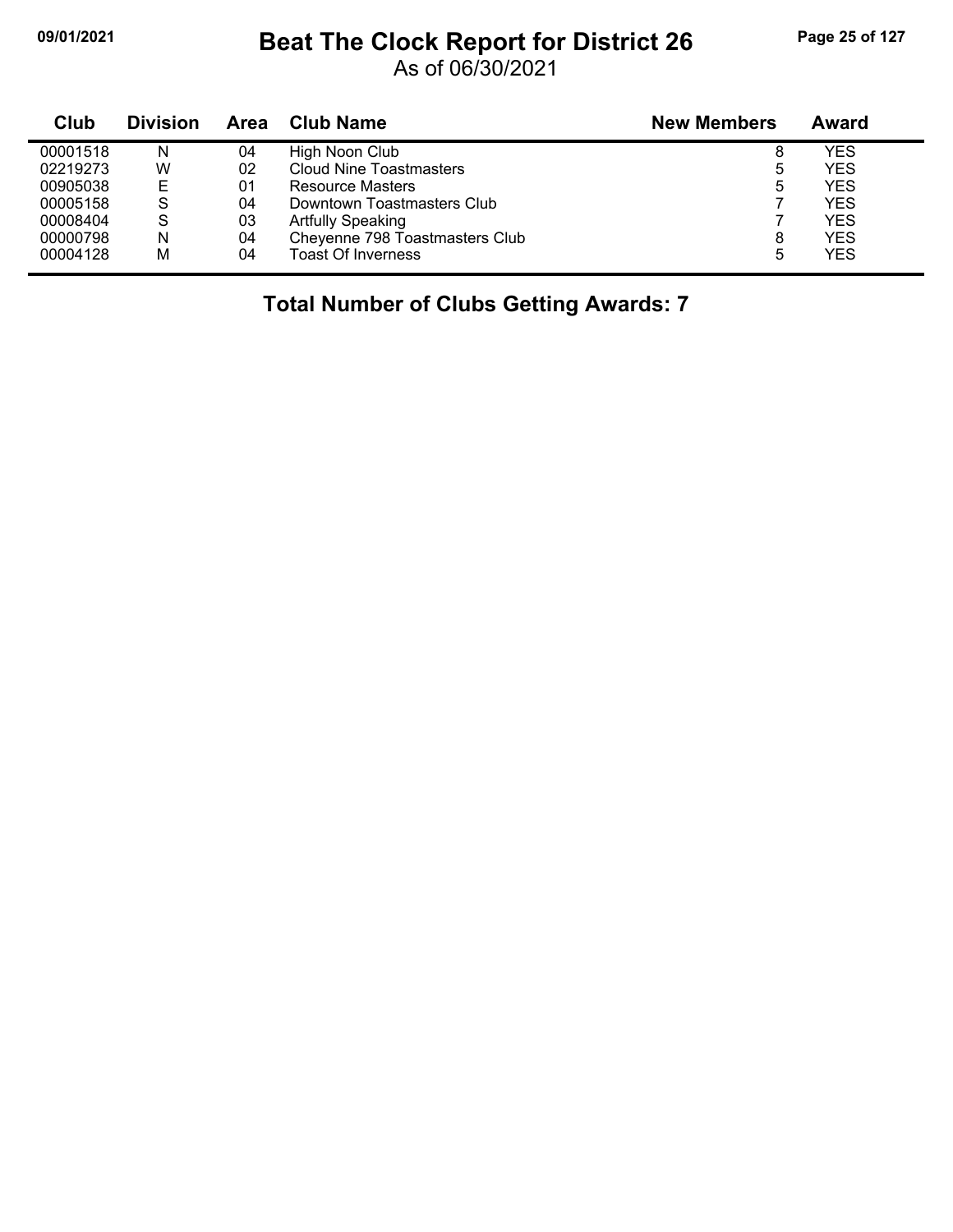#### **09/01/2021 Beat The Clock Report for District 27 Page 26 of 127**

As of 06/30/2021

| <b>Club</b> | <b>Division</b> | Area | Club Name                                 | <b>New Members</b> | Award      |
|-------------|-----------------|------|-------------------------------------------|--------------------|------------|
| 03614465    | Α               | 11   | Pentagon Legacy Toastmasters Club         | b                  | YES        |
| 01306291    |                 | -51  | St Margaret's Achievers Toastmasters Club | ხ                  | <b>YES</b> |
| 00009623    | Α               | 14   | 5-Star Toastmasters Club                  | 5                  | <b>YES</b> |
| 00628184    |                 | 44   | Pathfinders Toastmasters Club             | 5                  | <b>YES</b> |
| 00008095    |                 | 64   | Braddock Metro Toastmasters Club          |                    | <b>YES</b> |
| 00004951    |                 | 33   | <b>Smithsonian Toastmasters</b>           | 6                  | <b>YES</b> |
| 05053169    | в               | 21   | Deloitte Rosslyn Toastmasters Club        | 9                  | <b>YES</b> |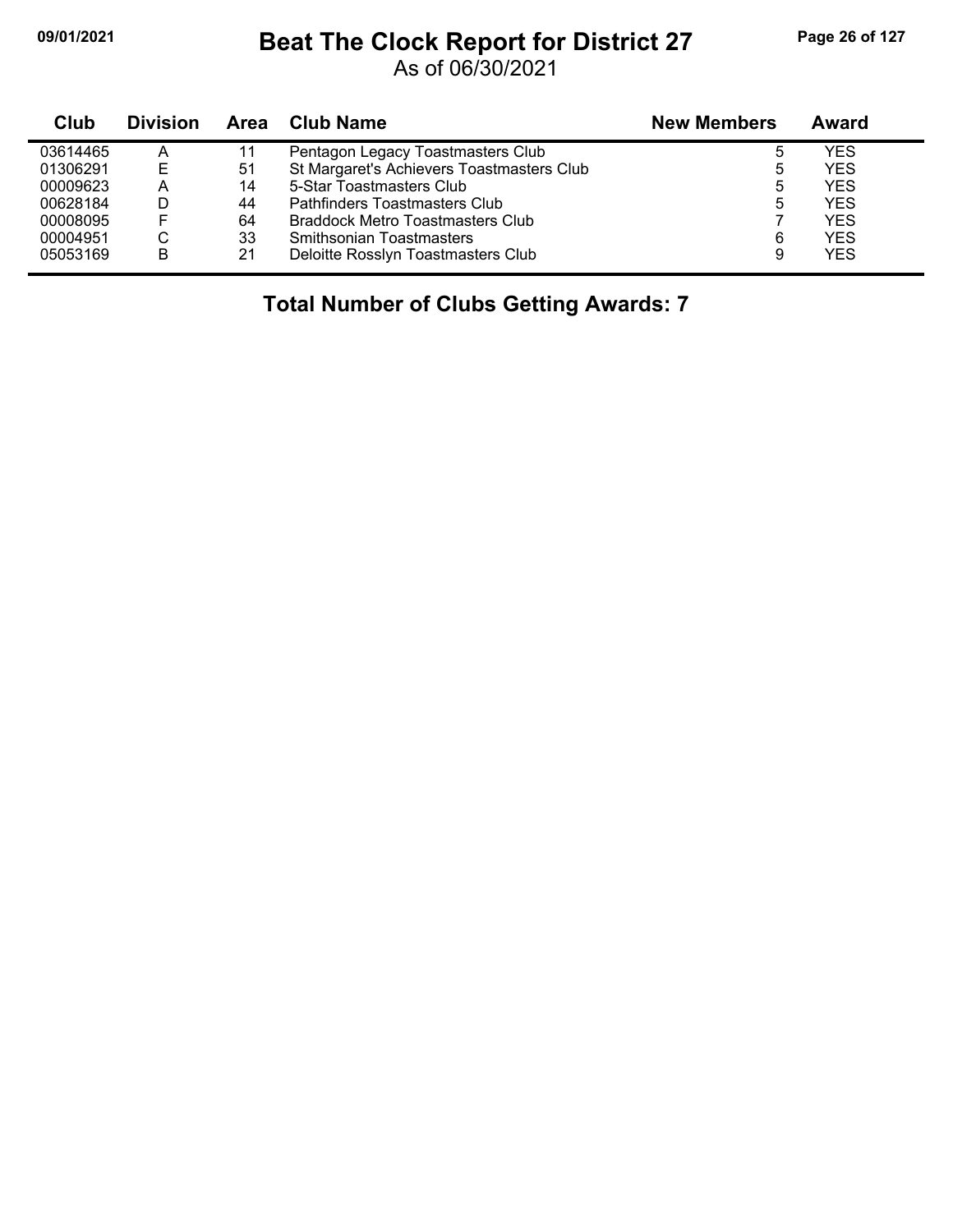## **09/01/2021 Beat The Clock Report for District 28 Page 27 of 127**

As of 06/30/2021

| Club     | <b>Division</b> | Area | <b>Club Name</b>                     | <b>New Members</b> | Award |
|----------|-----------------|------|--------------------------------------|--------------------|-------|
| 03939904 |                 | 33   | Cengage Learning                     |                    | YES   |
| 00004540 |                 | 38   | <b>Success Builders Toastmasters</b> |                    | YES   |
| 00009197 |                 | 37   | Metro Masters Club                   | 9                  | YES   |
| 00002883 | н               | 37   | Innovative Orators                   | h                  | YES   |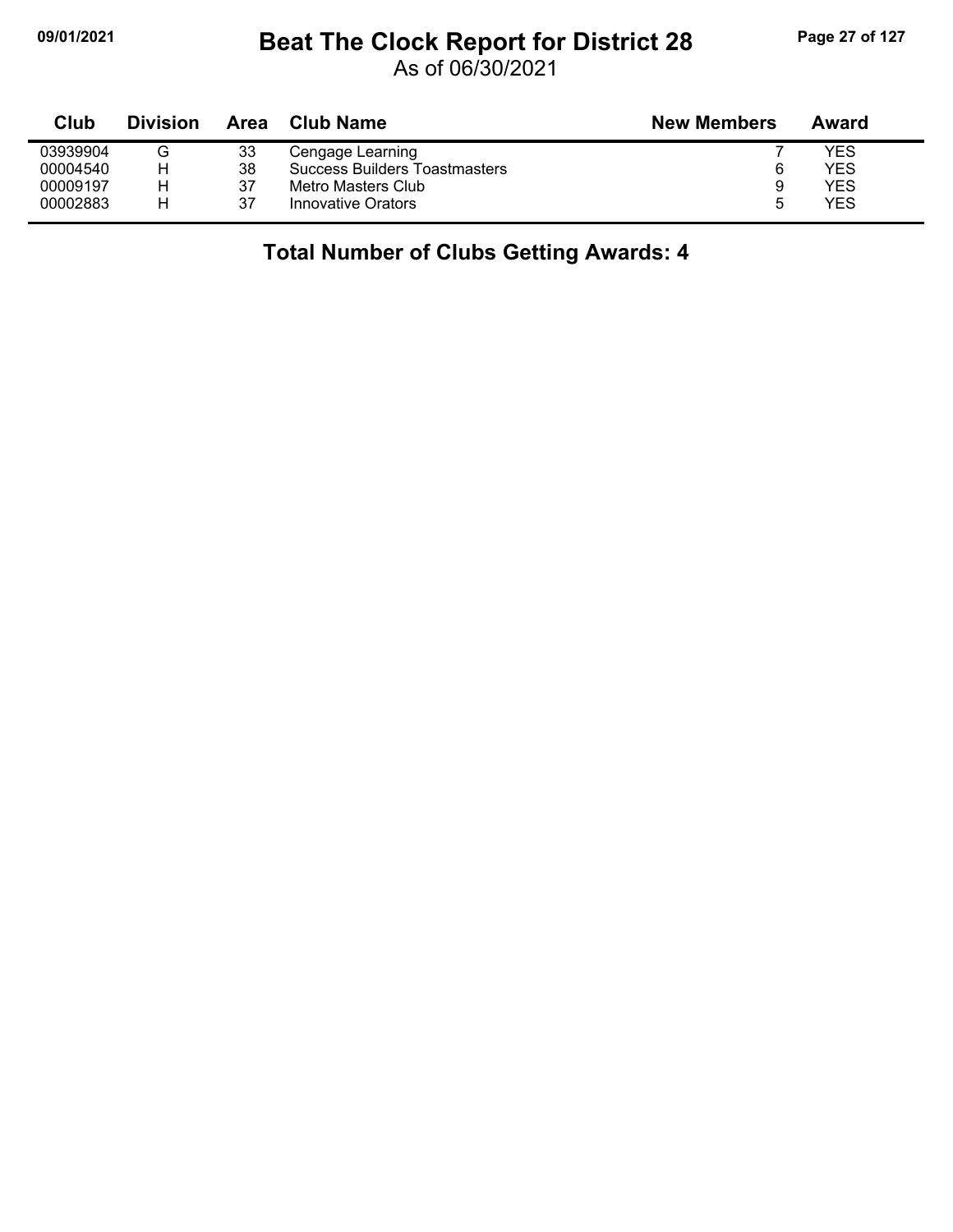#### **09/01/2021 Beat The Clock Report for District 29 Page 28 of 127**

As of 06/30/2021

| Club     | <b>Division</b> | <b>Area</b> | <b>Club Name</b>                             | <b>New Members</b> | <b>Award</b> |
|----------|-----------------|-------------|----------------------------------------------|--------------------|--------------|
| 06500265 | С               | 32          | Toastmasters For Business Leaders            | 8                  | <b>YES</b>   |
| 00008539 | B               | 21          | <b>Galloping Governors Toastmasters Club</b> | 5                  | <b>YES</b>   |
| 00008224 | E               | 54          | U2 Can Speak Toastmasters                    | 5                  | <b>YES</b>   |
| 00007776 | А               | 14          | Bennie Bough Toastmasters Club               | 5                  | <b>YES</b>   |
| 00005786 | Α               | 12          | <b>Belvoir Club</b>                          | 5                  | <b>YES</b>   |
| 00004992 | F               | 61          | <b>Veterans Speak</b>                        | 8                  | <b>YES</b>   |
| 00005160 | D               | 43          | Free Spirits Toastmasters Club               |                    | <b>YES</b>   |
| 00003660 | A               | 12          | Geographically Speaking Club                 | 11                 | <b>YES</b>   |
| 00619556 | G               | 71          | Woodbridge Toastmasters Club #619556         | 5                  | <b>YES</b>   |
| 02380650 | A               | 12          | <b>Gribble Gatekeepers Toastmasters</b>      | 11                 | YES          |
| 01011605 | в               | 25          | Beyond Storytelling (BeSt)                   | 8                  | YES          |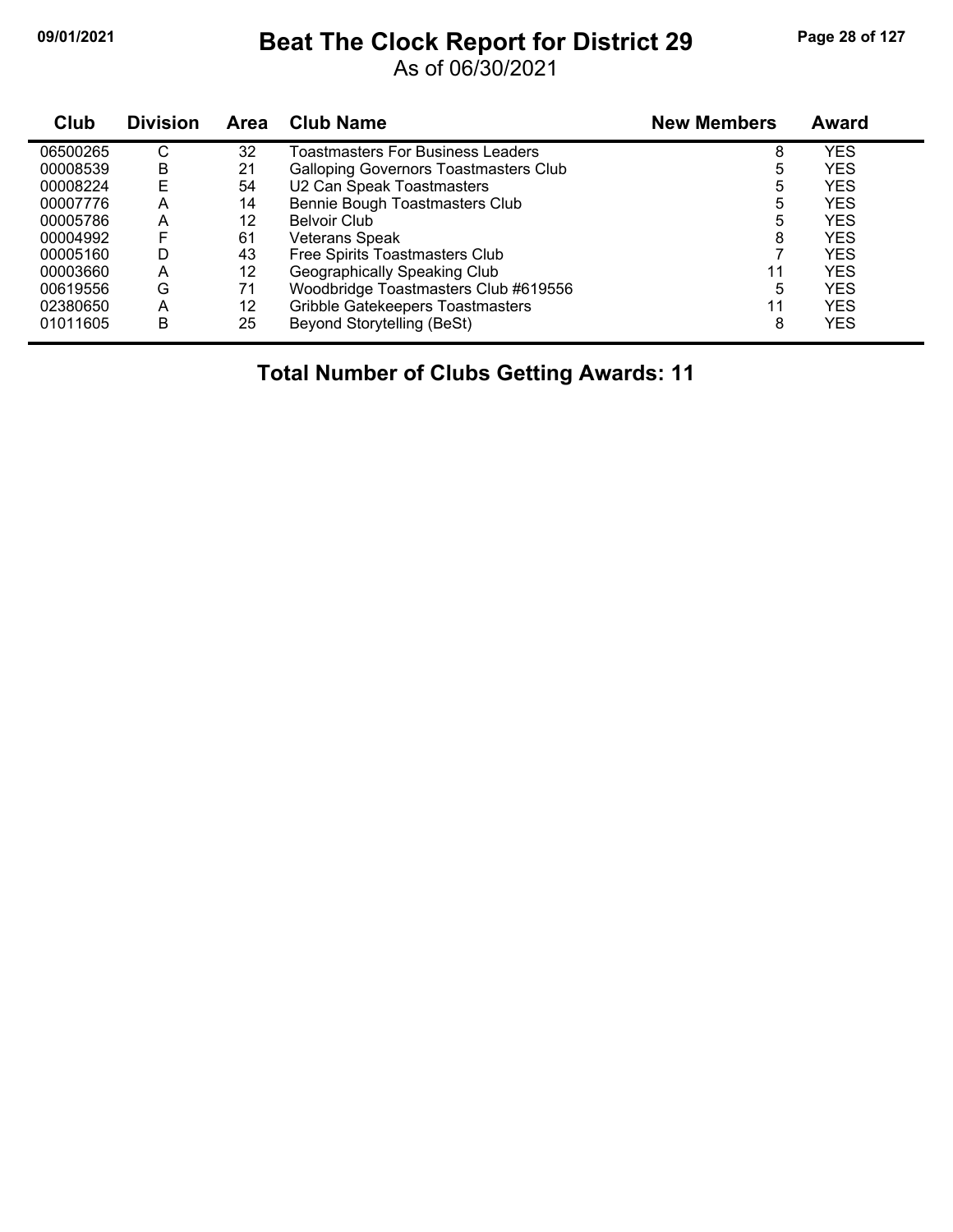#### **09/01/2021 Beat The Clock Report for District 30 Page 29 of 127**

As of 06/30/2021

| Club     | <b>Division</b> | Area | <b>Club Name</b>                             | <b>New Members</b> | Award      |
|----------|-----------------|------|----------------------------------------------|--------------------|------------|
| 00000665 | Е               | 63   | Niles Township Toastmasters Club             | 6                  | YES        |
| 00001645 | ◡               | 13   | Des Plaines Toastmasters Club                |                    | <b>YES</b> |
| 00003855 | C               | 14   | Speakeazys Club                              | 5                  | <b>YES</b> |
| 00004243 | Е               | 61   | Lakeview Toastmasters Club                   | 5                  | <b>YES</b> |
| 00006027 | D               | 34   | Oak Brook Speakers Toastmasters Club         | 8                  | <b>YES</b> |
| 00008294 | W               | 71   | <b>Saturday Morning Workout Toastmasters</b> |                    | <b>YES</b> |
| 04040625 | W               | 71   | <b>ICN Toastmasters Club</b>                 | 5                  | <b>YES</b> |
| 04396476 | D               | 31   | Arboretum Lakes Toastmasters in Lisle        | 10                 | <b>YES</b> |
| 06799167 | C               | 11   | <b>MSI Communicators</b>                     |                    | <b>YES</b> |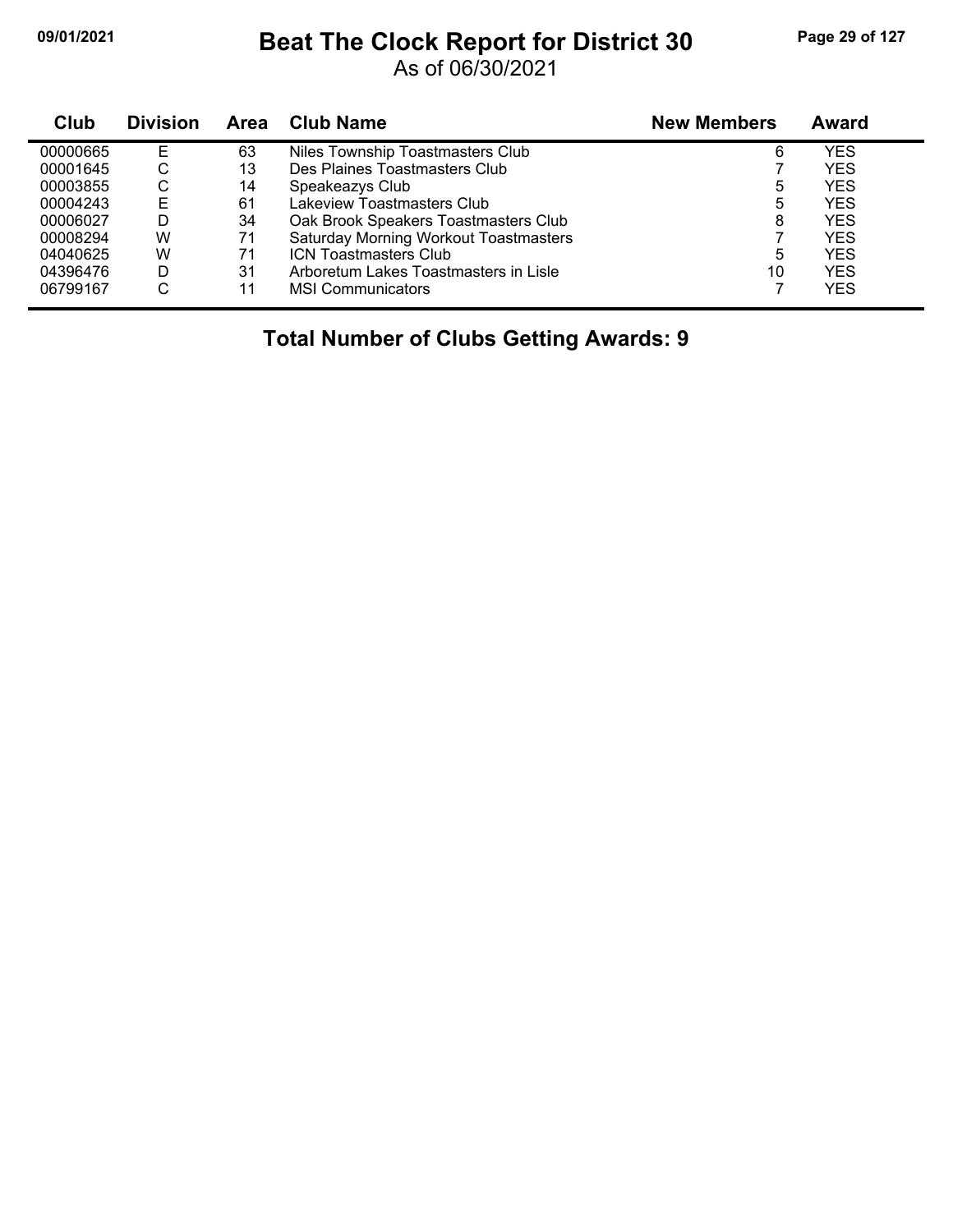#### **09/01/2021 Beat The Clock Report for District 31 Page 30 of 127**

As of 06/30/2021

| <b>Club</b> | <b>Division</b> | <b>Area</b> | <b>Club Name</b>                               | <b>New Members</b> | <b>Award</b> |  |
|-------------|-----------------|-------------|------------------------------------------------|--------------------|--------------|--|
| 07335234    | G               | 73          | <b>RES Toastmasters</b>                        |                    | YES          |  |
| 00008612    |                 | 63          | <b>Spirited Speakers</b>                       | 6                  | <b>YES</b>   |  |
| 00006670    | С               | 32          | Speak Up Cambridge                             | 8                  | <b>YES</b>   |  |
| 00007163    | E               | 54          | 3Talkers Club                                  | 6                  | <b>YES</b>   |  |
| 00005525    | Α               | 15          | The Last Word                                  | 8                  | <b>YES</b>   |  |
| 01225457    | A               | 12          | Toastmasters At Ballardvale                    | 5                  | YES          |  |
| 01295807    | С               | 32          | Somerville Toastmasters                        | 6                  | <b>YES</b>   |  |
| 02638188    |                 | 92          | Cimpress/Vistaprint Toastmasters               | 6                  | <b>YES</b>   |  |
| 03163158    |                 | 92          | Dassault Systemes Boston Campus Toastmasters ( | 6                  | YES          |  |
| 00002201    | B               | 24          | Hanscom Toastmasters Club                      | 6                  | <b>YES</b>   |  |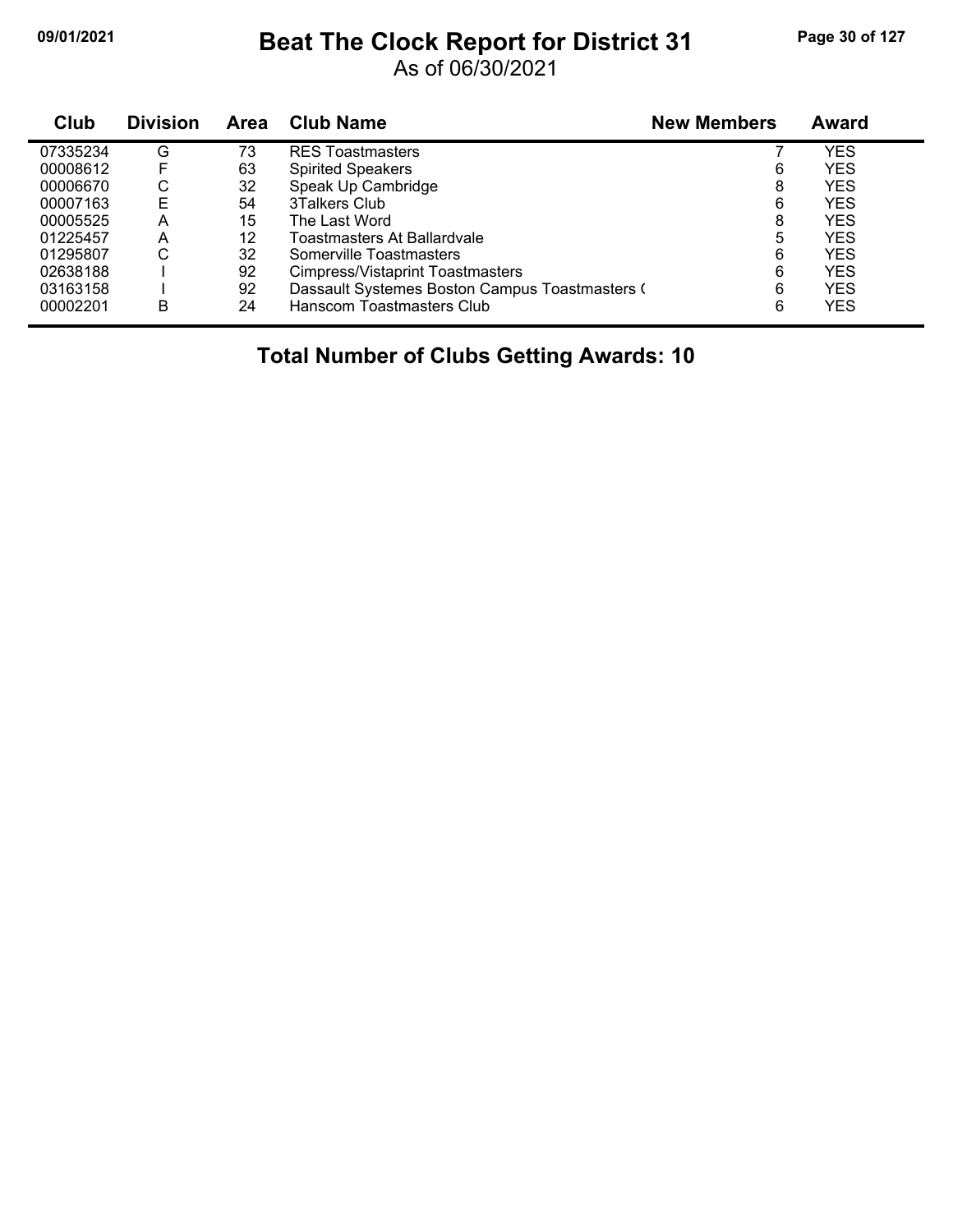### **09/01/2021 Beat The Clock Report for District 32 Page 31 of 127**

As of 06/30/2021

| Club     | Division | Area | Club Name               | <b>New Members</b> | Award |
|----------|----------|------|-------------------------|--------------------|-------|
| 07391206 |          | 42   | Inside Out Toastmasters |                    | YES   |
| 00004681 |          | 33   | Meridian Toastmasters   |                    | YES   |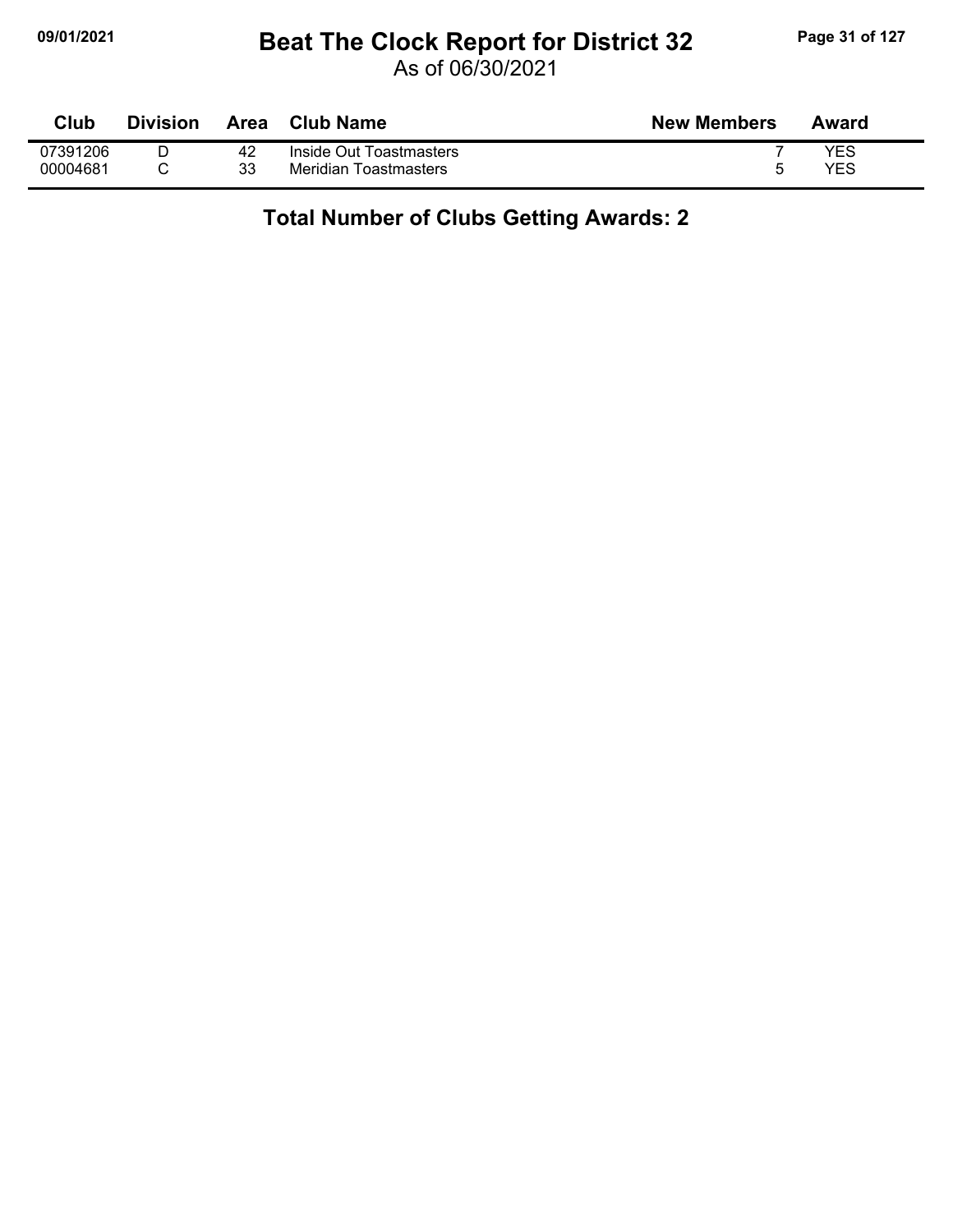#### **09/01/2021 Beat The Clock Report for District 33 Page 32 of 127**

As of 06/30/2021

| Club     | <b>Division</b> | Area | <b>Club Name</b>                       | <b>New Members</b> | <b>Award</b> |
|----------|-----------------|------|----------------------------------------|--------------------|--------------|
| 00003647 | А               | 04   | High Desert Toastmasters (HDTM)        | 6                  | <b>YES</b>   |
| 00007256 | В               | 01   | Ocean View Toastmasters                | 8                  | <b>YES</b>   |
| 00007374 | A               | 01   | Downtown Toastmasters Club             | 5                  | <b>YES</b>   |
| 00008487 | Α               | 03   | Speak Up Toastmasters                  | 5                  | <b>YES</b>   |
| 00009203 | E               | 03   | Figures of Speech                      | 5                  | <b>YES</b>   |
| 01529843 | Α               | 06   | <b>Y</b> Talkers                       | 5                  | <b>YES</b>   |
| 07034744 | С               | 01   | Simi Valley Business Toastmaster       | 5                  | <b>YES</b>   |
| 07517124 | А               | 07   | Curemunicators                         | 8                  | <b>YES</b>   |
| 00002224 | B               | 02   | Los Amigos Bilingual Club              | 5                  | <b>YES</b>   |
| 02299061 | B               | 04   | Heritage Valley Bilingual Toastmasters |                    | <b>YES</b>   |
| 03403680 | В               | 02   | <b>Diversity Toastmasters</b>          | 5                  | <b>YES</b>   |
| 01129031 |                 | 02   | <b>REO Speech Train</b>                | 6                  | <b>YES</b>   |
| 01444338 | G               | 04   | Visalia Toastmasters                   | 5                  | <b>YES</b>   |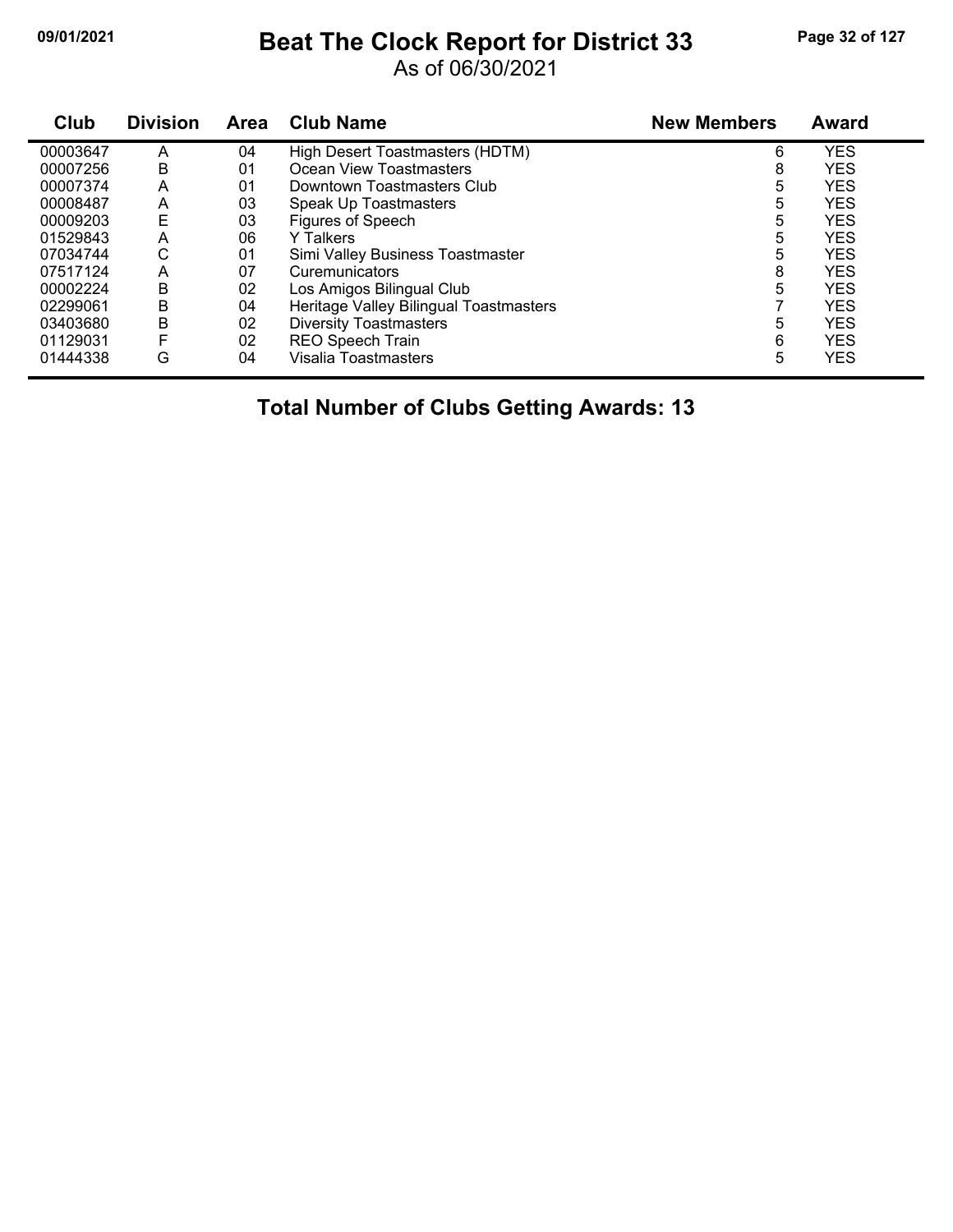#### **09/01/2021 Beat The Clock Report for District 34 Page 33 of 127**

#### As of 06/30/2021

| <b>YES</b><br>01545078<br>02<br>J<br><b>Club Toastmasters Metepec</b><br>8<br>8<br>04<br><b>YES</b><br>00002108<br>Atenas Club<br>F<br>Instituto Tecnológico De Veracruz<br><b>YES</b><br>00002031<br>04<br>11<br>F<br>01<br><b>YES</b><br>07780360<br>Korima Toastmasters Club<br>9<br>8<br><b>YES</b><br>04<br>07788018<br><b>Club Youngmasters</b><br>8<br><b>YES</b><br>H<br>04<br>Avanzados Evolucion Club<br>00003889<br>$\overline{7}$<br>F<br><b>YES</b><br>04<br>00003240<br>Radiocomunicaciones Veracruz Club<br>6<br><b>YES</b><br>04<br>04361522<br>L<br>Conference Center Colima<br>Е<br>5<br><b>YES</b><br>03<br>06993776<br>Siervo De La Nacion<br>G<br>5<br><b>YES</b><br>07474283<br>04<br>Huey Tlatoani<br>$\overline{7}$<br><b>Quantum Toastmasters Club</b><br><b>YES</b><br>06660571<br>J<br>01<br>02<br>5<br><b>YES</b><br>H<br>04820552<br>Ericsson MX Toastmasters Club<br>8<br><b>YES</b><br>A<br>02<br>06982157<br>Texcoco<br>6<br><b>YES</b><br>H<br>05<br>07455978<br>Empresarios Hidalgo<br>C<br>5<br><b>YES</b><br>01<br>07468377<br>Comunicación Y Liderazgo Vallarta<br>F<br>6<br>05<br><b>YES</b><br>06715647<br>Minatitlan<br>5<br>04<br><b>YES</b><br>06978702<br>Н<br>RealNet<br>5<br>F<br><b>YES</b><br>03<br><b>VERACRUZ ENGLISH TOASTMASTERS</b><br>01027131<br>5<br><b>YES</b><br>04<br>00739971<br>J<br>Splendor Club<br>9<br>01<br><b>YES</b><br>01487876<br>Club TM Liderazgo Tlajomulco<br>L<br>Κ<br>11<br><b>YES</b><br>03<br>01809483<br>Marco Tulio Cicerón<br>E<br><b>YES</b><br>01<br>9<br>01166306<br>Tariacuri<br>5<br>J<br>01<br>Canaco Valle De Toluca<br><b>YES</b><br>03236296<br>5<br>K<br>03<br><b>YES</b><br>03753554<br>Oradores de Elite<br>H<br><b>YES</b><br>02<br>10<br>02810282<br>Club Vox Lider<br>5<br><b>YES</b><br>H<br>03<br>01042000<br>Elocuencia Y Liderazgo<br><b>YES</b><br>02<br>11<br>04086533<br>A<br><b>FENIX</b><br>$\mathsf C$<br><b>YES</b><br>02<br><b>REDJAL</b><br>9<br>04112535<br>$\overline{7}$<br>04<br><b>YES</b><br>00727913<br>A<br>Angelopolis Club<br>5<br>03<br>Club de Empresarios Toastmasters Ciudad de Méxi<br><b>YES</b><br>Н<br>05432957<br>F<br><b>YES</b><br>02<br>Toastmasters Riviera Veracruzana<br>10<br>04979244<br>9<br><b>YES</b><br>G<br>01<br>06613224<br>Villacoapa |
|--------------------------------------------------------------------------------------------------------------------------------------------------------------------------------------------------------------------------------------------------------------------------------------------------------------------------------------------------------------------------------------------------------------------------------------------------------------------------------------------------------------------------------------------------------------------------------------------------------------------------------------------------------------------------------------------------------------------------------------------------------------------------------------------------------------------------------------------------------------------------------------------------------------------------------------------------------------------------------------------------------------------------------------------------------------------------------------------------------------------------------------------------------------------------------------------------------------------------------------------------------------------------------------------------------------------------------------------------------------------------------------------------------------------------------------------------------------------------------------------------------------------------------------------------------------------------------------------------------------------------------------------------------------------------------------------------------------------------------------------------------------------------------------------------------------------------------------------------------------------------------------------------------------------------------------------------------------------------------------------------------------------------------------------------------------------------------------------------------------------------------------------------------------------------------------------------------------------------------------------------------------------------------------|
|                                                                                                                                                                                                                                                                                                                                                                                                                                                                                                                                                                                                                                                                                                                                                                                                                                                                                                                                                                                                                                                                                                                                                                                                                                                                                                                                                                                                                                                                                                                                                                                                                                                                                                                                                                                                                                                                                                                                                                                                                                                                                                                                                                                                                                                                                      |
|                                                                                                                                                                                                                                                                                                                                                                                                                                                                                                                                                                                                                                                                                                                                                                                                                                                                                                                                                                                                                                                                                                                                                                                                                                                                                                                                                                                                                                                                                                                                                                                                                                                                                                                                                                                                                                                                                                                                                                                                                                                                                                                                                                                                                                                                                      |
|                                                                                                                                                                                                                                                                                                                                                                                                                                                                                                                                                                                                                                                                                                                                                                                                                                                                                                                                                                                                                                                                                                                                                                                                                                                                                                                                                                                                                                                                                                                                                                                                                                                                                                                                                                                                                                                                                                                                                                                                                                                                                                                                                                                                                                                                                      |
|                                                                                                                                                                                                                                                                                                                                                                                                                                                                                                                                                                                                                                                                                                                                                                                                                                                                                                                                                                                                                                                                                                                                                                                                                                                                                                                                                                                                                                                                                                                                                                                                                                                                                                                                                                                                                                                                                                                                                                                                                                                                                                                                                                                                                                                                                      |
|                                                                                                                                                                                                                                                                                                                                                                                                                                                                                                                                                                                                                                                                                                                                                                                                                                                                                                                                                                                                                                                                                                                                                                                                                                                                                                                                                                                                                                                                                                                                                                                                                                                                                                                                                                                                                                                                                                                                                                                                                                                                                                                                                                                                                                                                                      |
|                                                                                                                                                                                                                                                                                                                                                                                                                                                                                                                                                                                                                                                                                                                                                                                                                                                                                                                                                                                                                                                                                                                                                                                                                                                                                                                                                                                                                                                                                                                                                                                                                                                                                                                                                                                                                                                                                                                                                                                                                                                                                                                                                                                                                                                                                      |
|                                                                                                                                                                                                                                                                                                                                                                                                                                                                                                                                                                                                                                                                                                                                                                                                                                                                                                                                                                                                                                                                                                                                                                                                                                                                                                                                                                                                                                                                                                                                                                                                                                                                                                                                                                                                                                                                                                                                                                                                                                                                                                                                                                                                                                                                                      |
|                                                                                                                                                                                                                                                                                                                                                                                                                                                                                                                                                                                                                                                                                                                                                                                                                                                                                                                                                                                                                                                                                                                                                                                                                                                                                                                                                                                                                                                                                                                                                                                                                                                                                                                                                                                                                                                                                                                                                                                                                                                                                                                                                                                                                                                                                      |
|                                                                                                                                                                                                                                                                                                                                                                                                                                                                                                                                                                                                                                                                                                                                                                                                                                                                                                                                                                                                                                                                                                                                                                                                                                                                                                                                                                                                                                                                                                                                                                                                                                                                                                                                                                                                                                                                                                                                                                                                                                                                                                                                                                                                                                                                                      |
|                                                                                                                                                                                                                                                                                                                                                                                                                                                                                                                                                                                                                                                                                                                                                                                                                                                                                                                                                                                                                                                                                                                                                                                                                                                                                                                                                                                                                                                                                                                                                                                                                                                                                                                                                                                                                                                                                                                                                                                                                                                                                                                                                                                                                                                                                      |
|                                                                                                                                                                                                                                                                                                                                                                                                                                                                                                                                                                                                                                                                                                                                                                                                                                                                                                                                                                                                                                                                                                                                                                                                                                                                                                                                                                                                                                                                                                                                                                                                                                                                                                                                                                                                                                                                                                                                                                                                                                                                                                                                                                                                                                                                                      |
|                                                                                                                                                                                                                                                                                                                                                                                                                                                                                                                                                                                                                                                                                                                                                                                                                                                                                                                                                                                                                                                                                                                                                                                                                                                                                                                                                                                                                                                                                                                                                                                                                                                                                                                                                                                                                                                                                                                                                                                                                                                                                                                                                                                                                                                                                      |
|                                                                                                                                                                                                                                                                                                                                                                                                                                                                                                                                                                                                                                                                                                                                                                                                                                                                                                                                                                                                                                                                                                                                                                                                                                                                                                                                                                                                                                                                                                                                                                                                                                                                                                                                                                                                                                                                                                                                                                                                                                                                                                                                                                                                                                                                                      |
|                                                                                                                                                                                                                                                                                                                                                                                                                                                                                                                                                                                                                                                                                                                                                                                                                                                                                                                                                                                                                                                                                                                                                                                                                                                                                                                                                                                                                                                                                                                                                                                                                                                                                                                                                                                                                                                                                                                                                                                                                                                                                                                                                                                                                                                                                      |
|                                                                                                                                                                                                                                                                                                                                                                                                                                                                                                                                                                                                                                                                                                                                                                                                                                                                                                                                                                                                                                                                                                                                                                                                                                                                                                                                                                                                                                                                                                                                                                                                                                                                                                                                                                                                                                                                                                                                                                                                                                                                                                                                                                                                                                                                                      |
|                                                                                                                                                                                                                                                                                                                                                                                                                                                                                                                                                                                                                                                                                                                                                                                                                                                                                                                                                                                                                                                                                                                                                                                                                                                                                                                                                                                                                                                                                                                                                                                                                                                                                                                                                                                                                                                                                                                                                                                                                                                                                                                                                                                                                                                                                      |
|                                                                                                                                                                                                                                                                                                                                                                                                                                                                                                                                                                                                                                                                                                                                                                                                                                                                                                                                                                                                                                                                                                                                                                                                                                                                                                                                                                                                                                                                                                                                                                                                                                                                                                                                                                                                                                                                                                                                                                                                                                                                                                                                                                                                                                                                                      |
|                                                                                                                                                                                                                                                                                                                                                                                                                                                                                                                                                                                                                                                                                                                                                                                                                                                                                                                                                                                                                                                                                                                                                                                                                                                                                                                                                                                                                                                                                                                                                                                                                                                                                                                                                                                                                                                                                                                                                                                                                                                                                                                                                                                                                                                                                      |
|                                                                                                                                                                                                                                                                                                                                                                                                                                                                                                                                                                                                                                                                                                                                                                                                                                                                                                                                                                                                                                                                                                                                                                                                                                                                                                                                                                                                                                                                                                                                                                                                                                                                                                                                                                                                                                                                                                                                                                                                                                                                                                                                                                                                                                                                                      |
|                                                                                                                                                                                                                                                                                                                                                                                                                                                                                                                                                                                                                                                                                                                                                                                                                                                                                                                                                                                                                                                                                                                                                                                                                                                                                                                                                                                                                                                                                                                                                                                                                                                                                                                                                                                                                                                                                                                                                                                                                                                                                                                                                                                                                                                                                      |
|                                                                                                                                                                                                                                                                                                                                                                                                                                                                                                                                                                                                                                                                                                                                                                                                                                                                                                                                                                                                                                                                                                                                                                                                                                                                                                                                                                                                                                                                                                                                                                                                                                                                                                                                                                                                                                                                                                                                                                                                                                                                                                                                                                                                                                                                                      |
|                                                                                                                                                                                                                                                                                                                                                                                                                                                                                                                                                                                                                                                                                                                                                                                                                                                                                                                                                                                                                                                                                                                                                                                                                                                                                                                                                                                                                                                                                                                                                                                                                                                                                                                                                                                                                                                                                                                                                                                                                                                                                                                                                                                                                                                                                      |
|                                                                                                                                                                                                                                                                                                                                                                                                                                                                                                                                                                                                                                                                                                                                                                                                                                                                                                                                                                                                                                                                                                                                                                                                                                                                                                                                                                                                                                                                                                                                                                                                                                                                                                                                                                                                                                                                                                                                                                                                                                                                                                                                                                                                                                                                                      |
|                                                                                                                                                                                                                                                                                                                                                                                                                                                                                                                                                                                                                                                                                                                                                                                                                                                                                                                                                                                                                                                                                                                                                                                                                                                                                                                                                                                                                                                                                                                                                                                                                                                                                                                                                                                                                                                                                                                                                                                                                                                                                                                                                                                                                                                                                      |
|                                                                                                                                                                                                                                                                                                                                                                                                                                                                                                                                                                                                                                                                                                                                                                                                                                                                                                                                                                                                                                                                                                                                                                                                                                                                                                                                                                                                                                                                                                                                                                                                                                                                                                                                                                                                                                                                                                                                                                                                                                                                                                                                                                                                                                                                                      |
|                                                                                                                                                                                                                                                                                                                                                                                                                                                                                                                                                                                                                                                                                                                                                                                                                                                                                                                                                                                                                                                                                                                                                                                                                                                                                                                                                                                                                                                                                                                                                                                                                                                                                                                                                                                                                                                                                                                                                                                                                                                                                                                                                                                                                                                                                      |
|                                                                                                                                                                                                                                                                                                                                                                                                                                                                                                                                                                                                                                                                                                                                                                                                                                                                                                                                                                                                                                                                                                                                                                                                                                                                                                                                                                                                                                                                                                                                                                                                                                                                                                                                                                                                                                                                                                                                                                                                                                                                                                                                                                                                                                                                                      |
|                                                                                                                                                                                                                                                                                                                                                                                                                                                                                                                                                                                                                                                                                                                                                                                                                                                                                                                                                                                                                                                                                                                                                                                                                                                                                                                                                                                                                                                                                                                                                                                                                                                                                                                                                                                                                                                                                                                                                                                                                                                                                                                                                                                                                                                                                      |
|                                                                                                                                                                                                                                                                                                                                                                                                                                                                                                                                                                                                                                                                                                                                                                                                                                                                                                                                                                                                                                                                                                                                                                                                                                                                                                                                                                                                                                                                                                                                                                                                                                                                                                                                                                                                                                                                                                                                                                                                                                                                                                                                                                                                                                                                                      |
|                                                                                                                                                                                                                                                                                                                                                                                                                                                                                                                                                                                                                                                                                                                                                                                                                                                                                                                                                                                                                                                                                                                                                                                                                                                                                                                                                                                                                                                                                                                                                                                                                                                                                                                                                                                                                                                                                                                                                                                                                                                                                                                                                                                                                                                                                      |
|                                                                                                                                                                                                                                                                                                                                                                                                                                                                                                                                                                                                                                                                                                                                                                                                                                                                                                                                                                                                                                                                                                                                                                                                                                                                                                                                                                                                                                                                                                                                                                                                                                                                                                                                                                                                                                                                                                                                                                                                                                                                                                                                                                                                                                                                                      |
|                                                                                                                                                                                                                                                                                                                                                                                                                                                                                                                                                                                                                                                                                                                                                                                                                                                                                                                                                                                                                                                                                                                                                                                                                                                                                                                                                                                                                                                                                                                                                                                                                                                                                                                                                                                                                                                                                                                                                                                                                                                                                                                                                                                                                                                                                      |
| 5<br>02<br><b>YES</b><br>01476202<br>L<br>Ing. Gustavo A. Aragon Michelena                                                                                                                                                                                                                                                                                                                                                                                                                                                                                                                                                                                                                                                                                                                                                                                                                                                                                                                                                                                                                                                                                                                                                                                                                                                                                                                                                                                                                                                                                                                                                                                                                                                                                                                                                                                                                                                                                                                                                                                                                                                                                                                                                                                                           |
| 03<br>5<br><b>YES</b><br>Manzanillo<br>06940283<br>L                                                                                                                                                                                                                                                                                                                                                                                                                                                                                                                                                                                                                                                                                                                                                                                                                                                                                                                                                                                                                                                                                                                                                                                                                                                                                                                                                                                                                                                                                                                                                                                                                                                                                                                                                                                                                                                                                                                                                                                                                                                                                                                                                                                                                                 |
| 02<br>11<br><b>YES</b><br>07422469<br>L<br><b>HPE Toastmasters</b>                                                                                                                                                                                                                                                                                                                                                                                                                                                                                                                                                                                                                                                                                                                                                                                                                                                                                                                                                                                                                                                                                                                                                                                                                                                                                                                                                                                                                                                                                                                                                                                                                                                                                                                                                                                                                                                                                                                                                                                                                                                                                                                                                                                                                   |
| G<br>03<br>5<br><b>YES</b><br>07843249<br>RI DISTRITO 4170                                                                                                                                                                                                                                                                                                                                                                                                                                                                                                                                                                                                                                                                                                                                                                                                                                                                                                                                                                                                                                                                                                                                                                                                                                                                                                                                                                                                                                                                                                                                                                                                                                                                                                                                                                                                                                                                                                                                                                                                                                                                                                                                                                                                                           |
| G<br>02<br>6<br><b>YES</b><br>07789294<br><b>Contuser Training Solutions</b>                                                                                                                                                                                                                                                                                                                                                                                                                                                                                                                                                                                                                                                                                                                                                                                                                                                                                                                                                                                                                                                                                                                                                                                                                                                                                                                                                                                                                                                                                                                                                                                                                                                                                                                                                                                                                                                                                                                                                                                                                                                                                                                                                                                                         |
| <b>YES</b><br>02<br>6<br>00000916<br>Profa Dolores Alvarez De Dieguez Club<br>L                                                                                                                                                                                                                                                                                                                                                                                                                                                                                                                                                                                                                                                                                                                                                                                                                                                                                                                                                                                                                                                                                                                                                                                                                                                                                                                                                                                                                                                                                                                                                                                                                                                                                                                                                                                                                                                                                                                                                                                                                                                                                                                                                                                                      |
| K<br>02<br>11<br><b>YES</b><br>01374025<br>Xaman-Há                                                                                                                                                                                                                                                                                                                                                                                                                                                                                                                                                                                                                                                                                                                                                                                                                                                                                                                                                                                                                                                                                                                                                                                                                                                                                                                                                                                                                                                                                                                                                                                                                                                                                                                                                                                                                                                                                                                                                                                                                                                                                                                                                                                                                                  |
| <b>TMX</b><br>G<br>02<br>6<br><b>YES</b><br>01378793                                                                                                                                                                                                                                                                                                                                                                                                                                                                                                                                                                                                                                                                                                                                                                                                                                                                                                                                                                                                                                                                                                                                                                                                                                                                                                                                                                                                                                                                                                                                                                                                                                                                                                                                                                                                                                                                                                                                                                                                                                                                                                                                                                                                                                 |
| 02<br>5<br><b>YES</b><br>02420143<br>J<br><b>Club Toastmasters Retorike</b>                                                                                                                                                                                                                                                                                                                                                                                                                                                                                                                                                                                                                                                                                                                                                                                                                                                                                                                                                                                                                                                                                                                                                                                                                                                                                                                                                                                                                                                                                                                                                                                                                                                                                                                                                                                                                                                                                                                                                                                                                                                                                                                                                                                                          |
| 02<br>F<br>5<br><b>YES</b><br>01135178<br>Liderazgo Empresarial 360                                                                                                                                                                                                                                                                                                                                                                                                                                                                                                                                                                                                                                                                                                                                                                                                                                                                                                                                                                                                                                                                                                                                                                                                                                                                                                                                                                                                                                                                                                                                                                                                                                                                                                                                                                                                                                                                                                                                                                                                                                                                                                                                                                                                                  |
| F<br>6<br><b>YES</b><br>04<br><b>CLUB TOASTMASTERS VERACRUZ</b><br>00009435                                                                                                                                                                                                                                                                                                                                                                                                                                                                                                                                                                                                                                                                                                                                                                                                                                                                                                                                                                                                                                                                                                                                                                                                                                                                                                                                                                                                                                                                                                                                                                                                                                                                                                                                                                                                                                                                                                                                                                                                                                                                                                                                                                                                          |
| $\overline{7}$<br>$\mathsf C$<br><b>YES</b><br>03<br>00008423<br><b>Teocalli Club</b>                                                                                                                                                                                                                                                                                                                                                                                                                                                                                                                                                                                                                                                                                                                                                                                                                                                                                                                                                                                                                                                                                                                                                                                                                                                                                                                                                                                                                                                                                                                                                                                                                                                                                                                                                                                                                                                                                                                                                                                                                                                                                                                                                                                                |
| E<br>5<br><b>YES</b><br>02<br>Expresión Club<br>00008191                                                                                                                                                                                                                                                                                                                                                                                                                                                                                                                                                                                                                                                                                                                                                                                                                                                                                                                                                                                                                                                                                                                                                                                                                                                                                                                                                                                                                                                                                                                                                                                                                                                                                                                                                                                                                                                                                                                                                                                                                                                                                                                                                                                                                             |
| 5<br><b>YES</b><br>01<br>00006479<br><b>Club Contrastes Avanzados</b>                                                                                                                                                                                                                                                                                                                                                                                                                                                                                                                                                                                                                                                                                                                                                                                                                                                                                                                                                                                                                                                                                                                                                                                                                                                                                                                                                                                                                                                                                                                                                                                                                                                                                                                                                                                                                                                                                                                                                                                                                                                                                                                                                                                                                |
| 7<br><b>YES</b><br>01<br>00003493<br>A<br>Capital Mexicana                                                                                                                                                                                                                                                                                                                                                                                                                                                                                                                                                                                                                                                                                                                                                                                                                                                                                                                                                                                                                                                                                                                                                                                                                                                                                                                                                                                                                                                                                                                                                                                                                                                                                                                                                                                                                                                                                                                                                                                                                                                                                                                                                                                                                           |
| D<br>01<br>6<br><b>YES</b><br>00005617<br>Tlaquepaque Club                                                                                                                                                                                                                                                                                                                                                                                                                                                                                                                                                                                                                                                                                                                                                                                                                                                                                                                                                                                                                                                                                                                                                                                                                                                                                                                                                                                                                                                                                                                                                                                                                                                                                                                                                                                                                                                                                                                                                                                                                                                                                                                                                                                                                           |
| $\overline{7}$<br>02<br><b>YES</b><br>00005638<br>D<br><b>Bugambilias Toastmasters Club</b>                                                                                                                                                                                                                                                                                                                                                                                                                                                                                                                                                                                                                                                                                                                                                                                                                                                                                                                                                                                                                                                                                                                                                                                                                                                                                                                                                                                                                                                                                                                                                                                                                                                                                                                                                                                                                                                                                                                                                                                                                                                                                                                                                                                          |
| $\overline{7}$<br><b>YES</b><br>D<br>00005649<br>01<br><b>Tapatio Club</b>                                                                                                                                                                                                                                                                                                                                                                                                                                                                                                                                                                                                                                                                                                                                                                                                                                                                                                                                                                                                                                                                                                                                                                                                                                                                                                                                                                                                                                                                                                                                                                                                                                                                                                                                                                                                                                                                                                                                                                                                                                                                                                                                                                                                           |
| $\mathsf C$<br>5<br><b>YES</b><br>02<br>Perla Tapatia Club<br>00005085                                                                                                                                                                                                                                                                                                                                                                                                                                                                                                                                                                                                                                                                                                                                                                                                                                                                                                                                                                                                                                                                                                                                                                                                                                                                                                                                                                                                                                                                                                                                                                                                                                                                                                                                                                                                                                                                                                                                                                                                                                                                                                                                                                                                               |
| F<br>03<br>6<br><b>YES</b><br>00005109<br>Gaviota Club                                                                                                                                                                                                                                                                                                                                                                                                                                                                                                                                                                                                                                                                                                                                                                                                                                                                                                                                                                                                                                                                                                                                                                                                                                                                                                                                                                                                                                                                                                                                                                                                                                                                                                                                                                                                                                                                                                                                                                                                                                                                                                                                                                                                                               |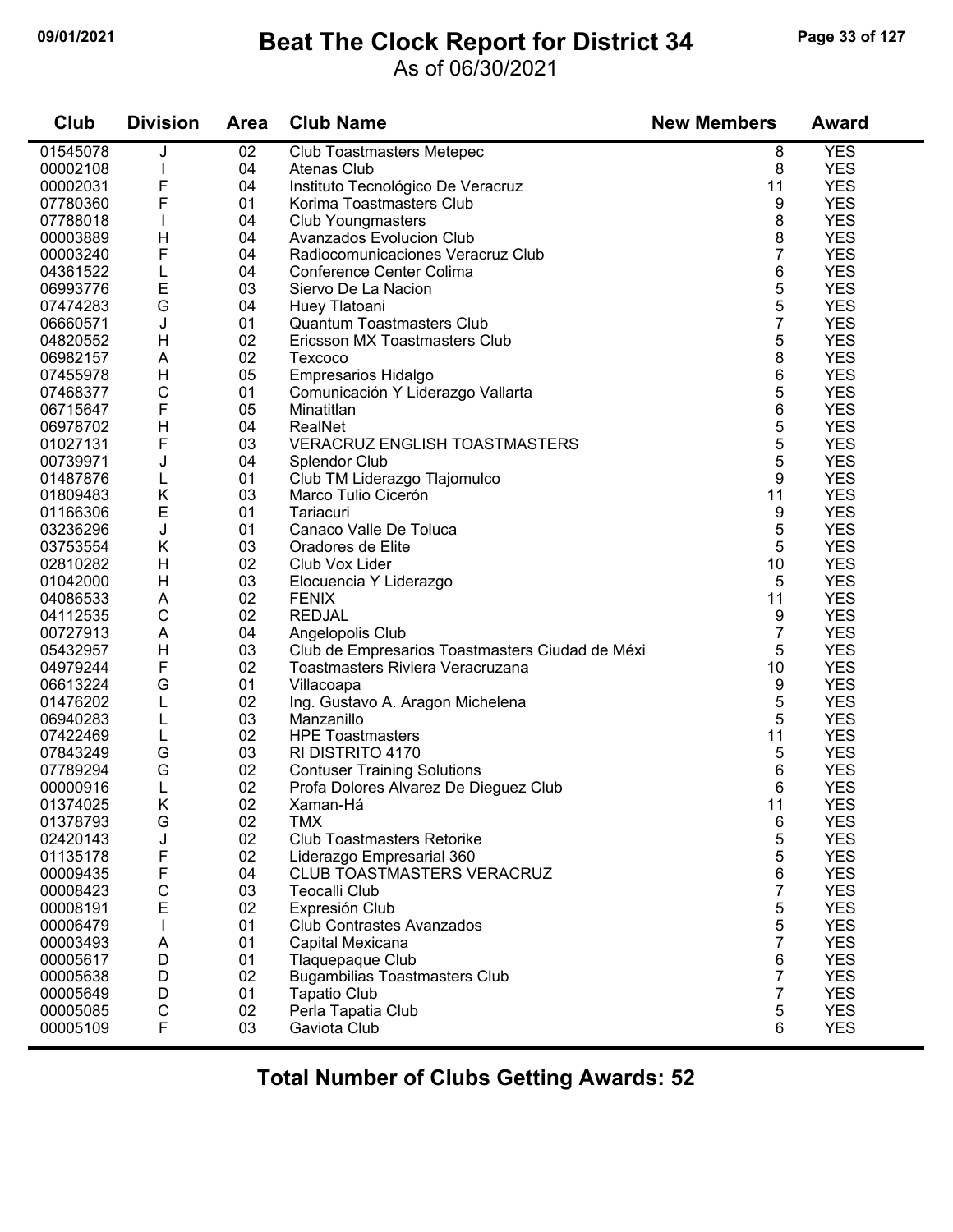## **09/01/2021 Beat The Clock Report for District 35 Page 34 of 127**

As of 06/30/2021

| <b>Club</b> | <b>Division</b> | Area | Club Name                        | <b>New Members</b> | Award |
|-------------|-----------------|------|----------------------------------|--------------------|-------|
| 00008542    |                 | 03   | Eclectic Image Club              |                    | YES   |
| 00000411    |                 | 04   | La Crosse Area Toastmasters Club |                    | YES   |
| 05611915    |                 | 02   | DJAB                             | h                  | YES   |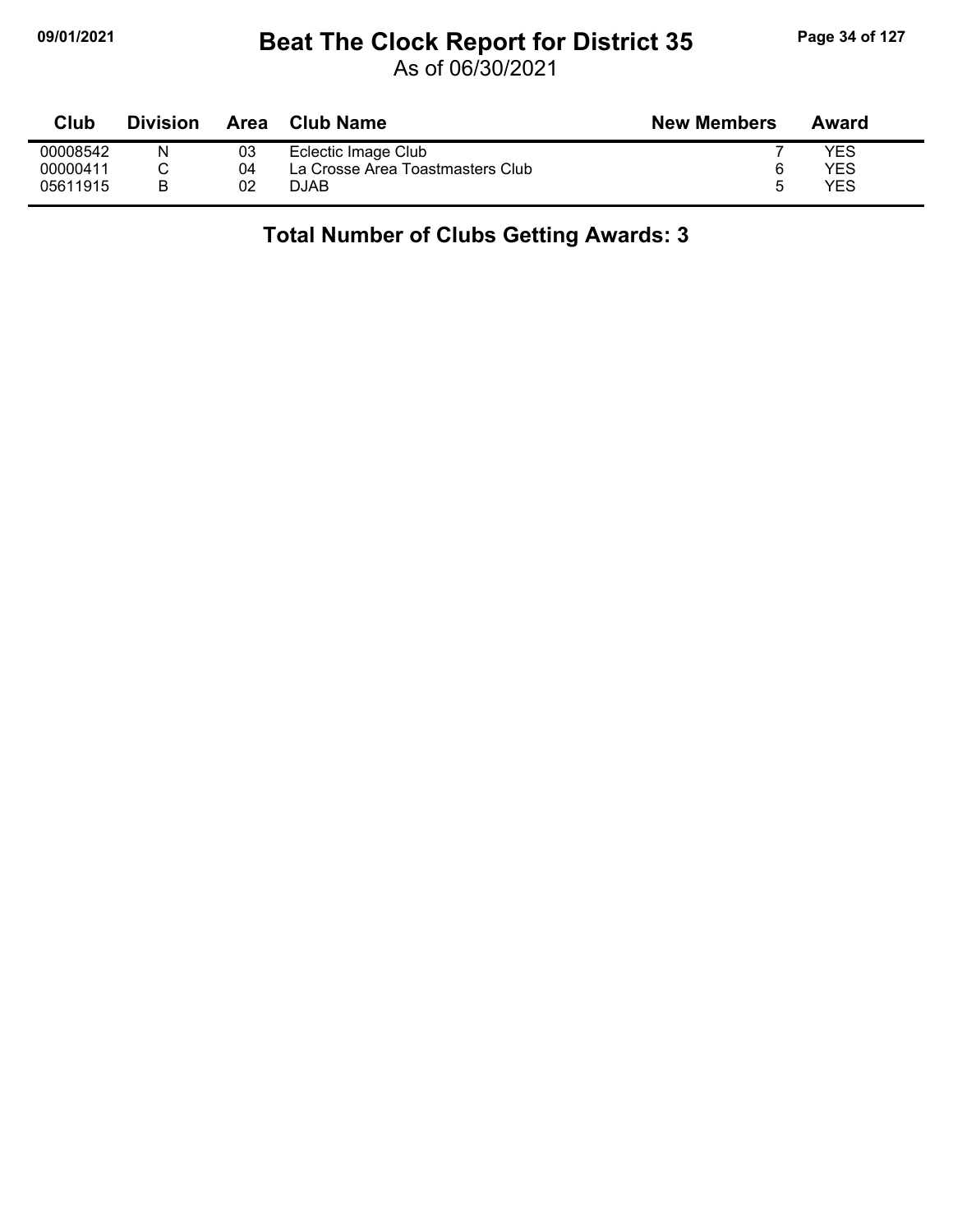## **09/01/2021 Beat The Clock Report for District 36 Page 35 of 127**

As of 06/30/2021

| Club     | <b>Division</b> | Area | <b>Club Name</b>                                 | <b>New Members</b> | Award      |
|----------|-----------------|------|--------------------------------------------------|--------------------|------------|
| 00003290 | С               | 36   | Peacetimers Club                                 | 5                  | <b>YES</b> |
| 00004036 | С               | 33   | <b>Maryland Advanced Toastmasters</b>            | 5                  | <b>YES</b> |
| 01387805 | С               | 31   | <b>Unity Toastmasters</b>                        | 6                  | <b>YES</b> |
| 01249022 | G               | 74   | Khalsa Toastmasters                              | 6                  | <b>YES</b> |
| 01154377 |                 | 61   | <b>Speech Regulators</b>                         | 5                  | <b>YES</b> |
| 00008897 |                 | 65   | <b>Great Seneca Power Talkers Club</b>           | 6                  | <b>YES</b> |
| 00007765 | В               | 24   | PAHO / WHO Club                                  | 6                  | <b>YES</b> |
| 00006303 | G               | 76   | Chesapeake Toastmasters Club                     | 6                  | <b>YES</b> |
| 00007184 | Β               | 22   | Dupont Speaks Club                               | 5                  | <b>YES</b> |
| 00007012 | E               | 54   | Sunrise Toastmasters Club                        | 5                  | <b>YES</b> |
| 00005437 | E               | 54   | Vagabond Toastmasters Club                       | 5                  | <b>YES</b> |
| 00003448 | В               | 23   | <b>GSA Toastmasters Club</b>                     | 6                  | <b>YES</b> |
| 00003797 | D               | 44   | NTL Advanced Speakers Club                       | 5                  | <b>YES</b> |
| 07259090 | C               | 33   | Cathedral Heights English - Spanish Toastmasters | 11                 | <b>YES</b> |
| 01163128 | F               | 65   | PMI Montgomery County Toastmasters Club          | 6                  | <b>YES</b> |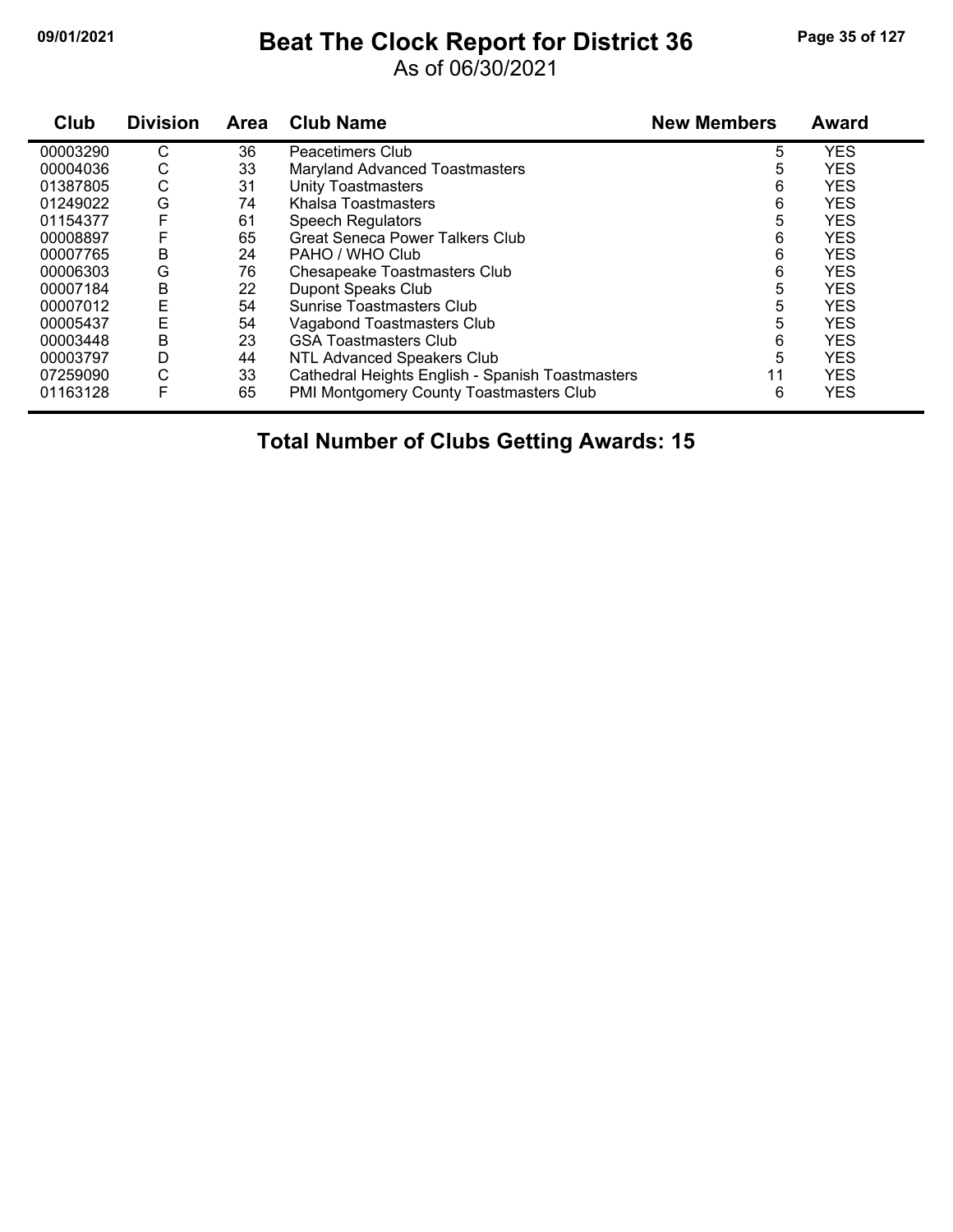j,

#### **09/01/2021 Beat The Clock Report for District 37 Page 36 of 127**

As of 06/30/2021

| Club     | <b>Division</b> | Area | Club Name                                       | <b>New Members</b> | Award |
|----------|-----------------|------|-------------------------------------------------|--------------------|-------|
| 00588331 | В               | 11   | Yawn Patrol Zone Club                           | b                  | YES   |
| 05094710 |                 | 23   | Atrium Health Toastmasters                      | 5                  | YES   |
| 07418611 | B               | 13   | ATD Toastmasters                                | 8                  | YES   |
| 07048906 | А               | 03   | McDowell NC Toastmasters                        | 5                  | YES   |
| 02908799 |                 | 21   | Wells Fargo Stagecoach Speakers Uptown Charlott |                    | YES   |
| 07303914 | E               | 53   | Arch MI Toastmasters                            | 11                 | YES   |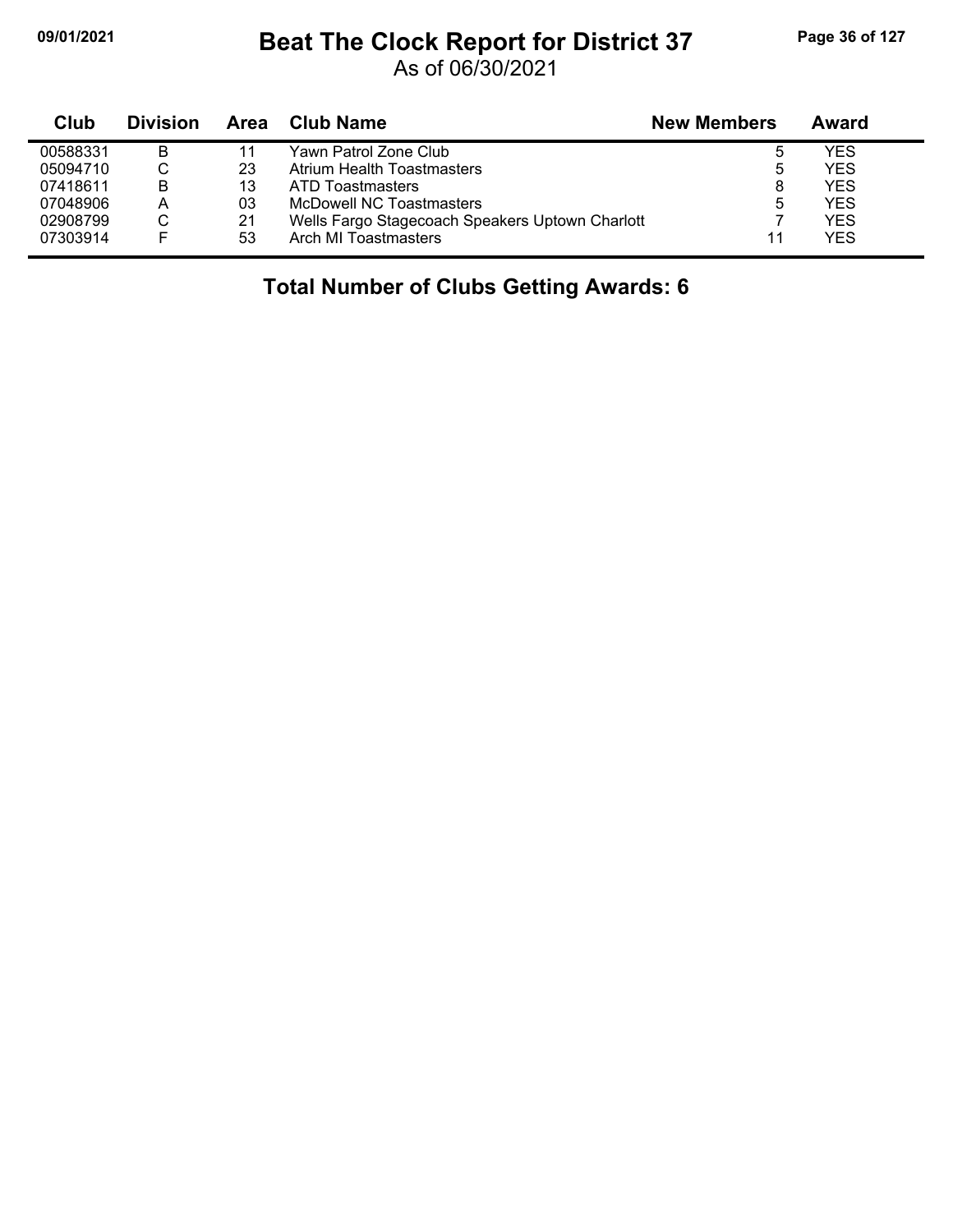## **09/01/2021 Beat The Clock Report for District 38 Page 37 of 127**

As of 06/30/2021

| Club     | <b>Division</b> | <b>Area</b> | <b>Club Name</b>                         | <b>New Members</b> | <b>Award</b> |
|----------|-----------------|-------------|------------------------------------------|--------------------|--------------|
| 01134526 | н               | 84          | Northeast Philly Toastmasters            | 5                  | YES          |
| 05502002 |                 | 62          | Janssen Titusville Toastmasters          | 6                  | <b>YES</b>   |
| 02556837 | D               | 43          | <b>Xfinity Communicators</b>             | 5                  | <b>YES</b>   |
| 07645750 | н               | 80          | Berkadia Toastmasters                    | 5                  | YES          |
| 00005189 | G               | 71          | <b>Pfizer Club</b>                       | 5                  | YES          |
| 00005287 | А               | 14          | White Rose Club                          | 5                  | YES          |
| 00004479 | G               | 72          | <b>Covenant Toastmasters Club</b>        | 6                  | <b>YES</b>   |
| 00008209 | F               | 61          | <b>Becoming Masterful Speakers</b>       | 5                  | YES          |
| 00001100 | F               | 62          | <b>Washington Crossing Club</b>          | 6                  | YES          |
| 04215555 | в               | 24          | Stand and Deliver ACFC Toastmasters Club | 6                  | <b>YES</b>   |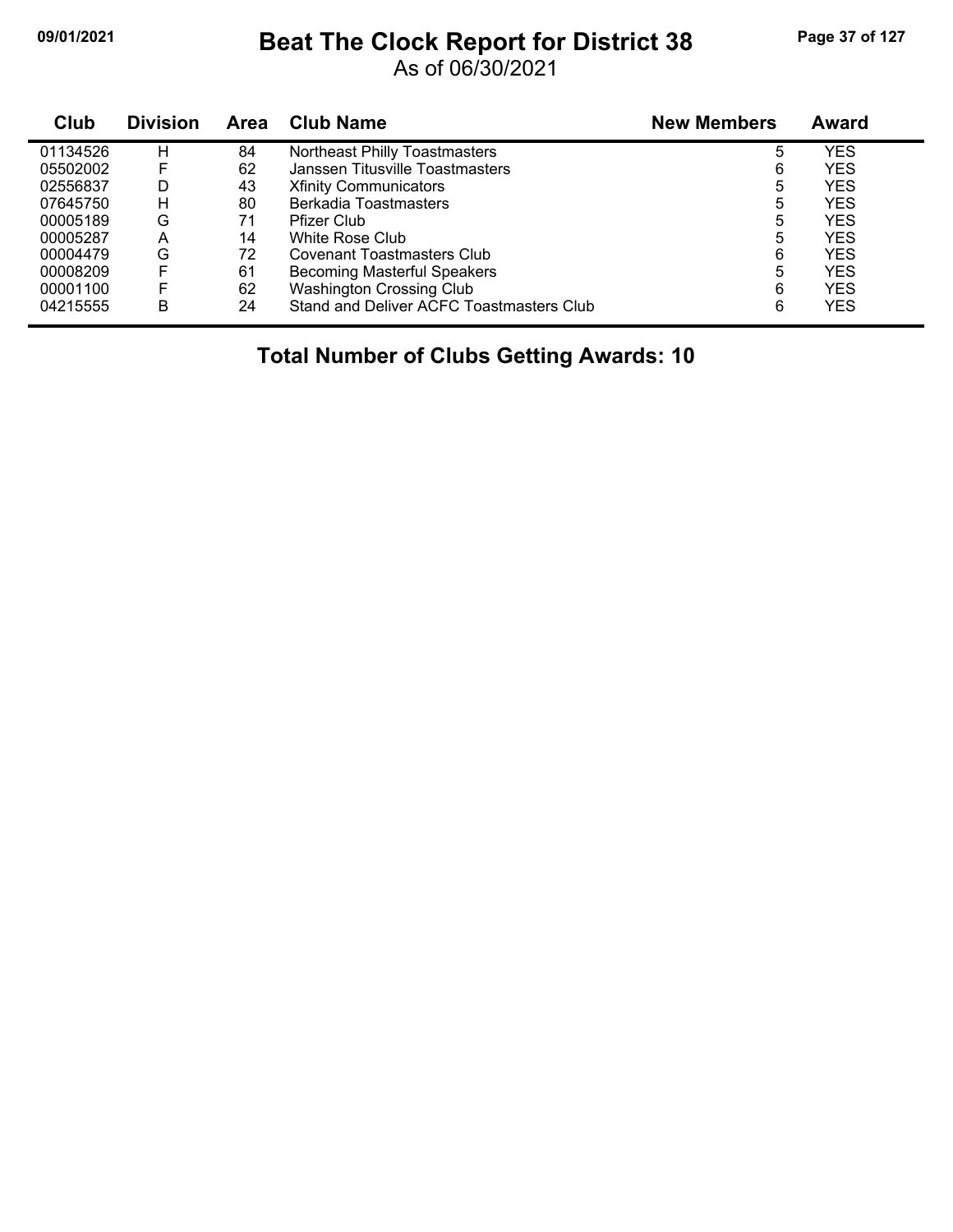#### **09/01/2021 Beat The Clock Report for District 39 Page 38 of 127**

As of 06/30/2021

| Club     | <b>Division</b> | <b>Area</b> | <b>Club Name</b>                  | <b>New Members</b> | <b>Award</b> |
|----------|-----------------|-------------|-----------------------------------|--------------------|--------------|
| 03691796 | н               | 81          | San Juan Speaks                   |                    | YES          |
| 01373428 | в               | 21          | <b>Biggest Little Talkers</b>     | 5                  | YES          |
| 00009072 |                 | 91          | <b>Tracy Toastmasters</b>         | 5                  | <b>YES</b>   |
| 00007118 | G               | 73          | <b>Skillbuilders Toastmasters</b> | 5                  | YES          |
| 00006326 | Α               | 14          | Reno Downtowners Club             | 6                  | <b>YES</b>   |
| 00004527 | D               | 41          | Fairfield-Suisun Orators Club     |                    | <b>YES</b>   |
| 00003438 | J               | 01          | Coyote Communicators Club         | 6                  | <b>YES</b>   |
| 00000197 | С               | 32          | <b>Redding Evening Club</b>       | 9                  | YES          |
| 00001813 | В               | 23          | Capital Nevada Club               | 12                 | YES          |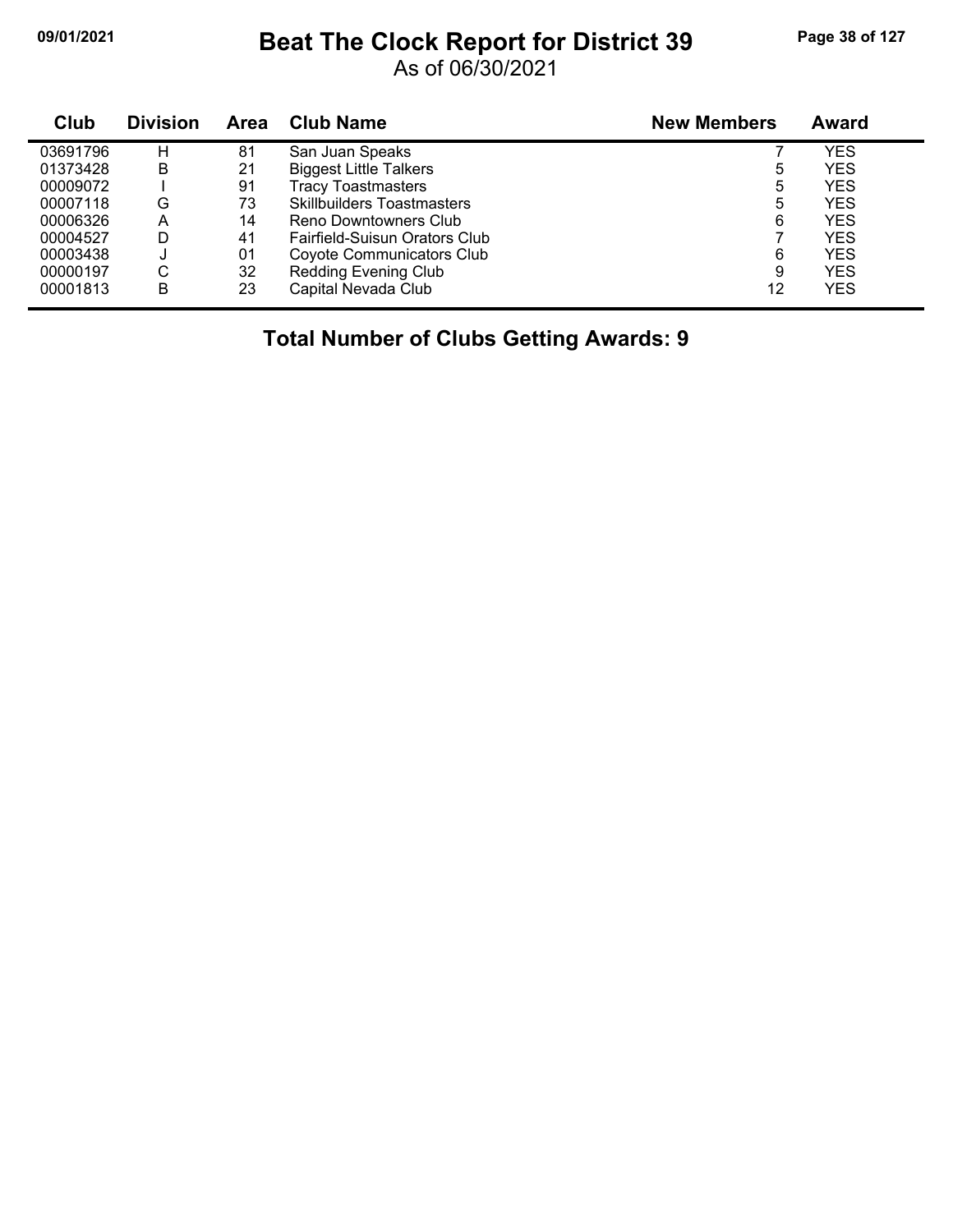## **09/01/2021 Beat The Clock Report for District 40 Page 39 of 127**

As of 06/30/2021

| Club     | <b>Division</b> | Area | Club Name                            | <b>New Members</b> | Award |
|----------|-----------------|------|--------------------------------------|--------------------|-------|
| 01131982 | B               | 14   | <b>Premier Toastmasters</b>          | ა                  | YES   |
| 07219299 | B               | 12   | Radiant Toastmasters                 | 6                  | YES   |
| 03375045 |                 | 73   | <b>OHFA Toastmasters</b>             | 8                  | YES   |
| 02451490 | B               | 11   | 2Checkout                            | 5                  | YES   |
| 00588286 | А               | 01   | Dayton Top Mentors Toastmasters Club | 9                  | YES   |
| 01825615 | B               | 12   | Progressive Speaking Club            | 9                  | YES   |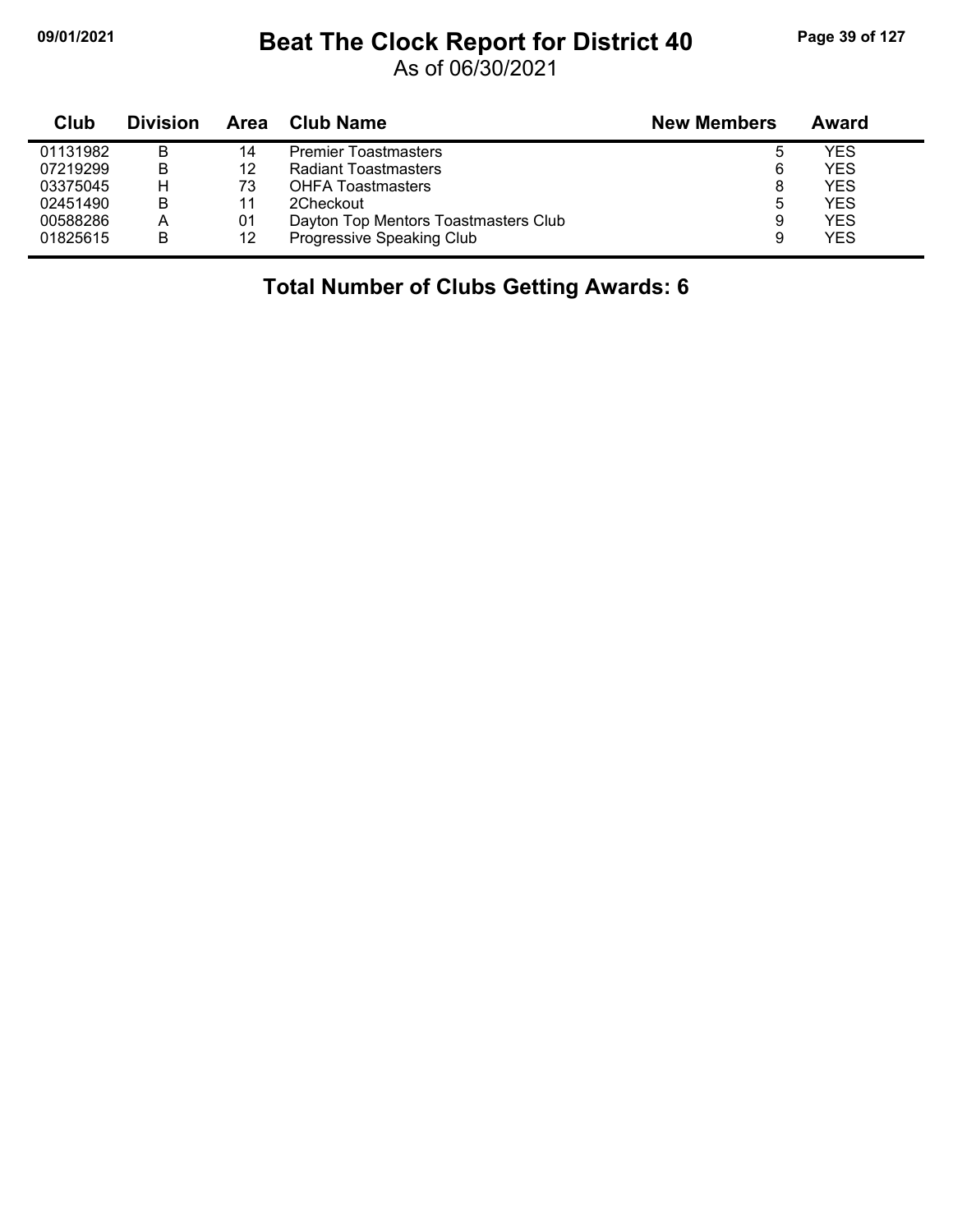### **09/01/2021 Beat The Clock Report for District 41 Page 40 of 127**

#### As of 06/30/2021

| Club     | <b>Division</b> | <b>Area</b> | <b>Club Name</b>                             | <b>New Members</b> | <b>Award</b> |
|----------|-----------------|-------------|----------------------------------------------|--------------------|--------------|
| 01496270 | Κ               | 02          | City of Joy Toastmasters Club                | 13                 | <b>YES</b>   |
| 01200975 | F               | 02          | <b>Gurgaon Toastmasters Club</b>             | 9                  | <b>YES</b>   |
| 00870897 | Ρ               | 03          | South Delhi Toastmasters                     | 10                 | <b>YES</b>   |
| 02782369 | A               | 04          | Himalaya Toastmasters                        | 6                  | <b>YES</b>   |
| 04238711 | M               | 03          | <b>Turning Point Toastmasters</b>            | 6                  | <b>YES</b>   |
| 02387353 | L               | 03          | <b>CMA Bangladesh Tigers Toastmasters</b>    | 11                 | <b>YES</b>   |
| 05082196 | B               | 02          | Chitkara University Toastmasters Club (HP)   | 5                  | <b>YES</b>   |
| 05680890 | E               | 04          | <b>Capital City Toastmasters</b>             | 13                 | <b>YES</b>   |
| 06745061 | Н               | 03          | Shiv Nadar University Toastmasters Club      | 7                  | <b>YES</b>   |
| 06044728 | Τ               | 02          | <b>Lucknow Toastmasters Club</b>             | 12                 | <b>YES</b>   |
| 01336137 | U               | 01          | Panchkula Toastmasters Club                  | 9                  | <b>YES</b>   |
| 07437968 | E               | 02          | <b>FMS Delhi Toastmasters Club</b>           | 5                  | <b>YES</b>   |
| 01472881 | ${\sf R}$       | 03          | South Kolkata Toastmasters Club              | 6                  | <b>YES</b>   |
| 01059126 | D               | 02          | Noida Toastmasters Club                      | 6                  | <b>YES</b>   |
| 01039812 | T               | 04          | Adobe Toastmasters Club                      | 9                  | <b>YES</b>   |
| 00899237 | H               | 02          | InterralT Toastmasters Club                  | 5                  | <b>YES</b>   |
| 03295206 | U               | 01          | Dehradun Toastmasters Club                   | 5                  | <b>YES</b>   |
| 03281416 | E               | 01          | Central Delhi Toastmasters Club              | 11                 | <b>YES</b>   |
| 07414726 | Q               | 01          | One Cognizant Toastmasters Club              | 5                  | <b>YES</b>   |
| 07281829 | V               | 01          | Chittagong Speech Masters Club               | 6                  | <b>YES</b>   |
| 03321031 | G               | 03          | Millennium City Toastmasters Club            | 8                  | <b>YES</b>   |
| 02178041 | Н               | 01          | <b>TCS Noida V Toastmasters Club</b>         | 13                 | <b>YES</b>   |
| 03918791 | D               | 03          | Nokia Noida Toastmasters Club                | 13                 | <b>YES</b>   |
| 02193917 | С               | 04          | Silvertongues IIM Udaipur                    | 7                  | <b>YES</b>   |
| 07273187 | O               | 04          | Professionals Toastmasters Club              | 6                  | <b>YES</b>   |
| 05954206 | $\mathsf C$     | 02          | Jaipur Toastmasters Club                     | 10                 | <b>YES</b>   |
| 06039218 | D               | 03          | <b>Ghaziabad Toastmasters Club</b>           | 9                  | <b>YES</b>   |
| 04069764 | Q               | 01          | <b>IIM Calcutta</b>                          | 15                 | <b>YES</b>   |
| 05100752 | U               | 03          | UFV India Toastmasters Club                  | 6                  | <b>YES</b>   |
| 05346753 | E               | 04          | Toastmasters Club of Speaking and Leadership | 15                 | <b>YES</b>   |
| 01453281 | U               | 02          | Ludhiana Toastmasters Club                   | 8                  | <b>YES</b>   |
| 03123534 | E               | 03          | North Spark Toastmasters Club                | $\overline{7}$     | <b>YES</b>   |
| 07237977 | $\mathsf C$     | 02          | <b>Titans Toastmasters Club</b>              | 10                 | <b>YES</b>   |
| 00996285 | E               | 03          | <b>Toastmasters Club of Dwarka</b>           | 6                  | <b>YES</b>   |
| 05302525 | E               | 03          | Pro Orators Toastmasters Club                | 8                  | <b>YES</b>   |
| 07856443 | P               | 02          | <b>Sunday Brunch Masters</b>                 | 9                  | <b>YES</b>   |
| 07246483 | A               | 04          | <b>Founders Toastmasters Club</b>            | 10                 | <b>YES</b>   |
| 07833232 | D               | 04          | <b>Central Noida Toastmasters Club</b>       | 6                  | <b>YES</b>   |
| 06607758 | C               | 04          | <b>Bikaner Toastmasters Club</b>             | 5                  | <b>YES</b>   |
| 06771510 | Q               | 04          | Elite Toastmasters Club                      | 7                  | <b>YES</b>   |
| 06783418 | C               | 03          | <b>DBOI TOASTMASTERS-JAIPUR</b>              | 5                  | <b>YES</b>   |
| 00008112 | A               | 02          | Kathmandu Toastmasters Club 8112             | 5                  | <b>YES</b>   |
| 05274833 | S               | 02          | <b>XLRI Toastmasters Club</b>                | 7                  | <b>YES</b>   |
| 05168041 | G               | 04          | Gurgaon Orators Toastmasters Club            | 11                 | <b>YES</b>   |
| 07380839 | Τ               | 02          | Awadh Hindi Toastmasters Club                | 10                 | <b>YES</b>   |
| 06976970 | L               | 03          | <b>Mastermind Toastmasters</b>               | 8                  | <b>YES</b>   |
| 07661270 | G               | 01          | <b>Bright Beginning Toastmasters Club</b>    | 7                  | <b>YES</b>   |
| 06786778 | F               | 02          | <b>Phoenix GGN Toastmasters Club</b>         | 7                  | <b>YES</b>   |
| 07161889 | G               | 01          | Online Speakers Toastmasters Club            | 7                  | <b>YES</b>   |
| 03454766 | $\mathsf C$     | 03          | <b>Pink City Toastmasters Club</b>           | 19                 | <b>YES</b>   |
| 01098597 | $\sf B$         | 01          | <b>Chandigarh Toastmasters Club</b>          | 5                  | <b>YES</b>   |
| 07459796 | V               | 03          | Sonar Bangla Toastmasters Club               | 7                  | <b>YES</b>   |
| 07376903 | S               | 01          | <b>AJU Toastmasters Club</b>                 | 7                  | <b>YES</b>   |
| 07475356 | U               | 03          | Querencia - IIM Sirmaur Toastmasters Club    | 5                  | <b>YES</b>   |
| 07481290 | Q               | 03          | Speakers and Leaders Toastmasters Club       | 6                  | <b>YES</b>   |
| 07301075 | L               | 01          | <b>FCI Toastmasters Club</b>                 | 10                 | <b>YES</b>   |
| 07333728 | $\mathsf C$     | 02          | Royal Orators Toastmasters Club              | 10                 | <b>YES</b>   |
| 05869922 | $\mathsf C$     | 03          | <b>Sprouts Toastmasters Club</b>             | 5                  | <b>YES</b>   |
| 05517955 | M               | 01          | <b>Faridabad Orators Toastmasters Club</b>   | 9                  | <b>YES</b>   |
|          |                 |             |                                              |                    |              |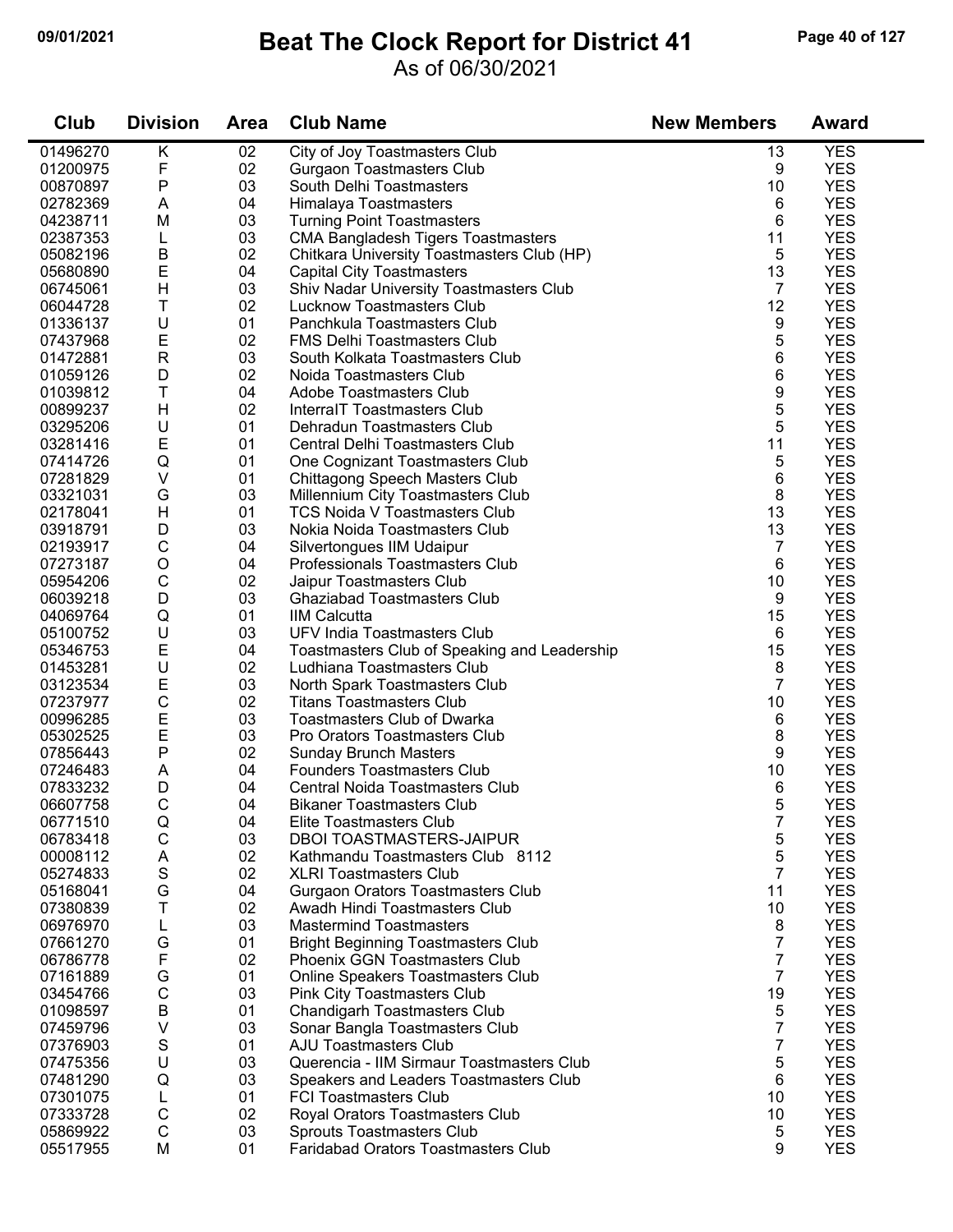#### **09/01/2021 Beat The Clock Report for District 41 Page 41 of 127**

#### As of 06/30/2021

| Club     | <b>Division</b> | Area | <b>Club Name</b>                        | <b>New Members</b> | <b>Award</b> |
|----------|-----------------|------|-----------------------------------------|--------------------|--------------|
| 06664330 | J               | 04   | Anime Toastmasters Club                 | 10                 | <b>YES</b>   |
| 06461833 | D               | 01   | Indirapuram Toastmasters Club           | 7                  | <b>YES</b>   |
| 07721865 | Κ               | 02   | <b>Marauders Toastmasters Club</b>      | 19                 | <b>YES</b>   |
| 07749562 | D               | 04   | <b>Barclays Noida Toastmasters Club</b> | 12                 | <b>YES</b>   |
| 07790463 | A               | 03   | Ace Toastmasters Club                   | 12                 | <b>YES</b>   |
| 07787869 | $\vee$          | 03   | Sparkling Advanced Toastmasters Club    | 8                  | <b>YES</b>   |
| 07806566 | Κ               | 04   | Kolkata Bilingual Toastmasters Club     | 7                  | <b>YES</b>   |
| 00003936 | E               | 04   | <b>Toastmasters Club of New Delhi</b>   | 9                  | <b>YES</b>   |
| 04822406 | H               | 01   | Greno Toastmasters Club                 | 5                  | <b>YES</b>   |
| 04887204 | T               | 04   | Noida ExpressWay Toastmasters Club      | 5                  | <b>YES</b>   |
| 05163309 | $\overline{H}$  | 02   | Cadence Pulse Toastmasters Club         | 6                  | <b>YES</b>   |
| 04055055 | F               | 04   | <b>Eloquent Toastmasters Club</b>       | 14                 | <b>YES</b>   |
| 03520798 | F               | 03   | ToastMasters Community club of Gurgaon  | 5                  | <b>YES</b>   |
| 02497646 | U               | 02   | <b>ISB Mohali Toastmasters Club</b>     | 23                 | <b>YES</b>   |
| 02959367 | M               | 02   | Leaders Connect Toastmasters Club       | 8                  | <b>YES</b>   |
| 04812887 | P               | 01   | <b>JPKU Toastmasters Club</b>           | 8                  | <b>YES</b>   |
| 01574616 | P               | 01   | <b>Toastmasters Club of West Delhi</b>  | 10                 | <b>YES</b>   |
| 01381947 | R               | 02   | Salt Lake Toastmasters Club             | 6                  | <b>YES</b>   |
| 07527544 | O               | 03   | <b>Bhaktapur Toastmasters Club</b>      | 7                  | <b>YES</b>   |
| 01276713 | P               | 01   | Delhi Advanced Toastmasters Club        | 10                 | <b>YES</b>   |
| 01241346 | D               | 01   | Symphony Club                           | 8                  | <b>YES</b>   |
| 07870082 | T               | 03   | <b>Toastmasters Club of Lucknow</b>     | 6                  | <b>YES</b>   |
| 07873206 | P               | 02   | Hindi Toastmasters Club of Delhi        |                    | <b>YES</b>   |
| 07878891 | E               | 02   | Step Up Dwarka Toastmasters Club        | 7                  | <b>YES</b>   |
| 07693103 | $\mathsf E$     | 04   | Weave To Lead Toastmasters Club         | 8                  | <b>YES</b>   |
| 07508072 | Q               | 03   | Newtown Toastmasters Club               | 9                  | <b>YES</b>   |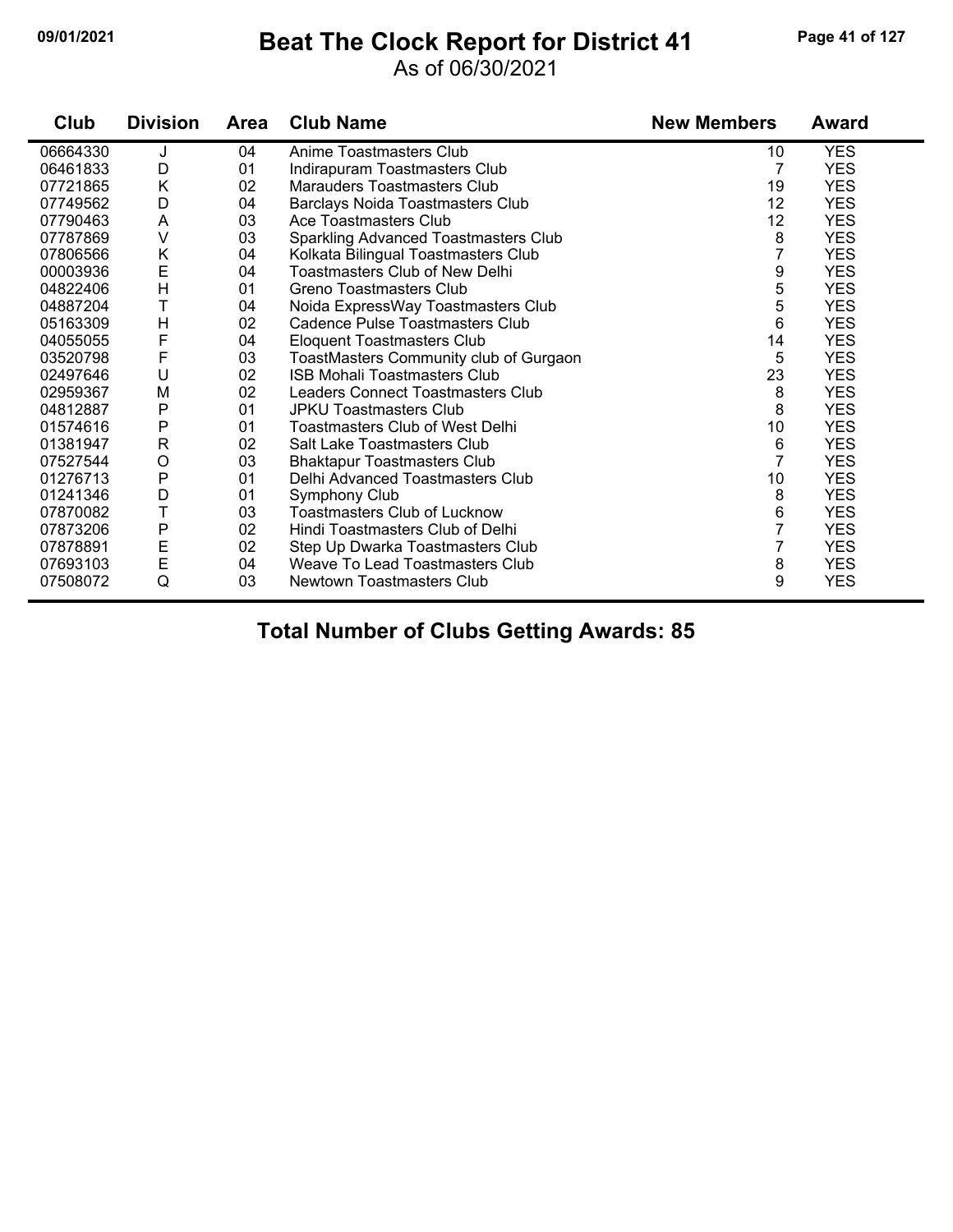# **09/01/2021 Beat The Clock Report for District 42 Page 42 of 127**

As of 06/30/2021

| Club     | <b>Division</b> | Area | Club Name                             | <b>New Members</b> | Award |
|----------|-----------------|------|---------------------------------------|--------------------|-------|
| 04447441 | B               | 04   | Queen City Toasters Toastmasters Club |                    | YES   |
| 00006161 | B               | 09   | Club 13 Toastmasters Club             |                    | YES   |
| 05331613 |                 | 29   | Rocky Toasters                        | 6                  | YES   |
| 00597384 |                 | 29   | Inspired Toastmasters                 |                    | YES   |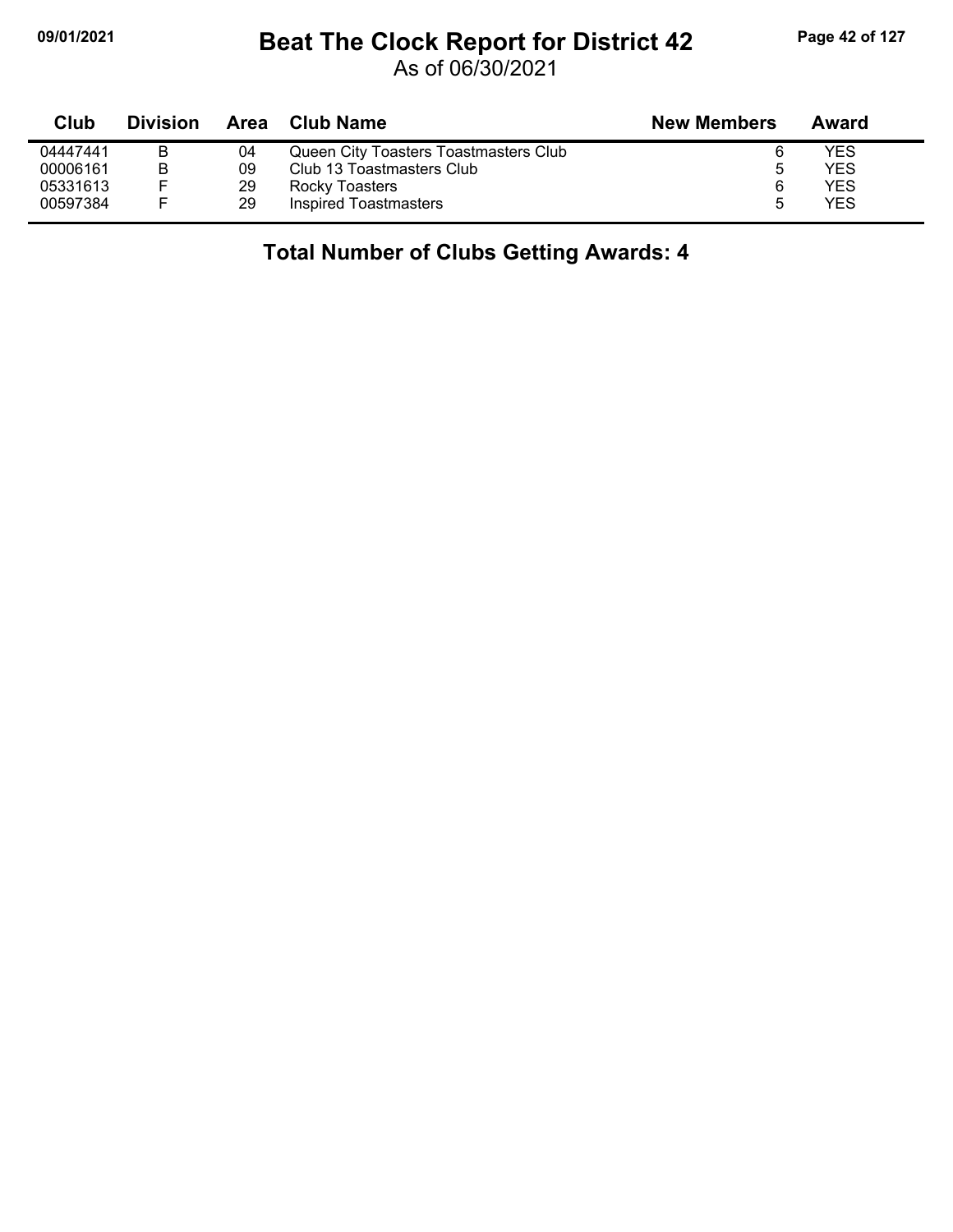#### **09/01/2021 Beat The Clock Report for District 43 Page 43 of 127**

#### As of 06/30/2021

| Club     | <b>Division</b>  | <b>Area</b> | <b>Club Name</b>                                    | <b>New Members</b> | Award      |
|----------|------------------|-------------|-----------------------------------------------------|--------------------|------------|
| 02658520 | C                | 02          | Orange Mound Toastmasters                           | 5                  | <b>YES</b> |
| 00702994 | E<br>E           | 02          | New Foundation Club 702994                          | 5                  | <b>YES</b> |
| 01350487 |                  | 05          | Central MS Advancing TMC 1350487                    | 9                  | <b>YES</b> |
| 04189887 | A                | 01          | <b>Capitol Toastmasters</b>                         | 6                  | <b>YES</b> |
| 06579199 | E                | 01          | Muddy Water Communicators                           | 9                  | <b>YES</b> |
| 00001140 | $\sf B$          | 03          | Little Rock Toastmasters                            | $\overline{7}$     | <b>YES</b> |
| 00005666 | A                | 01          | CrossTalk TM Club                                   | 10                 | <b>YES</b> |
| 00006930 | E                | 03          | Jackson VA Club 6930                                | 6                  | <b>YES</b> |
| 00007495 | D                | 05          | Willow Lake Toastmasters Club                       | 6                  | <b>YES</b> |
| 00007825 | $\sf B$          | 02          | <b>DHS Club</b>                                     | 6                  | <b>YES</b> |
| 00007643 | Α                | 03          | Hot Springs Toastmasters Club                       | 5                  | <b>YES</b> |
| 00008689 | E                | 02          | <b>Public Policy Toastmasters Club</b>              | 7                  | <b>YES</b> |
| 00003538 | D                | 03          | Memphis Advanced Toastmasters Club                  | 5                  | <b>YES</b> |
| 00003843 | E                | 03          | Possum Town Toastmasters Club                       | $\overline{7}$     | <b>YES</b> |
| 00003765 | D                | 04          | <b>Memphis Navy Toastmasters</b>                    | 11                 | <b>YES</b> |
| 00004496 | Α                | 02          | Early Riser Toastmasters Club                       | 9                  | <b>YES</b> |
| 00003284 | E                | 04          | Guess Who's Talking Now                             | 9                  | <b>YES</b> |
| 07707699 | D                | 01          | Mphasis Memphis Toastmasters Club                   | 7                  | <b>YES</b> |
| 00002052 |                  | 01          | Vicksburg Toastmasters Club                         | 8                  | <b>YES</b> |
| 07871614 | E<br>E<br>E<br>E | 03          | <b>Entrepreneurial Pros'</b>                        | 5                  | <b>YES</b> |
| 01275010 |                  | 05          | Downtown Jackson Toastmasters                       | 10                 | <b>YES</b> |
| 01320508 | F                | 02          | <b>Walmart Save Money Toast Better Toastmasters</b> | 9                  | <b>YES</b> |
| 01431740 | E                | 02          | 2500 TOASTMASTERS                                   | 6                  | <b>YES</b> |
| 01530301 | D                | 05          | <b>Brain Builders Toastmasters</b>                  | 5                  | <b>YES</b> |
| 02075104 | $\mathsf F$      | 03          | Toast of Sam's                                      | 6                  | <b>YES</b> |
| 03323744 | C                | 02          | Blue Nile Toastmasters, Memphis                     | 5                  | <b>YES</b> |
| 05587529 | $\mathsf{C}$     | 01          | Advanced Blue Nile, Memphis                         | 8                  | <b>YES</b> |
| 06975705 | D                | 03          | Smith & Nephew Toastmasters Club                    | 11                 | <b>YES</b> |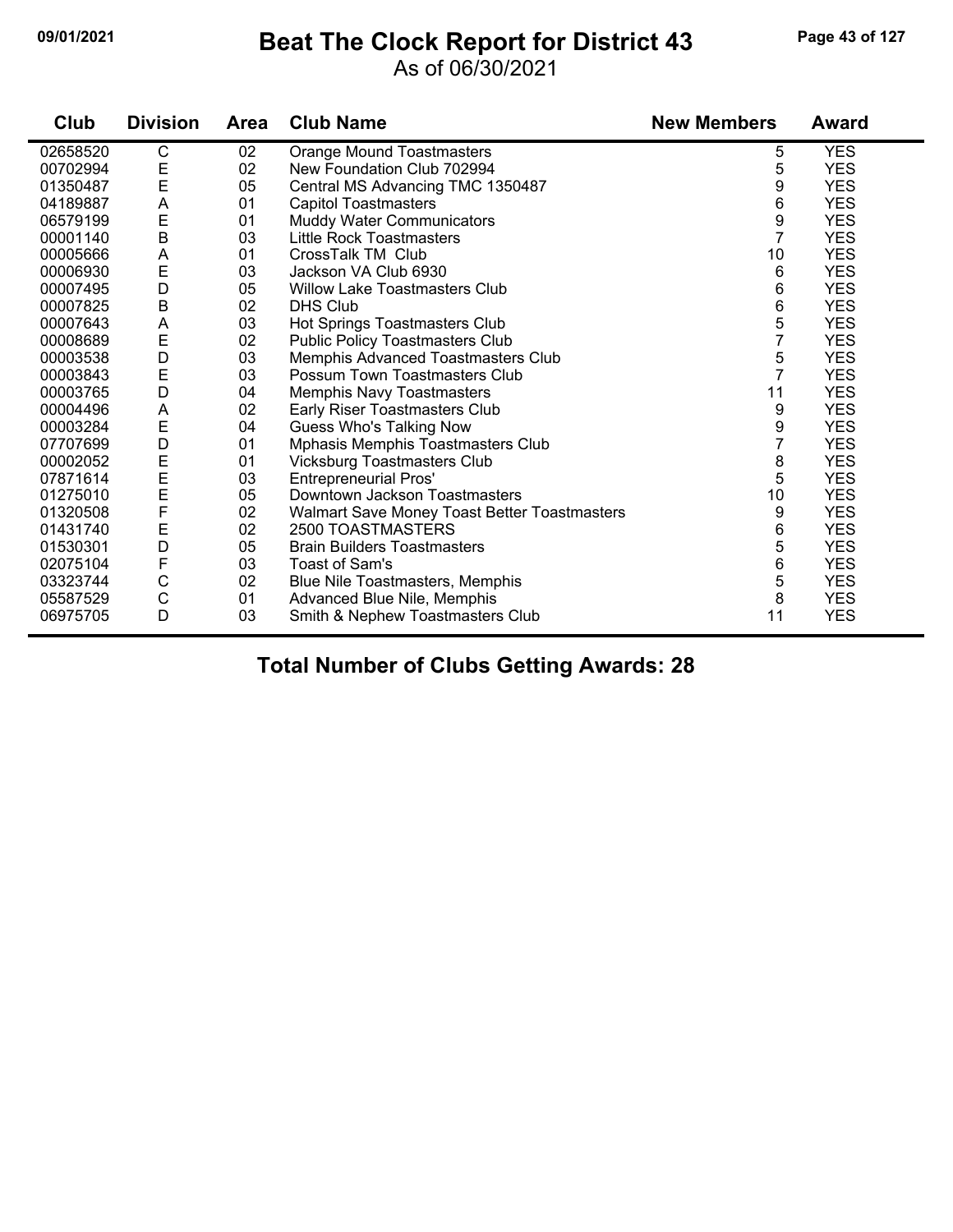#### **09/01/2021 Beat The Clock Report for District 44 Page 44 of 127**

#### As of 06/30/2021

| Club     | <b>Division</b> | Area | <b>Club Name</b>                          | <b>New Members</b> | <b>Award</b> |
|----------|-----------------|------|-------------------------------------------|--------------------|--------------|
| 03979554 | A               | 12   | Legacy Speakers Toastmasters Club         | 5                  | <b>YES</b>   |
| 07779125 | D               | 45   | Comcast Speaks @ The Battery              | 15                 | <b>YES</b>   |
| 03157180 | G               | 76   | <b>Healthy Dialogue</b>                   | 5                  | <b>YES</b>   |
| 02441465 | A               | 13   | Ardyss Toastmasters Club - Atlanta        | 5                  | <b>YES</b>   |
| 00004343 | C               | 31   | <b>Transit Talkers Club</b>               | 6                  | <b>YES</b>   |
| 00005259 | G               | 71   | <b>Community Voice Toastmasters</b>       | 6                  | <b>YES</b>   |
| 06599388 | D               | 43   | Let's Get It Talking                      | 12                 | <b>YES</b>   |
| 00007789 | C               | 32   | <b>Herzing Toastmasters</b>               | 9                  | <b>YES</b>   |
| 00007921 | E               | 53   | Cobb Communicators Club                   |                    | <b>YES</b>   |
| 00008236 | G               | 72   | <b>Healthy Voice Toastmasters Club</b>    | 5                  | <b>YES</b>   |
| 00007503 | E               | 52   | Cartersville Toastmasters Club            |                    | <b>YES</b>   |
| 00000671 | Н               | 82   | Atlanta MasterCrafters                    | 5                  | <b>YES</b>   |
| 02151683 | С               | 31   | The Great Orators                         | 10                 | <b>YES</b>   |
| 00001274 | D               | 46   | Mac Toast / Atlanta Club                  | 5                  | <b>YES</b>   |
| 00001430 | E               | 54   | Toastmasters At The Square Club           | 8                  | <b>YES</b>   |
| 06918008 | H               | 81   | <b>Habersham Toastmasters</b>             | 11                 | <b>YES</b>   |
| 05371208 | С               | 34   | <b>First Words</b>                        | 15                 | <b>YES</b>   |
| 01006561 | B               | 21   | Capitol City Legacy Builders Toastmasters | 5                  | <b>YES</b>   |
| 04205963 | F               | 64   | Room To Speak Toastmasters                | 5                  | <b>YES</b>   |
| 00759425 | G               | 73   | <b>CHAT Toastmasters Club</b>             |                    | <b>YES</b>   |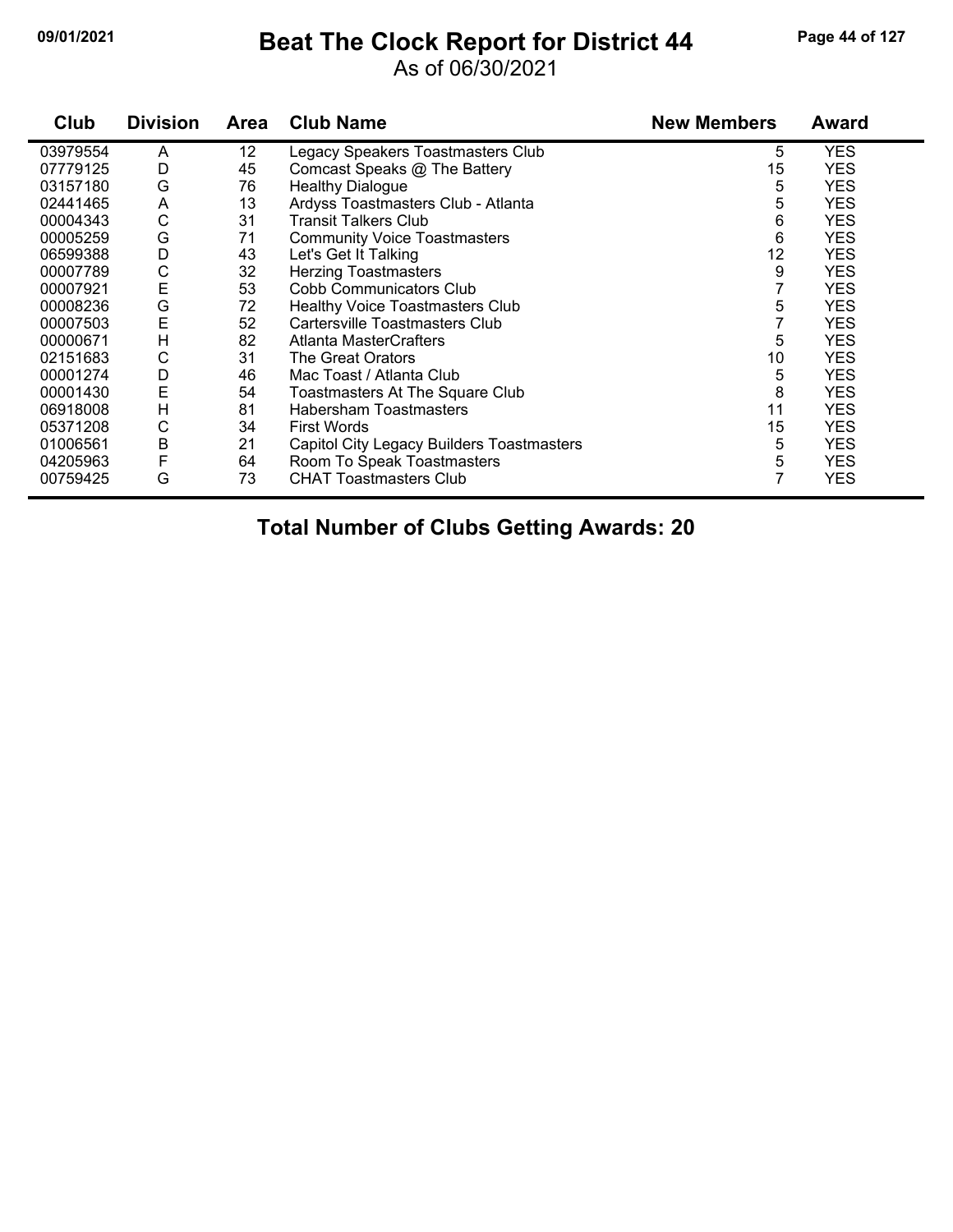## **09/01/2021 Beat The Clock Report for District 45 Page 45 of 127**

As of 06/30/2021

| Club     | <b>Division</b> | Area | Club Name                          | <b>New Members</b> | Award |
|----------|-----------------|------|------------------------------------|--------------------|-------|
| 00009985 | Е               | 03   | <b>Spotlight Toastmasters Club</b> |                    | YES   |
| 00001468 | В               | 14   | Kennebec Valley Toastmasters       |                    | YES   |
| 00947592 | G               | 08   | Dynamic Speakers Club              | 5                  | YES   |
| 00003978 |                 | 01   | Schooner Toastmasters Halifax      |                    | YES   |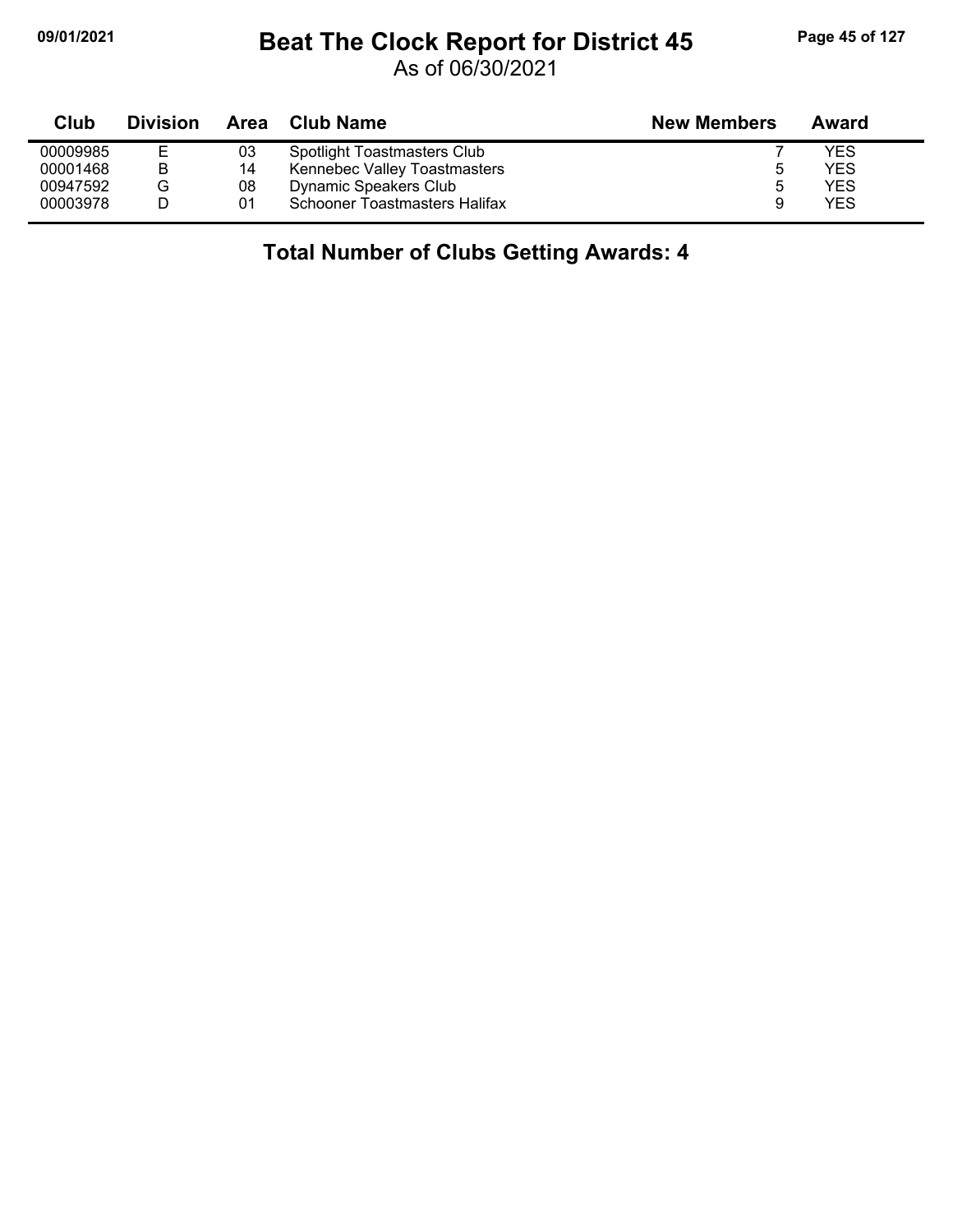## **09/01/2021 Beat The Clock Report for District 46 Page 46 of 127**

As of 06/30/2021

| Club     | <b>Division</b> | <b>Area</b> | Club Name                                   | <b>New Members</b> | Award      |
|----------|-----------------|-------------|---------------------------------------------|--------------------|------------|
| 00001949 |                 | 53          | New York Toastmasters Club                  | 9                  | YES        |
| 03337790 | B               | 21          | <b>Bronx Advanced Speakers Toastmasters</b> | 5                  | <b>YES</b> |
| 05580612 | В               | 24          | DE Squared                                  |                    | <b>YES</b> |
| 01296797 | D               | 41          | Humorous Toastmasters                       |                    | <b>YES</b> |
| 01244840 | С               | 35          | Deloitte Tri-State Toastmasters Club        |                    | <b>YES</b> |
| 00006138 | B               | 25          | East Side Toastmasters Club                 | 5                  | <b>YES</b> |
| 00002676 | B               | 22          | <b>TIC Toastmasters Club</b>                | 6                  | <b>YES</b> |
| 03890961 | B               | 22          | Columbia University Toastmasters Club       | 9                  | <b>YES</b> |
| 01488421 | Α               | 14          | La Voz Latina Toastmasters                  | 5                  | <b>YES</b> |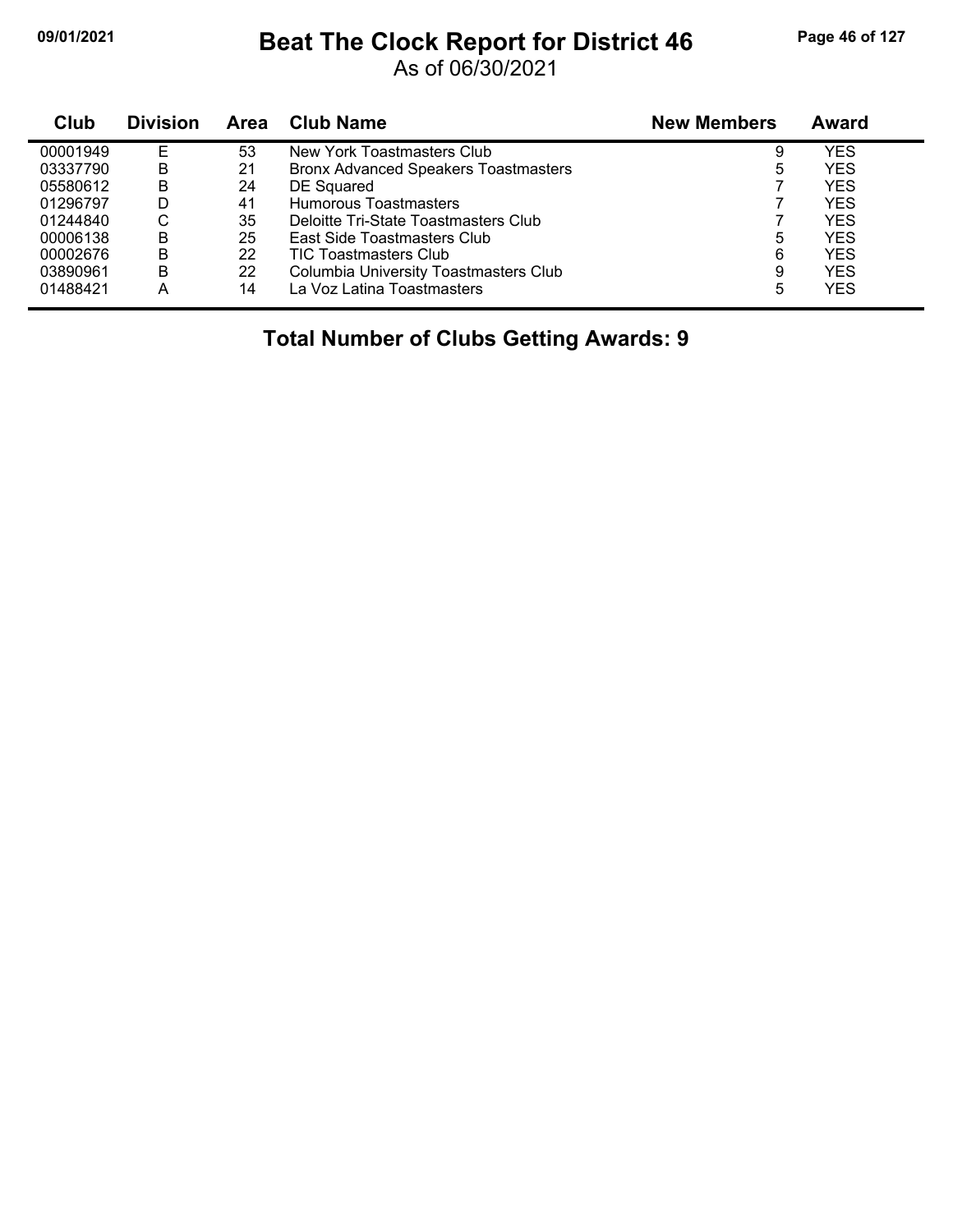#### **09/01/2021 Beat The Clock Report for District 47 Page 47 of 127**

#### As of 06/30/2021

| Club     | <b>Division</b> | <b>Area</b> | <b>Club Name</b>                              | <b>New Members</b> | <b>Award</b> |
|----------|-----------------|-------------|-----------------------------------------------|--------------------|--------------|
| 01510789 | F               | 60          | Luminaries Toastmasters Club #1510789         | 9                  | <b>YES</b>   |
| 03815740 | A               | 14          | <b>Team Entrepreneur Toastmasters</b>         | $\overline{7}$     | <b>YES</b>   |
| 02888579 |                 | 93          | Soaring Eagles Club                           | 8                  | <b>YES</b>   |
| 03248923 | Α               | 13          | The Fountain Toastmasters Club                | 8                  | <b>YES</b>   |
| 00002225 | $\mathsf{C}$    | 30          | Delray Newsmakers Club                        | $\overline{7}$     | <b>YES</b>   |
| 07031743 | F               | 63          | Police Dynamic Enforcers                      | 6                  | <b>YES</b>   |
| 06724527 |                 | 91          | Club Carmichael                               | 5                  | <b>YES</b>   |
| 06742900 |                 | 93          | <b>B.U.T. North Eleuthera Shakers</b>         | 10                 | <b>YES</b>   |
| 00002798 | $\mathsf E$     | 54          | Miami Advanced Toastmasters Club (CTM's)      | 5                  | <b>YES</b>   |
| 00005754 | $\mathsf A$     | 15          | Daybreak Toastmasters Club                    | 9                  | <b>YES</b>   |
| 00006568 | $\mathsf{A}$    | 13          | Miami Lakes Club                              | 5                  | <b>YES</b>   |
| 00006796 | F               | 60          | Cable Beach West Club                         | 6                  | <b>YES</b>   |
| 00007082 | E               | 51          | Voice Of Champions Club                       | 5                  | <b>YES</b>   |
| 00007108 |                 | 92          | Ernest T. Strachan Club Advanced TM Club      | 6                  | <b>YES</b>   |
| 00008437 | D               | 40          | Port St. Lucie Speakers                       | 5                  | <b>YES</b>   |
| 00008181 | D               | 40          | Palm City Orators                             | 7                  | <b>YES</b>   |
| 00008370 | E               | 54          | West Kendall Toastmasters Club 8370           | 5                  | <b>YES</b>   |
| 02566217 | A               | 12          | Freedom Speakers-Toastmasters                 | 10                 | <b>YES</b>   |
| 00001600 |                 | 93          | <b>First Bahamas Branch of Toastmasters</b>   | 5                  | <b>YES</b>   |
| 07807079 |                 | 94          | San Salvador Explorers                        | $\overline{7}$     | <b>YES</b>   |
| 03034515 | A               | 14          | Miramar Bilingual Speakers Toastmasters       | 5                  | <b>YES</b>   |
| 01450351 | $\mathsf{C}$    | 33          | 1st US Portuguese Toastmasters                | 6                  | <b>YES</b>   |
| 01390883 | A               | 12          | Saturday Fearless Toastmasters                | 7                  | <b>YES</b>   |
| 00001695 | E               | 54          | <b>Coral Gables Toastmasters</b>              | 5                  | <b>YES</b>   |
| 07842684 |                 | 91          | <b>ABC Ambassadors</b>                        | 8                  | <b>YES</b>   |
| 00003956 |                 | 91          | <b>Destined For Success Toastmasters Club</b> | 10                 | <b>YES</b>   |
| 00003278 | $\sf B$         | 25          | Club V.O.I.C.E.                               | 11                 | <b>YES</b>   |
| 00003001 | B               | 22          | Friendly Club of Fort Lauderdale              | $\overline{7}$     | <b>YES</b>   |
| 04054964 | E               | 52          | <b>Blue Lagoon Toastmasters</b>               | 5                  | <b>YES</b>   |
| 03589459 | D               | 40          | <b>Talking Heads of Stuart</b>                | 6                  | <b>YES</b>   |
| 05869898 | F               | 64          | Mayaguana Southern Pearls                     | 8                  | <b>YES</b>   |
| 07376003 | A               | 10          | Panoramic Views Toastmasters                  | 11                 | <b>YES</b>   |
| 07180193 | F               | 61          | Legalites                                     | 6                  | <b>YES</b>   |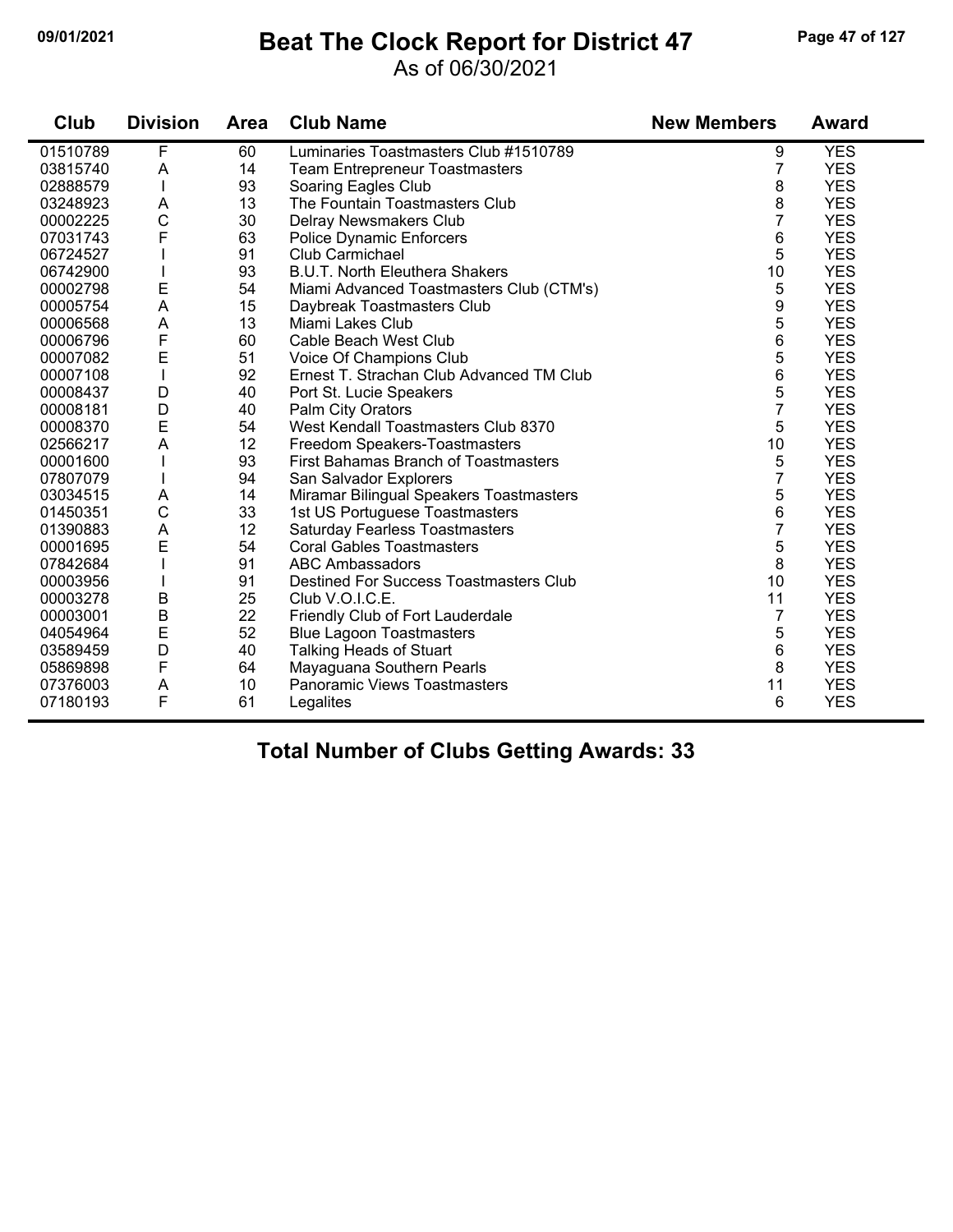## **09/01/2021 Beat The Clock Report for District 48 Page 48 of 127**

As of 06/30/2021

| <b>Club</b> | <b>Division</b> | Area | Club Name                                     | <b>New Members</b> | Award      |
|-------------|-----------------|------|-----------------------------------------------|--------------------|------------|
| 06630094    | C               | 33   | South Tampa Toastmasters                      | 9                  | YES        |
| 00619417    | D               | 42   | South Shore Toastmasters                      | 5                  | YES        |
| 02709335    | A               | 10   | Toastmasters @ All Children's Hospital (TACH) | 8                  | YES        |
| 01039583    | B               | 21   | Message Crafters                              | 6                  | YES        |
| 00587295    | B               | 21   | Oldsmar Top of the Morning Club               |                    | YES        |
| 05427683    | A               | 12   | <b>High Nooners</b>                           | 8                  | YES        |
| 01347227    | С               | 32   | New York Life Communicators for Life          | 6                  | <b>YES</b> |
| 01197988    | D               | 43   | Power Speakers of MCG                         | 6                  | <b>YES</b> |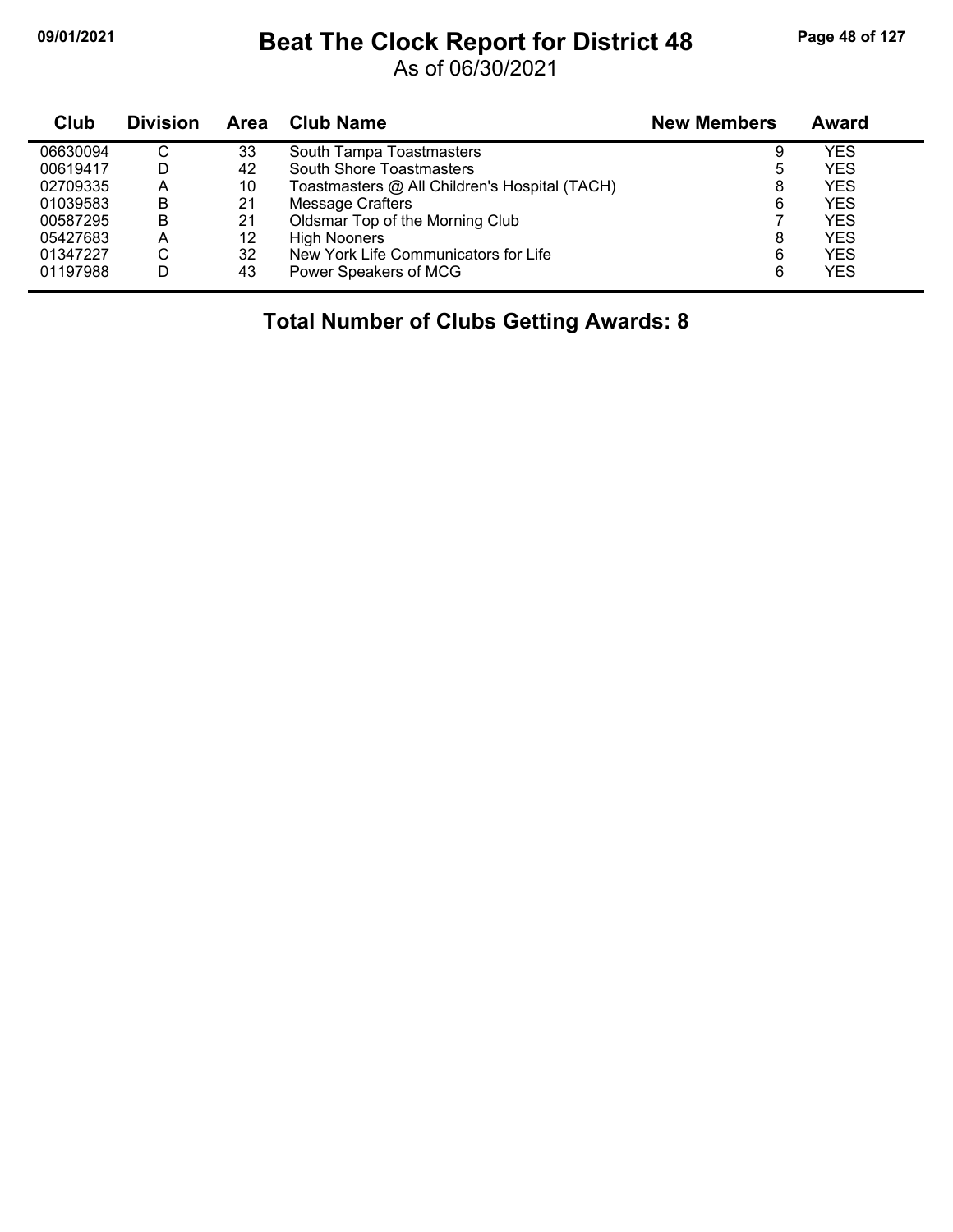# **09/01/2021 Beat The Clock Report for District 49 Page 49 of 127**

As of 06/30/2021

| Club     | <b>Division</b> | Area | <b>Club Name</b>              | <b>New Members</b> | Award |
|----------|-----------------|------|-------------------------------|--------------------|-------|
| 00758338 |                 | 01   | Hawaii Entrepreneur Club      |                    | YES   |
| 00641435 |                 | 10   | Spirent Honolulu Toastmasters |                    | YES   |
| 00007234 |                 | 13   | Waikiki Club                  | ี                  | YES   |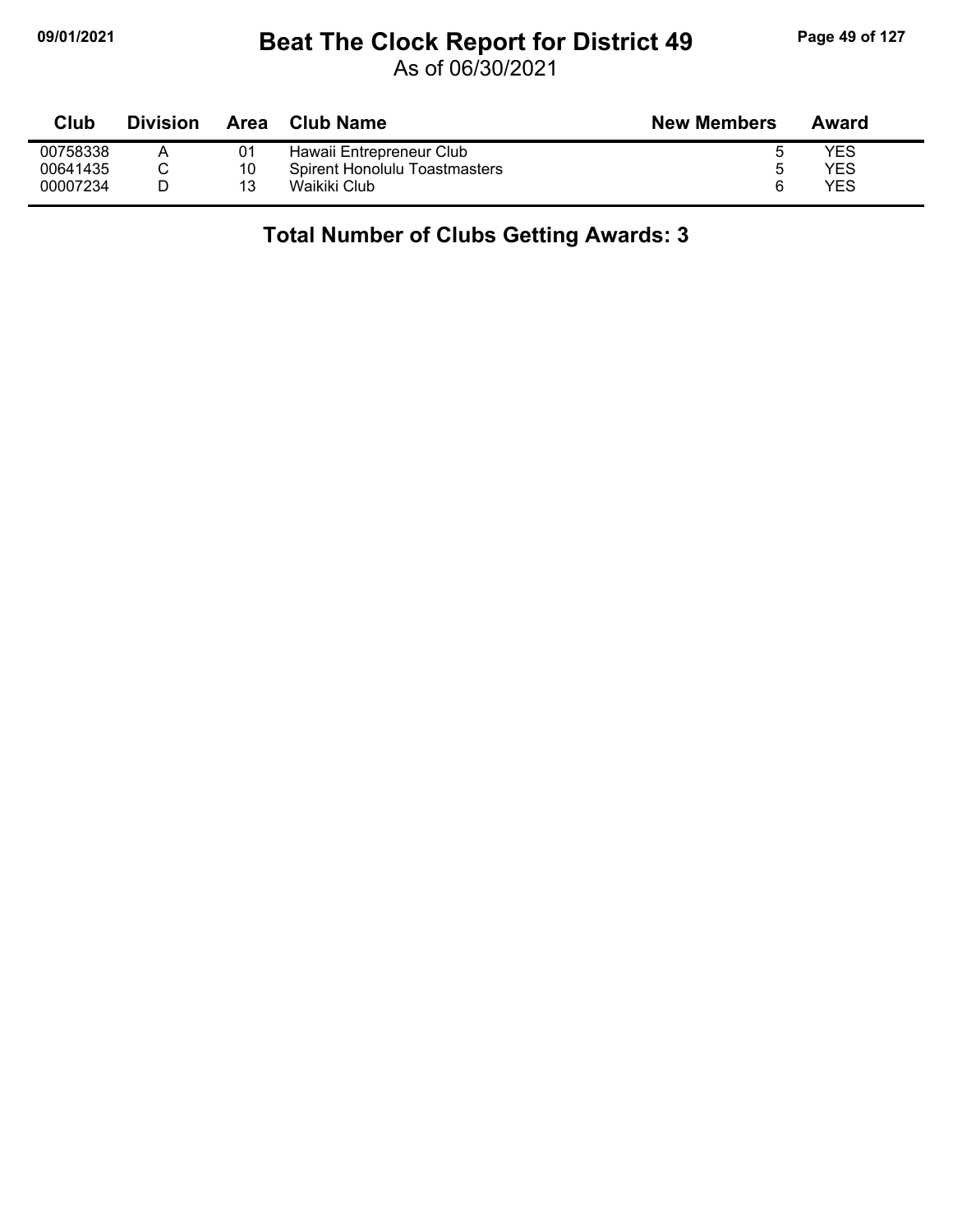## **09/01/2021 Beat The Clock Report for District 50 Page 50 of 127**

As of 06/30/2021

| Club     | <b>Division</b> | Area | <b>Club Name</b>                    | <b>New Members</b> | <b>Award</b> |
|----------|-----------------|------|-------------------------------------|--------------------|--------------|
| 00008041 | M               | 34   | Lambda Pride Toastmasters Club      | 8                  | <b>YES</b>   |
| 00005509 | Е               | 11   | Twin Cities Club                    | 5                  | <b>YES</b>   |
| 00992874 | V               | 72   | University Toastmasters of Dallas   | 6                  | <b>YES</b>   |
| 00730163 | F               | 24   | St Andrew Speakers Club             | 5                  | <b>YES</b>   |
| 00583467 | S               | 55   | Waxahachie Club                     | 6                  | <b>YES</b>   |
| 06970706 | F               | 26   | <b>OCC Speaks Toastmasters</b>      | 5                  | <b>YES</b>   |
| 05042512 | F               | 23   | T Masters                           | 8                  | <b>YES</b>   |
| 01100434 | Е               | 13   | <b>Palestine Toastmasters</b>       | 17                 | <b>YES</b>   |
| 05859633 | S               | 56   | <b>MLK Dallas Toastmasters Club</b> | 6                  | <b>YES</b>   |
| 03074518 | F               | 22   | Shops At Legacy                     | 7                  | <b>YES</b>   |
| 01995527 | P               | 43   | <b>BCBSTX Toasties</b>              | 5                  | <b>YES</b>   |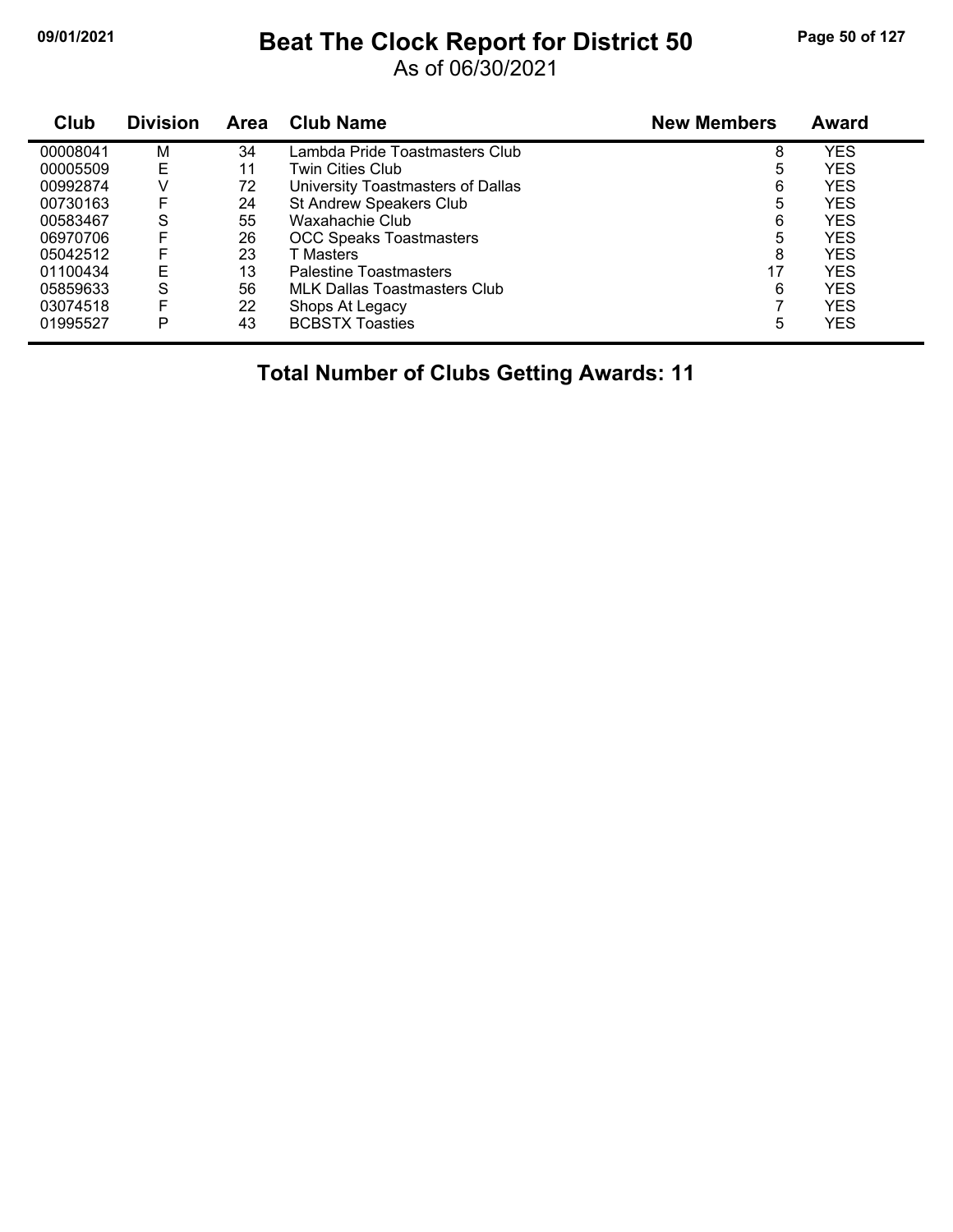#### **09/01/2021 Beat The Clock Report for District 51 Page 51 of 127**

#### As of 06/30/2021

| Club     | <b>Division</b>         | <b>Area</b> | <b>Club Name</b>                                 | <b>New Members</b> | <b>Award</b> |
|----------|-------------------------|-------------|--------------------------------------------------|--------------------|--------------|
| 01908076 | $\overline{\mathsf{N}}$ | 05          | Kelab Toastmasters Dwibahasa Pidato Mutiara      | 6                  | <b>YES</b>   |
| 02081354 | H                       | 02          | <b>UTAR Toastmasters Club</b>                    | 5                  | <b>YES</b>   |
| 01589773 | W                       | 04          | <b>Oneworld Toastmasters Club</b>                | 24                 | <b>YES</b>   |
| 02497178 | H                       | 03          | Dell Dynamics Toastmasters Club                  | 5                  | <b>YES</b>   |
| 07853661 | Q                       | 03          | Seberang Perai Selatan Mandarin Toastmasters Clu | 8                  | <b>YES</b>   |
| 04317466 | P                       | 06          | <b>BERJAYA Toastmasters Club</b>                 | 28                 | <b>YES</b>   |
| 04054727 | ${\sf N}$               | 03          | Iniya Tamil Bilingual Toastmasters Club          | 5                  | <b>YES</b>   |
| 07812276 | Q                       | 02          | <b>PCCC Yes Toastmasters Club</b>                | 10                 | <b>YES</b>   |
| 01122308 | Q                       | 03          | SuperstarToastmasters Club                       | 8                  | <b>YES</b>   |
| 07768496 | H                       | 03          | Safetyware Toastmasters Club                     | $\overline{7}$     | <b>YES</b>   |
| 06546973 | J                       | 01          | <b>PIDM Toastmasters Club</b>                    | $\overline{7}$     | <b>YES</b>   |
| 07458938 | H                       | 01          | Kinta Valley Toastmasters Club                   | 8                  | <b>YES</b>   |
| 05820723 | Q                       | 02          | <b>Butterworth Mandarin Toastmasters Club</b>    | 10                 | <b>YES</b>   |
| 07766368 | J                       | 04          | <b>Fitness Infinity Toastmasters Club</b>        | 12                 | <b>YES</b>   |
| 07653480 | P                       | 01          | YMCA KL Toastmasters Club                        | $\overline{7}$     | <b>YES</b>   |
| 04529459 | J                       | 02          | TC Segambut Toastmasters Club                    | 5                  | <b>YES</b>   |
| 06742842 | $\mathbf S$             | 04          | UST Global Penang Toastmasters Club              | 5                  | <b>YES</b>   |
| 01840075 | Q                       | 02          | PCTH Youth Mandarin Toastmasters Club            | 7                  | <b>YES</b>   |
| 01740854 | ${\sf N}$               | 05          | Infineon Toastmasters Club                       | 6                  | <b>YES</b>   |
| 01183411 | W                       | 03          | Metropolitan Bilingual Toastmasters Club         | 5                  | <b>YES</b>   |
| 05678995 | $\mathsf{N}$            | 01          | Jabil GBS Toastmasters Club                      | 5                  | <b>YES</b>   |
| 01158355 | S                       | 01          | Motorola Penang Cyber-Speakers                   | 8                  | <b>YES</b>   |
| 00599567 | J                       | 02          | <b>HELP University Toastmasters Club</b>         | 17                 | <b>YES</b>   |
| 01358084 | S                       | 05          | Helping Hand Advanced Toastmasters Club          | 17                 | <b>YES</b>   |
| 07549232 | P                       | 02          | <b>TMLM Toastmasters Club</b>                    | 5                  | <b>YES</b>   |
| 02561308 | Q                       | 01          | Northern Region Super Group Mandarin Toastmast   | 6                  | <b>YES</b>   |
| 00989349 | $\mathbf S$             | 05          | Gurney-Hydro Toastmasters Club                   | 5                  | <b>YES</b>   |
| 00620418 | H                       | 04          | <b>MEF Toastmasters Club</b>                     | 14                 | <b>YES</b>   |
| 00931428 | ${\sf N}$               | 01          | Promenade Toastmasters Club                      | 25                 | <b>YES</b>   |
| 00811512 | $\mathbf S$             | 04          | Farlim Toastmasters Club                         | 8                  | <b>YES</b>   |
| 00000220 | W                       | 02          | <b>Speakers' Dream Toastmasters</b>              | $\overline{7}$     | <b>YES</b>   |
| 07239611 | P                       | 04          | McDermott KL Toastmasters Club                   | 5                  | <b>YES</b>   |
| 00005236 | Q                       | 03          | <b>Charismatic Leader Toastmasters Club</b>      | 8                  | <b>YES</b>   |
| 00004751 | J                       | 02          | Speecom Toastmasters Club                        | 16                 | <b>YES</b>   |
| 00005039 | J                       | 02          | <b>EY Toastmasters Club</b>                      | 11                 | <b>YES</b>   |
| 00004964 | J                       | 04          | Money & You Kuala Lumpur Toastmasters            | 5                  | <b>YES</b>   |
| 00008156 | ${\sf N}$               | 06          | Darulaman Club                                   | $\overline{7}$     | <b>YES</b>   |
| 00008477 | Q                       | 03          | Wellesley Mandarin Toastmasters Club             | 5                  | <b>YES</b>   |
| 00008747 | ${\sf N}$               | 06          | Sungai Petani Toastmasters Club                  | 6                  | <b>YES</b>   |
| 00009372 | H                       | 04          | Seberang Jaya Toastmasters Club                  | 5                  | <b>YES</b>   |
| 00007393 | H                       | 02          | <b>Teluk Intan Toastmasters Club</b>             | 6                  | <b>YES</b>   |
| 00007211 | $\mathsf{N}$            | 05          | Kulim Toastmasters Club                          | 5                  | <b>YES</b>   |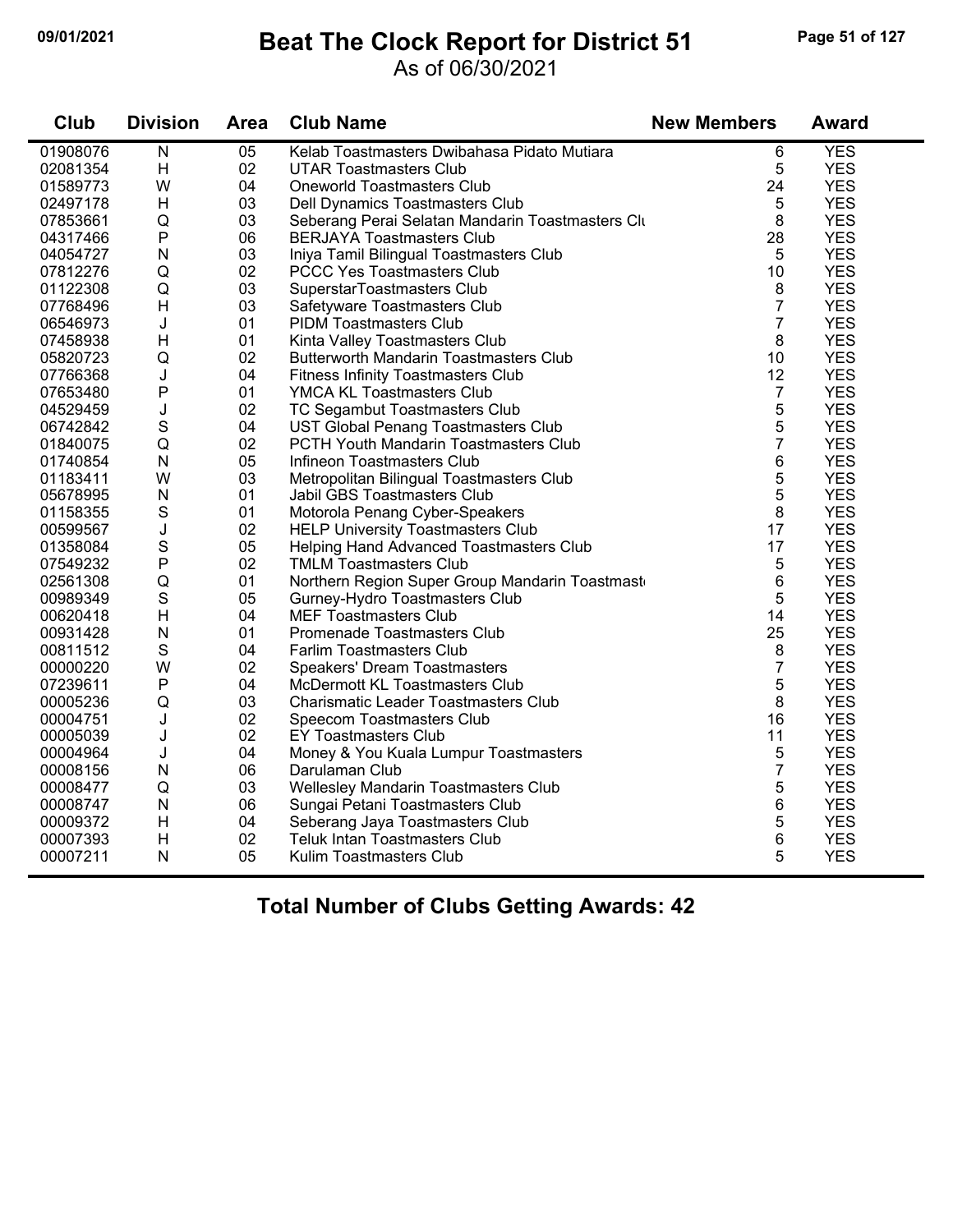## **09/01/2021 Beat The Clock Report for District 52 Page 52 of 127**

As of 06/30/2021

| Club     | <b>Division</b> | Area | Club Name                                    | <b>New Members</b> | Award |
|----------|-----------------|------|----------------------------------------------|--------------------|-------|
| 00000382 |                 | 52   | LAUSD Toastmasters Club 382                  |                    | YES   |
| 04952141 |                 | 20   | <b>Foothills Community Toastmasters Club</b> |                    | YES   |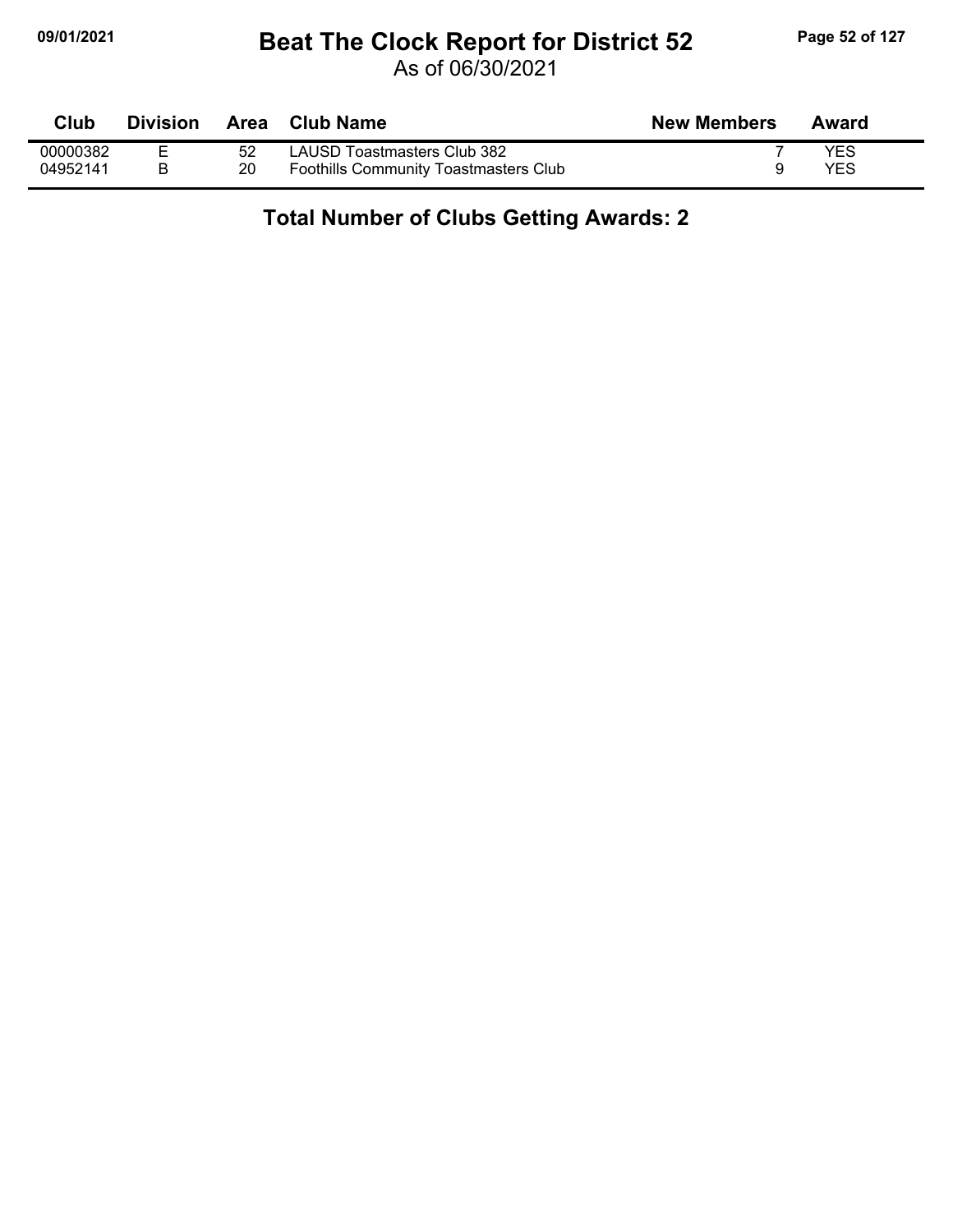# **09/01/2021 Beat The Clock Report for District 53 Page 53 of 127**

As of 06/30/2021

| Club     | <b>Division</b> | Area | <b>Club Name</b>             | <b>New Members</b> | Award |
|----------|-----------------|------|------------------------------|--------------------|-------|
| 00764383 |                 | 52   | NYISO Toastmasters           |                    | YES   |
| 00003528 |                 | 51   | CHA Toastmasters (CHAT) Club | 14                 | YES   |
| 00002908 |                 | 33   | Stag Toastmasters Club       |                    | YES   |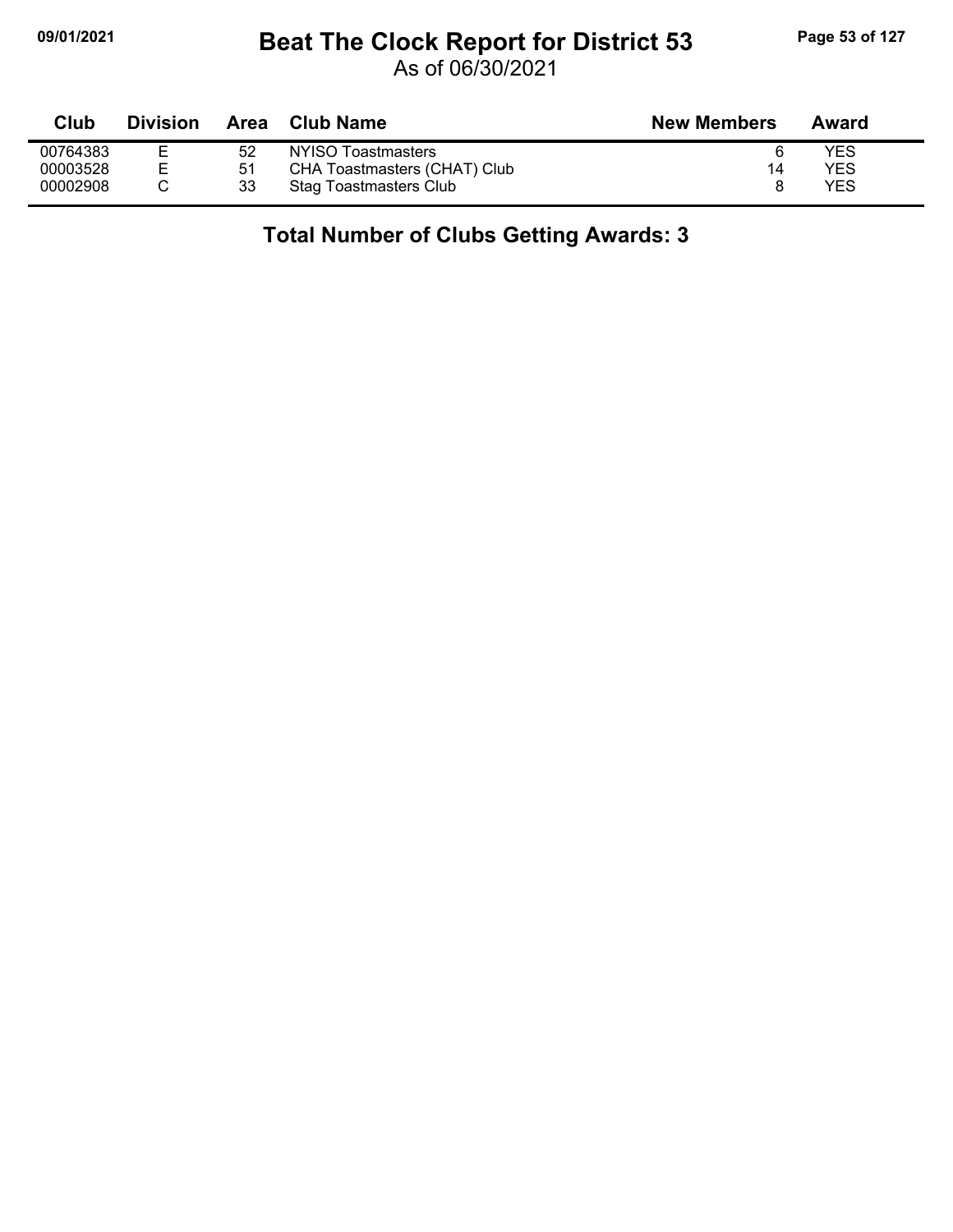## **09/01/2021 Beat The Clock Report for District 54 Page 54 of 127**

As of 06/30/2021

| Club     | <b>Division</b> |    | Area Club Name              | <b>New Members</b> | Award |
|----------|-----------------|----|-----------------------------|--------------------|-------|
| 00948429 |                 | 23 | Progressively Speaking Club |                    | VES   |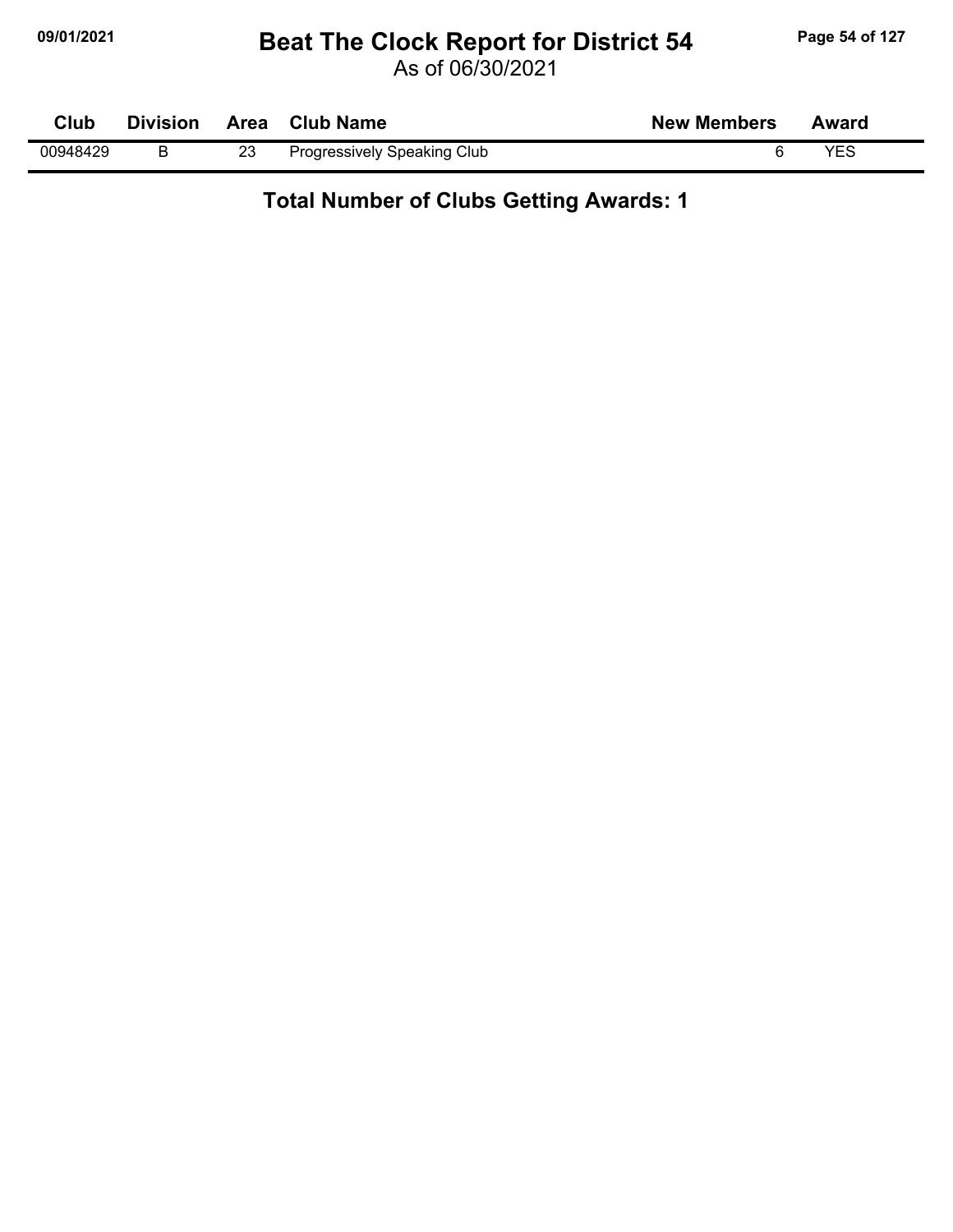#### **09/01/2021 Beat The Clock Report for District 55 Page 55 of 127**

#### As of 06/30/2021

| Club     | <b>Division</b> | <b>Area</b> | <b>Club Name</b>                                     | <b>New Members</b> | <b>Award</b> |
|----------|-----------------|-------------|------------------------------------------------------|--------------------|--------------|
| 01314310 | Н               | 43          | Stone Oak Toastmasters                               | 5                  | <b>YES</b>   |
| 00003818 | F               | 22          | H-E-B Club                                           | 8                  | <b>YES</b>   |
| 00004418 | J               | 64          | <b>Travtalk Toastmasters Club</b>                    | 5                  | <b>YES</b>   |
| 00004256 | J               | 63          | Austin Toastmasters Club                             |                    | <b>YES</b>   |
| 00005615 |                 | 82          | Dell Master Speakers Club                            | 5                  | <b>YES</b>   |
| 00007480 | G               | 35          | <b>Audie's Orators</b>                               | 5                  | <b>YES</b>   |
| 00006457 | G               | 36          | Texas Talkers Toastmasters Club                      | 10                 | <b>YES</b>   |
| 05963837 |                 | 82          | At Ease Toastmasters                                 | 5                  | <b>YES</b>   |
| 02630868 |                 | 53          | One Texas Toast                                      | 9                  | <b>YES</b>   |
| 04108266 | G               | 32          | Lead To Succeed - A Toastmasters Club For Wome       |                    | <b>YES</b>   |
| 00002207 | н               | 44          | <b>Business &amp; Professional Toastmasters Club</b> | 6                  | <b>YES</b>   |
| 03614062 | G               | 33          | <b>Gavel Masters</b>                                 | 5                  | <b>YES</b>   |
| 01410377 | K               | 75          | Toastmasters at Riverbend                            | 6                  | <b>YES</b>   |
| 01085173 |                 | 54          | South Austin                                         | 5                  | <b>YES</b>   |
| 02475290 | н               | 41          | <b>Equipping Voices Toastmasters</b>                 | 5                  | <b>YES</b>   |
| 01532558 | н               | 45          | <b>RAX Toastmasters</b>                              | 5                  | <b>YES</b>   |
| 07002582 | G               | 33          | Speak Easy Today                                     |                    | <b>YES</b>   |
| 05194531 |                 | 54          | Austin 360 Toastmasters                              |                    | <b>YES</b>   |
| 07182375 | F               | 25          | <b>Brownsville Toastmasters</b>                      | 6                  | <b>YES</b>   |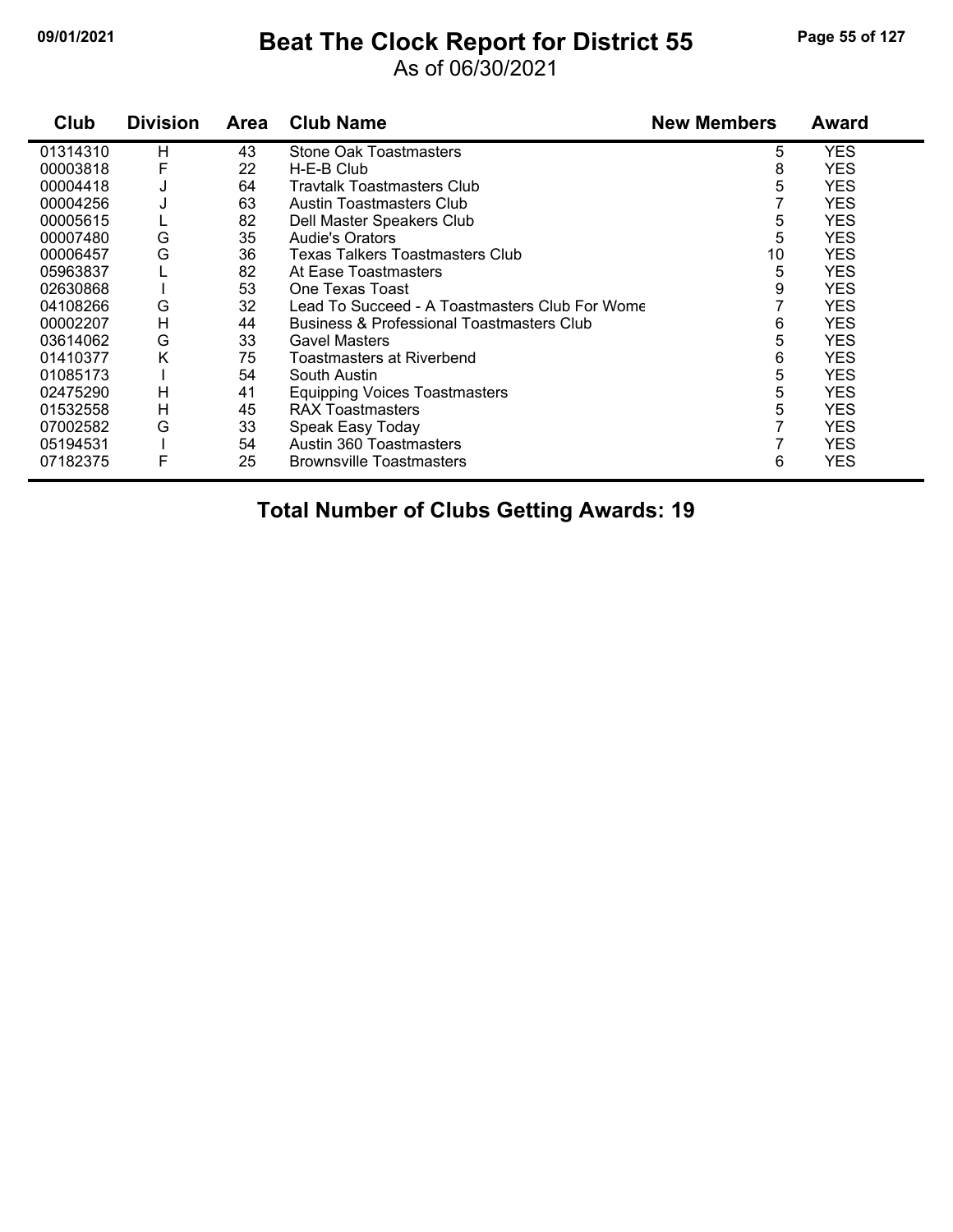# **09/01/2021 Beat The Clock Report for District 56 Page 56 of 127**

As of 06/30/2021

| Club     | <b>Division</b> | Area | <b>Club Name</b>                                    | <b>New Members</b> | <b>Award</b> |
|----------|-----------------|------|-----------------------------------------------------|--------------------|--------------|
| 04820345 |                 | 43   | <b>Market Street Toastmasters</b>                   | 10                 | <b>YES</b>   |
| 07468052 |                 | 45   | Houston Methodist Willowbrook Hospital              | 6                  | <b>YES</b>   |
| 01526840 | P               | 02   | Pasadena Toastmasters                               | 12                 | <b>YES</b>   |
| 07696087 | Q               | 52   | Greenway Plaza Toastmasters                         | 6                  | <b>YES</b>   |
| 00681292 |                 | 42   | Outspoken Club                                      |                    | <b>YES</b>   |
| 07057481 | P               | 05   | League City Toastmasters                            | 8                  | <b>YES</b>   |
| 01507473 | O               | 11   | <b>American General Toastmasters</b>                |                    | <b>YES</b>   |
| 04154872 | P               | 04   | Mid-Pearland Toastmasters                           |                    | <b>YES</b>   |
| 00006599 | P               | 05   | Clear Lake Area Chamber of Commerce Toastmast       | 6                  | <b>YES</b>   |
| 00006918 |                 | 44   | <b>Woodlands Toastmasters Club</b>                  | 9                  | <b>YES</b>   |
| 00008609 | Q               | 50   | South Main Speakers Club                            | 6                  | <b>YES</b>   |
| 00004908 | P               | 03   | <b>Boeing Club</b>                                  | 10                 | <b>YES</b>   |
| 01075139 | M               | 32   | Rising Stars Toastmasters (formerly Financially Spe | 5                  | <b>YES</b>   |
| 00670075 | P               | 03   | <b>UHCL Toastmasters</b>                            | 5                  | <b>YES</b>   |
| 00001620 |                 | 40   | Silver Tongue Club                                  |                    | <b>YES</b>   |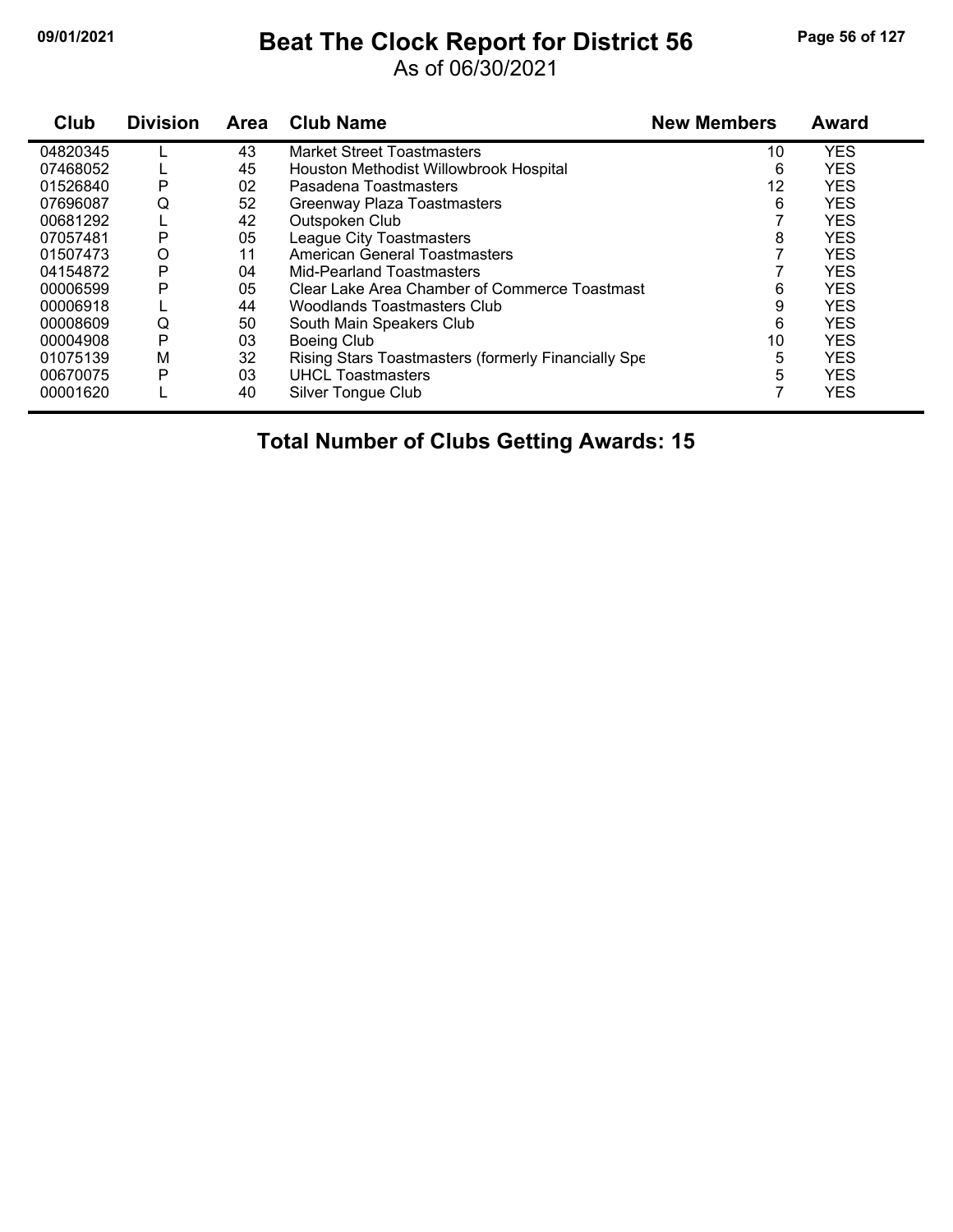#### **09/01/2021 Beat The Clock Report for District 57 Page 57 of 127**

As of 06/30/2021

| Club     | <b>Division</b> | <b>Area</b> | <b>Club Name</b>                                 | <b>New Members</b> | <b>Award</b> |
|----------|-----------------|-------------|--------------------------------------------------|--------------------|--------------|
| 00791318 | F               | 04          | <b>Bioradical Toastmasters Club</b>              |                    | YES          |
| 01073164 | D               | 12          | <b>Shield Speaks Toastmasters Club</b>           | 5                  | <b>YES</b>   |
| 00004976 | E               | 18          | <b>Emery Bay Toastmasters</b>                    | 5                  | <b>YES</b>   |
| 00004453 | н               | 28          | Hacienda Park Toastmasters Club                  | 5                  | <b>YES</b>   |
| 00684665 | B               | 27          | <b>Creating Communicators Toastmasters Club</b>  | 8                  | <b>YES</b>   |
| 00001034 | D               | 12          | People Movers Toastmasters Club                  | 5                  | <b>YES</b>   |
| 00001282 | D               | 26          | Demosthenes Toastmasters Club                    | 5                  | <b>YES</b>   |
| 03756371 |                 | 35          | <b>City Speech Toastmasters</b>                  | 5                  | <b>YES</b>   |
| 07465416 | С               | 08          | Vallejo Entrepreneurs and Business Professionals | 10                 | <b>YES</b>   |
| 03442284 | A               | 01          | <b>Stagecoach Warriors</b>                       | 6                  | <b>YES</b>   |
| 00002056 | B               | 17          | Early Words Toastmasters                         | 5                  | YES          |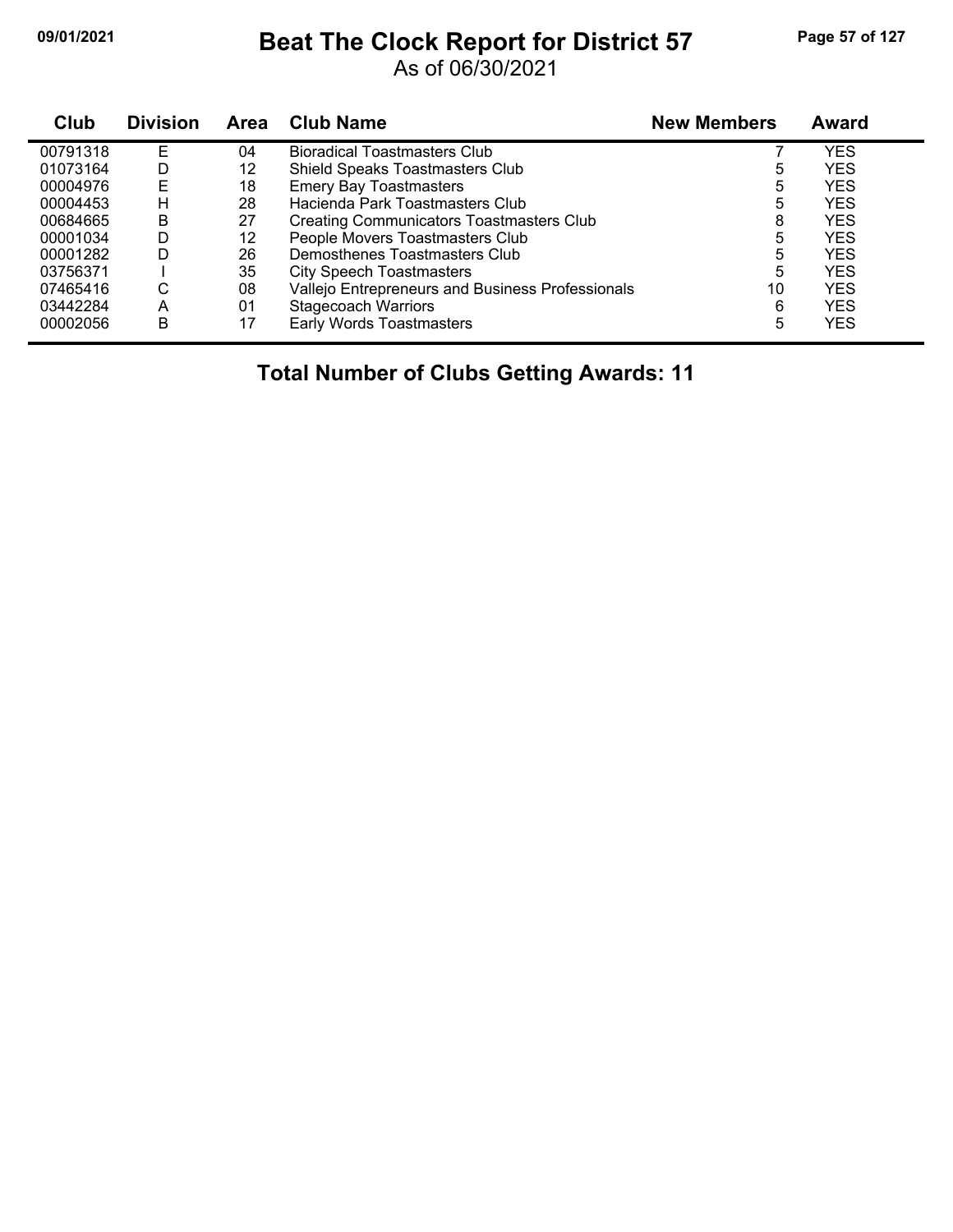## **09/01/2021 Beat The Clock Report for District 58 Page 58 of 127**

As of 06/30/2021

| Club     | <b>Division</b> | <b>Area</b> | <b>Club Name</b>   | <b>New Members</b> | Award      |
|----------|-----------------|-------------|--------------------|--------------------|------------|
| 00002500 |                 | 33          | Richland           | u                  | YES        |
| 01342573 |                 | 44          | Acers Toastmasters |                    | <b>YES</b> |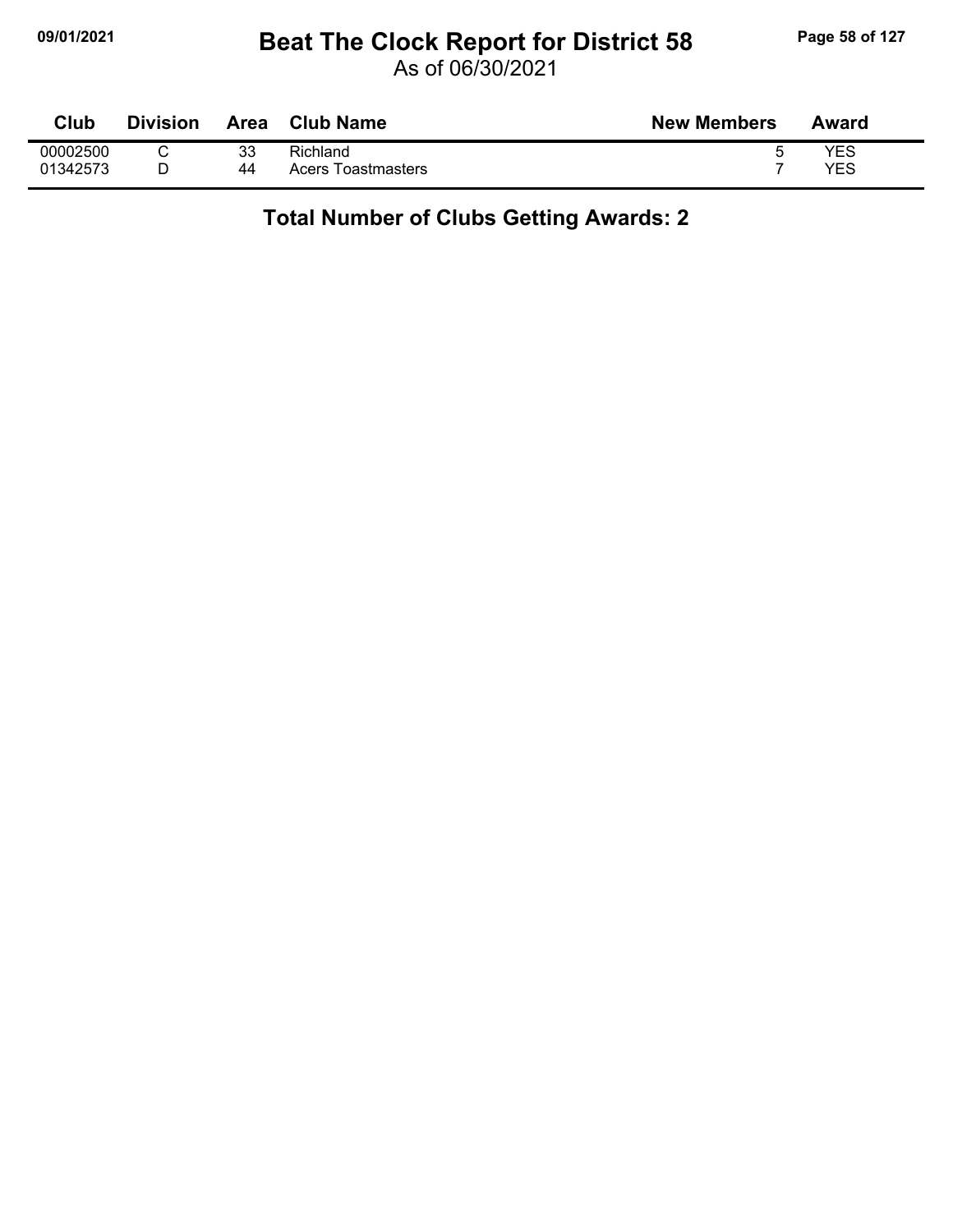# **09/01/2021 Beat The Clock Report for District 59 Page 59 of 127**

As of 06/30/2021

| Club     | <b>Division</b> | Area | Club Name                                    | <b>New Members</b> | Award |
|----------|-----------------|------|----------------------------------------------|--------------------|-------|
| 00921076 |                 | 03   | <b>Black Forest Toastmasters of Brussels</b> |                    | YES   |
| 05032586 |                 | 02   | Les Orateurs de Thionville                   |                    | YES   |
| 07761128 | B               | 03   | Les Orateurs De Liege Toastmasters Club      |                    | YES   |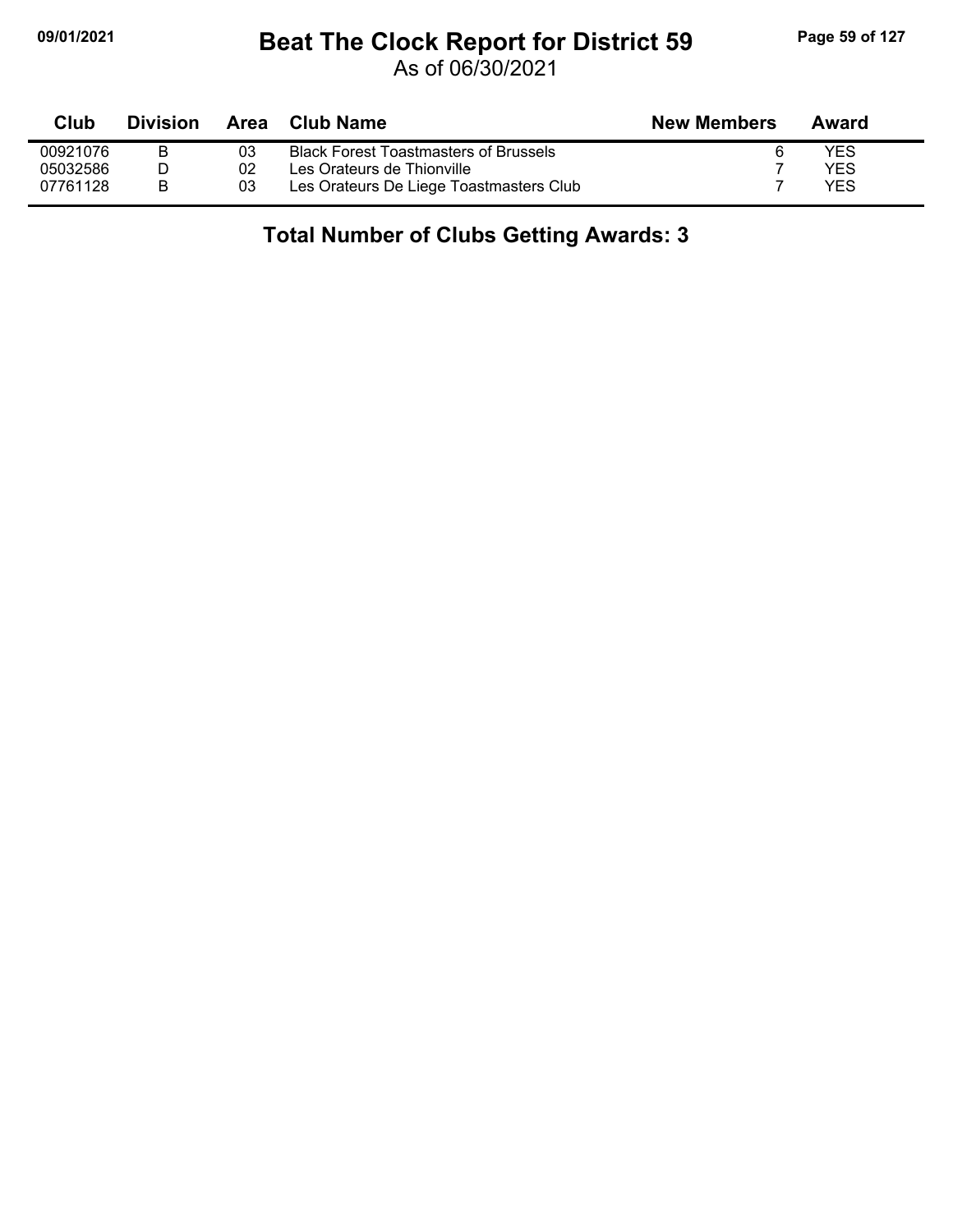## **09/01/2021 Beat The Clock Report for District 60 Page 60 of 127**

As of 06/30/2021

| Club     | <b>Division</b> | Area | Club Name                          | <b>New Members</b> | Award      |
|----------|-----------------|------|------------------------------------|--------------------|------------|
| 00001744 | E               | 54   | Downtown Toronto Toastmasters Club |                    | YES        |
| 00002343 | ◡               | 33   | Liberty Village Toastmasters       | 5                  | <b>YES</b> |
| 00001289 | B               | 21   | Toronto #1 Toastmasters            | 5                  | <b>YES</b> |
| 01019843 |                 | 41   | <b>Eglinton-Yonge Toastmasters</b> | 5                  | <b>YES</b> |
| 00751703 |                 | 63   | Supreme TD Toastmasters Club       | 6                  | <b>YES</b> |
| 01837048 | Е               | 53   | <b>Toast To Your Health</b>        | 6                  | <b>YES</b> |
| 00007994 |                 | 61   | Plaza Speakers Toastmasters Club   |                    | <b>YES</b> |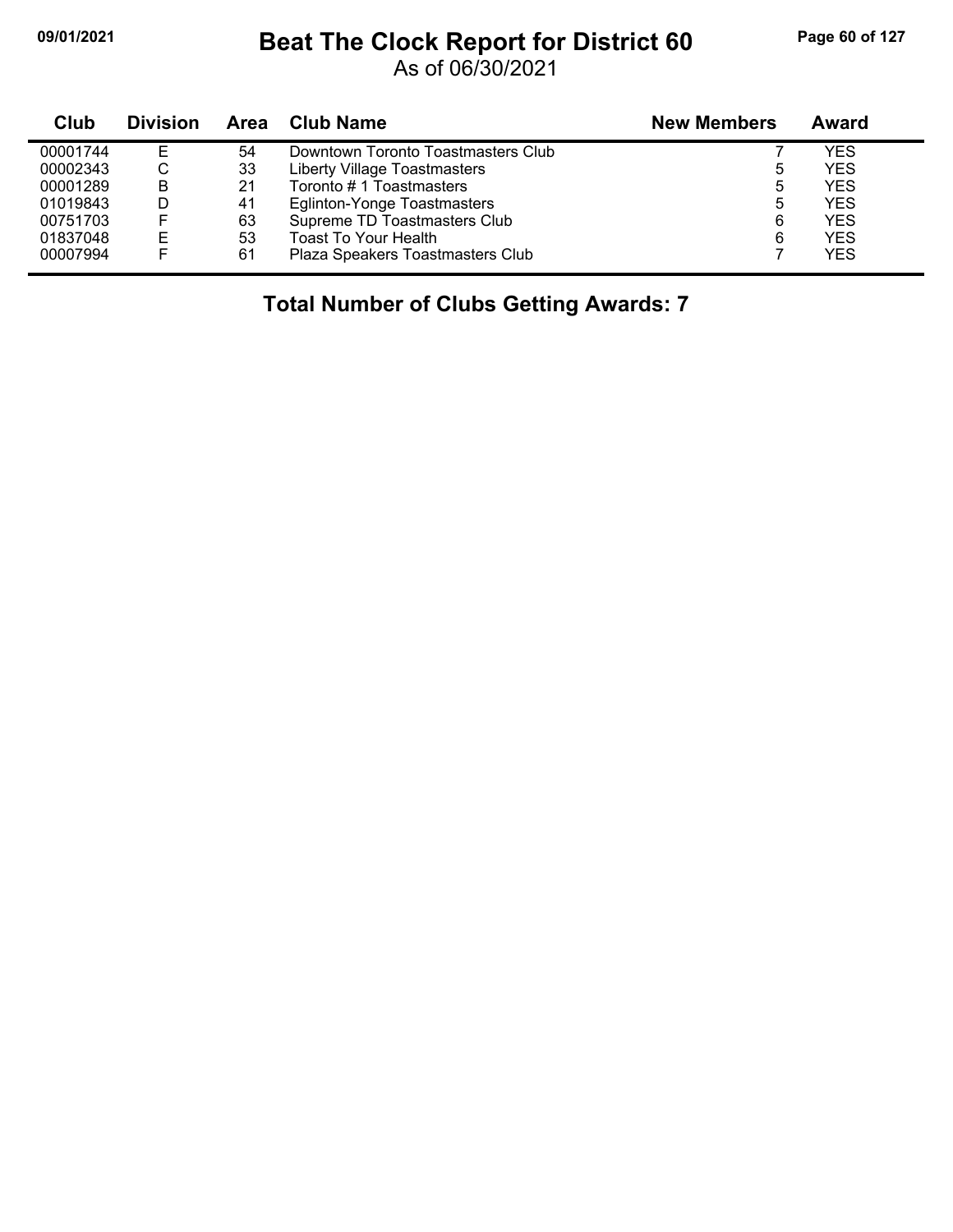## **09/01/2021 Beat The Clock Report for District 61 Page 61 of 127**

As of 06/30/2021

| <b>Club</b> | <b>Division</b> |    | Area Club Name                               | <b>New Members</b> | Award      |
|-------------|-----------------|----|----------------------------------------------|--------------------|------------|
| 00005458    | C               | 20 | Luncheon Troupers Toastmasters Club          | b                  | YES        |
| 00005310    | G               | 61 | Club Toastmasters Ville Marie                | b                  | YES        |
| 00813731    | G               | 60 | Leaders En Action                            |                    | YES        |
| 00654417    | B               | 13 | Management Development for Women Club        | 6                  | YES        |
| 00777940    | н               | 71 | Silver & Wiser Toastmasters                  | 6                  | <b>YES</b> |
| 05325120    | D               | 32 | Ottawa Young Professionals Toastmasters Club | 9                  | YES        |
| 05884192    | А               | 04 | <b>Ottawa Collab Toastmasters</b>            | 10                 | YES        |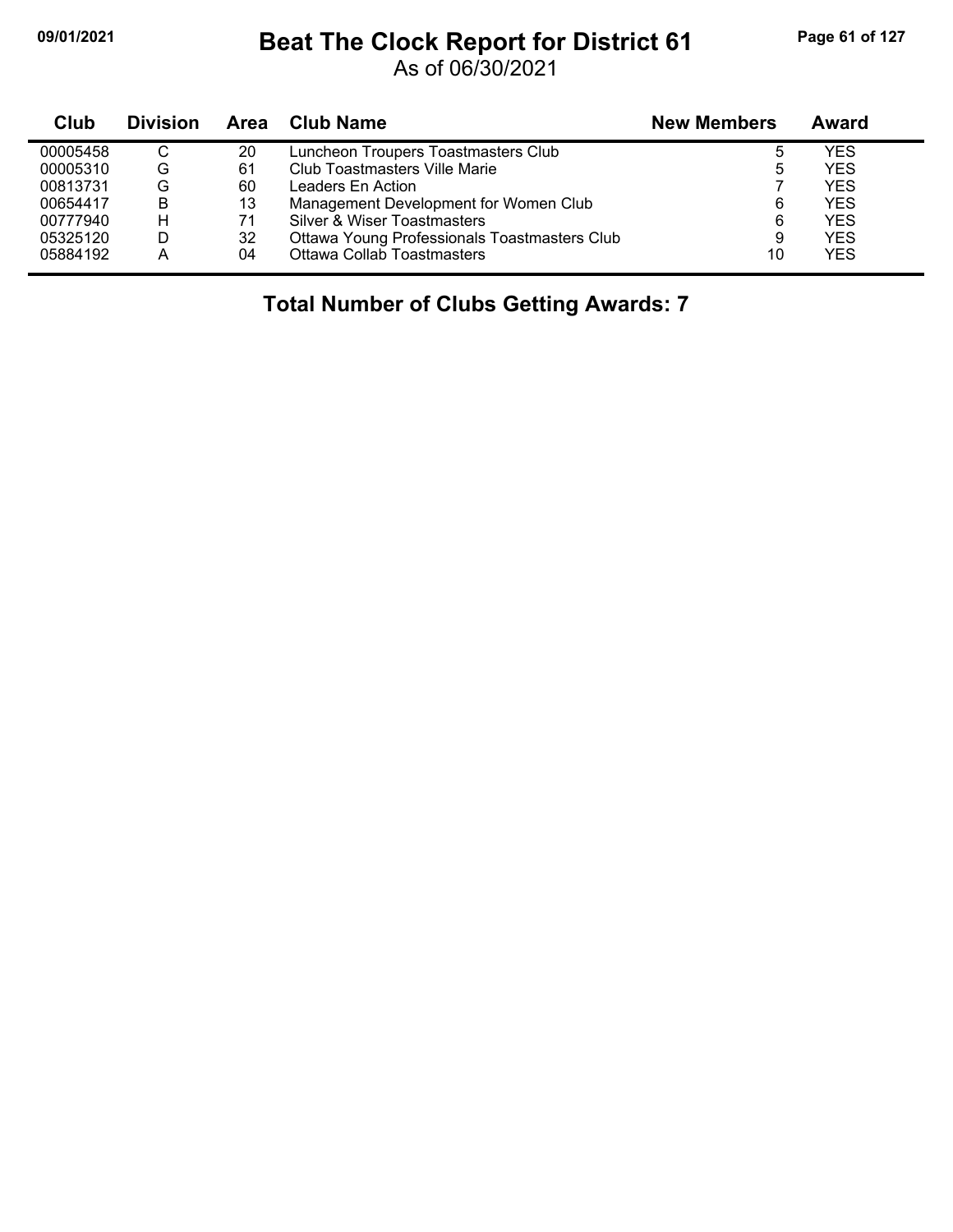# **09/01/2021 Beat The Clock Report for District 62 Page 62 of 127**

As of 06/30/2021

| Club     | <b>Division</b> | Area | <b>Club Name</b>               | <b>New Members</b> | Award |
|----------|-----------------|------|--------------------------------|--------------------|-------|
| 01572737 |                 | 06   | Rising Stars Toastmasters Club |                    | YES   |
| 00001080 |                 | 06   | Power Toastmasters Club        | 12                 | YES   |
| 00004776 |                 | 07   | Transportation Club            |                    | YES   |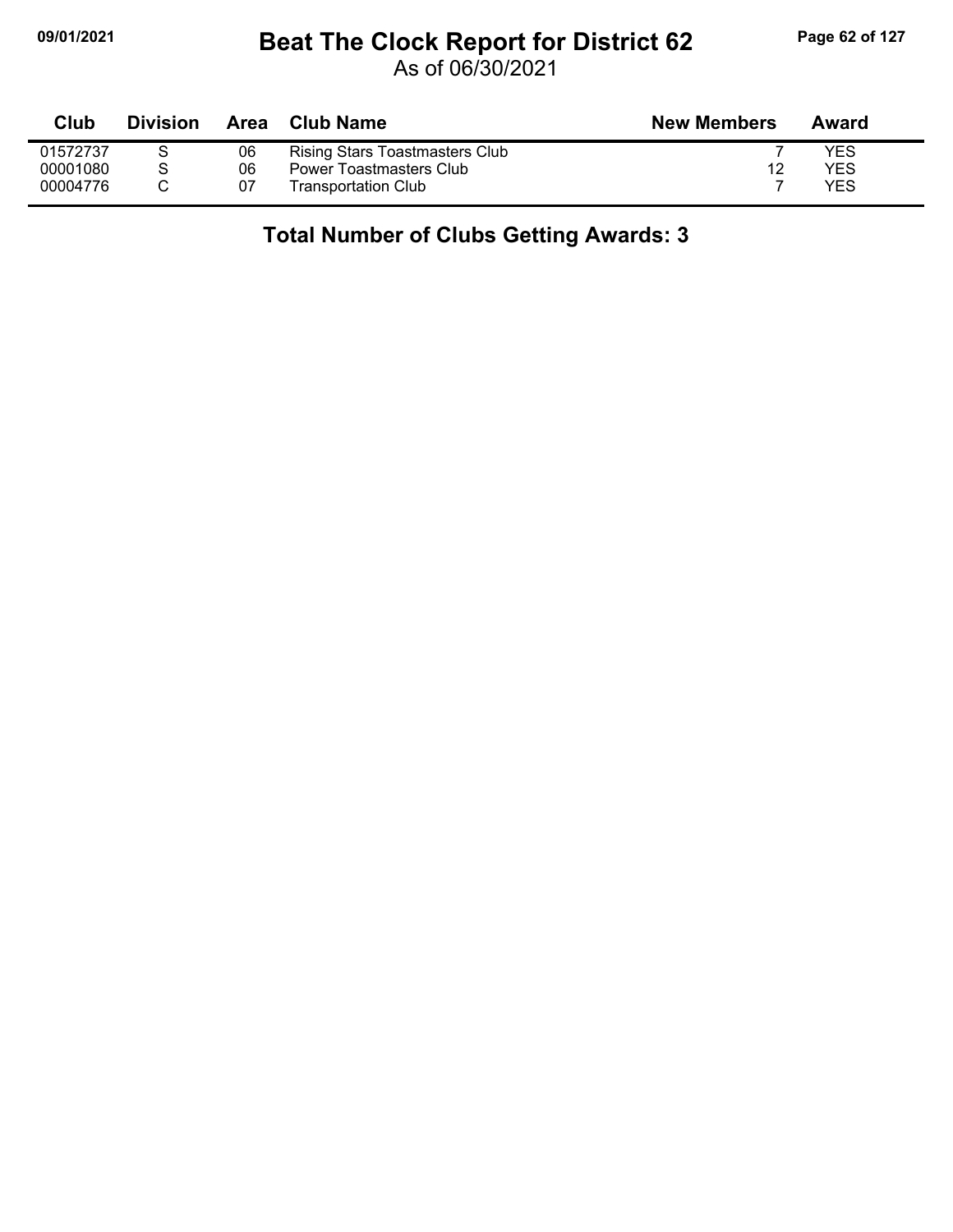## **09/01/2021 Beat The Clock Report for District 63 Page 63 of 127**

As of 06/30/2021

| Club     | <b>Division</b> |    | Area Club Name                        | <b>New Members</b> | Award      |
|----------|-----------------|----|---------------------------------------|--------------------|------------|
| 00007931 |                 | 60 | <b>Thoroughbred Toastmasters Club</b> | ა                  | <b>YES</b> |
| 00001429 | Е               | 50 | <b>HCA Artful Articulators</b>        | 24                 | <b>YES</b> |
| 05413228 | в               | 21 | The Morning Cup                       | 5                  | <b>YES</b> |
| 00002983 | в               | 10 | <b>Wednesday Orators Club</b>         |                    | <b>YES</b> |
| 06497357 | в               | 11 | <b>Wolf Hills Toastmasters</b>        | 6                  | <b>YES</b> |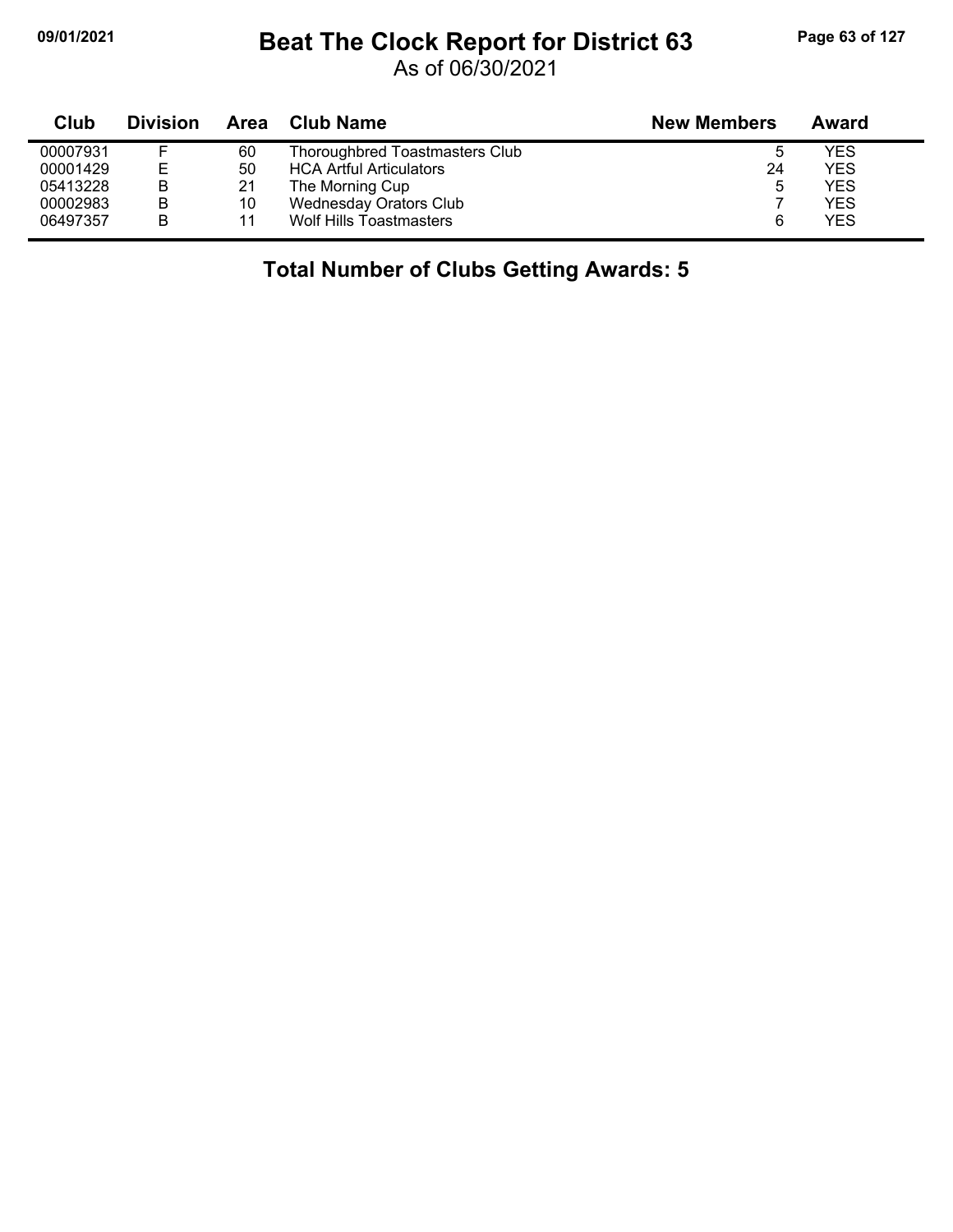## **09/01/2021 Beat The Clock Report for District 64 Page 64 of 127**

As of 06/30/2021

| Club     | <b>Division</b> | Area | Club Name                           | <b>New Members</b> | Award      |
|----------|-----------------|------|-------------------------------------|--------------------|------------|
| 01346250 | E               | 52   | Beausejour Toastmasters Club        | 6                  | YES.       |
| 00585066 |                 | 41   | Millennium Toastmasters Club        |                    | YES        |
| 00007605 |                 | 43   | Star Of The North Toastmasters Club |                    | YES.       |
| 00643557 | E               | 53   | St. Ignatius Toastmasters Club      | b                  | YES        |
| 00009485 | Е               | 51   | Wawanesa Speak Easy Club            |                    | <b>YES</b> |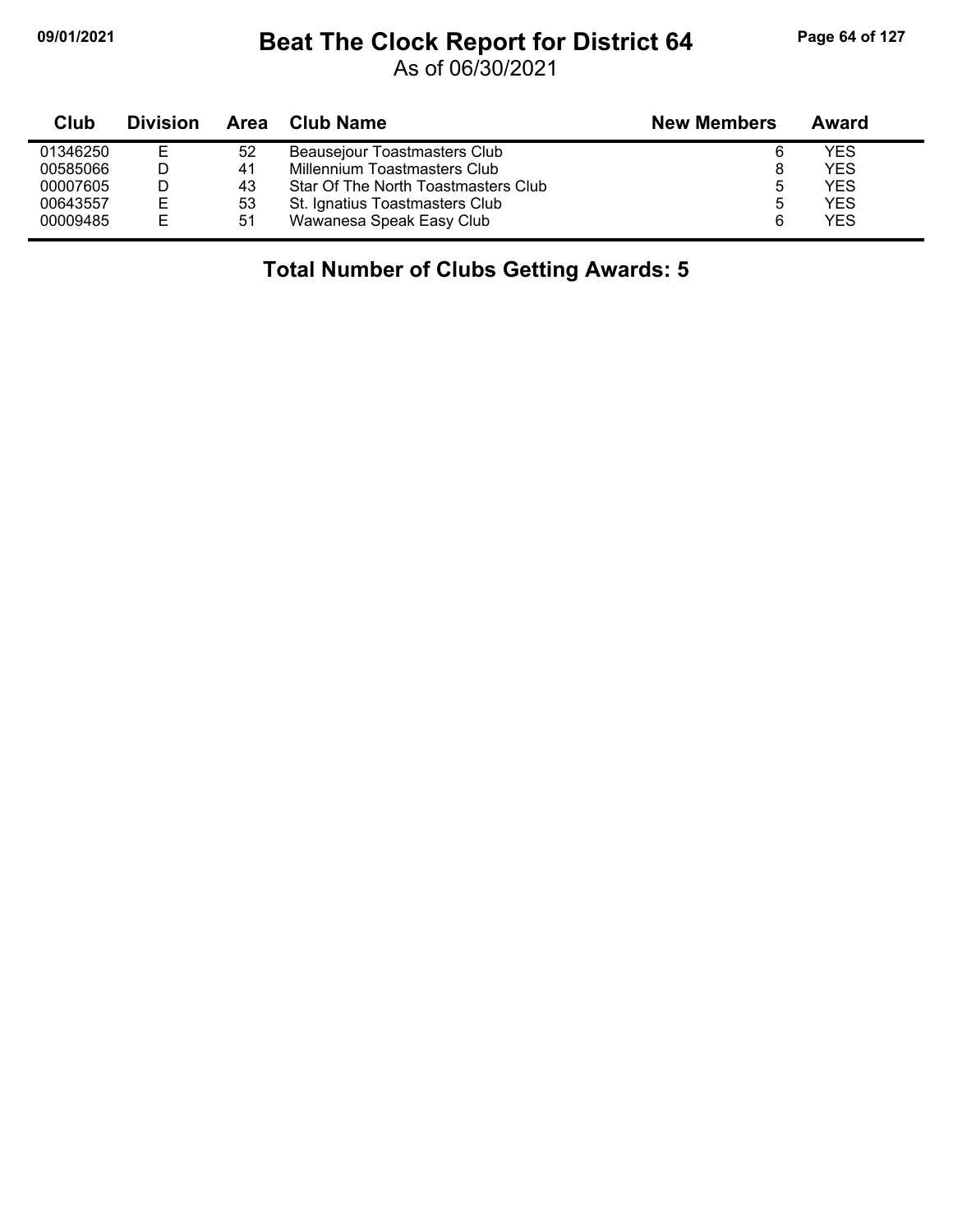## **09/01/2021 Beat The Clock Report for District 65 Page 65 of 127**

As of 06/30/2021

| Club     | <b>Division</b> | Area | Club Name                               | <b>New Members</b> | Award |  |
|----------|-----------------|------|-----------------------------------------|--------------------|-------|--|
| 00004323 |                 | 33   | Life Learners Club                      |                    | YES   |  |
| 02389916 |                 | 42   | <b>Big Red Toastmasters</b>             | 6                  | YES   |  |
| 03220612 |                 | 44   | Speak Up - CNY                          |                    | YES   |  |
| 04854675 |                 | 33   | Sylvester Anderson's Voices To Be Heard |                    | YES   |  |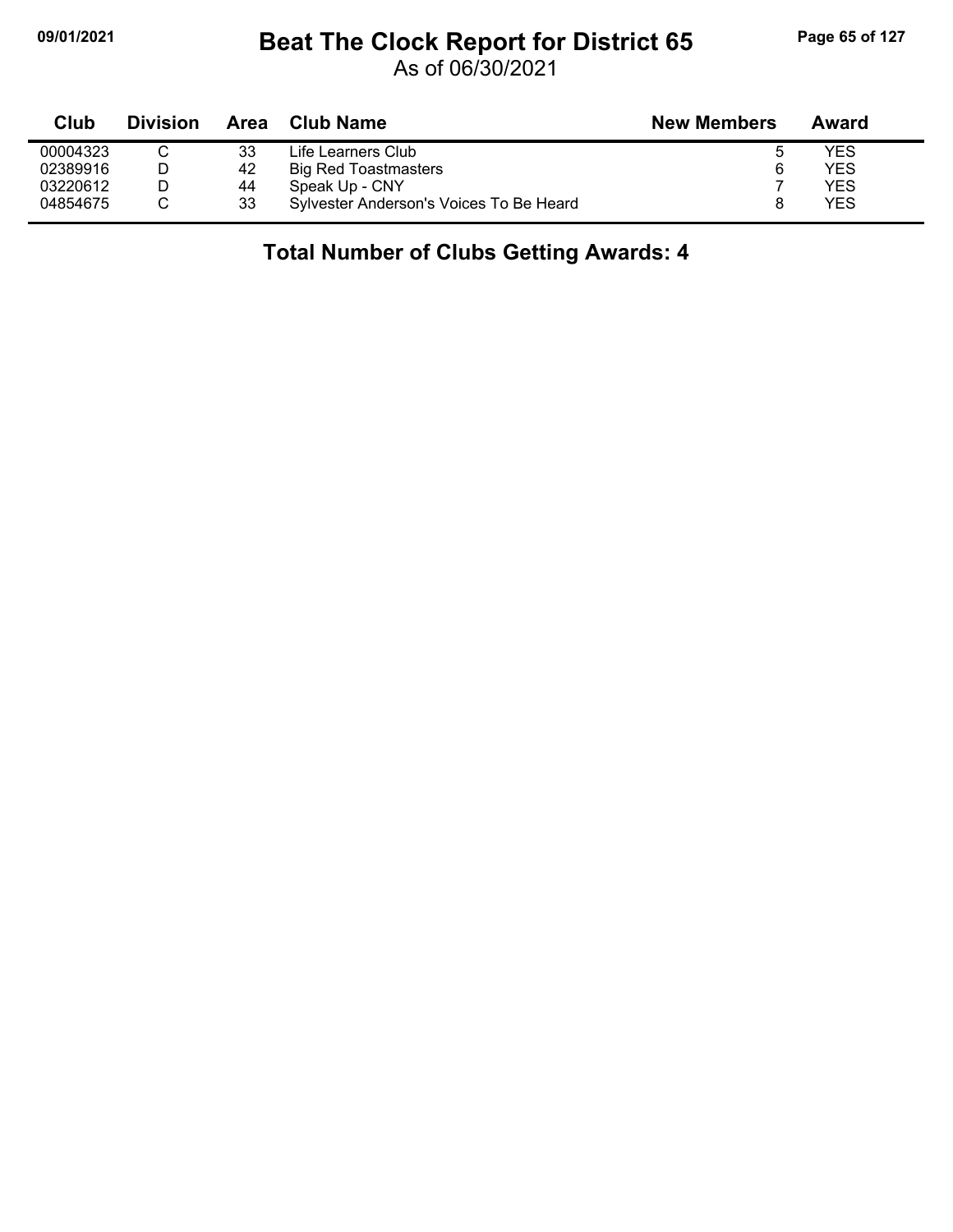## **09/01/2021 Beat The Clock Report for District 66 Page 66 of 127**

As of 06/30/2021

| Club     | <b>Division</b> | Area | Club Name                              | <b>New Members</b> | Award |  |
|----------|-----------------|------|----------------------------------------|--------------------|-------|--|
| 00003282 |                 | 31   | Motivators Toastmasters Club           | 10                 | YES   |  |
| 00585659 |                 | 34   | <b>Succinctly Said Club</b>            |                    | YES   |  |
| 00009166 | B               | 22   | <b>Generally Speaking Toastmasters</b> |                    | YES   |  |
| 00787701 |                 | 63   | Harrisonburg Toastmasters Club         |                    | YES   |  |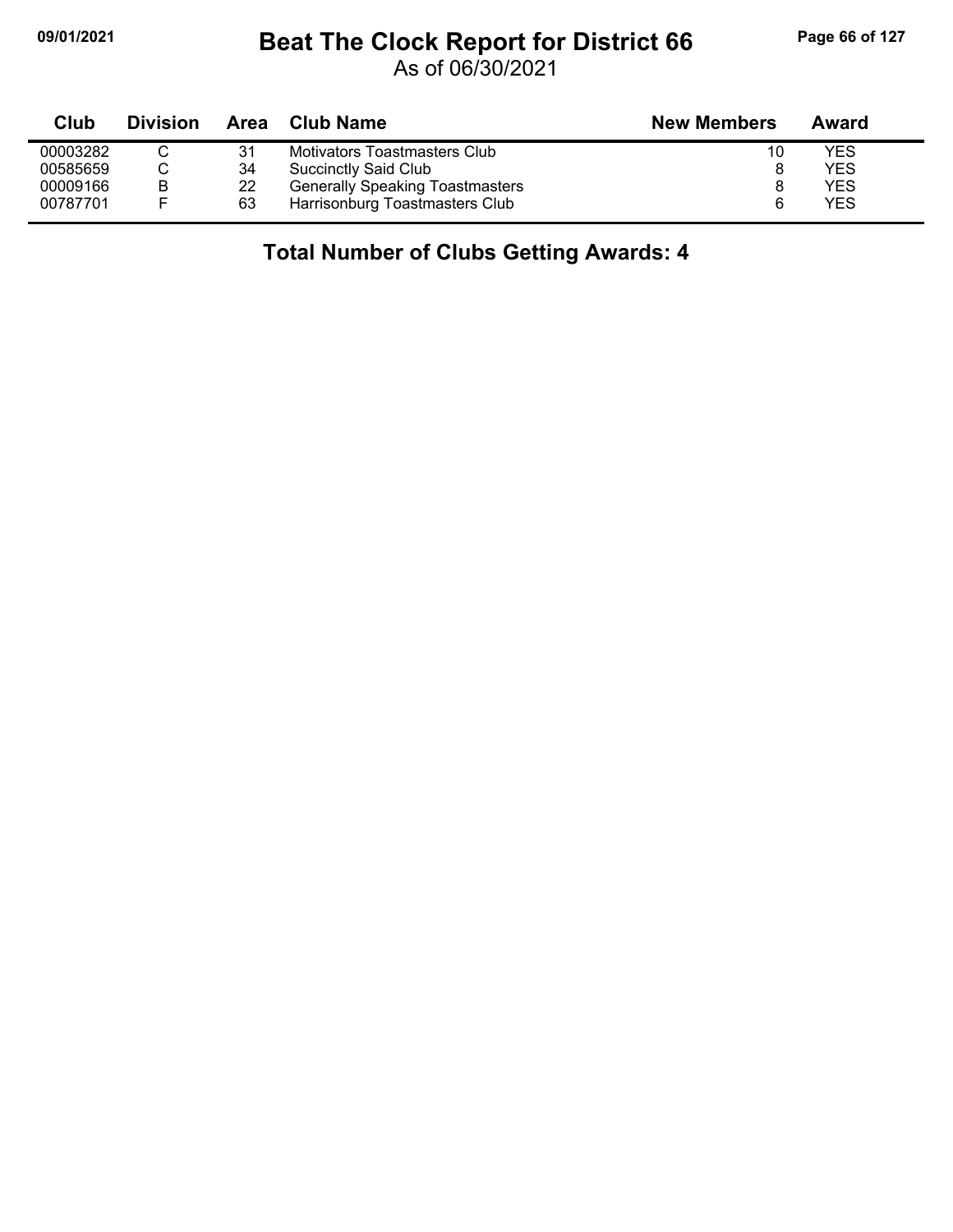## **09/01/2021 Beat The Clock Report for District 67 Page 67 of 127**

As of 06/30/2021

| Club     | <b>Division</b> | <b>Area</b> | <b>Club Name</b>                          | <b>New Members</b> | Award      |  |
|----------|-----------------|-------------|-------------------------------------------|--------------------|------------|--|
| 00675542 | κ               | 02          | ALE Spectacular Toastmasters Club         | 5                  | <b>YES</b> |  |
| 00966472 | A               | 03          | Soochow University                        |                    | <b>YES</b> |  |
| 00009244 | F               | 01          | Happiness Toastmasters Club               | 12                 | <b>YES</b> |  |
| 00005844 | С               | 02          | China Club                                | 5                  | <b>YES</b> |  |
| 06885989 | P               | 02          | Taipei Lions Toastmasters Club            | 6                  | <b>YES</b> |  |
| 00772355 | M               | 01          | National Chengchi University Club         | 10                 | <b>YES</b> |  |
| 06062117 | O               | 01          | <b>NKNU Toastmasters Club</b>             |                    | <b>YES</b> |  |
| 01481471 | M               | 03          | <b>EYT Toastmasters</b>                   | 6                  | <b>YES</b> |  |
| 00604349 | F               | 01          | Taichung Taiwanese Club                   | 12                 | <b>YES</b> |  |
| 00687386 |                 | 04          | Chung Hsing Chinese Club                  | 5                  | <b>YES</b> |  |
| 01121609 | O               | 03          | <b>Ovation Advanced Toastmasters Club</b> | 8                  | <b>YES</b> |  |
| 07484452 | N               | 03          | AMEX Taiwan Toastmasters Club             | 15                 | <b>YES</b> |  |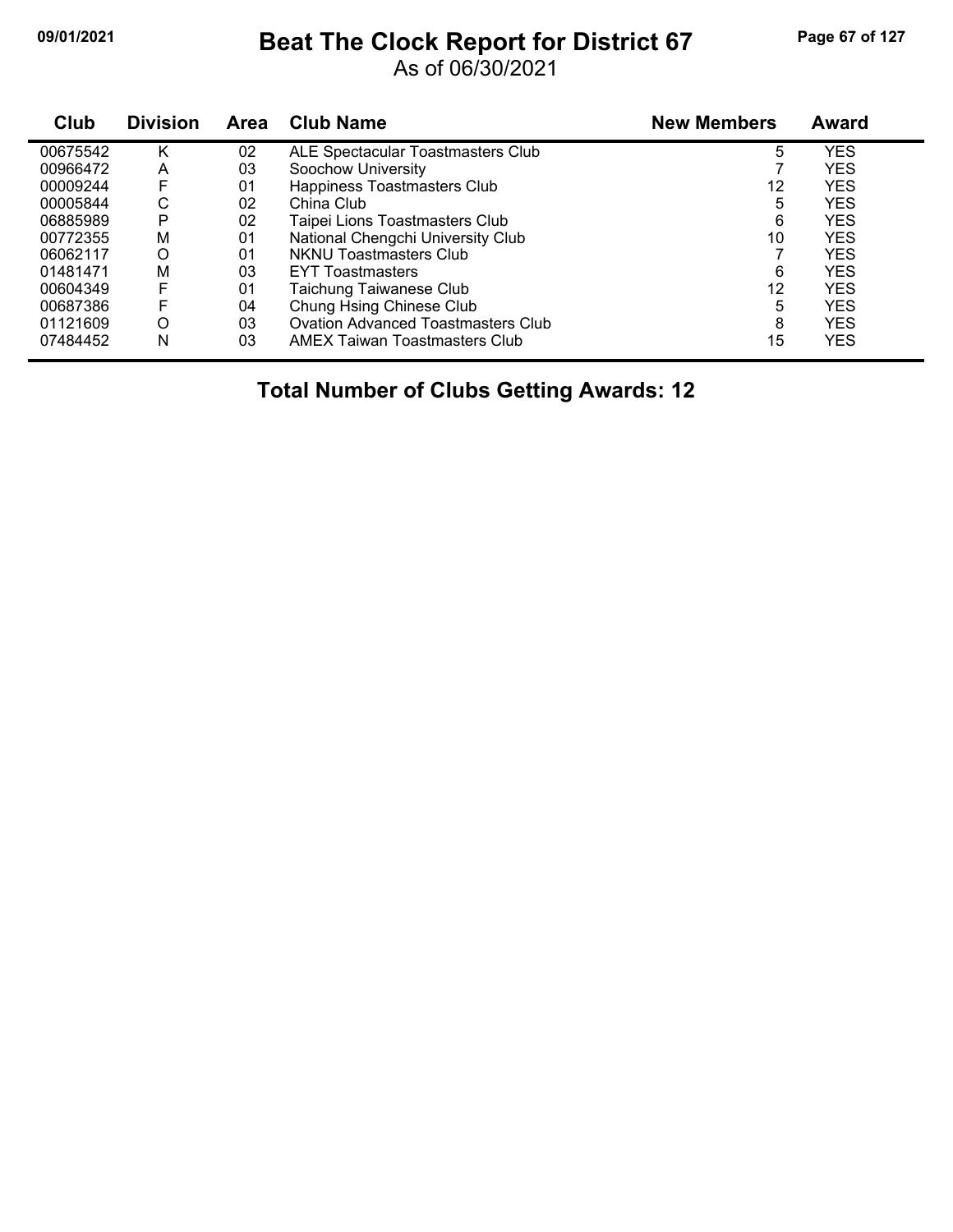# **09/01/2021 Beat The Clock Report for District 68 Page 68 of 127**

As of 06/30/2021

| Club     | <b>Division</b> | Area | <b>Club Name</b>                        | <b>New Members</b> | Award |
|----------|-----------------|------|-----------------------------------------|--------------------|-------|
| 02035870 |                 | 14   | <b>Celebration Toastmasters</b>         |                    | YES   |
| 06729877 |                 | 08   | <b>Celebration Laplace Toastmasters</b> |                    | YES   |
| 00005379 |                 | 10   | Northshore Club                         |                    | YES   |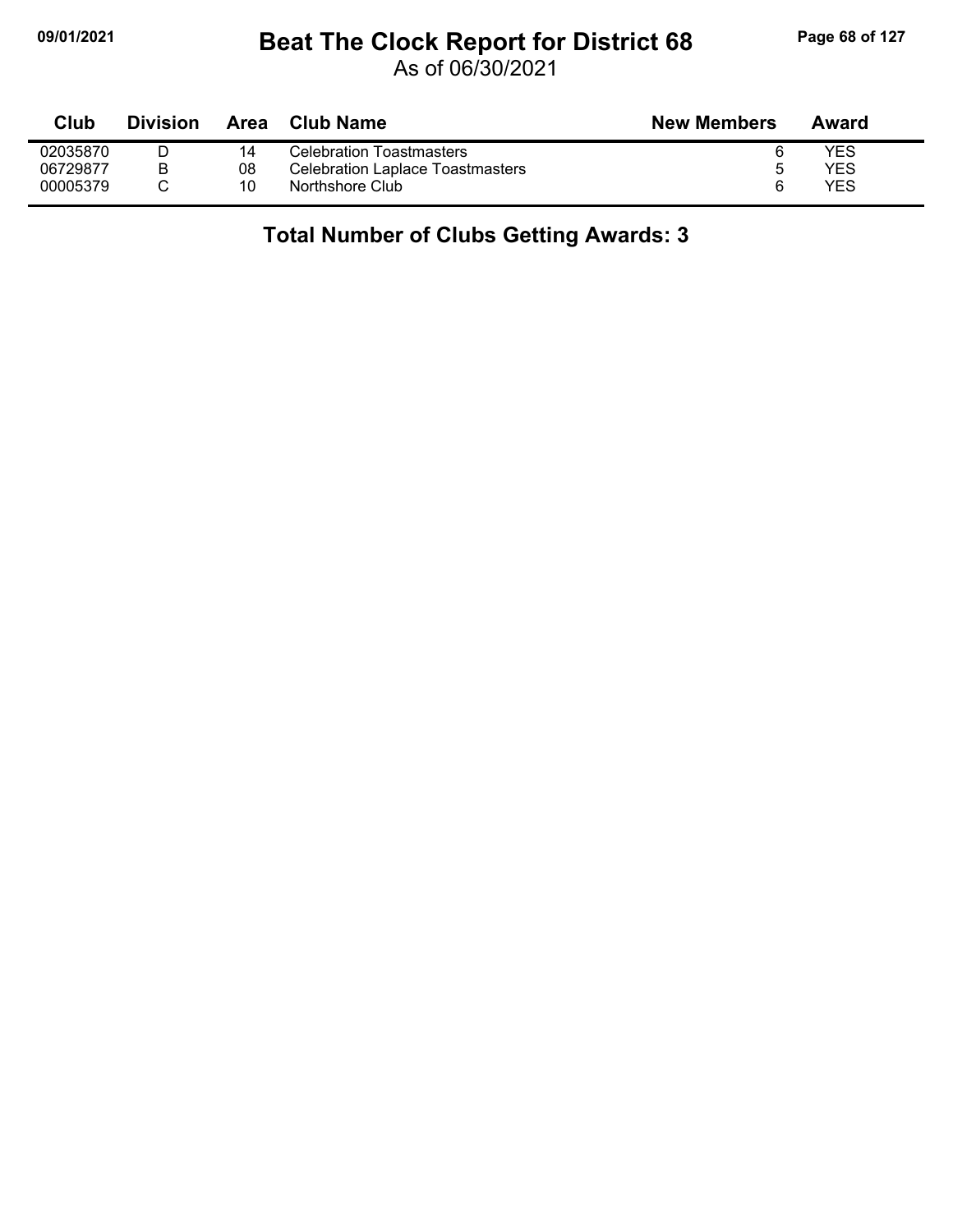## **09/01/2021 Beat The Clock Report for District 69 Page 69 of 127**

As of 06/30/2021

| Club     | <b>Division</b> | Area | <b>Club Name</b>                      | <b>New Members</b> | Award      |
|----------|-----------------|------|---------------------------------------|--------------------|------------|
| 00002622 | W               | 12   | Dalby Toastmasters Club               | 5                  | <b>YES</b> |
| 00005841 | S               | 35   | Palm Beach-Currumbin Club             | 5                  | YES        |
| 00006006 | м               | 18   | Clayfield Toastmasters Club           | 6                  | <b>YES</b> |
| 00007893 | W               | 12   | <b>Compass Toastmasters Club</b>      | 9                  | <b>YES</b> |
| 00007920 | W               | 31   | Goondiwindi Club                      | 8                  | YES        |
| 04093538 | P               | 38   | Eda Wanwoks TM                        | 5                  | YES        |
| 00002572 | В               | 17   | <b>Adventurers Club</b>               | 5                  | <b>YES</b> |
| 01503591 | P               | 44   | Kingstons Corporate Toastmasters Club | 5                  | <b>YES</b> |
| 00003050 | B               | 17   | Advance Club                          | 5                  | <b>YES</b> |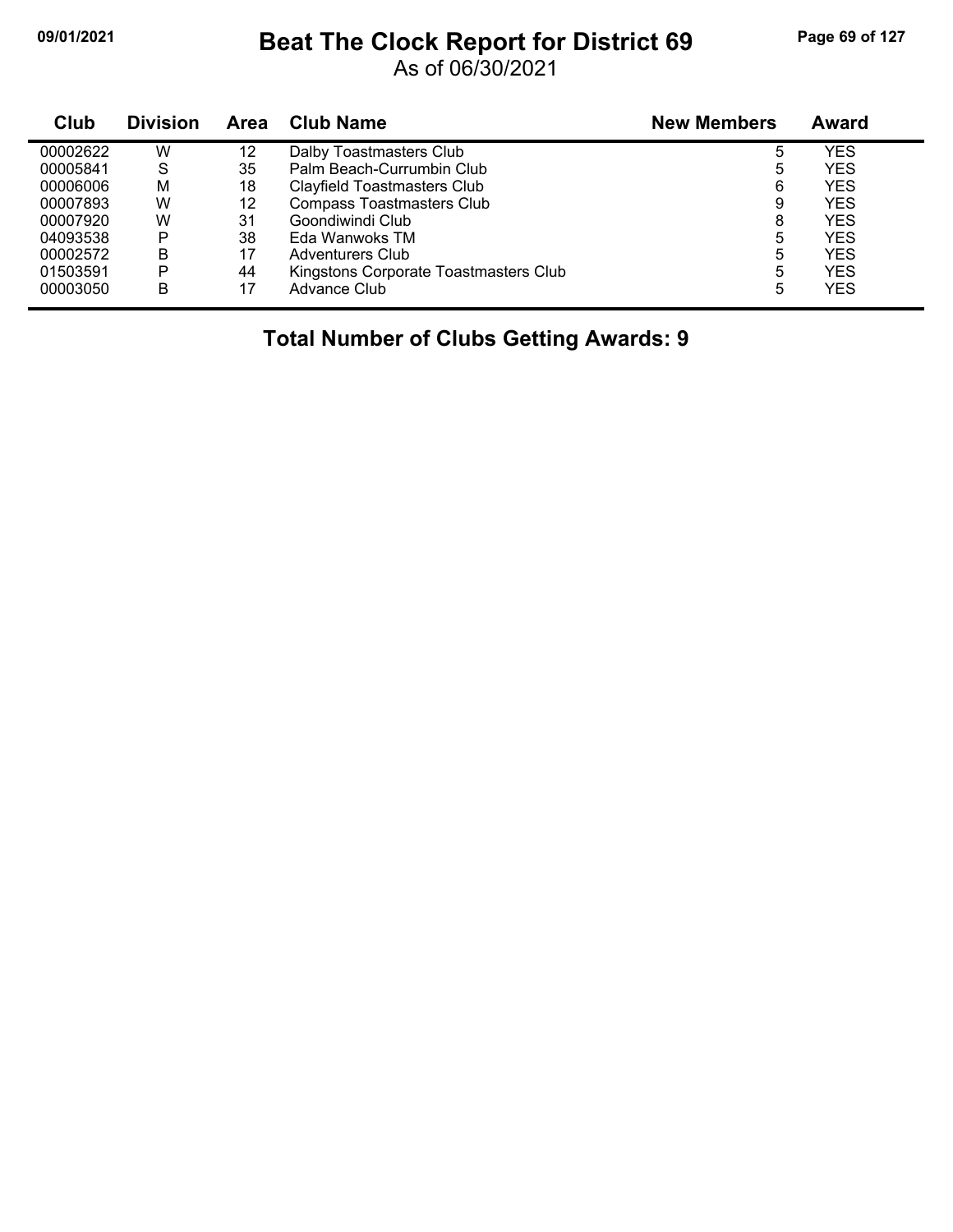# **09/01/2021 Beat The Clock Report for District 70 Page 70 of 127**

#### As of 06/30/2021

| Club     | <b>Division</b> | Area | <b>Club Name</b>                          | <b>New Members</b> | <b>Award</b> |
|----------|-----------------|------|-------------------------------------------|--------------------|--------------|
| 00004213 | P               | 35   | Ingleburn Toastmasters Club               | 6                  | <b>YES</b>   |
| 00002982 |                 | 09   | St George Toastmasters Club               | 5                  | <b>YES</b>   |
| 01537422 |                 | 24   | <b>Skyline Speakers</b>                   |                    | <b>YES</b>   |
| 04399635 | С               | 12   | Amazon Sydney                             | 5                  | <b>YES</b>   |
| 00002130 | P               | 35   | Mt Pritchard Toastmasters Club            | 6                  | <b>YES</b>   |
| 06621768 | В               | 16   | Servian Sydney Toastmasters Club          | 6                  | <b>YES</b>   |
| 00007522 | W               | 31   | Inner West Speakers                       | 5                  | <b>YES</b>   |
| 00008222 | M               | 28   | Canberra Ainslie Toastmasters Club        |                    | <b>YES</b>   |
| 00008502 | Р               | 35   | Double C Toastmasters Club                | 6                  | <b>YES</b>   |
| 00006034 |                 | 09   | Hurstville Weekend Toastmasters           | 6                  | <b>YES</b>   |
| 00006621 | B               | 16   | Deloitte Toastmasters Club                | 6                  | <b>YES</b>   |
| 00006370 | W               | 04   | <b>Sydney Lunchtime Presenters</b>        | 5                  | <b>YES</b>   |
| 00007010 | P               | 20   | Wattle Grove Toastmasters Club            | 6                  | <b>YES</b>   |
| 00006903 | W               | 10   | <b>EORA McKell Club</b>                   | 5                  | <b>YES</b>   |
| 00002578 | P               | 06   | Concord Yaralla Toastmasters Club         | 5                  | <b>YES</b>   |
| 06765875 | C               | 29   | Toastmasters At Torrens                   |                    | <b>YES</b>   |
| 00003440 | C               | 01   | Professional Speakers Club                | 5                  | <b>YES</b>   |
| 00004696 | M               | 27   | <b>Canberra Early Risers Toastmasters</b> | 5                  | <b>YES</b>   |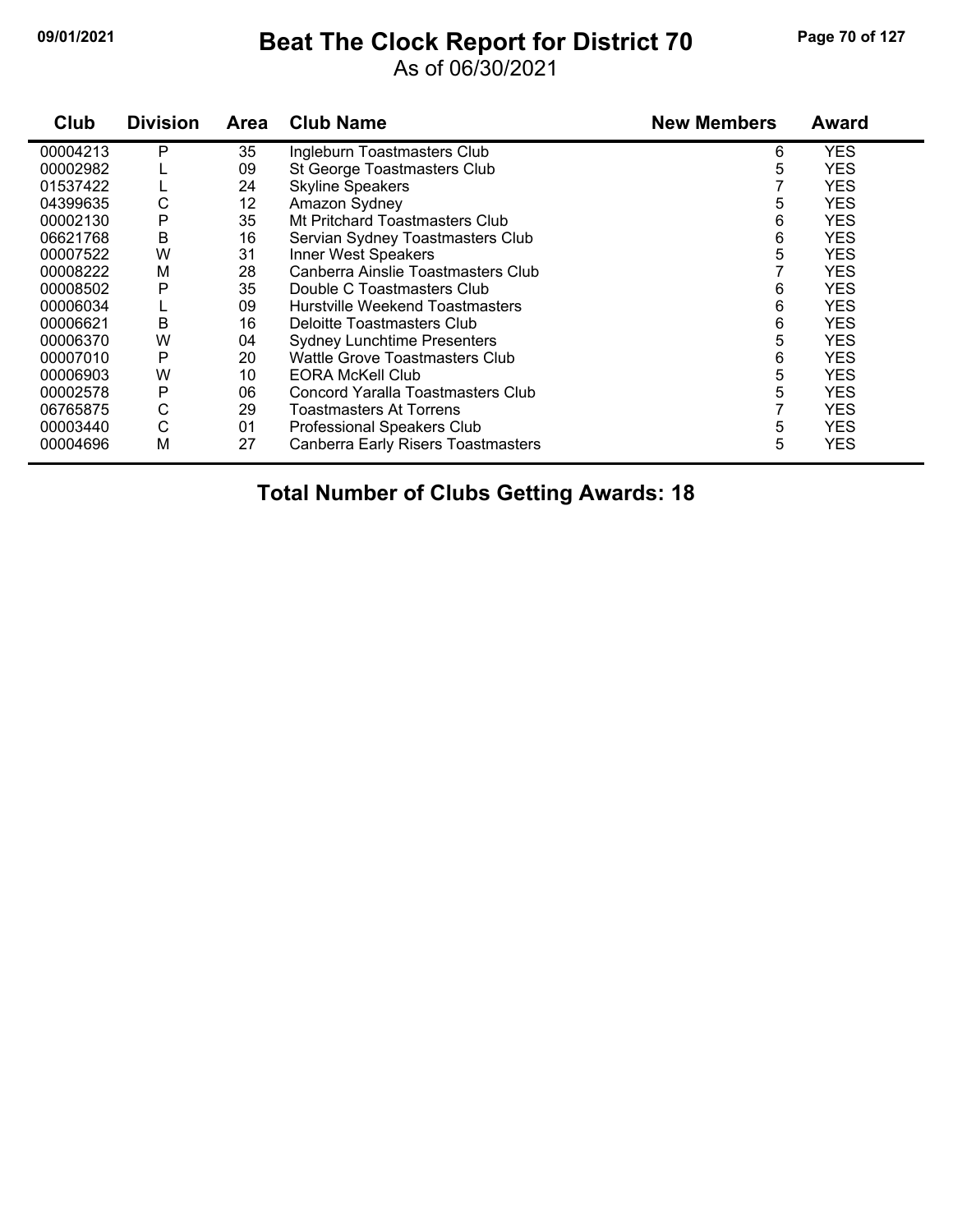## **09/01/2021 Beat The Clock Report for District 71 Page 71 of 127**

As of 06/30/2021

| Club     | <b>Division</b> | <b>Area</b> | <b>Club Name</b>             | <b>New Members</b> | <b>Award</b> |
|----------|-----------------|-------------|------------------------------|--------------------|--------------|
| 07845736 | N               | 48          | <b>Digital Communicators</b> | 5                  | <b>YES</b>   |
| 00991758 | B               | 24          | Roscrea Speakers Club        | 5                  | <b>YES</b>   |
| 06935166 | N               | 15          | <b>Headingley Speakers</b>   | 11                 | YES          |
| 02861732 | С               | 16          | <b>IBM Blue Toastmasters</b> | 5                  | <b>YES</b>   |
| 05512178 | Е               | 42          | Godiva Speakers              | 6                  | YES          |
| 04830516 | S               | 33          | <b>Livingston Speakers</b>   | 5                  | <b>YES</b>   |
| 06643772 | S               | 33          | <b>Stirling Speakers</b>     | 5                  | YES          |
| 03941402 | D               | 40          | <b>Tinahely Toastmasters</b> |                    | <b>YES</b>   |
| 01153557 | A               | 03          | <b>Guardian Toastmasters</b> |                    | <b>YES</b>   |
| 00003103 | J               | 02          | Eblana Toastmasters          | 6                  | <b>YES</b>   |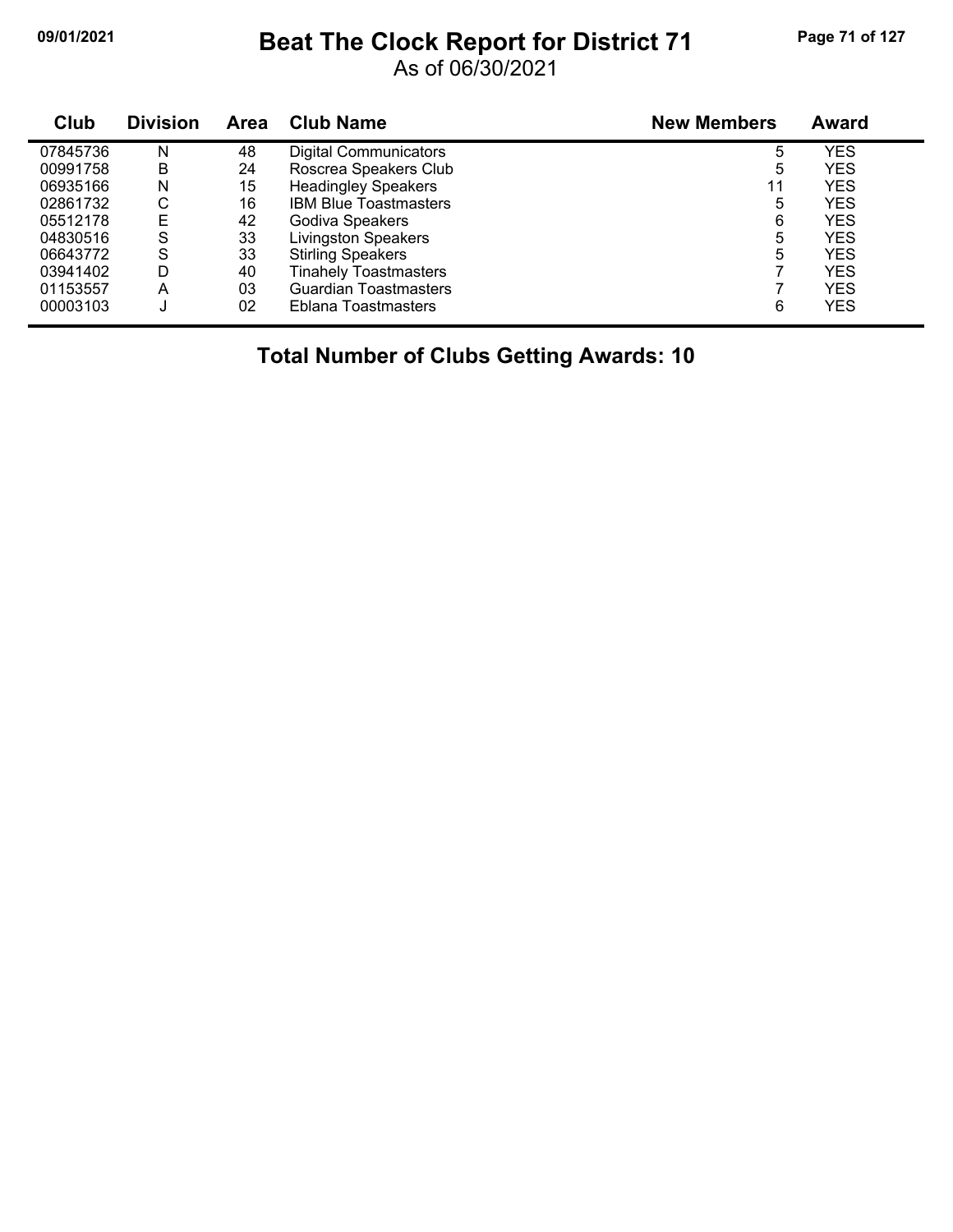# **09/01/2021 Beat The Clock Report for District 72 Page 72 of 127**

As of 06/30/2021

| Club     | <b>Division</b> | Area | Club Name                              | <b>New Members</b> | Award |
|----------|-----------------|------|----------------------------------------|--------------------|-------|
| 00001866 | D               | 04   | Christchurch Club                      | 8                  | YES   |
| 04444924 |                 | 02   | <b>Churton Park Toastmasters</b>       | 5                  | YES   |
| 06571477 | D               | 03   | Bay Harbour TM Club                    | 6                  | YES   |
| 01176581 | Е               | 05   | Christchurch Women's Club Toastmasters | 5                  | YES   |
| 00593819 | С               | 02   | Queenstown Club                        |                    | YES   |
| 03287373 | G               | 02   | <b>BNZ Toastmasters HQ</b>             | 6                  | YES   |
| 00980894 |                 | 01   | Porirua Central                        | 6                  | YES   |
| 00007506 |                 | 02   | <b>Ohariu Toastmasters Club</b>        | 5                  | YES   |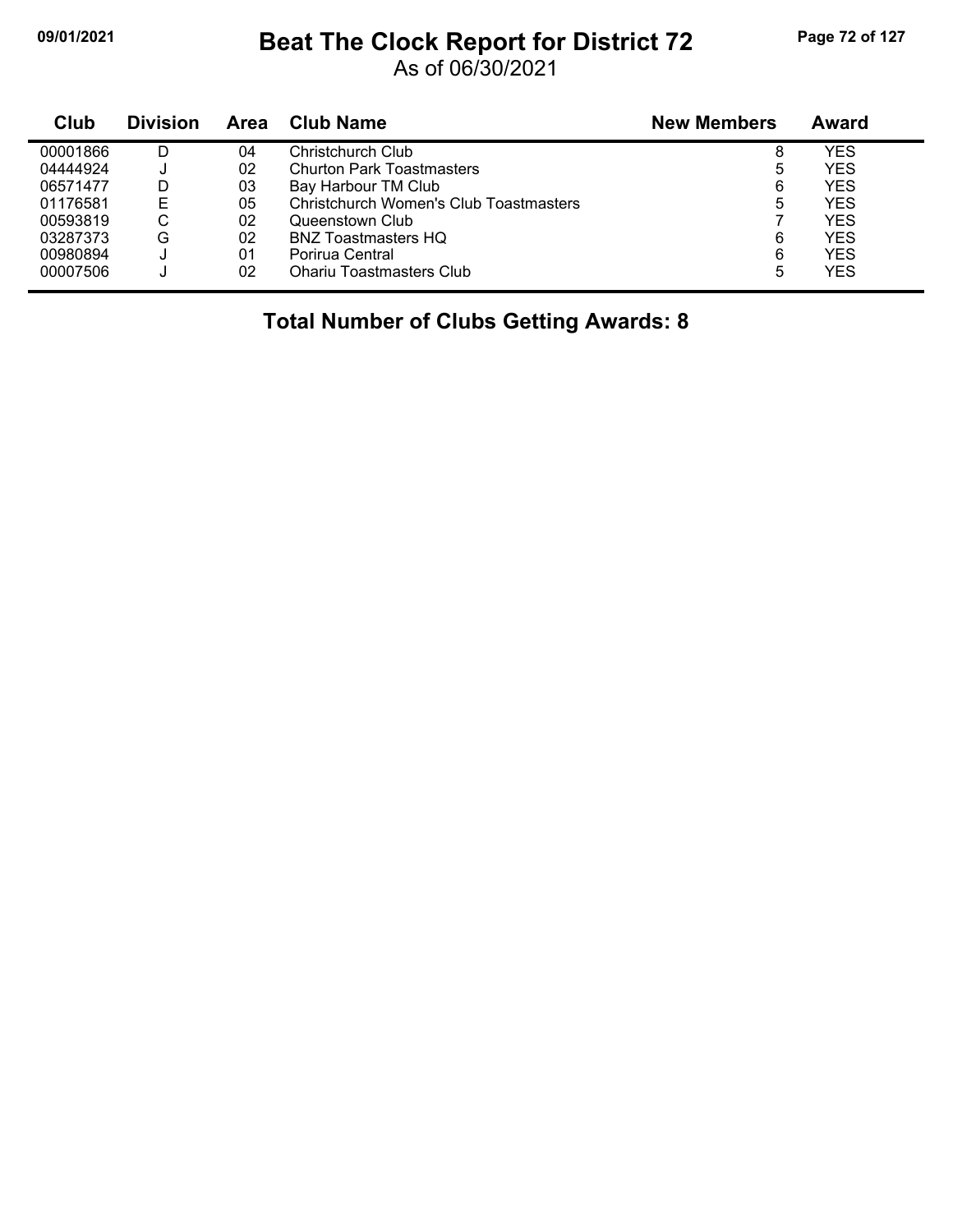## **09/01/2021 Beat The Clock Report for District 73 Page 73 of 127**

As of 06/30/2021

| Club     | <b>Division</b> | <b>Area</b> | Club Name                           | <b>New Members</b> | Award |
|----------|-----------------|-------------|-------------------------------------|--------------------|-------|
| 01484706 | N               | 27          | Hume Toastmasters Club              |                    | YES   |
| 05158193 | М               | 22          | <b>Fitzroy Toastmasters Club</b>    |                    | YES   |
| 00003062 | N               | 28          | Footscray Skyline Toastmasters Club |                    | YES   |
| 00003979 | R               | 34          | Dandenong Ranges Club               |                    | YES   |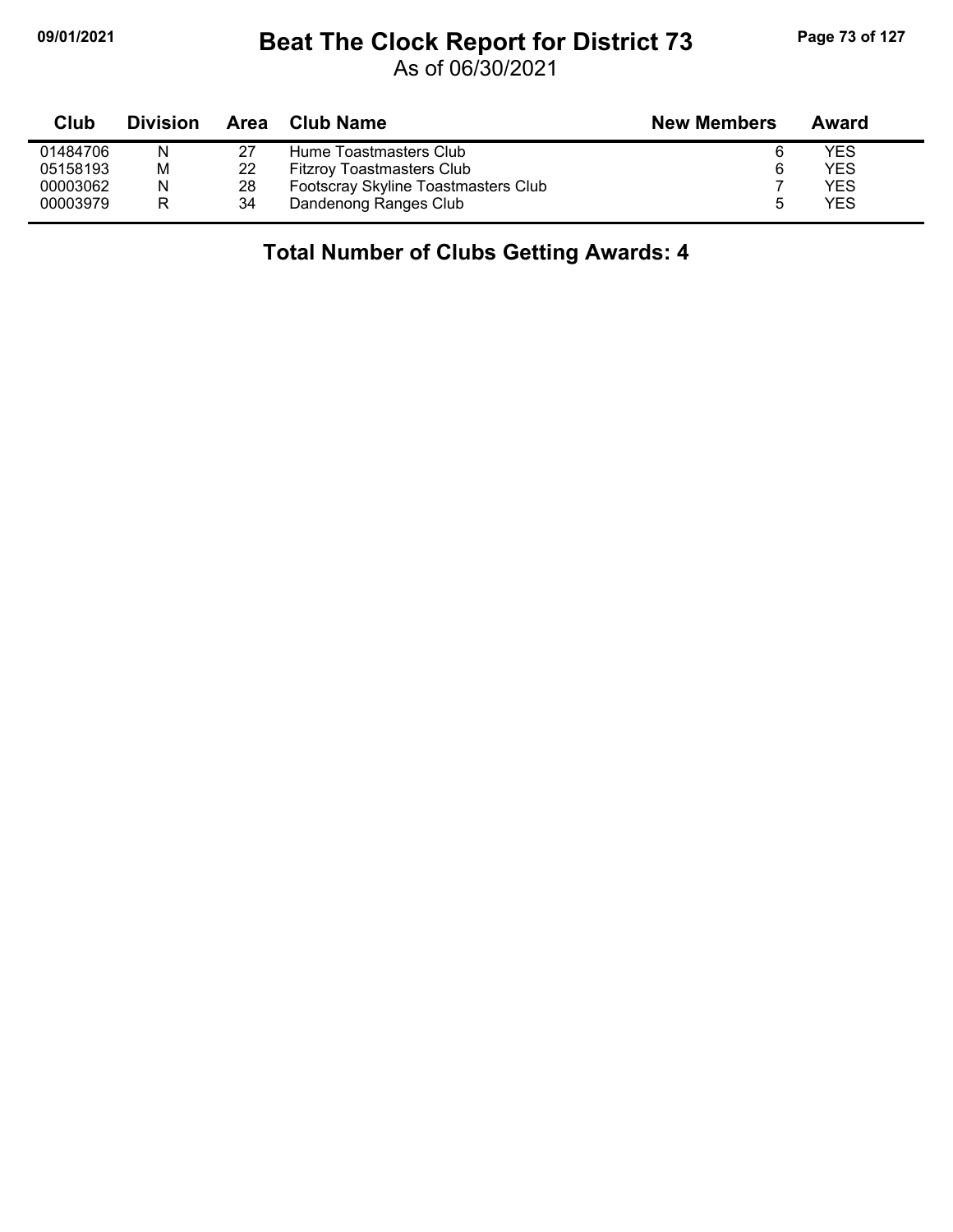## **09/01/2021 Beat The Clock Report for District 74 Page 74 of 127**

### As of 06/30/2021

| Club     | <b>Division</b> | <b>Area</b> | <b>Club Name</b>                        | <b>New Members</b> | <b>Award</b> |
|----------|-----------------|-------------|-----------------------------------------|--------------------|--------------|
| 00003888 | D               | 02          | <b>Pinelands Club</b>                   | 5                  | <b>YES</b>   |
| 03589401 | Z               | 02          | Diplomatic Corps Toastmasters Club      | 5                  | <b>YES</b>   |
| 03361684 | Υ               | 03          | <b>Resolve Toastmasters Club</b>        | 6                  | <b>YES</b>   |
| 02025544 | S               | 03          | Bacon & Egg                             | 6                  | <b>YES</b>   |
| 07205986 | S               | 03          | My Academy Multichoice                  | 6                  | <b>YES</b>   |
| 07205939 | S               | 03          | <b>Multichoice Toasties</b>             | 9                  | <b>YES</b>   |
| 06832353 | Υ               | 02          | <b>Entrepreneurs Toastmasters</b>       | 6                  | <b>YES</b>   |
| 07336393 | Υ               | 03          | <b>Midrand Extraordinaires</b>          | 5                  | <b>YES</b>   |
| 07761870 | A               | 05          | Pretoria Public Speakers                | 6                  | <b>YES</b>   |
| 06570123 | H               | 03          | <b>Woodlands Office Park</b>            | 5                  | <b>YES</b>   |
| 06462352 | Υ               | 03          | <b>Midrand Groundbreakers</b>           | 8                  | <b>YES</b>   |
| 05488649 | H               | 01          | Diamonds Toastmasters Club              | 13                 | <b>YES</b>   |
| 07485470 | Z               | 02          | L'Amour Toastmasters                    | 7                  | <b>YES</b>   |
| 07354325 | L               | 03          | Johannesburg Entrepreneurs Toastmasters | 5                  | <b>YES</b>   |
| 01496354 | H               | 02          | <b>Mariswe Toastmasters</b>             | 5                  | <b>YES</b>   |
| 01192953 | M               | 02          | <b>ZCAS Toastmaster Club</b>            | 6                  | <b>YES</b>   |
| 05756624 | H               | 03          | Woodmead North Toastmasters Club        | 6                  | <b>YES</b>   |
| 04983047 | L               | 01          | Naledi Polokwane                        | 9                  | <b>YES</b>   |
| 03922427 | Ζ               | 04          | Supreme Toastmasters Club               | 5                  | <b>YES</b>   |
| 02355273 | Z               | 01          | <b>Engineers Toastmasters Club</b>      | $\overline{7}$     | <b>YES</b>   |
| 00840322 | L               | 02          | Rosebank Toastmasters Club              | 7                  | <b>YES</b>   |
| 00843515 | M               | 02          | Zambezi Club                            | 6                  | <b>YES</b>   |
| 01591291 | A               | 05          | <b>Open Society Toastmasters</b>        | 9                  | <b>YES</b>   |
| 01352883 | $\circ$         | 01          | Swakopmund Toastmasters Club            | 5                  | <b>YES</b>   |
| 03186586 | L               | 04          | <b>WBS Toastmasters Club</b>            | 6                  | <b>YES</b>   |
| 03193003 | A               | 03          | <b>Achievers Toastmasters Club</b>      | $\overline{7}$     | <b>YES</b>   |
| 03901290 | H               | 01          | Dainfern Tigers Toastmasters Club       | 8                  | <b>YES</b>   |
| 06895160 | A               | 01          | Rustenburg Toastmasters Club            | 11                 | <b>YES</b>   |
| 04949070 | L               | 04          | The Social Network Toastmasters         | 10                 | <b>YES</b>   |
| 05698835 | Ζ               | 01          | Chartered Accountants Academy (CAA)     | 7                  | <b>YES</b>   |
| 00007056 | A               | 04          | Vital Communicators Toastmasters Club   | 7                  | <b>YES</b>   |
| 00006685 | L               | 04          | The Sages Toastmasters Club             | 5                  | <b>YES</b>   |
| 00006794 | L               | 04          | <b>KPMG Toastmasters Club</b>           | 5                  | <b>YES</b>   |
| 00005906 | P               | 04          | <b>Highway Club</b>                     | 6                  | <b>YES</b>   |
| 00008699 | $\circ$         | 03          | <b>Gaborone Toastmasters</b>            | 6                  | <b>YES</b>   |
| 00005624 | H               | 04          | Rivonia Toastmasters Club               | 7                  | <b>YES</b>   |
| 00004672 |                 | 04          | Village Toastmasters Club               | 7                  | <b>YES</b>   |
| 00004294 | A               | 04          | Pretoria East Club                      | 6                  | <b>YES</b>   |
| 00976140 |                 | 03          | <b>Refined Raconteurs</b>               | 21                 | <b>YES</b>   |
| 07119962 | $\circ$         | 03          | Mahikeng Toastmasters Club              | 8                  | <b>YES</b>   |
| 07038119 | L               | 01          | Dinaledi Toastmasters Club              | 9                  | <b>YES</b>   |
| 07068448 | B               | 04          | SD Worx Mauritius Toastmasters Club     | 18                 | <b>YES</b>   |
| 00009879 | D               | 02          | The Grove Club                          | 6                  | <b>YES</b>   |
| 00659321 | A               | 03          | <b>TAG Toastmasters Club</b>            | 8                  | <b>YES</b>   |
| 07803188 | A               | 01          | Good To Great Speakers                  | $\overline{7}$     | <b>YES</b>   |
| 07796647 | Z               | 03          | Projects Hub Toastmasters               | 8                  | <b>YES</b>   |
| 07791014 | E               | 04          | Komani Toastmasters Club                | 12                 | <b>YES</b>   |
|          |                 |             |                                         |                    |              |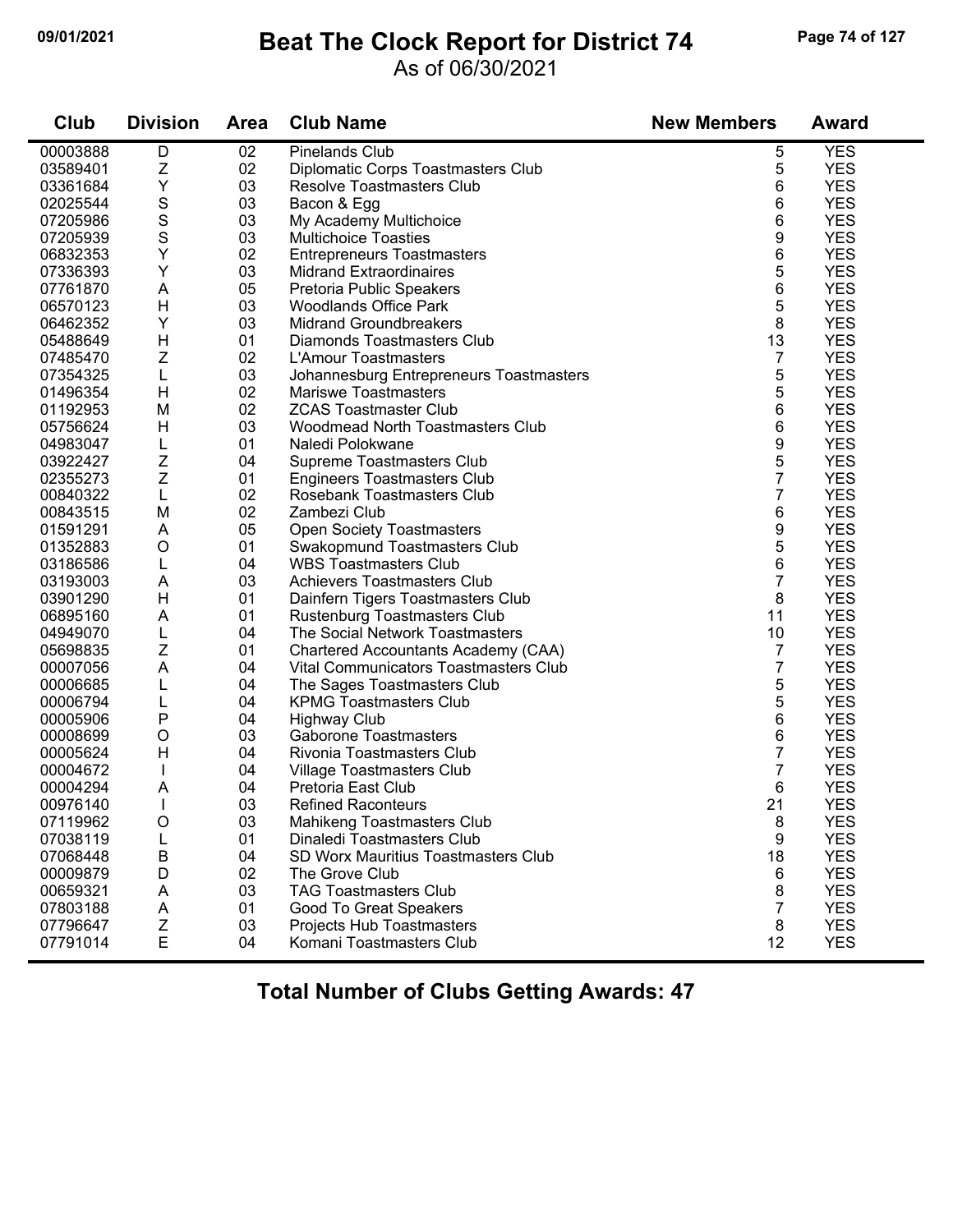## **09/01/2021 Beat The Clock Report for District 75 Page 75 of 127**

#### As of 06/30/2021

| Club     | <b>Division</b> | <b>Area</b> | <b>Club Name</b>                                  | <b>New Members</b> | <b>Award</b> |
|----------|-----------------|-------------|---------------------------------------------------|--------------------|--------------|
| 07793380 | A               | 05          | A.L.A.B. Toastmasters Club                        | 8                  | <b>YES</b>   |
| 00828778 | B               | 05          | IAME and Associates Toastmasters Club             | 8                  | <b>YES</b>   |
| 07808735 | E               | 04          | Sulu State College                                | 10                 | <b>YES</b>   |
| 00001592 | M               | 06          | Molave Club                                       | 5                  | <b>YES</b>   |
| 00000712 | M               | 05          | <b>Presidents Toastmasters Club</b>               | 5                  | <b>YES</b>   |
| 07861638 | M               | 04          | Pinoy Readers Toastmasters Club                   | 10                 | <b>YES</b>   |
| 00009442 |                 | 04          | <b>Mactan Toastmasters Club</b>                   | 10                 | <b>YES</b>   |
| 00009398 | В               | 01          | <b>Achievers Toastmasters Club</b>                | 5                  | <b>YES</b>   |
| 00828589 | A               | 02          | <b>NPC Toastmasters Club</b>                      | 5                  | <b>YES</b>   |
| 00977542 | ${\sf N}$       | 03          | Fort Bonifacio Toastmasters Club                  | 9                  | <b>YES</b>   |
| 01450173 | F               | 03          | Toastmasters Club of Downtown Butuan              | 5                  | <b>YES</b>   |
| 01443343 | C               | 05          | Cebu Mango Toastmasters Club                      | $\overline{7}$     | <b>YES</b>   |
| 03357121 | Κ               | 05          | Dasmarinas City Toastmasters Club                 | 6                  | <b>YES</b>   |
| 07545384 | H               | 03          | High Intensity Speakers Club                      | 13                 | <b>YES</b>   |
| 07574219 | Κ               | 03          | Batangas Premiere Toastmasters Club               | 5                  | <b>YES</b>   |
| 00003854 | E               | 04          | TM Club Of Davao Club                             | 11                 | <b>YES</b>   |
| 00003789 | F               | 03          | <b>Butuan Club</b>                                | 5                  | <b>YES</b>   |
| 00003504 | M               | 02          | Meralco & Friends Toastmasters Club               | 5                  | <b>YES</b>   |
| 06018728 | K               | 05          | Unida Toastmasters Club                           | 18                 | <b>YES</b>   |
| 07447483 | B               | 02          | Salt & Pepper Toastmasters Club                   | 6                  | <b>YES</b>   |
| 00004624 | C               | 04          | Midtown Toastmasters Club                         | 5                  | <b>YES</b>   |
| 00004494 | F               | 02          | Cagayan De Oro Toastmasters Club                  | 8                  | <b>YES</b>   |
| 00004933 | E               | 03          | Durian Toastmasters Club                          | 7                  | <b>YES</b>   |
| 00004982 |                 | 02          | <b>TMX Toastmasters Club</b>                      | 7                  | <b>YES</b>   |
| 00009225 |                 | 03          | <b>UP Manila Club</b>                             | 7                  | <b>YES</b>   |
| 00007155 | F               | 01          | Macajalar Bay Toastmasters Club                   | 7                  | <b>YES</b>   |
| 00007271 | С               | 06          | Aboitiz Toastmasters Club                         | 9                  | <b>YES</b>   |
| 00007447 | C               | 03          | <b>Cebu South Toastmasters Club</b>               | 6                  | <b>YES</b>   |
| 05648441 | ${\sf N}$       | 02          | Sigma Toastmasters Club                           | 6                  | <b>YES</b>   |
| 05345847 | K               | 01          | Ampleon-Nexperia Toastmasters Club                | 5                  | <b>YES</b>   |
| 05086074 | H               | 01          | MicroSpeak                                        | 5                  | <b>YES</b>   |
| 04731565 | B               | 05          | Boosting Purpose and Impact Toastmasters Club     | 5                  | <b>YES</b>   |
| 04713027 | Ν               | 02          | Aboitiz Taguig Toastmasters Club                  | 6                  | <b>YES</b>   |
| 06072442 | $\mathbf{I}$    | 03          | Ormoc City Percolators Toastmasters Club          | 10                 | <b>YES</b>   |
| 00002160 | B               | 01          | <b>Tambuli Toastmasters Club</b>                  | 5                  | <b>YES</b>   |
| 00001088 | L               | 03          | Manila Bay Toastmasters Club                      | 14                 | <b>YES</b>   |
| 00001119 | A               | 04          | Metro Manila Toastmasters Club                    | 6                  | <b>YES</b>   |
| 00929602 | В               | 04          | <b>TOPS Toastmasters Club</b>                     | 5                  | <b>YES</b>   |
| 01346670 | M               | 04          | Premier Business & Professional Toastmasters Clul | 10                 | <b>YES</b>   |
| 02593547 | D               | 01          | Healthcare Circle Toastmasters Club               | 6                  | <b>YES</b>   |
| 00611592 | F               | 01          | Iligan Toastmasters Club                          | 7                  | <b>YES</b>   |
| 01015324 | G               | 02          | Toastmasters Club of Metro Dagupan                | 10                 | <b>YES</b>   |
| 00759936 | C               | 02          | Lexmark Cebu Toastmasters Club                    | 12                 | <b>YES</b>   |
| 01205388 | В               | 03          | Alpha One Toastmasters                            | $\overline{7}$     | <b>YES</b>   |
| 01360342 |                 | 02          | <b>Toastmasters Club of U-Belt</b>                | 6                  | <b>YES</b>   |
| 07025040 |                 | 05          | Naga Toastmasters Club                            | 12                 | <b>YES</b>   |
| 07626109 | Κ               | 05          | Imus Wagayway Toastmasters Club                   | $\overline{7}$     | <b>YES</b>   |
| 07757519 | M               | 05          | Pamumuno Toastmasters Club                        | 8                  | <b>YES</b>   |
| 05846416 | K               | 03          | Saint Gerard Fidelis Toastmasters Club            | 9                  | <b>YES</b>   |
| 04327129 | D               | 03          | <b>BAVI PANAY Toastmasters Club</b>               | 6                  | <b>YES</b>   |
| 07022207 | H               | 03          | <b>High Energy Speakers Club</b>                  | 10                 | <b>YES</b>   |
| 07634265 | M               | 03          | House of Speakers Toastmasters Club               | 7                  | <b>YES</b>   |
| 06804663 | ${\sf N}$       | 02          | <b>Great Speakers Are Made</b>                    | 6                  | <b>YES</b>   |
| 01989295 | E               | 01          | <b>RD Toastmasters Club</b>                       | 7                  | <b>YES</b>   |
| 01901958 | T               | 02          | MEZ 1 Toastmasters Club                           | 9                  | <b>YES</b>   |
| 02497524 | K               | 02          | Los Banos Toastmasters Club                       | 6                  | <b>YES</b>   |
| 07581391 | N               | 03          | Sun Life Philippines Toastmasters Club            | 5                  | <b>YES</b>   |
| 00003128 | D               | 01          | <b>Barangay Toastmasters Club</b>                 | 5                  | <b>YES</b>   |
| 00004159 | L               | 01          | San Miguel Corp Club                              | 5                  | <b>YES</b>   |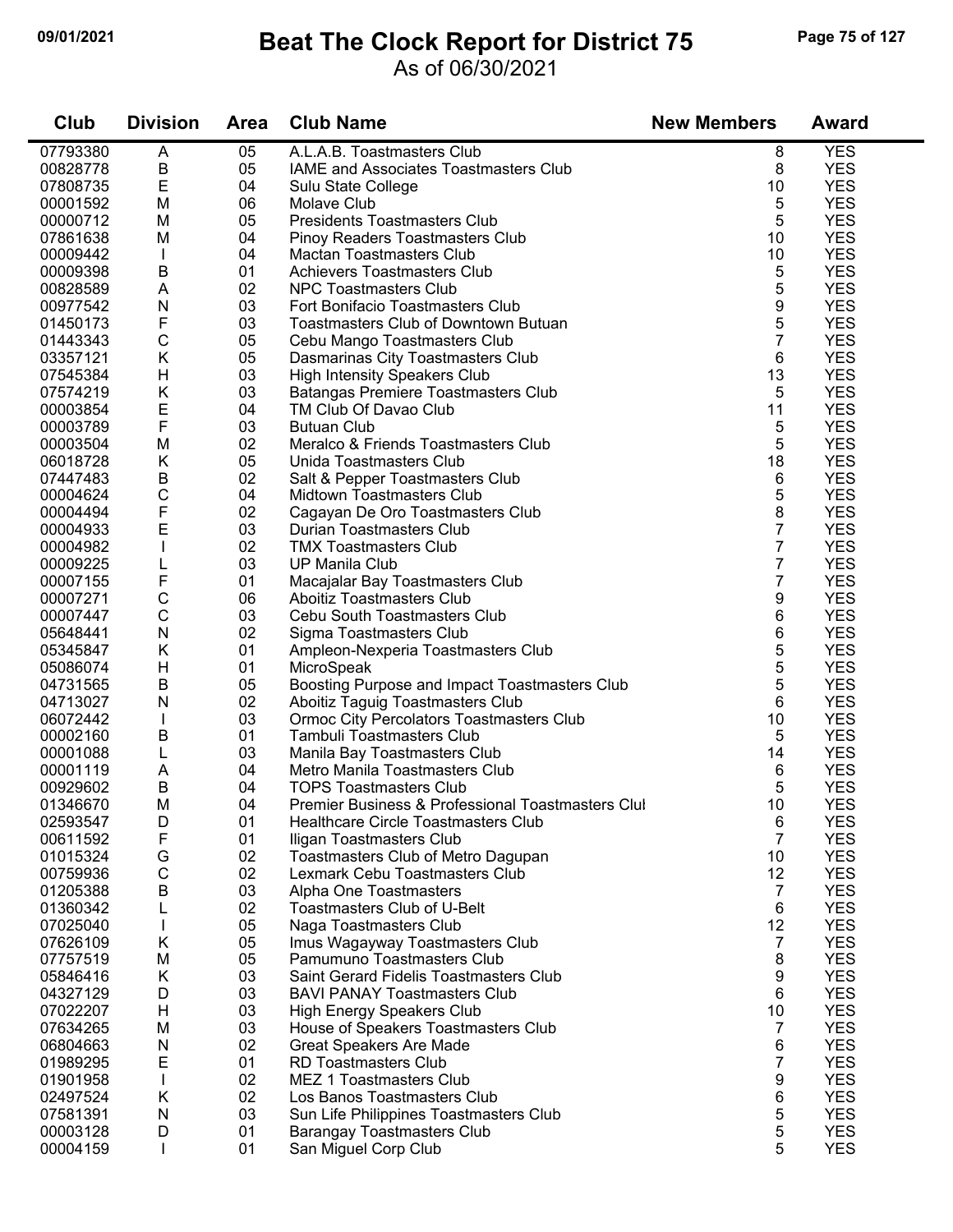## **09/01/2021 Beat The Clock Report for District 75 Page 76 of 127**

As of 06/30/2021

| Club     | <b>Division</b> |    | Area Club Name                                    | <b>New Members</b> | Award |
|----------|-----------------|----|---------------------------------------------------|--------------------|-------|
| 07834299 |                 |    | Mabuhay Toastmasters Club                         |                    | YES   |
| 00002962 |                 | 03 | United Evangelical Church Of The Philippines Club |                    | YES   |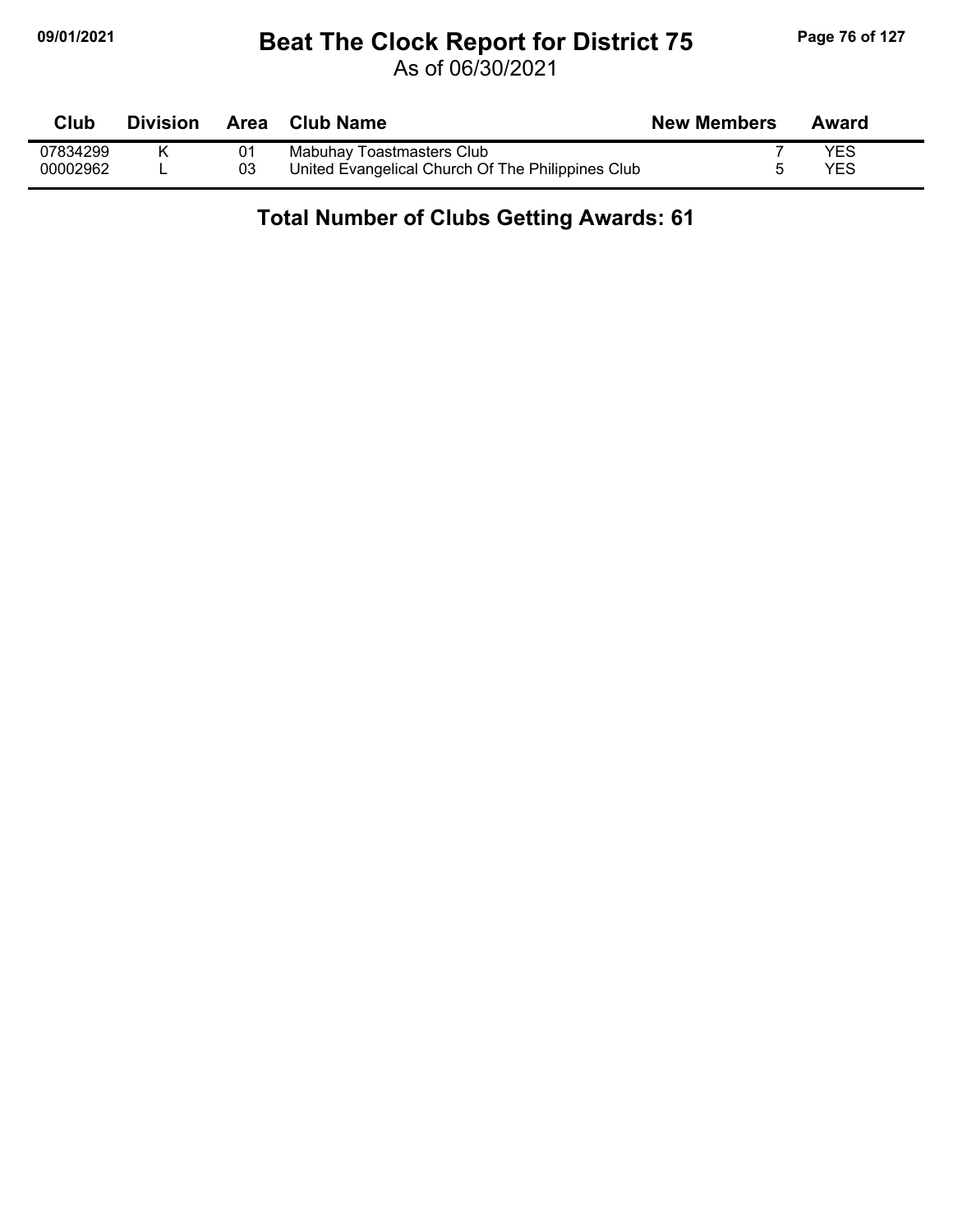## **09/01/2021 Beat The Clock Report for District 77 Page 77 of 127**

As of 06/30/2021

| Club     | <b>Division</b> | Area | Club Name                               | <b>New Members</b> | Award      |
|----------|-----------------|------|-----------------------------------------|--------------------|------------|
| 01325394 | C               | 32   | <b>Circle of Champions Toastmasters</b> | 6                  | YES        |
| 06991480 | С               | 33   | Alabama Blackbelt Voices                | 10                 | YES        |
| 07675866 | B               | 22   | BBVA Birmingham Women In Leadership     | 5                  | YES        |
| 02199554 | B               | 21   | <b>Summit Speakers</b>                  | 6                  | YES        |
| 00001334 | С               | 33   | <b>Montgomery Toastmasters</b>          | 5                  | YES        |
| 00009309 | B               | 21   | Power Speakers Toastmasters Club        | 6                  | YES        |
| 07238534 | B               | 22   | <b>Birmingham City Toastmasters</b>     | 5                  | <b>YES</b> |
| 00673826 | С               | 33   | Talk of the Town Toastmasters Club      | 6                  | <b>YES</b> |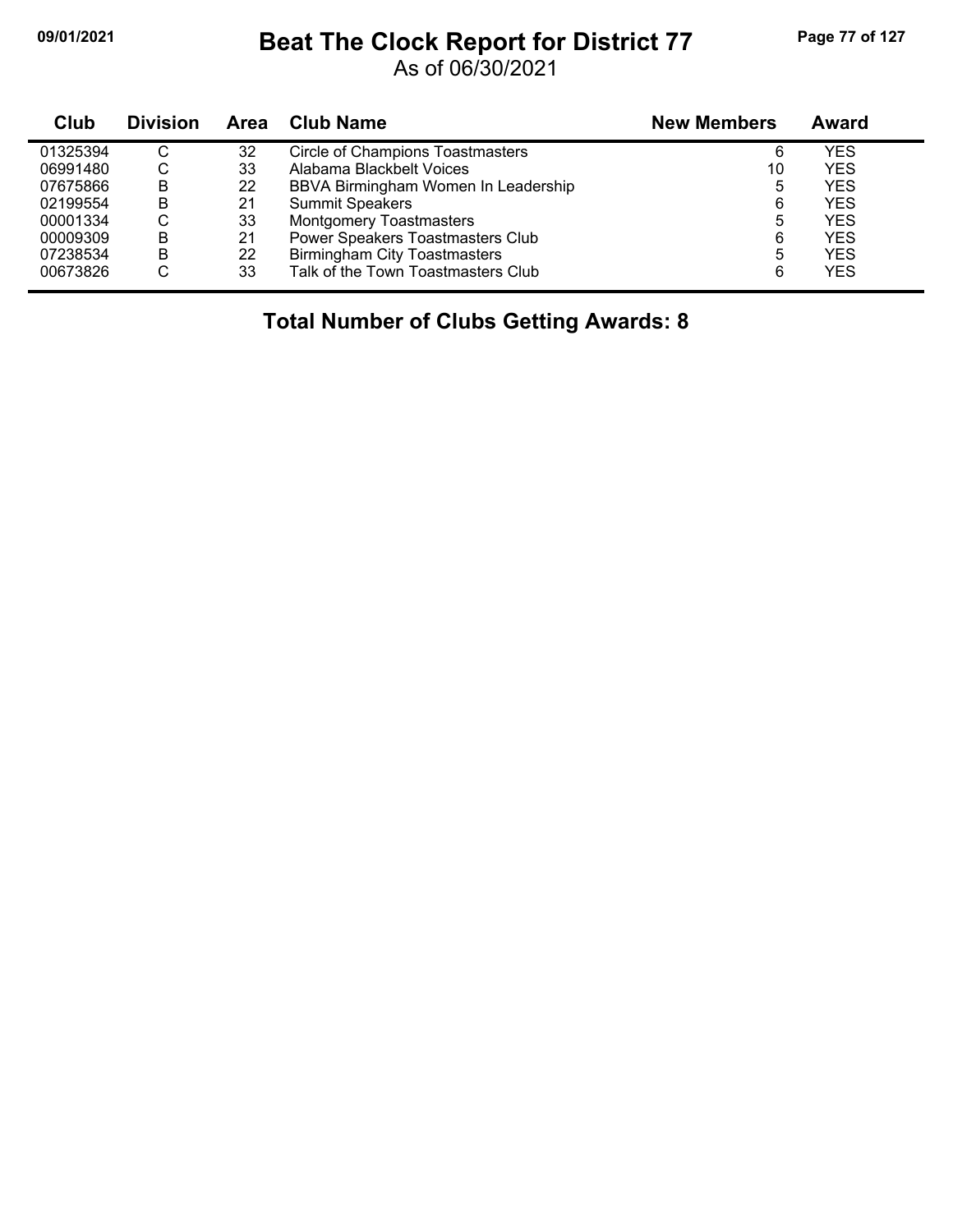## **09/01/2021 Beat The Clock Report for District 79 Page 78 of 127**

### As of 06/30/2021

| Club     | <b>Division</b> | <b>Area</b> | <b>Club Name</b>                                 | <b>New Members</b> | <b>Award</b> |  |
|----------|-----------------|-------------|--------------------------------------------------|--------------------|--------------|--|
| 00657697 | $\mathsf O$     | 52          | <b>Energy Toastmasters Club</b>                  | 8                  | <b>YES</b>   |  |
| 07783719 | G               | 72          | <b>Benaa Toastmasters</b>                        | 11                 | <b>YES</b>   |  |
| 07794413 | B               | 38          | Diplomatic Toastmasters Club                     | 9                  | <b>YES</b>   |  |
| 07113498 | G               | 07          | <b>NABDH Toastmasters Club</b>                   | 6                  | <b>YES</b>   |  |
| 01536532 | R               | 36          | The Gold Toastmasters Club (arabic / Men)        | 5                  | <b>YES</b>   |  |
| 01307541 | $\circ$         | 09          | Asharqia Women Toastmasters Club                 | 5                  | <b>YES</b>   |  |
| 00009209 | ${\sf N}$       | 66          | Kohinoor Toastmasters Club                       | 8                  | <b>YES</b>   |  |
| 06133205 | ${\sf R}$       | 36          | Riyadh Leaders                                   | 6                  | <b>YES</b>   |  |
| 00003616 | M               | 42          | Ras Tanura Club                                  | 9                  | <b>YES</b>   |  |
| 00002789 | В               | 22          | Sand Dunes Toastmasters Club                     | 9                  | <b>YES</b>   |  |
| 01871524 | F               | 60          | PHOENIX MASA TOASTMASTERS CLUB                   | 7                  | <b>YES</b>   |  |
| 01895343 | J               | 15          | <b>ERAM TOASTMASTERS CLUB</b>                    | $\overline{7}$     | <b>YES</b>   |  |
| 02807848 | F               | 25          | Madhuram Malayalam Toastmasters Club             | 11                 | <b>YES</b>   |  |
| 06737113 | A               | 67          | <b>PSU Falcons</b>                               | 11                 | <b>YES</b>   |  |
| 06721954 | $\mathsf Q$     | 71          | Danat Toastmasters Club                          | 5                  | <b>YES</b>   |  |
| 06911242 | G               | 08          | Manahel                                          | 6                  | <b>YES</b>   |  |
| 07032583 | F               | 61          | <b>ABT Toastmasters Club</b>                     | 10                 | <b>YES</b>   |  |
| 04728990 | L               | 63          | <b>IDRAK Urdu Toastmasters Club</b>              | 11                 | <b>YES</b>   |  |
| 05315326 | J               | 43          | <b>Black Gold Community Toastmasters Club</b>    | 6                  | <b>YES</b>   |  |
| 05430717 | R               | 35          | Alsafwah Toastmasters Club                       | 7                  | <b>YES</b>   |  |
| 02382680 | J               | 32          | <b>Seaview Toastmasters Club</b>                 | 7                  | <b>YES</b>   |  |
| 03672404 | $\mathsf{R}$    | 78          | Al Qaseem University                             | 7                  | <b>YES</b>   |  |
| 04273931 | ${\sf N}$       | 04          | Elite 30 Advanced Toastmasters Club              | 9                  | <b>YES</b>   |  |
| 02577496 | L               | 69          | <b>Alawal Toastmasters</b>                       | 8                  | <b>YES</b>   |  |
| 04725065 | $\mathsf{R}$    | 78          | Al-Qassim                                        | 8                  | <b>YES</b>   |  |
| 01357359 | J               | 15          | <b>Alif Advanced Toastmasters</b>                | 8                  | <b>YES</b>   |  |
| 06051628 | G               | 45          | Resala                                           | 5                  | <b>YES</b>   |  |
| 01331393 | F               | 31          | Speak to Impact Toastmasters Club                | 12                 | <b>YES</b>   |  |
| 01340602 | F               | 25          | Kanoo Toastmasters Club                          | 7                  | <b>YES</b>   |  |
| 06591949 | $\mathbf S$     | 57          | <b>Scitech Females Toastmasters Club</b>         | 5                  | <b>YES</b>   |  |
| 05333075 | G               | 72          | Al Mashael                                       | 6                  | <b>YES</b>   |  |
| 04913165 | L               | 69          | Royal Leaders' Toastmasters Club                 | 9                  | <b>YES</b>   |  |
| 00586780 | $\mathsf O$     | 09          | Sahara Toastmasters Club                         | 12                 | <b>YES</b>   |  |
| 07030499 | G               | 08          | <b>REHAB Toastmasters Club</b>                   | 10                 | <b>YES</b>   |  |
| 06566586 | J               | 70          | <b>IECEP KSA-ERC</b>                             | 12                 | <b>YES</b>   |  |
| 06643769 | S               | 58          | Juwatha Toastmasters Club                        | 10                 | <b>YES</b>   |  |
| 05177604 | L               | 69          | Darvico Toastmasters Club                        | 5                  | <b>YES</b>   |  |
| 07022218 | G               | 07          | Pioneers                                         | 8                  | <b>YES</b>   |  |
| 07013378 | F               | 60          | Perlas Ng Silangan Toastmasters                  | 5                  | <b>YES</b>   |  |
| 07370163 | Q               | 71          | Okadh Spirit                                     | 11                 | <b>YES</b>   |  |
| 07778173 | R               | 19          | <b>Hetaf Club</b>                                | 5                  | <b>YES</b>   |  |
| 07390473 | G               | 45          | Ta'aluq Toastmasters Club                        | 7                  | <b>YES</b>   |  |
| 07762557 | A               | 01          | Garagena TMC                                     | 11                 | <b>YES</b>   |  |
| 07370520 | $\mathbf S$     | 57          | <b>KFUPM-DTV Toastmasters</b>                    | 6                  | <b>YES</b>   |  |
| 03960717 | F               | 25          | <b>Vision Toastmasters Club</b>                  | 9                  | <b>YES</b>   |  |
| 04067211 | J               | 32          | Panorama Community Club                          | 6                  | <b>YES</b>   |  |
| 06854579 | D               | 12          | Elite Stars Toastmasters Club                    | 6                  | <b>YES</b>   |  |
| 03639719 | G               | 07          | Gherass                                          | 11                 | <b>YES</b>   |  |
| 01534963 | J               | 70          | <b>Gulf Alliance Toastmasters Club</b>           | 11                 | <b>YES</b>   |  |
| 07786339 | В               | 22          | Distinguished Diverse Advanced Toastmasters Clut | 7                  | <b>YES</b>   |  |
| 07704923 | L               | 17          | Utkalika Toastmasters Club                       | 12                 | <b>YES</b>   |  |
| 04353736 | D               | 11          | Jubail Filipino Toastmasters Club                | 6                  | <b>YES</b>   |  |
| 05613874 | M               | 41          | Almidra Toastmasters Club                        | 9                  | <b>YES</b>   |  |
|          |                 |             |                                                  |                    |              |  |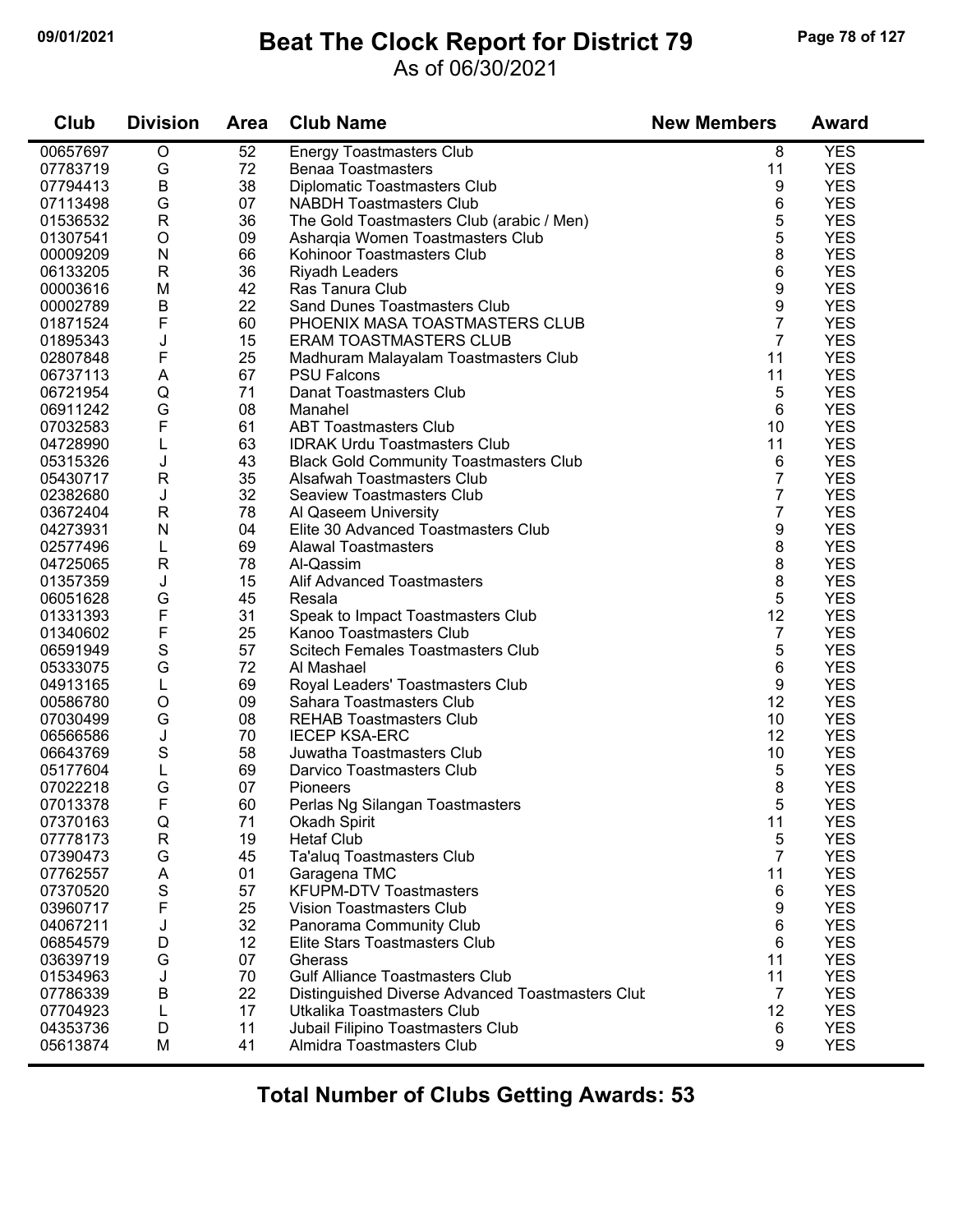## **09/01/2021 Beat The Clock Report for District 80 Page 79 of 127**

### As of 06/30/2021

| Club     | <b>Division</b> | <b>Area</b> | <b>Club Name</b>                                      | <b>New Members</b> | <b>Award</b> |
|----------|-----------------|-------------|-------------------------------------------------------|--------------------|--------------|
| 00004090 | V               | 01          | Toa Payoh South Fu Qing-Mandarin Tm Club              | 9                  | <b>YES</b>   |
| 07801884 | Z               | 05          | SAP Singapore Forward Together                        | 9                  | <b>YES</b>   |
| 07799437 | G               | 02          | <b>Breakthrough Toastmasters Club</b>                 | 8                  | <b>YES</b>   |
| 04782030 | T               | 04          | Kamban Toastmasters Club                              | 7                  | <b>YES</b>   |
| 01246660 | V               | 04          | United Chinese Library Mandarin Toastmasters Clu      | 6                  | <b>YES</b>   |
| 07845327 | D               | 02          | <b>NTUC LHUB Toastmasters Club</b>                    | 16                 | <b>YES</b>   |
| 05607290 | A               | 02          | Kampong Kembangan Toastmasters Club                   | 6                  | <b>YES</b>   |
| 04435381 | V               | 02          | <b>YD Toastmasters Club</b>                           | 5                  | <b>YES</b>   |
| 00619219 | L               | 08          | Tampines Changkat Mandarin Club                       | 11                 | <b>YES</b>   |
| 00696734 | U               | 02          | Hong Kah North Toastmasters Club                      | 5                  | <b>YES</b>   |
| 01205182 | E               | 03          | Filcom@Cairnhill Toastmasters Club                    | 5                  | <b>YES</b>   |
| 01361087 | $\vee$          | 03          | Chua Chu Kang CC Mandarin                             | 5                  | <b>YES</b>   |
| 01498867 | T               | 02          | Canberra Tamil                                        | 9                  | <b>YES</b>   |
| 01515540 | U               | 05          | Toastmasters Francophone de Singapour                 | 7                  | <b>YES</b>   |
| 01029444 | G               | 01          | <b>Great Eastern Life Toastmasters Club</b>           | 8                  | <b>YES</b>   |
| 06609338 | $\vee$          | 03          | <b>Bukit Batok East CC Mandarin Toastmasters Club</b> | 6                  | <b>YES</b>   |
| 03758978 | E               | 01          | Senja-Cashew Toastmasters Club                        | 5                  | <b>YES</b>   |
| 01024730 | S               | 04          | <b>Abundance Toastmasters</b>                         | 5                  | <b>YES</b>   |
| 01052381 | L               | 08          | Toni International                                    | 6                  | <b>YES</b>   |
| 00004436 | D               | 01          | Astro Toastmasters Club @ Radin Mas                   | 14                 | <b>YES</b>   |
| 00004689 | U               | 01          | Jurong Town Toastmasters Club                         | 5                  | <b>YES</b>   |
| 00009092 | D               | 02          | Toa Payoh East Toastmasters Club                      | 6                  | <b>YES</b>   |
| 00005891 | B               | 05          | West Coast Toastmasters Club                          | 6                  | <b>YES</b>   |
| 01453287 | L               | 05          | Cairnhill Mandarin Toastmasters Club                  | $\overline{7}$     | <b>YES</b>   |
| 04818055 | T               | 02          | Chozhan Tamil Toastmasters club                       | 10                 | <b>YES</b>   |
| 00988810 | B               | 01          | Gek Poh Ville Toastmasters Club                       | 5                  | <b>YES</b>   |
| 00814101 | U               | 01          | Whampoa Toastmaster Club                              | 5                  | <b>YES</b>   |
| 00000631 | S               | 04          | Temasek Polytechnic Toastmasters Club                 | $\overline{7}$     | <b>YES</b>   |
| 00000483 | A               | 01          | <b>YMCA Toastmasters Club</b>                         | 5                  | <b>YES</b>   |
| 00000357 | U               | 04          | Toastmasters Club Of Singapore                        | 21                 | <b>YES</b>   |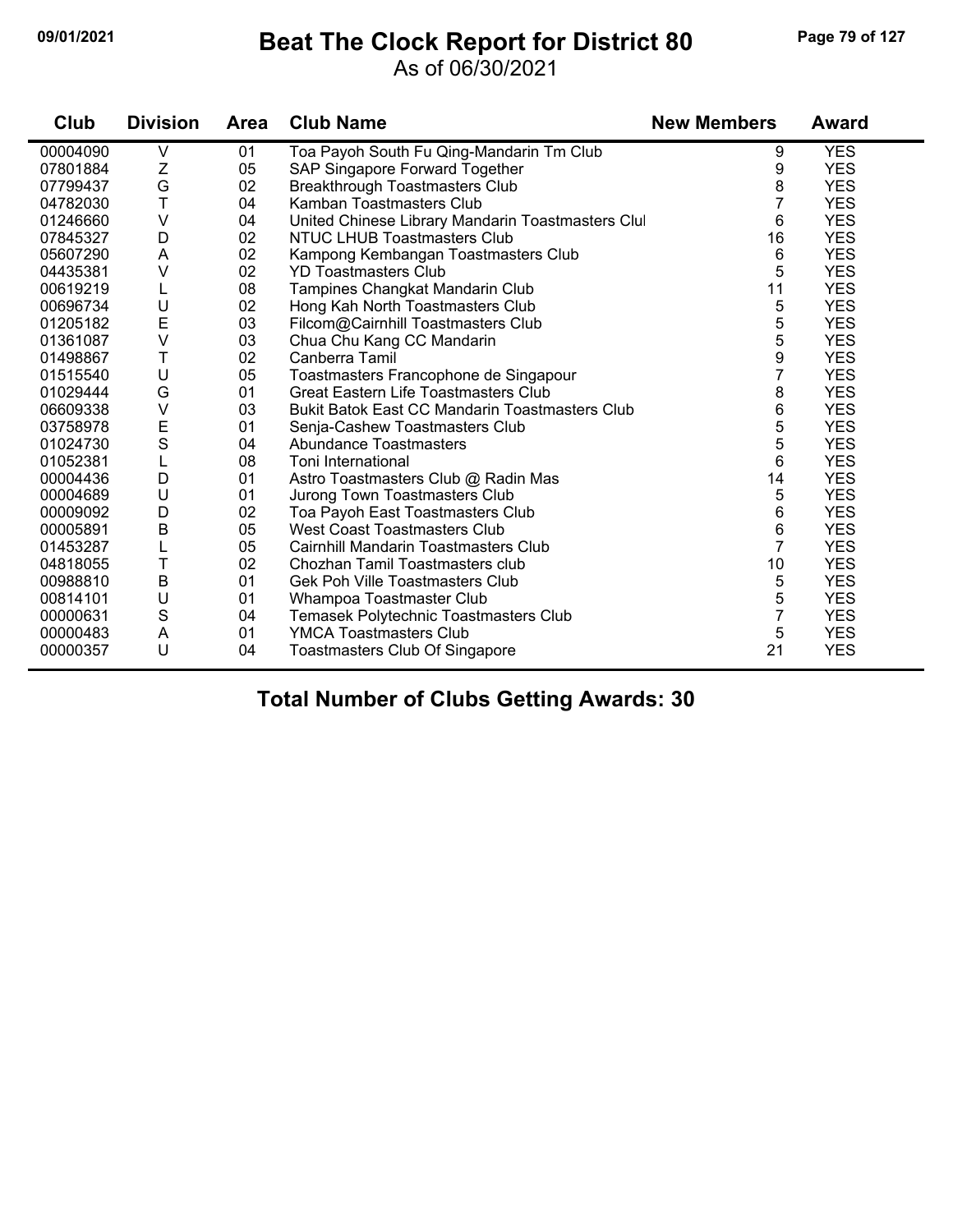# **09/01/2021 Beat The Clock Report for District 81 Page 80 of 127**

### As of 06/30/2021

| Club     | <b>Division</b> | <b>Area</b> | <b>Club Name</b>                             | <b>New Members</b> | <b>Award</b> |
|----------|-----------------|-------------|----------------------------------------------|--------------------|--------------|
| 00778468 | K               | 52          | <b>UCC Toastmasters Club</b>                 | 10                 | <b>YES</b>   |
| 01458669 | Н               | 36          | Aruba Toastmasters Club                      | 9                  | <b>YES</b>   |
| 02163709 | С               | 12          | St. John Toastmasters                        | 6                  | <b>YES</b>   |
| 00788773 | F               | 29          | <b>Talk Tsu Club</b>                         | 5                  | <b>YES</b>   |
| 00009727 | $\sf B$         | 10          | <b>Staths Torchbearers Toastmasters Club</b> | 6                  | <b>YES</b>   |
| 07412238 | K               | 56          | <b>IT Wizards</b>                            | 11                 | <b>YES</b>   |
| 06774504 | J               | 47          | Camerhogne Toastmasters Club                 | 8                  | <b>YES</b>   |
| 00002686 | Κ               | 54          | Grand Cayman Toastmasters Club               | 5                  | <b>YES</b>   |
| 01056072 | C               | 11          | The Police Alliance                          | 9                  | <b>YES</b>   |
| 03314990 | C               | 15          | Nature Isle Toastmasters Club                | $\overline{7}$     | <b>YES</b>   |
| 03875897 | J               | 46          | Grenada Public Service Toastmasters Club     | 11                 | <b>YES</b>   |
| 03173372 | F               | 30          | <b>Luminary Leaders</b>                      | 5                  | <b>YES</b>   |
| 02888258 | D               | 22          | Club Toastmasters Sursum Corda               | 8                  | <b>YES</b>   |
| 00583498 | $\sf B$         | 06          | Meadowyale Club                              | 7                  | <b>YES</b>   |
| 02269302 | J               | 45          | Rainbow City Toastmasters Club               | 8                  | <b>YES</b>   |
| 05965742 | B               | 08          | One Love Communicators                       | 5                  | <b>YES</b>   |
| 05099092 | A               | 04          | <b>Excelsior CC</b>                          | 6                  | <b>YES</b>   |
| 00728533 | C               | 14          | Westside Toastmasters Club                   | 7                  | <b>YES</b>   |
| 06857886 | F               | 30          | Genesis One                                  | 5                  | <b>YES</b>   |
| 06786569 | J               | 48          | Elite Toastmasters Club                      | 6                  | <b>YES</b>   |
| 06786550 | G               | 35          | San Juan Toastmasters                        | 5                  | <b>YES</b>   |
| 06637397 | $\overline{H}$  | 37          | Sin Fronteras Toastmasters Club              | 8                  | <b>YES</b>   |
| 01129499 | F               | 28          | Talk Fuh So                                  | 8                  | <b>YES</b>   |
| 07536533 | C               | 16          | Flow SVG Toastmasters Club                   | 5                  | <b>YES</b>   |
| 03982839 | F               | 29          | <b>CIPS Power Achievers Toastmasters</b>     | 5                  | <b>YES</b>   |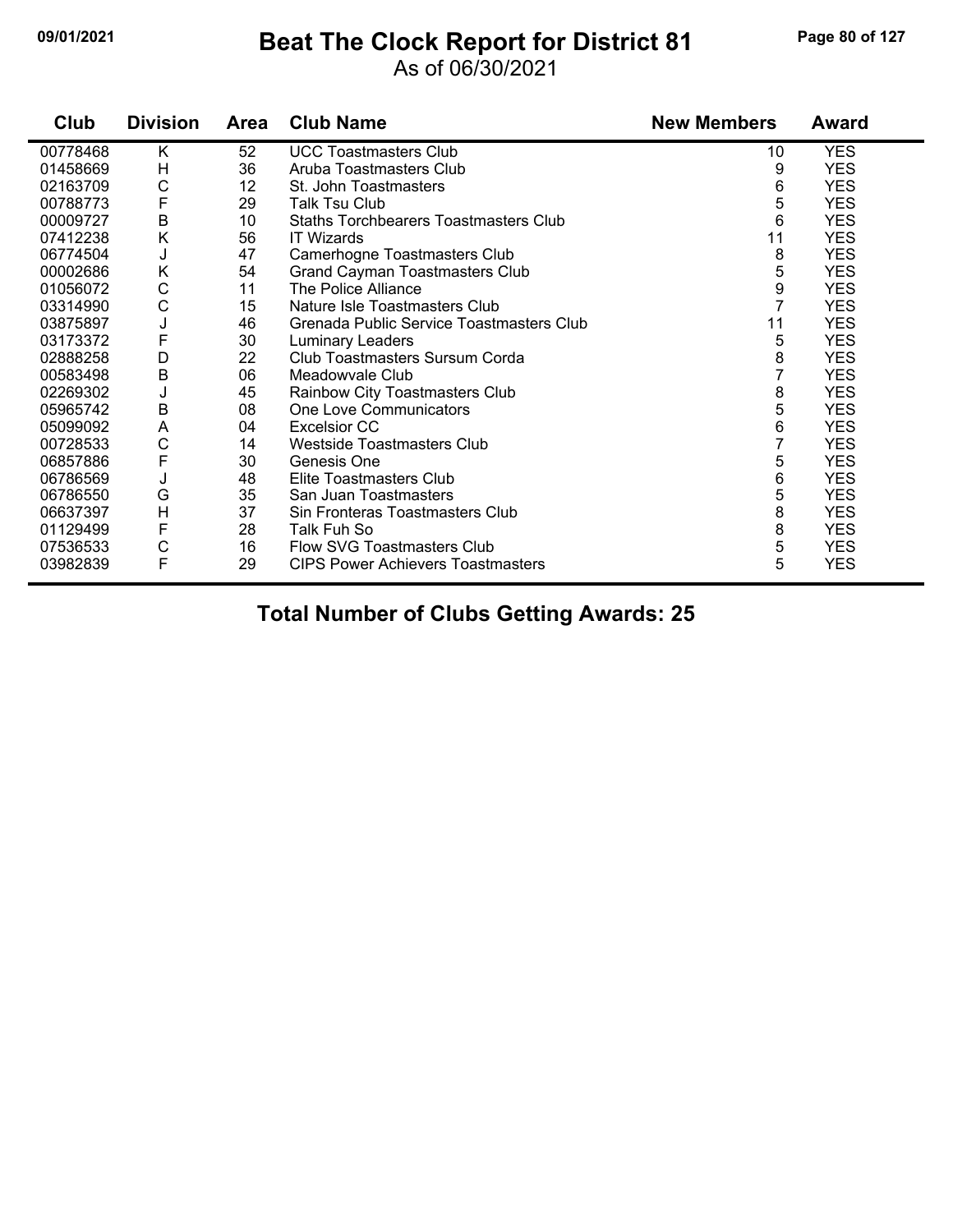## **09/01/2021 Beat The Clock Report for District 82 Page 81 of 127**

### As of 06/30/2021

| <b>Club</b> | <b>Division</b> | <b>Area</b> | <b>Club Name</b>                               | <b>New Members</b> | <b>Award</b> |
|-------------|-----------------|-------------|------------------------------------------------|--------------------|--------------|
| 04839397    | B               | 04          | <b>CSE Toastmasters Club</b>                   | 5                  | <b>YES</b>   |
| 05144557    | F               | 02          | Minuwangoda Toastmasters Club                  | 6                  | <b>YES</b>   |
| 07794085    |                 | 01          | <b>UOC Mind Blowers</b>                        | $\overline{7}$     | <b>YES</b>   |
| 07794099    | F               | 05          | <b>Central Link Toastmasters Club</b>          | 11                 | <b>YES</b>   |
| 07786269    | $\mathsf C$     | 01          | <b>Versatile Toastmasters</b>                  | 10                 | <b>YES</b>   |
| 01244213    | G               | 02          | <b>Readers Toastmasters Club</b>               | $\sqrt{5}$         | <b>YES</b>   |
| 07856902    | F               | 04          | Digana Toastmasters                            | 8                  | <b>YES</b>   |
| 07111975    | F               | 04          | Voice Your Dream Toastmasters Club             | 10                 | <b>YES</b>   |
| 02541805    | G               | 03          | Virtusa CMB                                    | 5                  | <b>YES</b>   |
| 01982862    | E               | 03          | Word Blasters Toastmasters Club                | 5                  | <b>YES</b>   |
| 04032159    | A               | 03          | <b>Commercial Bank Toastmasters Club</b>       | $\overline{7}$     | <b>YES</b>   |
| 03990626    | D               | 04          | Matara Toastmasters Club                       | 6                  | <b>YES</b>   |
| 05505274    | E               | 03          | Horana Toastmasters Club                       | 5                  | <b>YES</b>   |
| 06650246    | $\sf B$         | 01          | University of Colombo Toastmasters Club        | $\overline{7}$     | <b>YES</b>   |
| 04877543    | $\mathsf A$     | 04          | Marine Toastmasters Club                       | 8                  | <b>YES</b>   |
| 06989204    | $\sf B$         | 04          | Wednesday 7                                    | $\overline{7}$     | <b>YES</b>   |
| 07231111    | F               | 05          | <b>Trincomalee Toastmasters Club</b>           | 8                  | <b>YES</b>   |
| 07764398    | F               | 03          | Mawanella xZahirians Toastmasters              | 6                  | <b>YES</b>   |
| 05663570    | D               | 03          | Sysco Labs SL Toastmasters                     | 6                  | <b>YES</b>   |
| 01355969    | E               | 02          | <b>AATSL Toastmasters Club</b>                 | 5                  | <b>YES</b>   |
| 01357117    | F               | 03          | HILL CAPITAL TOASTMASTERS                      | 6                  | <b>YES</b>   |
| 01481554    | F               | 01          | <b>Oasis Toastmasters</b>                      | 5                  | <b>YES</b>   |
| 02321352    | T               | 04          | Aitken Spence Toastmasters                     | 6                  | <b>YES</b>   |
| 00614737    | D               | 05          | <b>IESL Toastmasters Club</b>                  | 5                  | <b>YES</b>   |
| 03179593    | H               | 01          | Kekirawa Toastmasters                          | 9                  | <b>YES</b>   |
| 02804733    | E               | 01          | <b>Galle Toastmasters Club</b>                 | 10                 | <b>YES</b>   |
| 02823690    | D               | 05          | <b>KDU Toastmasters Club</b>                   | 5                  | <b>YES</b>   |
| 01880525    | A               | 01          | Sabaragamuwa Toastmasters Club                 | $\overline{7}$     | <b>YES</b>   |
| 03835845    | $\mathsf C$     | 02          | Informatics Institute of Technology            | 5                  | <b>YES</b>   |
| 06602877    | F               | 01          | Kegalle Toastmasters Club                      | $\overline{7}$     | <b>YES</b>   |
| 06966982    | G               | 04          | Sri Lanka Tourism Toastmasters                 | 5                  | <b>YES</b>   |
| 07257255    | G               | 05          | <b>Batticaloa Toastmasters Club</b>            | 5                  | <b>YES</b>   |
| 07287138    | E               | 03          | Maharagama Toastmasters                        | 6                  | <b>YES</b>   |
| 04628720    | G               | 02          | Voice of Colombo Toastmasters Club             | 5                  | <b>YES</b>   |
| 06604478    | $\sf B$         | 03          | Ja-Ela Toastmasters Club                       | 5                  | <b>YES</b>   |
| 00636934    | $\mathsf{C}$    | 03          | Lyceum Toastmasters Club Nugegoda              | 5                  | <b>YES</b>   |
| 07241783    | H               | 05          | Kilinochchi Toastmasters Club                  | 5                  | <b>YES</b>   |
| 00642857    | G               | 01          | <b>HNB Toastmasters Club</b>                   | 6                  | <b>YES</b>   |
| 07794389    | $\mathsf C$     | 05          | <b>Trident Toastmasters Club</b>               | 5                  | <b>YES</b>   |
| 07792006    | G               | 01          | Bar Association of Sri Lanka Toastmasters Club | 5                  | <b>YES</b>   |
| 00822324    | F               | 04          | Kandy Toastmasters Club                        | 5                  | <b>YES</b>   |
| 07232170    | F               | 05          | Kandy Lions Toastmasters Club                  | 9                  | <b>YES</b>   |
| 07855572    | E               | 04          | Capital Toastmasters Club                      | 8                  | <b>YES</b>   |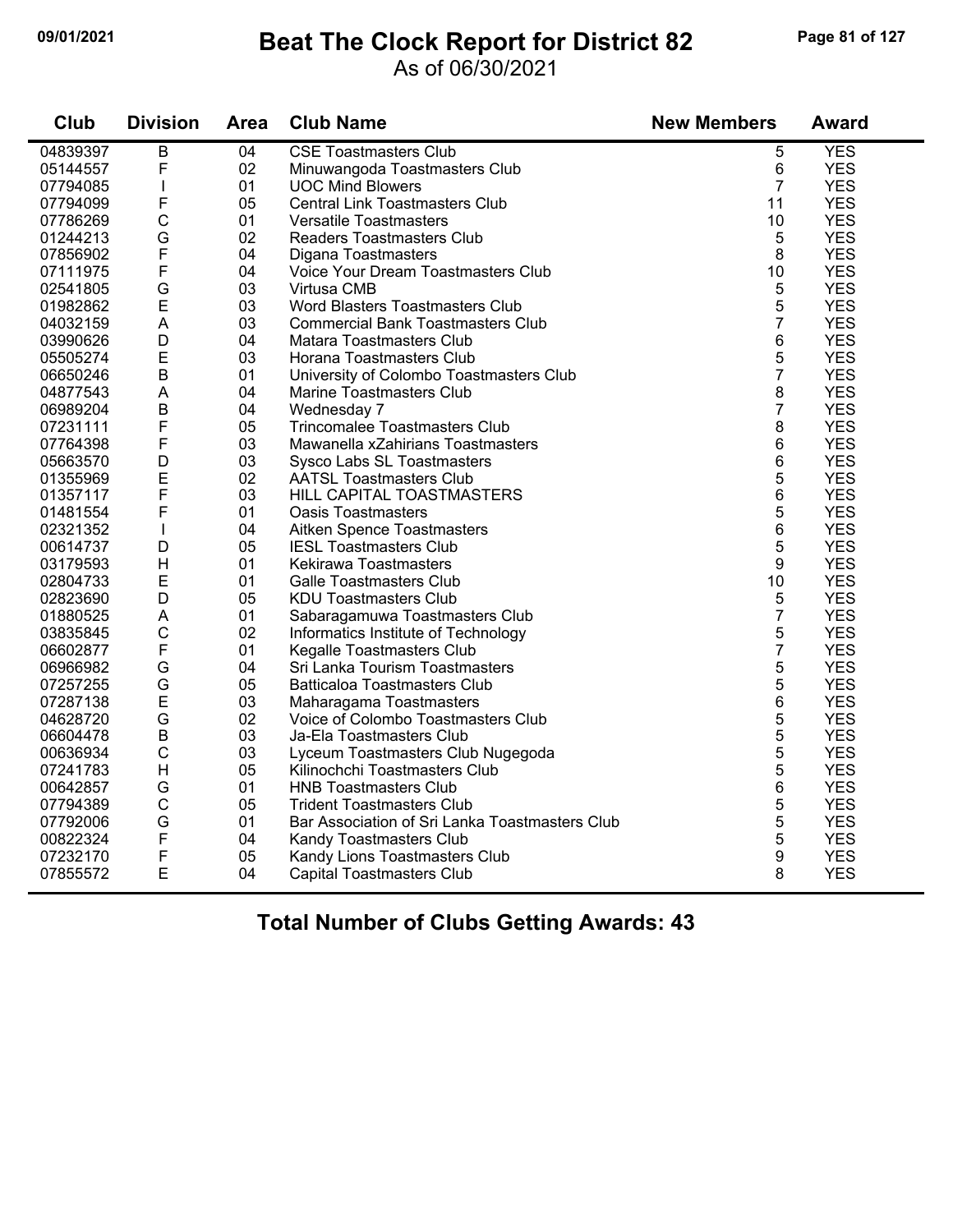## **09/01/2021 Beat The Clock Report for District 83 Page 82 of 127**

As of 06/30/2021

| Club     | <b>Division</b> | Area | <b>Club Name</b>                  | <b>New Members</b> | <b>Award</b> |
|----------|-----------------|------|-----------------------------------|--------------------|--------------|
| 00005806 |                 | 92   | <b>BD Speaks Club</b>             | 5                  | <b>YES</b>   |
| 00006101 | G               | 71   | Mile Square Toastmasters          | 6                  | YES          |
| 00006445 | G               | 74   | Union City Club                   |                    | YES          |
| 00007478 | F               | 61   | Shore Speakers Toastmasters Club  | 5                  | <b>YES</b>   |
| 00007733 | G               | 72   | Jersey Toastmasters Club          | 5                  | <b>YES</b>   |
| 07247326 | F               | 64   | Sayreville Toastmasters Club      | 5                  | <b>YES</b>   |
| 00002567 | F               | 54   | <b>Essex Toastmasters</b>         | 6                  | YES          |
| 01506768 |                 | 94   | Rockland Toastmasters             | 5                  | <b>YES</b>   |
| 00693785 | Α               | 12   | <b>Mars Wrigley Sweet Talkers</b> | 5                  | <b>YES</b>   |
| 06485232 | В               | 23   | <b>Weichert Toastmasters</b>      | 6                  | <b>YES</b>   |
| 04793713 | F               | 62   | <b>T&amp;M Toastmasters</b>       | 6                  | YES          |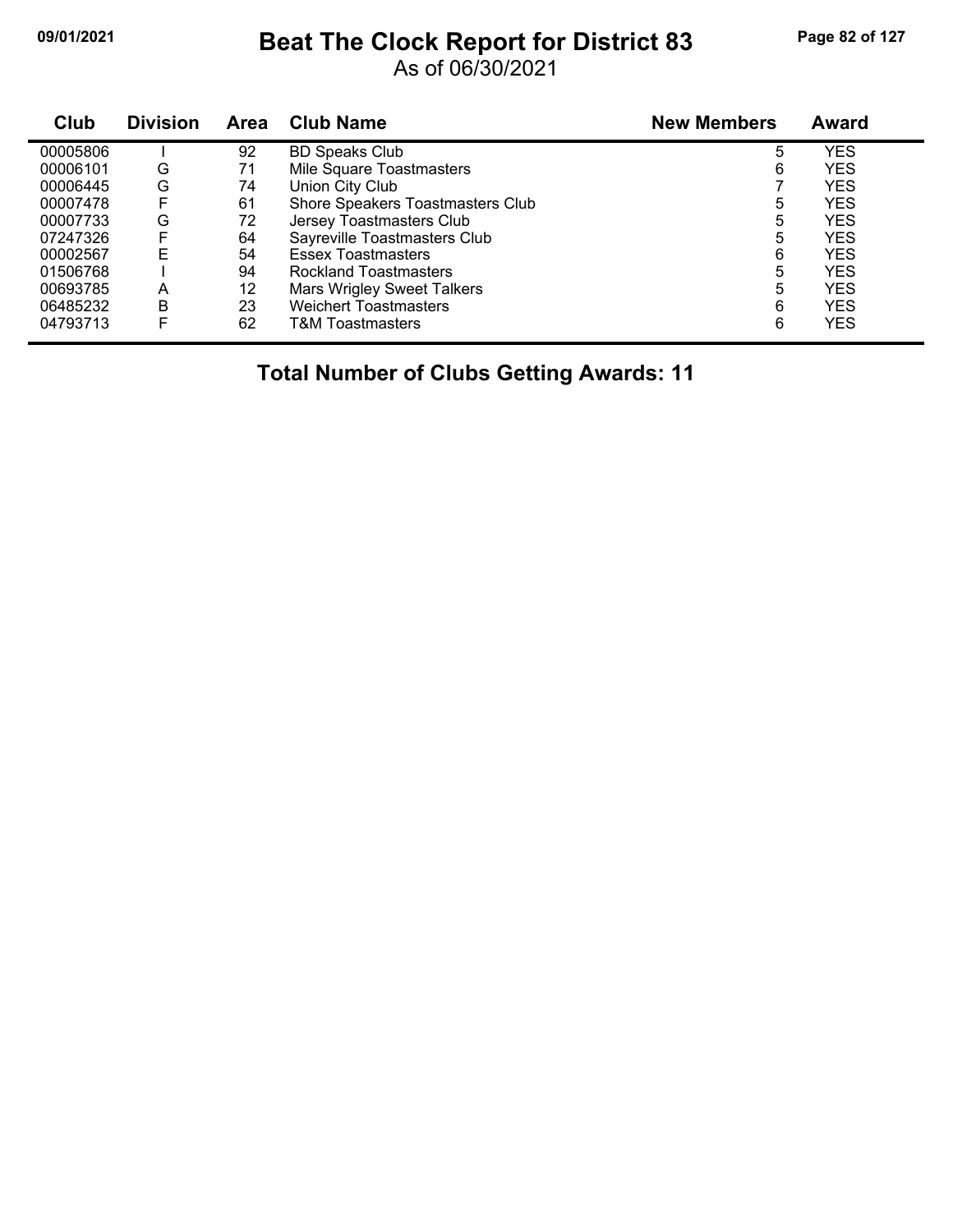## **09/01/2021 Beat The Clock Report for District 84 Page 83 of 127**

As of 06/30/2021

| Club     | <b>Division</b> | Area | <b>Club Name</b>                  | <b>New Members</b> | <b>Award</b> |
|----------|-----------------|------|-----------------------------------|--------------------|--------------|
| 06512184 | H               | 81   | Transformation Toastmasters Club  | 5                  | YES          |
| 00002262 | Е               | 54   | Lakeland Toastmasters             | 5                  | YES          |
| 03274480 | D               | 41   | ACE Advanced Toastmasters Club    |                    | YES          |
| 06938954 | G               | 71   | Early Bird Ocala                  | 6                  | YES          |
| 00005807 | G               | 73   | <b>Radiant Ridge Toastmasters</b> | 5                  | YES          |
| 04899556 | С               | 30   | Orators of Excellence             | 8                  | YES          |
| 00824972 | A               | 10   | North Jax Toastmasters Club       | 5                  | YES          |
| 00009649 | D               | 42   | Electric Toasters Club            | 6                  | YES          |
| 00621469 | B               | 24   | Beachsiders Club                  | 7                  | YES          |
| 01003419 | С               | 32   | Club Orange                       |                    | <b>YES</b>   |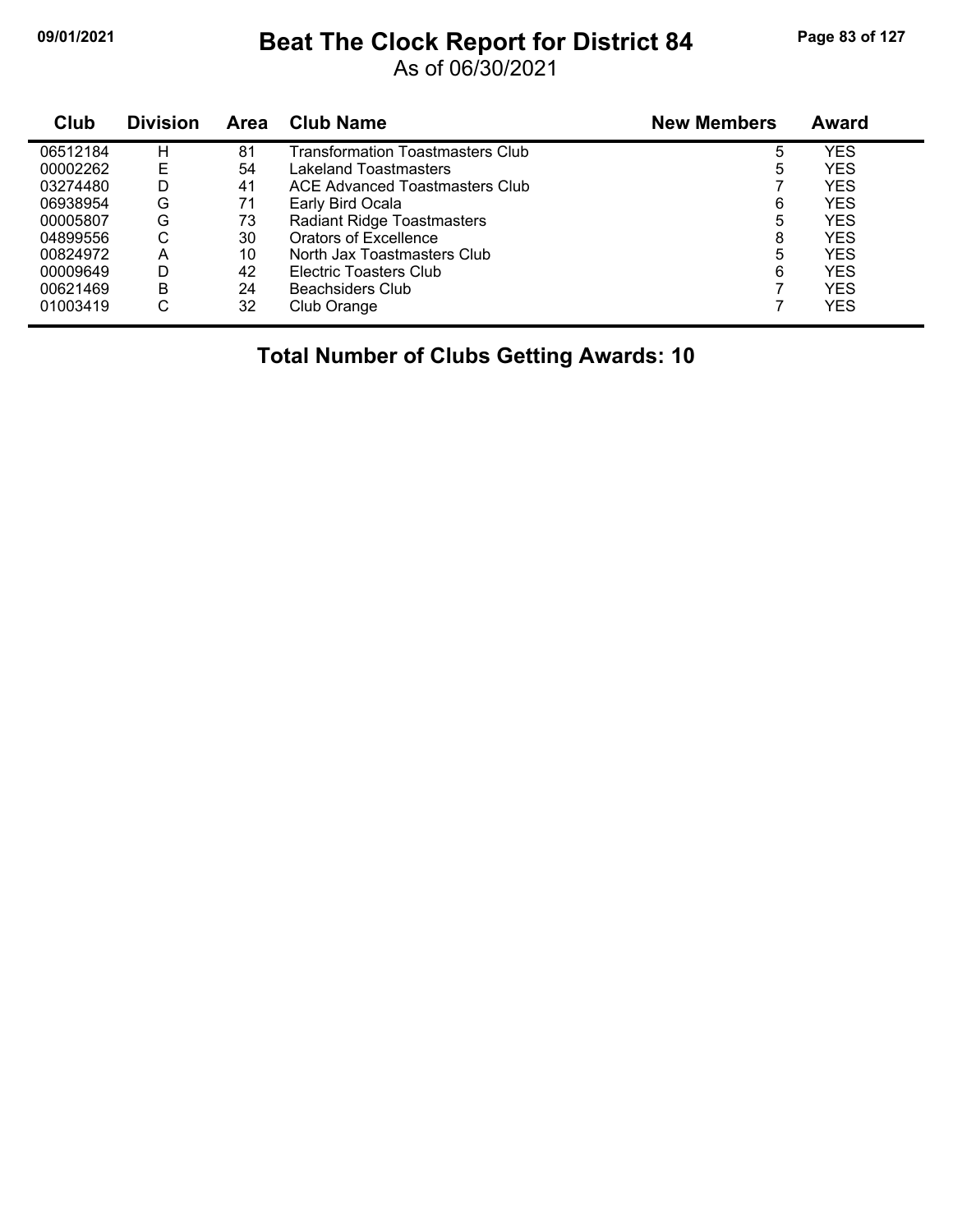## **09/01/2021 Beat The Clock Report for District 85 Page 84 of 127**

As of 06/30/2021

| Club     | <b>Division</b> | <b>Area</b> | <b>Club Name</b>                              | <b>New Members</b> | <b>Award</b> |
|----------|-----------------|-------------|-----------------------------------------------|--------------------|--------------|
| 05200740 | Υ               | 04          | Taizhou OUR Toastmasters Club                 | 6                  | <b>YES</b>   |
| 05201583 | W               | 01          | Nan Chang Elites Toastmasters Club            | 7                  | <b>YES</b>   |
| 05789778 | Y               | 05          | Fenghua No. 1 Toastmasters Club               | 6                  | <b>YES</b>   |
| 07235326 | P               | 04          | DADA Shanghai Toastmasters Club               | 6                  | <b>YES</b>   |
| 05934694 | Q               | 01          | Linde Bilingual Toastmasters Club             | 7                  | <b>YES</b>   |
| 07131362 | T               | 02          | FeiMa Toastmasters Club                       | 5                  | <b>YES</b>   |
| 07831821 | P               | 04          | Shanghai Foodie Toastmasters Club             | 8                  | <b>YES</b>   |
| 05453419 | U               | 01          | Changzhou Bilingual Toastmasters Club         | 5                  | <b>YES</b>   |
| 05677273 | Z               | 04          | Lakeside Bilingual Toastmasters Club          | 6                  | <b>YES</b>   |
| 05346829 | Y               | 01          | Ningbo XMA Toastmasters Club                  | 5                  | <b>YES</b>   |
| 05071737 | L               | 01          | Shanghai Wealth Management Bilingual          | 5                  | <b>YES</b>   |
| 02752857 | X               | 02          | <b>Inception Toastmasters Club</b>            | 6                  | <b>YES</b>   |
| 03646256 | T               | 05          | Nanjing First Mandarin Toastmasters Club      | 5                  | <b>YES</b>   |
| 05315986 | $\mathsf O$     | 02          | Shanghai Miracle Persuasive Speakers TMC      | 8                  | <b>YES</b>   |
| 00696722 | P               | 02          | Shanghai Xujiahui Toastmasters Club           | 7                  | <b>YES</b>   |
| 05038826 | ${\sf N}$       | 02          | Shanghai IMAGINE Toastmasters Club            | 6                  | <b>YES</b>   |
| 05991914 | X               | 01          | Knowles Toastmasters Club                     | 5                  | <b>YES</b>   |
| 06588791 | $\mathbf S$     | 02          | Dance & Drama Toastmasters Club               | 5                  | <b>YES</b>   |
| 06100252 | W               | 02          | A.A.C.T.P Wuhan                               | 5                  | <b>YES</b>   |
| 01490476 | O               | 02          | <b>DTM Toastmasters Club</b>                  | 6                  | <b>YES</b>   |
| 01224488 | Ζ               | 04          | WestLake Bilingual                            | 5                  | <b>YES</b>   |
| 03835423 | $\bigcirc$      | 01          | iRead Bilingual Toastmasters Club             | 8                  | <b>YES</b>   |
| 06800119 | L               | 01          | ETCamp Shanghai Advanced                      | 5                  | <b>YES</b>   |
| 07608419 | Υ               | 05          | Fenghua Super Star Speech Club                | 8                  | <b>YES</b>   |
| 04054802 | Q               | 03          | Celestica Shanghai Fireball Toastmasters Club | 6                  | <b>YES</b>   |
| 07504460 | X               | 02          | Suzhou Mind Home Toastmasters Club            | 7                  | <b>YES</b>   |
| 07771807 | T               | 05          | <b>AACTP Nanjing Toastmasters</b>             | 6                  | <b>YES</b>   |
| 07322642 | W               | 03          | Changsha Another TMC                          | 5                  | <b>YES</b>   |
| 07013399 | L               | 04          | <b>ACCA Shanghai Toastmasters Club</b>        | 6                  | <b>YES</b>   |
| 05484021 | T               | 01          | Springhead Toastmaster Club                   | 7                  | <b>YES</b>   |
| 01527423 | Υ               | 03          | Wenzhou Friends Toastmaster Club              | 8                  | <b>YES</b>   |
| 07873669 | $\mathbf S$     | 02          | Vistalker Toastmaster Club                    | 12                 | <b>YES</b>   |
| 07571348 | $\pmb{\times}$  | 01          | Best Mountain & Water Toastmasters Club       | 5                  | <b>YES</b>   |
| 07837341 | W               | 01          | <b>AACTP Jingchu Trainer Club</b>             | 5                  | <b>YES</b>   |
| 07626845 | Z               | 01          | Xiaoshan No. 1 Mandarin Toastmasters          | 9                  | <b>YES</b>   |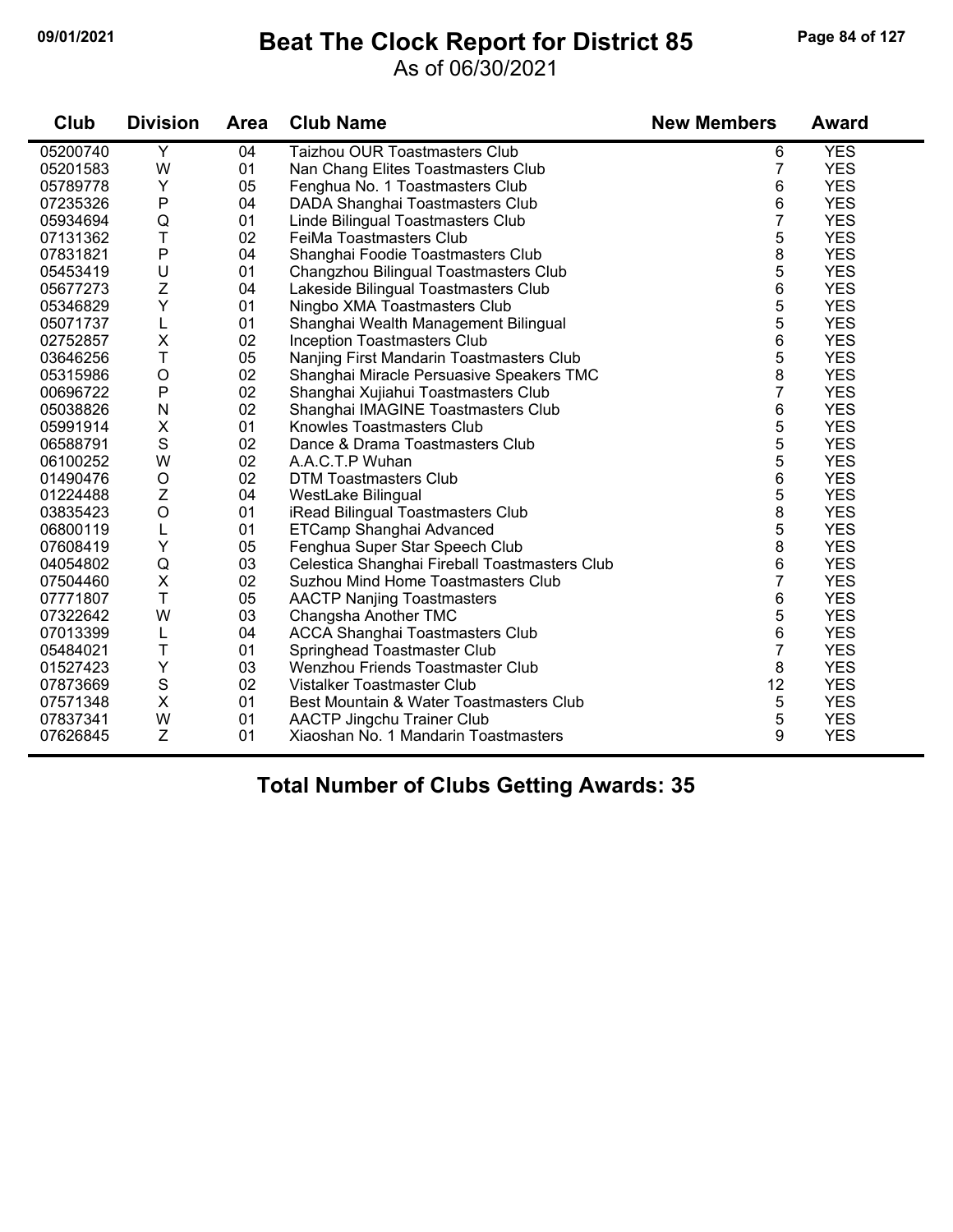## **09/01/2021 Beat The Clock Report for District 86 Page 85 of 127**

As of 06/30/2021

| Club     | <b>Division</b> | <b>Area</b> | <b>Club Name</b>                          | <b>New Members</b> | <b>Award</b> |
|----------|-----------------|-------------|-------------------------------------------|--------------------|--------------|
| 00001663 | W               | 64          | Mount Forest Motivators Toastmasters Club | 5                  | <b>YES</b>   |
| 00003935 |                 | 54          | Midday Marauders Club                     |                    | <b>YES</b>   |
| 01120086 | F               | 13          | <b>Comfortably Speaking</b>               |                    | <b>YES</b>   |
| 01633651 | D               | 82          | Mi Speak                                  |                    | <b>YES</b>   |
| 01600536 | F               | 14          | Soar To Excellence Toastmasters Club      | 5                  | <b>YES</b>   |
| 05650711 | С               | 42          | <b>BASF Canada Toastmasters</b>           | 50                 | <b>YES</b>   |
| 03233803 |                 | 93          | Centre Wellington                         | 5                  | <b>YES</b>   |
| 00864603 | Е               | 03          | Creekside TD Toastmasters                 | 11                 | <b>YES</b>   |
| 03071339 | E               | 05          | Maple Leaf Toastmasters                   | 6                  | <b>YES</b>   |
| 00004778 | С               | 44          | Milton Club                               | 6                  | <b>YES</b>   |
| 00007763 | F               | 13          | Speaking For Success Toastmasters Club    | 6                  | <b>YES</b>   |
| 00006092 | F               | 11          | <b>Discovery Toastmasters Club</b>        | 5                  | <b>YES</b>   |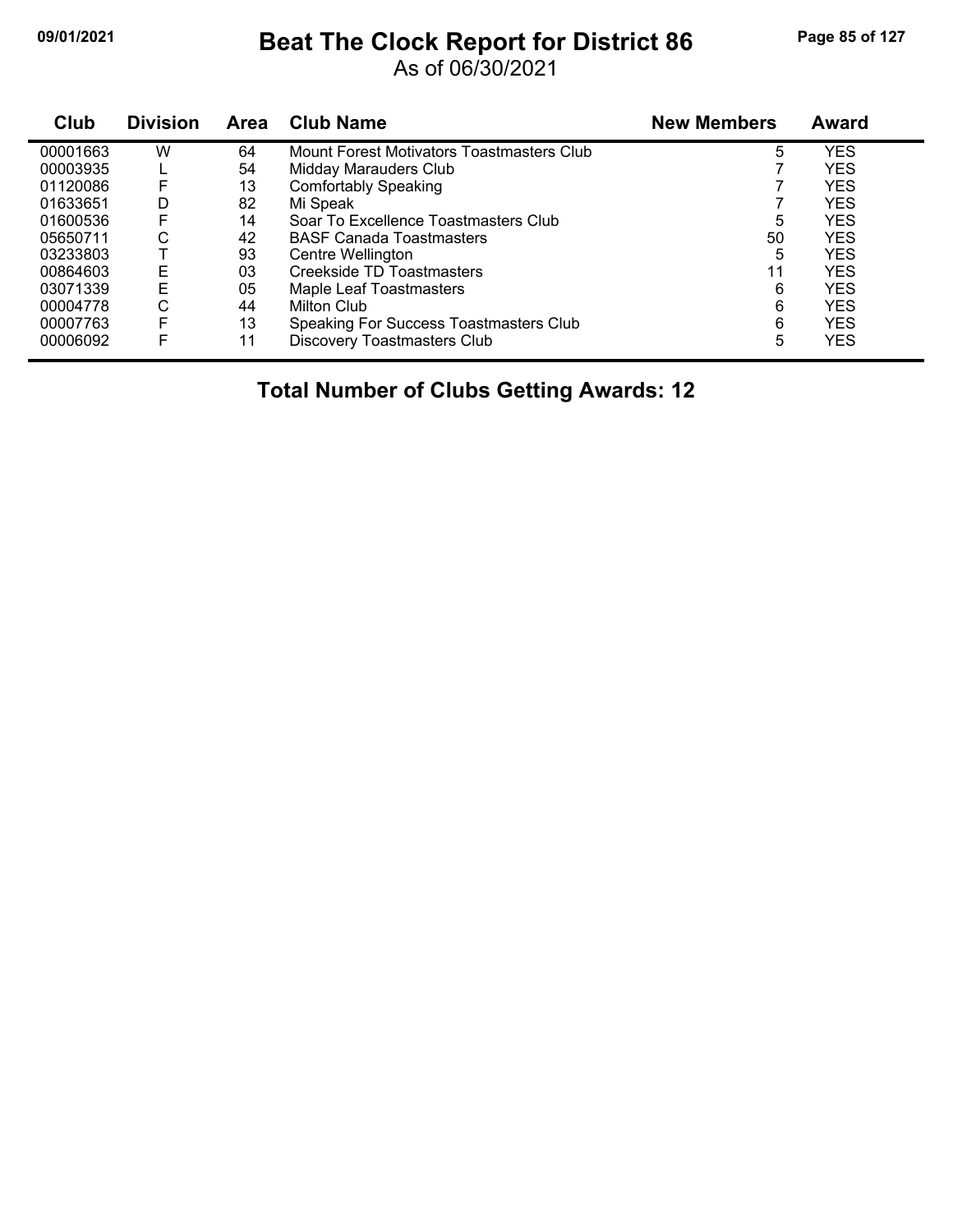## **09/01/2021 Beat The Clock Report for District 87 Page 86 of 127**

As of 06/30/2021

| Club     | <b>Division</b> | <b>Area</b> | <b>Club Name</b>                      | <b>New Members</b> | <b>Award</b> |
|----------|-----------------|-------------|---------------------------------------|--------------------|--------------|
| 00007861 | S               | 02          | Sibu Toastmasters Club                | 5                  | <b>YES</b>   |
| 00009029 | D               | 03          | Kuching Progressive Toastmasters Club |                    | <b>YES</b>   |
| 03130149 | O               | 02          | <b>KK SME Toastmasters Club</b>       | 5                  | <b>YES</b>   |
| 01060760 | M               | 02          | Medan Miracle Pidato Club             | 6                  | <b>YES</b>   |
| 01058165 | S               | 03          | Sarawak Pan-Chen Laus'                | 11                 | <b>YES</b>   |
| 00748525 | Н               | 01          | Titanium Toastmasters                 | 11                 | <b>YES</b>   |
| 01337773 | G               | 01          | Eagle Toastmasters Club               | 6                  | <b>YES</b>   |
| 04634530 | G               | 03          | Ubud-Canggu Toastmasters Club         | 6                  | <b>YES</b>   |
| 03576434 | S               | 02          | <b>UCTS Toastmasters Club</b>         | 5                  | <b>YES</b>   |
| 07670290 | H               | 03          | Pekanbaru Toastmasters Club           | 8                  | <b>YES</b>   |
| 00004204 | J               | 01          | Jakarta Lions Toastmasters            |                    | <b>YES</b>   |
| 00002968 | М               | 01          | Polonia Toastmasters Club             |                    | <b>YES</b>   |
| 07790169 | G               | 03          | Palu Nusantara Toastmasters           | 6                  | <b>YES</b>   |
| 07700580 | G               | 02          | <b>SPECTA Toastmasters Club</b>       | 5                  | <b>YES</b>   |
| 02577298 | Κ               | 03          | Toihaan Toastmasters Club             | 6                  | <b>YES</b>   |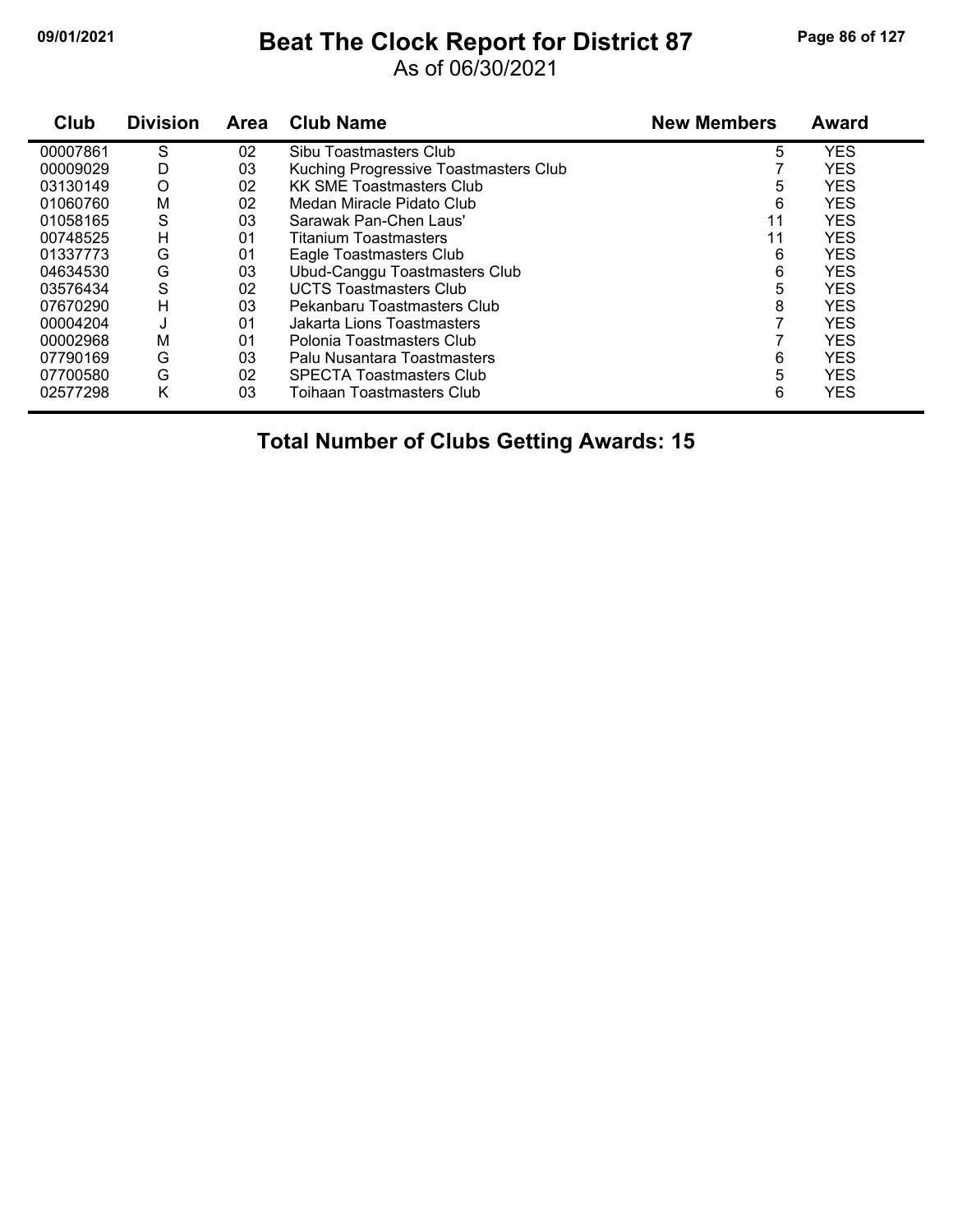## **09/01/2021 Beat The Clock Report for District 88 Page 87 of 127**

### As of 06/30/2021

| Club     | <b>Division</b> | Area | <b>Club Name</b>                        | <b>New Members</b> | <b>Award</b> |  |
|----------|-----------------|------|-----------------------------------------|--------------------|--------------|--|
| 01377165 | D               | 03   | Lenovo Northstar                        | 5                  | <b>YES</b>   |  |
| 07584141 | Κ               | 04   | Dalian Hanzhang Toastmasters Club       | 5                  | <b>YES</b>   |  |
| 07808044 | С               | 02   | Most Well Known Toastmaster Club        | 10                 | <b>YES</b>   |  |
| 07828346 | A               | 02   | Novartis Beijing Toastmasters Club      | 5                  | <b>YES</b>   |  |
| 06708877 |                 | 01   | 100Chuan Toastmasters Club              | 5                  | <b>YES</b>   |  |
| 06688651 | G               | 04   | Weihai Toastmasters Club                | 5                  | <b>YES</b>   |  |
| 07166169 | Ε               | 03   | Ace Toastmasters Club                   | 9                  | <b>YES</b>   |  |
| 05601856 |                 | 02   | Taiyuan English Salon Toastmasters Club | 6                  | <b>YES</b>   |  |
| 06672657 | G               | 04   | Yantai West Toastmasters Club           | 5                  | <b>YES</b>   |  |
| 00921796 | D               | 01   | Microsoft Beijing Toastmasters Club     | 6                  | <b>YES</b>   |  |
| 01180356 | B               | 04   | A1 Toastmasters Club                    | 5                  | <b>YES</b>   |  |
| 06777000 | A               | 04   | <b>Genesis Beijing Community</b>        |                    | <b>YES</b>   |  |
| 05315622 |                 | 01   | East Kingdom Toastmasters Club          | 8                  | <b>YES</b>   |  |
| 06954223 | Κ               | 04   | Dalian MBA Toastmasters Club            | 8                  | <b>YES</b>   |  |
| 07114172 | A               | 01   | China Central Place Toastmaster Club    | 5                  | <b>YES</b>   |  |
| 07520318 |                 | 02   | Dragon Junior Toastmasters Club         | 6                  | <b>YES</b>   |  |
| 07239971 | Е               | 03   | Spiritual Wealth Toastmasters Club      | 5                  | <b>YES</b>   |  |
| 05934768 |                 | 03   | <b>HJ Toastmasters Club</b>             | 6                  | <b>YES</b>   |  |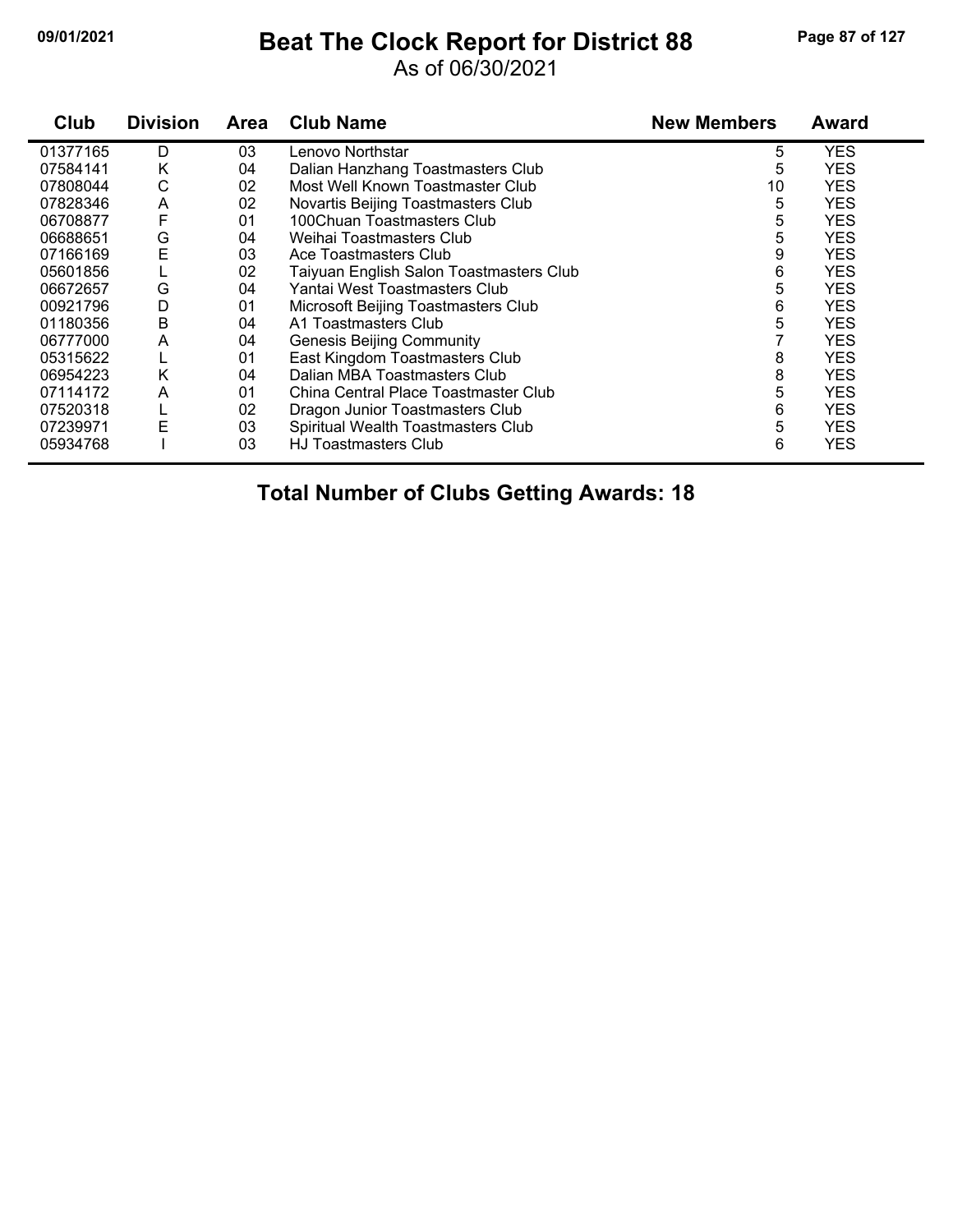## **09/01/2021 Beat The Clock Report for District 89 Page 88 of 127**

#### As of 06/30/2021

| Club     | <b>Division</b> | <b>Area</b> | <b>Club Name</b>                               | <b>New Members</b> | <b>Award</b> |  |
|----------|-----------------|-------------|------------------------------------------------|--------------------|--------------|--|
| 07840291 | Κ               | 01          | U-Wave Toastmasters Club                       | 52                 | <b>YES</b>   |  |
| 00831323 | R               | 02          | Zhuhai Toastmasters Club                       | 5                  | <b>YES</b>   |  |
| 01001045 | O               | 04          | New Asia College Toastmasters Club             | 47                 | <b>YES</b>   |  |
| 00009145 | H               | 02          | Oasis Toastmasters Club                        | 12                 | <b>YES</b>   |  |
| 00009151 | O               | 03          | <b>Centraler Toastmasters Club</b>             | 8                  | <b>YES</b>   |  |
| 06772400 | н               | 04          | City University of Hong Kong Toastmasters Club | 13                 | <b>YES</b>   |  |
| 06956556 | Ζ               | 03          | <b>GAMAHK Toastmasters Club</b>                | 8                  | <b>YES</b>   |  |
| 05745183 | O               | 02          | <b>ChangeMakers Toastmasters</b>               | 5                  | <b>YES</b>   |  |
| 06885451 | C               | 01          | Pioneer Toastmasters Club                      | 29                 | <b>YES</b>   |  |
| 00001364 | G               | 02          | Hong Kong Toastmasters Club                    | 6                  | <b>YES</b>   |  |
| 01198008 | G               | 04          | <b>Synergy Toastmasters Club</b>               | 19                 | <b>YES</b>   |  |
| 05473228 | W               | 01          | Dreamworld Toastmasters                        | 5                  | <b>YES</b>   |  |
| 05826278 | C               | 02          | Young Professional Toastmasters Club           | 22                 | <b>YES</b>   |  |
| 07771252 | W               | 03          | U Talk Toastmasters Club                       | 8                  | <b>YES</b>   |  |
| 07837337 | O               | 03          | Greater Bay Area Toastmasters Club             | 53                 | <b>YES</b>   |  |
| 00004150 | H               | 01          | Hong Kong Cantonese Club                       | 6                  | <b>YES</b>   |  |
| 01252073 | C               | 03          | Hong Kong PolyU Toastmasters Club              | 12                 | <b>YES</b>   |  |
| 01528261 | Ζ               | 04          | <b>Global Vision Chinese Toastmasters Club</b> | 11                 | <b>YES</b>   |  |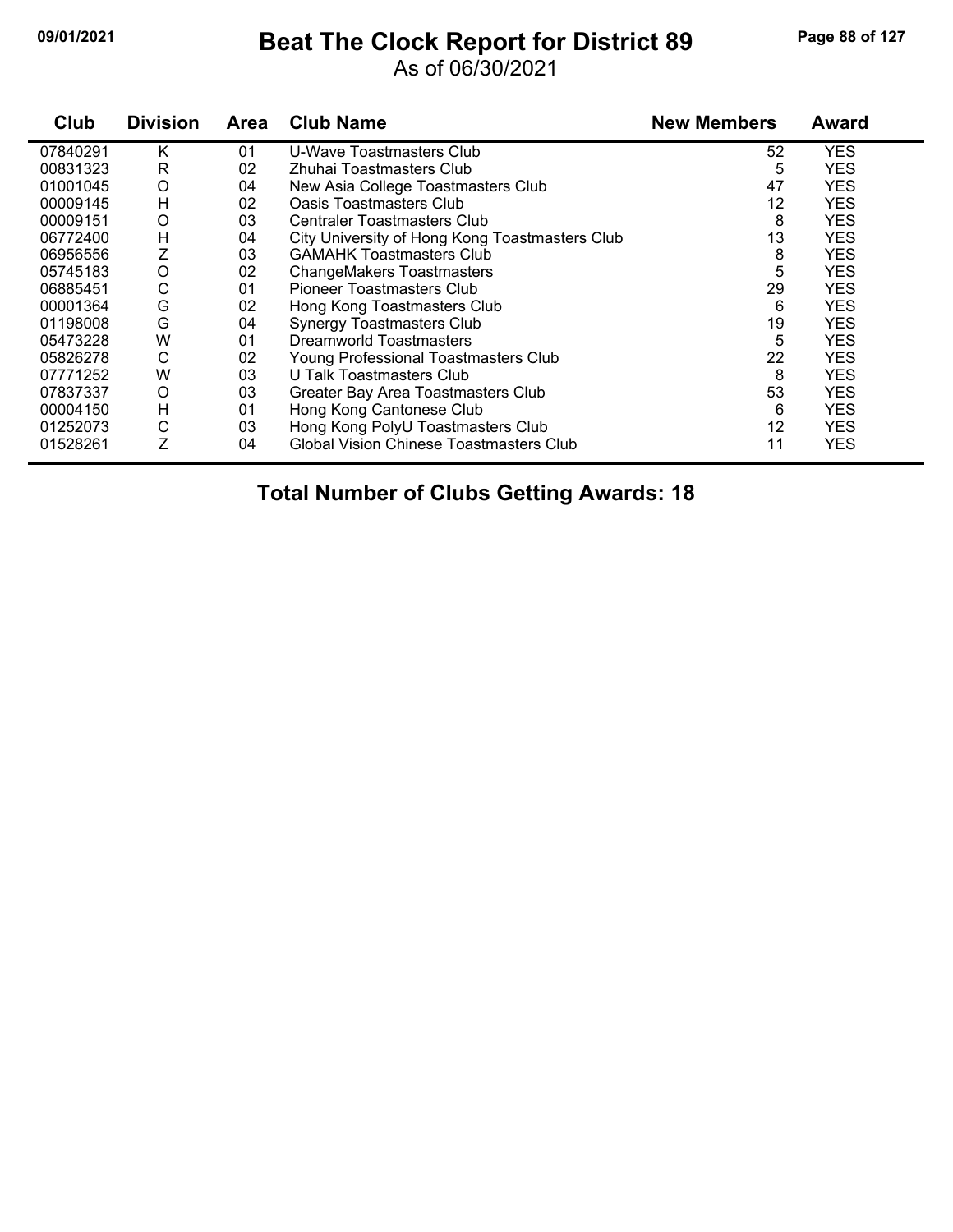## **09/01/2021 Beat The Clock Report for District 90 Page 89 of 127**

As of 06/30/2021

| Club     | <b>Division</b> | Area | <b>Club Name</b>                    | <b>New Members</b> | Award |
|----------|-----------------|------|-------------------------------------|--------------------|-------|
| 00004009 | С               | 02   | Cumberland Forest Toastmasters Club |                    | YES   |
| 00003865 | O               | 17   | <b>Summerland Toastmasters Club</b> | 5                  | YES   |
| 05243275 | N               | 01   | Toastmasters @ TRC                  | 9                  | YES   |
| 04175602 | W               | 37   | Rouse Hill Toastmasters             |                    | YES   |
| 00004480 | н               | 34   | Harbour View Club                   | 9                  | YES   |
| 00005655 | N               | 31   | Koala Communicators Online          | 13                 | YES   |
| 00009137 | O               | 30   | Byron Cavanbah Club                 | 6                  | YES   |
| 00009706 | н               | 10   | <b>Choice Toastmasters Club</b>     | 5                  | YES   |
| 00820955 | н               | 06   | Lane Cove Toastmasters Club         | 8                  | YES   |
| 07851982 | W               | 14   | Algonguin Table                     | 8                  | YES   |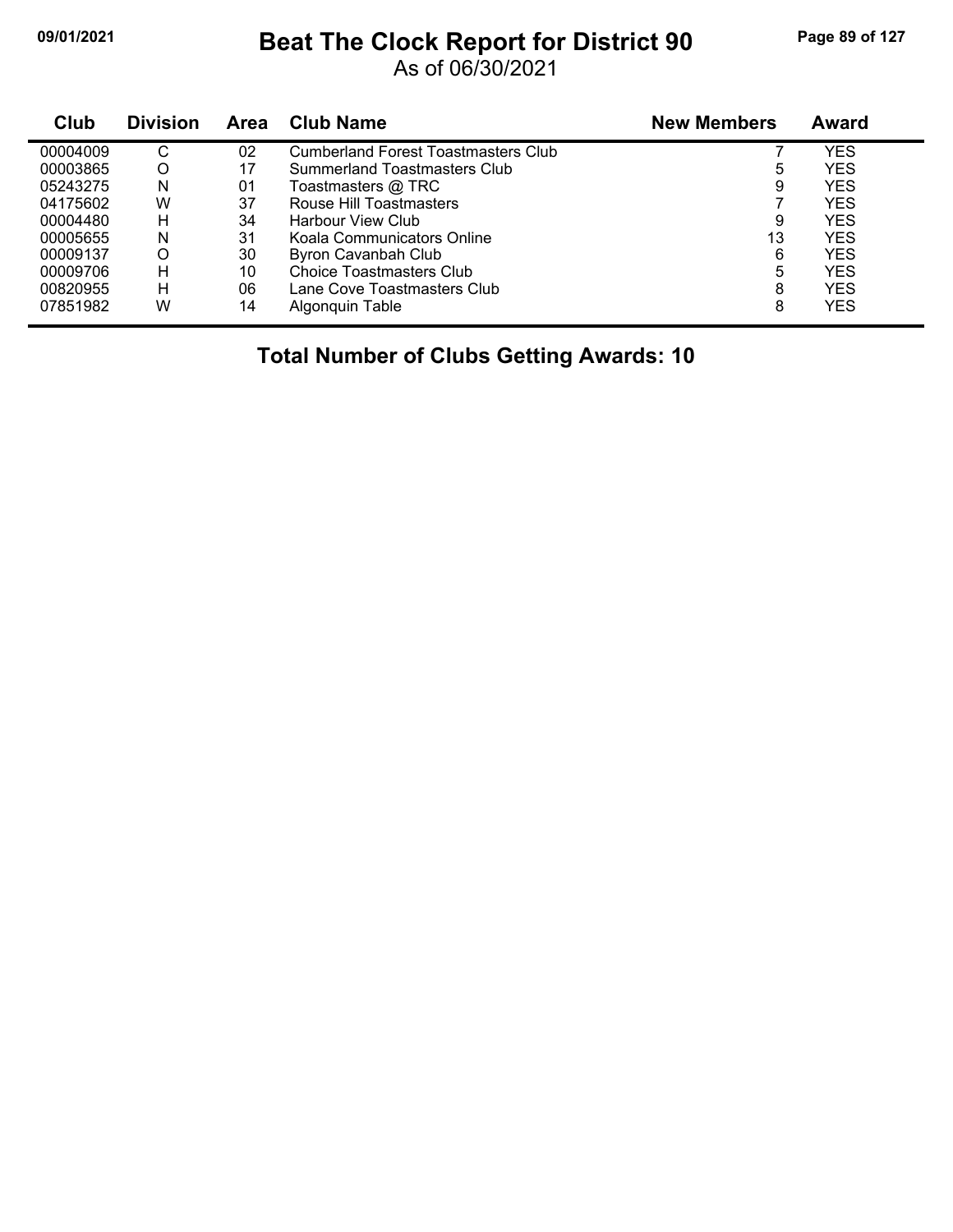## **09/01/2021 Beat The Clock Report for District 91 Page 90 of 127**

As of 06/30/2021

| Club     | <b>Division</b> | Area | <b>Club Name</b>                      | <b>New Members</b> | <b>Award</b> |
|----------|-----------------|------|---------------------------------------|--------------------|--------------|
| 05812194 | А               | 62   | <b>Bristol Central Speakers</b>       |                    | YES          |
| 00009934 | H               | 37   | Kent Speakers Club                    | 5                  | <b>YES</b>   |
| 00005391 | D               | 53   | Mole Valley Speakers LEATHERHEAD      | 23                 | YES          |
| 01768164 | A               | 42   | Ferndown Speakers                     | 5                  | YES          |
| 06787373 | K               | 03   | London Toastmasters                   | 5                  | YES          |
| 06989572 | D               | 29   | <b>BMS Uxbridge Toastmasters Club</b> |                    | <b>YES</b>   |
| 05877910 | Α               | 42   | <b>Salisbury Speakers</b>             | 5                  | YES          |
| 00003149 | С               | 02   | <b>Holborn Speakers</b>               |                    | <b>YES</b>   |
| 07713357 | Α               | 01   | <b>Shilling Speakers</b>              | 5                  | <b>YES</b>   |
| 03025177 | С               | 02   | <b>Connected Speakers London</b>      | 5                  | YES          |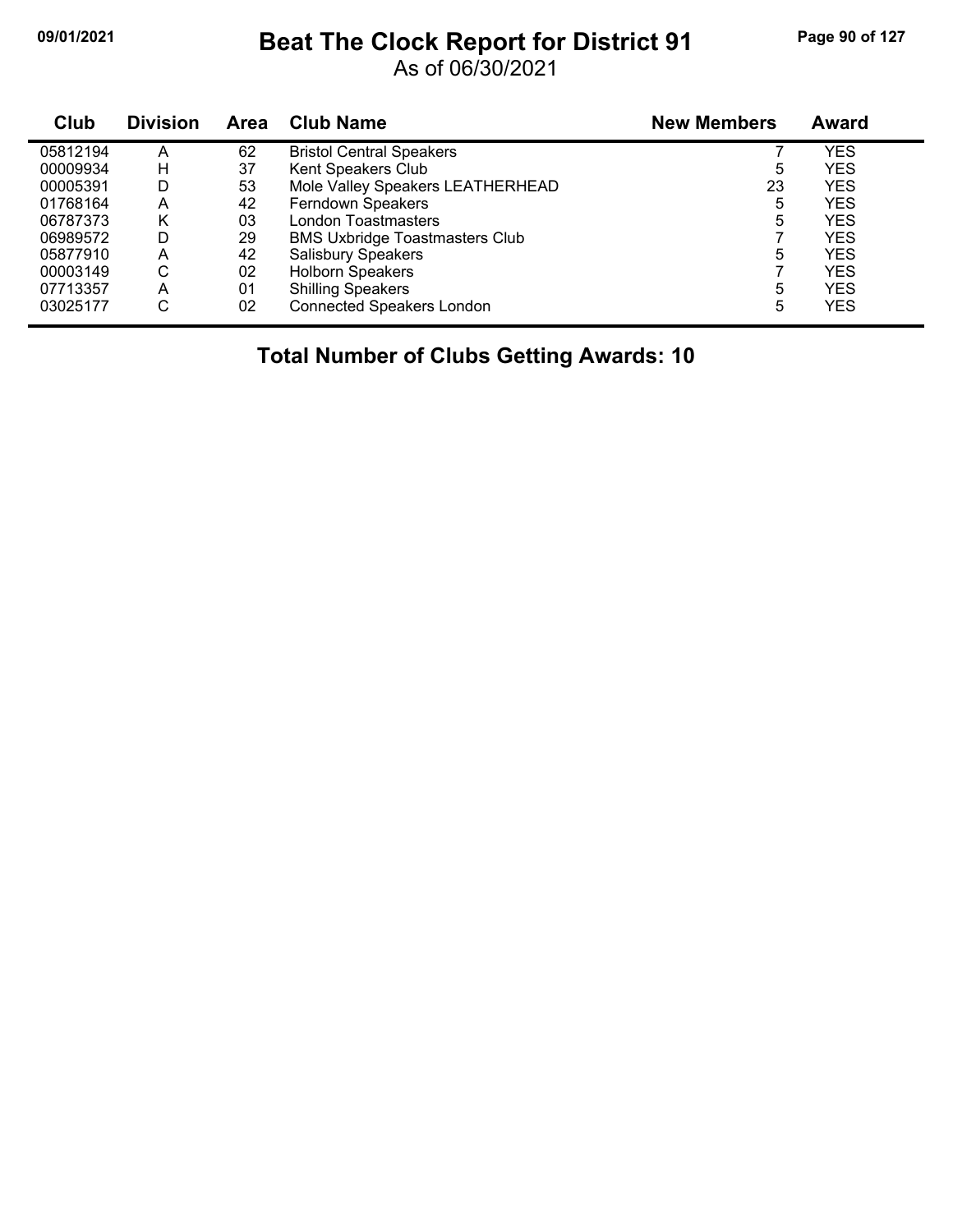## **09/01/2021 Beat The Clock Report for District 92 Page 91 of 127**

### As of 06/30/2021

| Club     | <b>Division</b> | <b>Area</b> | <b>Club Name</b>                              | <b>New Members</b> | <b>Award</b> |
|----------|-----------------|-------------|-----------------------------------------------|--------------------|--------------|
| 02518988 | H               | 03          | <b>Wordly-Wise Toastmasters</b>               | 6                  | <b>YES</b>   |
| 02995796 | D               | 04          | Netapp Toastmasters Club                      | 5                  | <b>YES</b>   |
| 01254322 | B               | 01          | <b>Speech Weavers</b>                         | 5                  | <b>YES</b>   |
| 01523866 | A               | 02          | Bangalore CA's Toastmasters Club              | 6                  | <b>YES</b>   |
| 07700604 | $\mathsf{H}$    | 04          | Autoliv India Toastmasters Club               | 20                 | <b>YES</b>   |
| 07851874 | F               | 01          | LinkedIn Orators Club of India                | 7                  | <b>YES</b>   |
| 07849165 | E               | 01          | <b>MVJCE Toastmasters Club</b>                | 6                  | <b>YES</b>   |
| 07751098 | G               | 01          | SIEMENS SARJAPUR TOASTMASTER CLUB             | 9                  | <b>YES</b>   |
| 00001766 | A               | 04          | Daffodils Toastmasters Club                   | 10                 | <b>YES</b>   |
| 05840831 | G               | 04          | Juniper India                                 | 9                  | <b>YES</b>   |
| 07357358 | $\mathsf{C}$    | 04          | <b>Cisco Communication Club</b>               | 5                  | <b>YES</b>   |
| 07776935 | $\mathsf{C}$    | 04          | Cisco Orators Club                            | 8                  | <b>YES</b>   |
| 04053211 | $\mathsf{C}$    | 03          | <b>Walk The Talk</b>                          | 9                  | <b>YES</b>   |
| 06988591 | $\mathsf{H}$    | 01          | <b>SDMCET Toastmasters Club</b>               | 12                 | <b>YES</b>   |
| 07206692 | G               | 02          | <b>Power School India Toastmasters</b>        | 9                  | <b>YES</b>   |
| 03977461 | E               | 03          | Novozymes Toastmasters Club                   | 8                  | <b>YES</b>   |
| 07767688 | D               | 02          | Broadridge Bangalore Toastmasters Club        | 9                  | <b>YES</b>   |
| 06488867 | G               | 01          | PayPal Toastmasters Club                      | 10                 | <b>YES</b>   |
| 04403220 | $\sf B$         | 03          | <b>Rising Speakers Toastmasters Club</b>      | 7                  | <b>YES</b>   |
| 07661955 | $\mathsf C$     | 01          | Kaggadasapura Toastmasters Club               | 10                 | <b>YES</b>   |
| 02331661 | $\mathsf{F}$    | 02          | <b>Intel Talk Masters</b>                     | 5                  | <b>YES</b>   |
| 01364680 | E               | 01          | Caterpillar Bangalore RMZ Toastmasters Club   | 5                  | <b>YES</b>   |
| 02870184 | H               | 04          | <b>Talkmagic Toastmasters Club</b>            | 5                  | <b>YES</b>   |
| 00863230 | $\sf B$         | 01          | IBM Synergy Toastmasters Club                 | $\overline{7}$     | <b>YES</b>   |
| 07431680 | G               | 03          | <b>TiVo Talksters</b>                         | 9                  | <b>YES</b>   |
| 04184180 | $\mathsf{H}$    | 01          | Deshpande Educational Trust Toastmasters Club | 6                  | <b>YES</b>   |
| 04731608 | $\mathsf F$     | 04          | <b>JPMC Bangalore Toastmasters</b>            | 11                 | <b>YES</b>   |
| 06768732 | $\mathsf{H}$    | 03          | Anchor ED Toastmasters Club                   | 7                  | <b>YES</b>   |
| 07432265 | F               | 01          | Standard Chartered GBS Eco World Toastmasters | 5                  | <b>YES</b>   |
| 00009206 | B               | 03          | BANGALORE TOASTMASTERS CLUB                   | 13                 | <b>YES</b>   |
| 00009496 | A               | 02          | LA Nineteen Twenty-Four Club                  | 13                 | <b>YES</b>   |
| 01548643 | D               | 03          | Express2Lead Toastmasters Club                | 6                  | <b>YES</b>   |
| 03078424 | B               | 01          | Toastmasters Indiranagar Pride                | 5                  | <b>YES</b>   |
| 07235902 | D               | 02          | Airbus India Toastmasters Club                | $\overline{7}$     | <b>YES</b>   |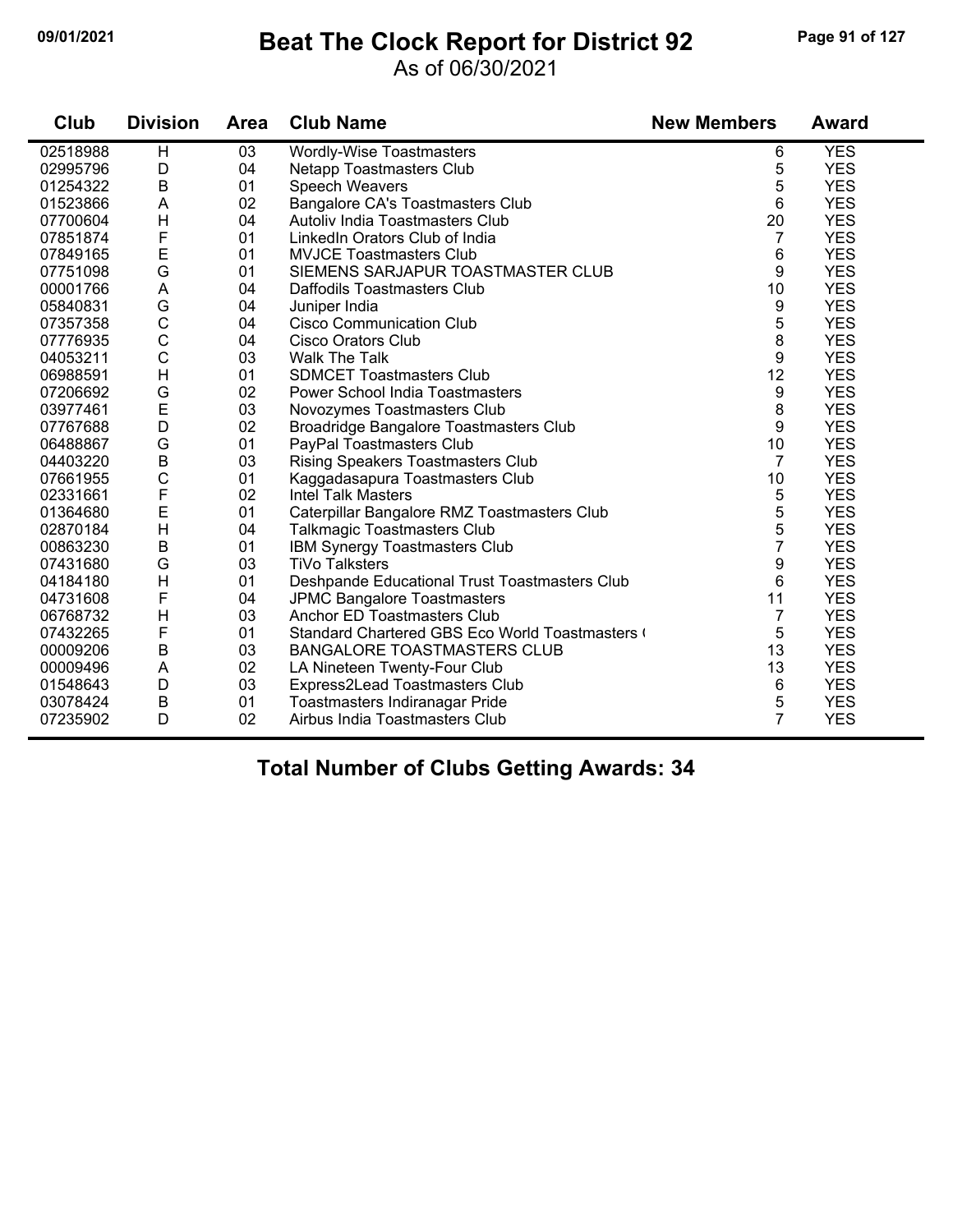## **09/01/2021 Beat The Clock Report for District 93 Page 92 of 127**

As of 06/30/2021

| Club     | <b>Division</b> | Area | Club Name                       | <b>New Members</b> | Award |
|----------|-----------------|------|---------------------------------|--------------------|-------|
| 01593835 |                 | 24   | Seocho Leaders                  |                    | YES   |
| 04358011 |                 | 22   | Seoul Professional Toastmasters | 10                 | YES   |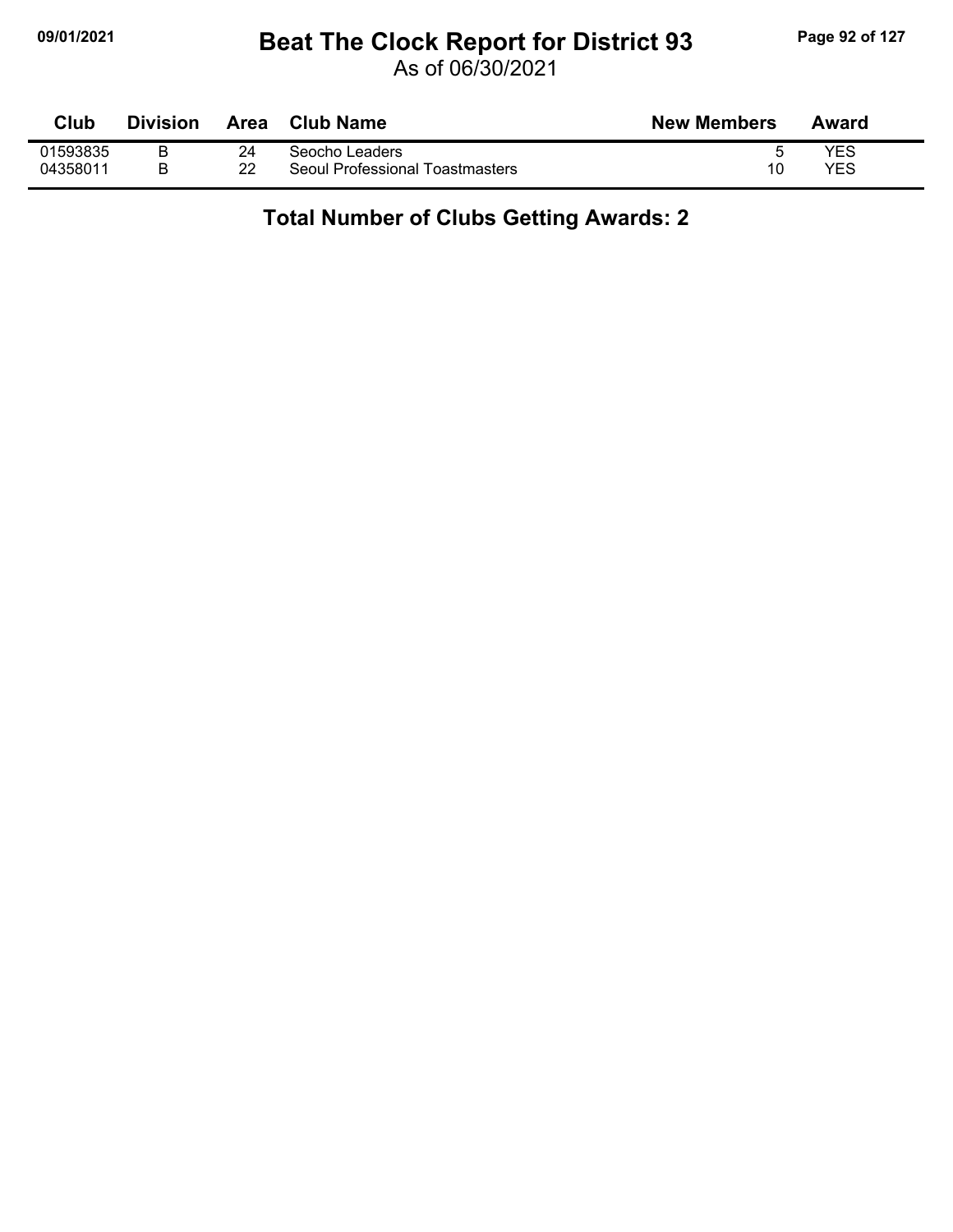## **09/01/2021 Beat The Clock Report for District 94 Page 93 of 127**

### As of 06/30/2021

| Club     | <b>Division</b> | <b>Area</b> | <b>Club Name</b>                           | <b>New Members</b> | Award      |
|----------|-----------------|-------------|--------------------------------------------|--------------------|------------|
| 06883521 | F               | 18          | <b>Sunshine Toastmasters</b>               | 11                 | <b>YES</b> |
| 04911252 | В               | 21          | <b>EXCELLENCIA</b>                         | 12                 | <b>YES</b> |
| 06565589 | E               | 14          | Katsina City Toastmasters Club             | 9                  | <b>YES</b> |
| 03527746 | B               | 05          | <b>IROKO Toastmasters Club</b>             | 10                 | <b>YES</b> |
| 03517725 | Κ               | 43          | UYO PREMIER SPEAKERS (akwachievers) Toastr |                    | <b>YES</b> |
| 07771556 | M               | 47          | EcoBank Ghana Toastmasters Club            | 6                  | <b>YES</b> |
| 07514380 | B               | 38          | <b>Hotuba Toastmasters</b>                 | 8                  | <b>YES</b> |
| 06703608 | B               | 38          | <b>Toli Toastmasters Club</b>              | 5                  | <b>YES</b> |
| 05505244 | B               | 38          | Langa Douala Toastmasters Club             | 6                  | <b>YES</b> |
| 07753552 | D               | 49          | Dakar Kallaama Toastmasters Club           |                    | <b>YES</b> |
| 01807690 | C               | 09          | Gwani                                      | 7                  | <b>YES</b> |
| 01498379 | B               | 05          | Tengue Toastmasters Club De Parakou        | 10                 | <b>YES</b> |
| 00855814 | F               | 17          | Eagle Club                                 | 6                  | <b>YES</b> |
| 01161374 | F               | 19          | <b>Surulere Toastmasters Club</b>          | 5                  | <b>YES</b> |
| 03927395 | B               | 04          | <b>COLOMBE</b>                             | 8                  | <b>YES</b> |
| 04687239 | B               | 21          | <b>EVEREST</b>                             | 6                  | <b>YES</b> |
| 04633668 | B               | 21          | Reference Toastmasters Club Avance         | 5                  | <b>YES</b> |
| 04553130 |                 | 25          | <b>Tinkisso Prestige</b>                   | 5                  | <b>YES</b> |
| 07050414 | D               | 12          | Dakar Jambaar Toastmasters Club            | 6                  | <b>YES</b> |
| 06955781 | H               | 32          | Leader Toastmasters Club De Tsevie         | 11                 | <b>YES</b> |
| 07418252 | A               | 24          | Akwaba Abidjan SUD                         | 5                  | <b>YES</b> |
| 01025377 | F               | 18          | Lighthouse Toastmasters                    | 7                  | <b>YES</b> |
| 00001583 | A               | 01          | Agora Toastmasters Club D'Abidjan          | 5                  | <b>YES</b> |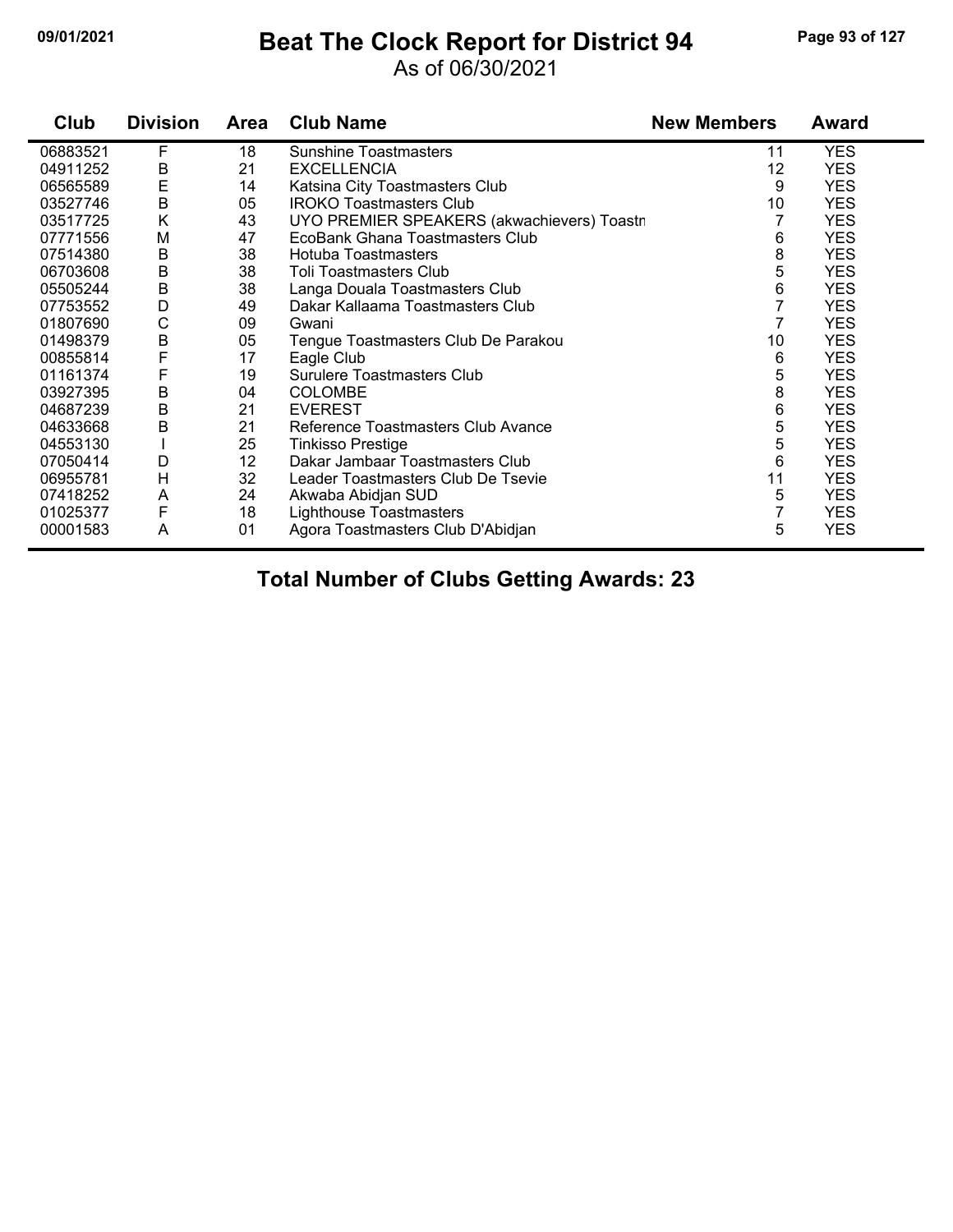## **09/01/2021 Beat The Clock Report for District 95 Page 94 of 127**

As of 06/30/2021

| Club     | <b>Division</b> | Area | Club Name                     | <b>New Members</b> | Award |
|----------|-----------------|------|-------------------------------|--------------------|-------|
| 00002442 |                 |      | Ramstein Speakers Association |                    | YES   |
| 06911408 |                 | 02   | Eslövs Talarklubb             |                    | YES   |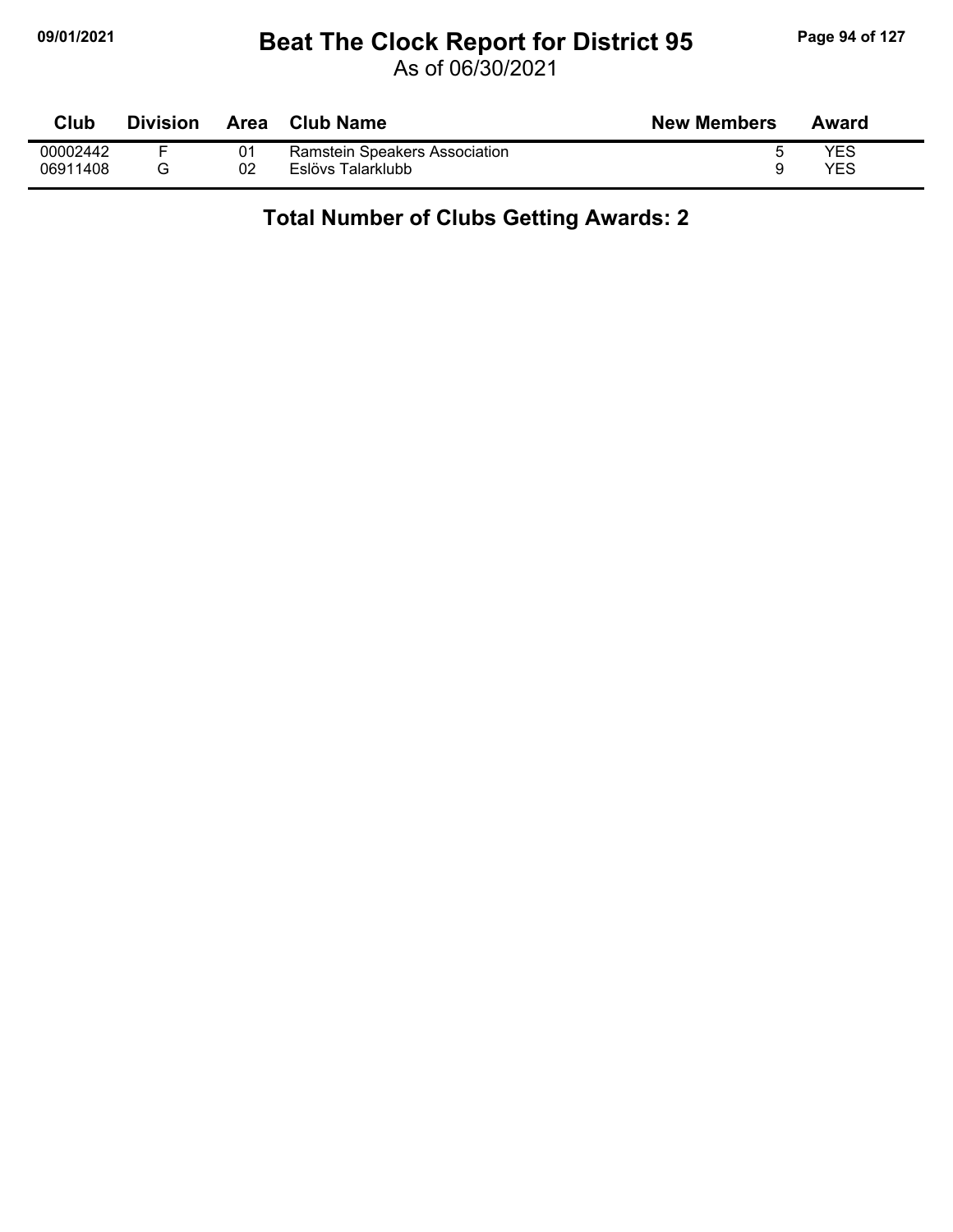## **09/01/2021 Beat The Clock Report for District 96 Page 95 of 127**

As of 06/30/2021

| Club     | <b>Division</b> | Area | Club Name                           | <b>New Members</b> | Award      |
|----------|-----------------|------|-------------------------------------|--------------------|------------|
| 06949640 | C               | 33   | <b>ITD Canada Toastmasters</b>      | 10                 | YES        |
| 02279512 | м               | 93   | Douglas Toastmasters                |                    | YES        |
| 07863250 | С               | 32   | Vancouver BC Canada Pros Club       | 11                 | YES        |
| 00000059 | В               | 23   | Vancouver Toastmasters Club         | 6                  | <b>YES</b> |
| 00005449 | M               | 91   | <b>Stimulight Toastmasters Club</b> | 8                  | <b>YES</b> |
| 00004548 | С               | 33   | <b>Declarations Toastmasters</b>    | 8                  | <b>YES</b> |
| 07797758 |                 | 80   | <b>BC Housing Toastmasters</b>      | 5                  | YES        |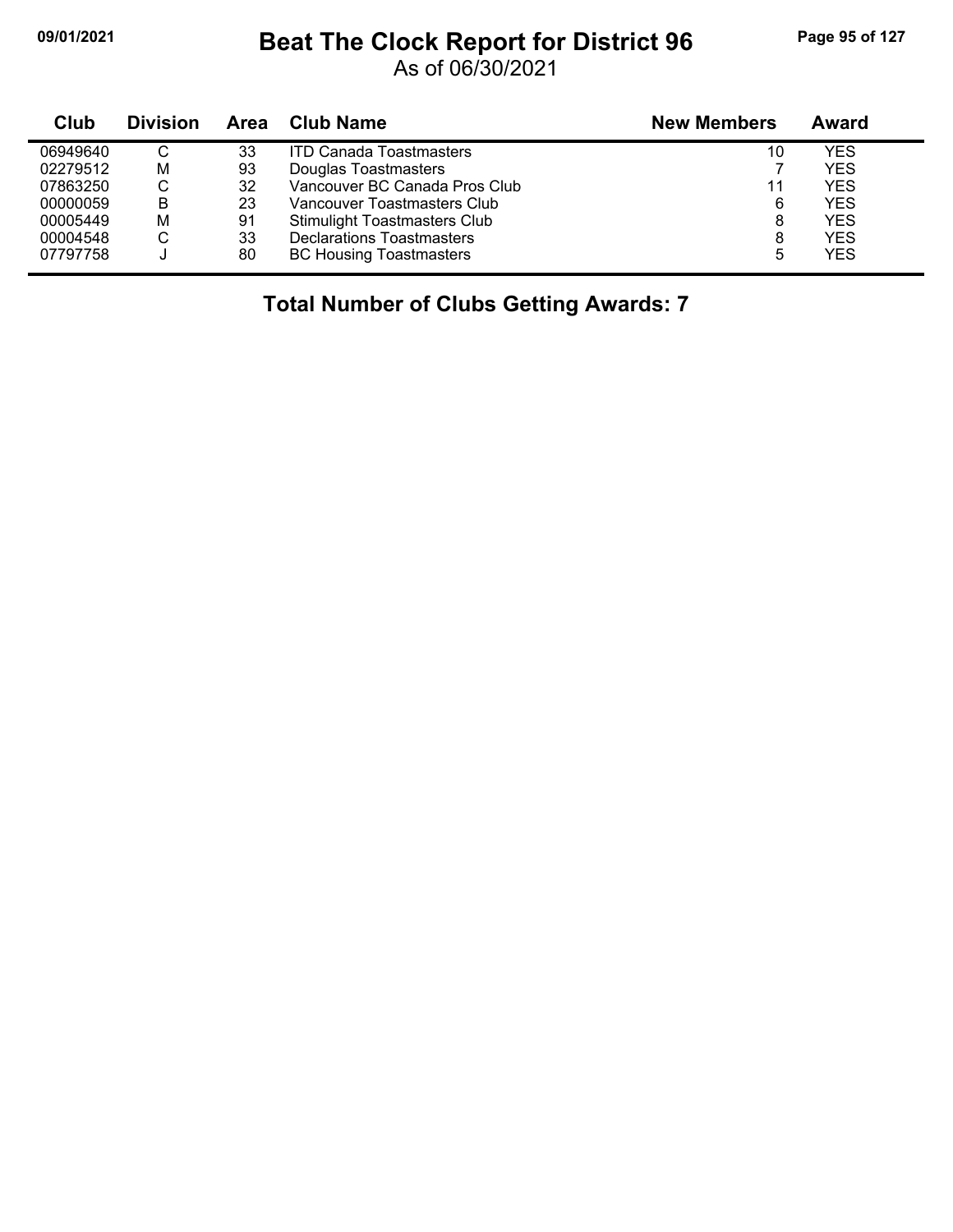## **09/01/2021 Beat The Clock Report for District 97 Page 96 of 127**

As of 06/30/2021

| Club     | <b>Division</b> | Area | <b>Club Name</b>                               | <b>New Members</b> | Award      |
|----------|-----------------|------|------------------------------------------------|--------------------|------------|
| 01571923 | А               | 02   | Nakhon Ratchasima Rajabhat University Club     | 5                  | YES        |
| 07892406 | v               | 03   | <b>ACI Toastmasters Online</b>                 | 13                 | YES        |
| 07581455 | V               | 02   | Hanoi Toastmasters                             | 12                 | YES        |
| 00005040 | С               | 01   | Siam Toastmasters Club                         | 11                 | YES        |
| 00675325 | B               | 01   | <b>Saturday Toastmasters</b>                   | 13                 | <b>YES</b> |
| 03816310 | С               | 02   | <b>PIM Toastmasters Club</b>                   | 11                 | YES        |
| 07431181 | А               | 02   | <b>Phoenix International Toastmasters Club</b> |                    | YES        |
| 03271354 | С               | 03   | <b>PUC Toastmasters Club</b>                   | 6                  | YES        |
| 06743137 | v               | 03   | Hue Toastmasters Club                          | 5                  | YES        |
| 05614099 |                 | 01   | Vietnam Leaders Toastmasters                   | 5                  | YES        |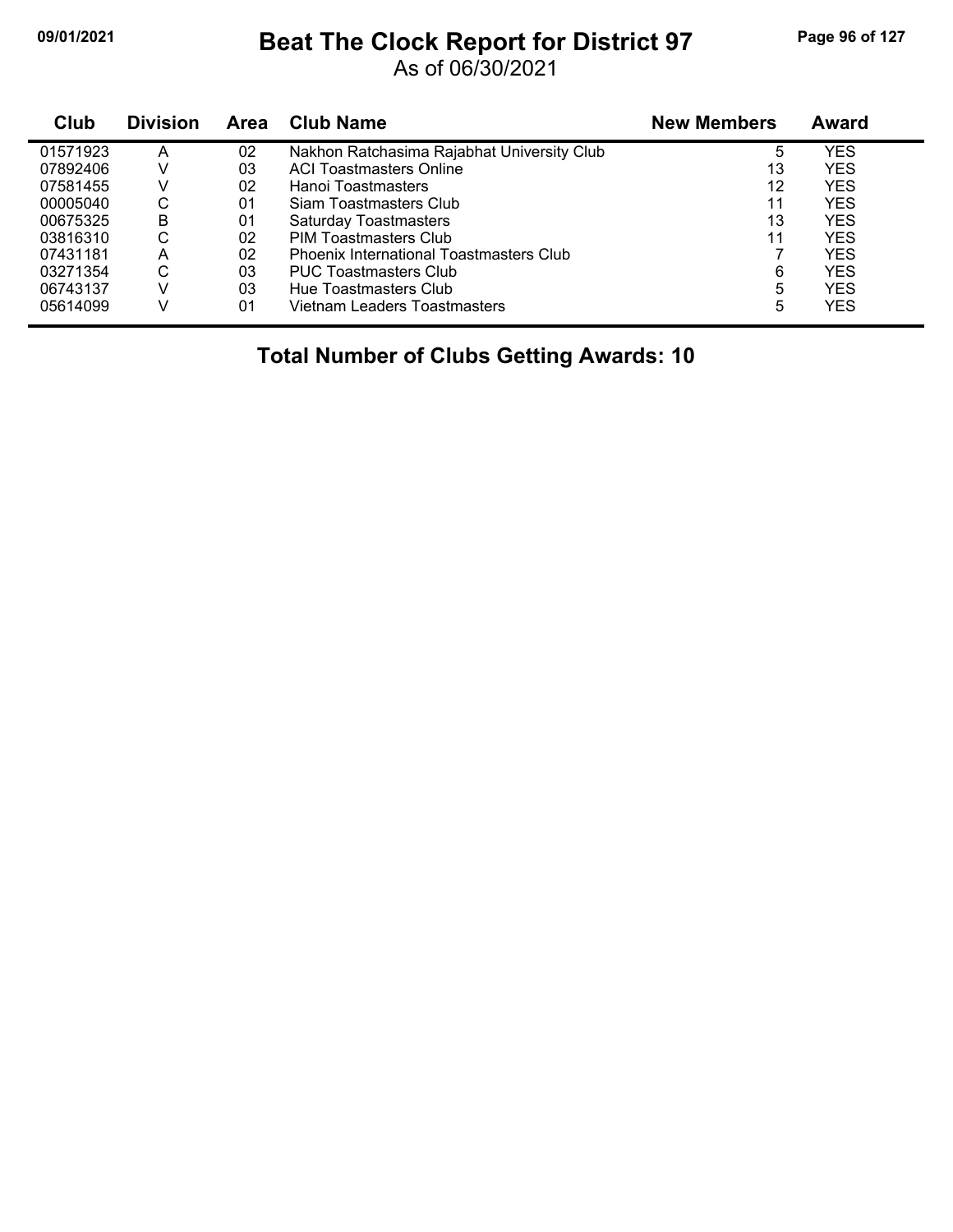## **09/01/2021 Beat The Clock Report for District 98 Page 97 of 127**

### As of 06/30/2021

| Club                 | <b>Division</b> | <b>Area</b> | <b>Club Name</b>                                                    | <b>New Members</b> | <b>Award</b> |
|----------------------|-----------------|-------------|---------------------------------------------------------------------|--------------------|--------------|
| 05105254             | U               | 01          | <b>Stellar Toastmasters Club</b>                                    | 7                  | <b>YES</b>   |
| 04297290             | $\sf B$         | 01          | NMIMS Mumbai Toastmasters Club (NMTC)                               | 6                  | <b>YES</b>   |
| 06887490             | Η               | 04          | <b>Guntur Toastmasters Club</b>                                     | 9                  | <b>YES</b>   |
| 05965350             | $\mathsf C$     | 04          | Pimpri Toastmasters Club                                            | 5                  | <b>YES</b>   |
| 06601517             | C               | 05          | ATLAS COPCO PUNE TOASTMASTERS CLUB                                  | 13                 | <b>YES</b>   |
| 06941712             | $\mathsf{P}$    | 04          | <b>Toastmasters Club of Nashik</b>                                  | 10                 | <b>YES</b>   |
| 07030730             | $\mathsf C$     | 03          | <b>Wakad Toastmasters Club</b>                                      | 5                  | <b>YES</b>   |
| 07290320             | $\mathbf S$     | 01          | <b>UPL Toastmasters Club</b>                                        | 5                  | <b>YES</b>   |
| 07429657             | ${\sf N}$       | 04          | Rungta Toastmasters Club                                            | 6                  | <b>YES</b>   |
| 02187981             | D               | 01          | John Deere Pune Toastmasters Club                                   | 6                  | <b>YES</b>   |
| 00916446             | C               | 04          | Infosys Pune Toastmasters Club                                      | 7                  | <b>YES</b>   |
| 02254770             | $\mathsf{F}$    | 03          | Toastmasters at Novartis Hyderabad                                  | 5                  | <b>YES</b>   |
| 02587096             | A               | 04          | Transcendence                                                       | 9                  | <b>YES</b>   |
| 01036431             | H               | 03          | Deloitte Hyderabad Toastmasters Club                                | 5                  | <b>YES</b>   |
| 04167410             | $\mathsf{C}$    | 01          | <b>TCS Maitree Toastmasters Club Pune</b>                           | 6                  | <b>YES</b>   |
| 00616631             | U               | 04          | <b>TCS Maitree Toastmasters Club</b>                                | 9                  | <b>YES</b>   |
| 05748839             | U               | 02          | Somaiya Toastmasters Club                                           | 8                  | <b>YES</b>   |
| 06592002             | M               | 04          | <b>Ghodbunder Toastmasters Club</b>                                 | 5                  | <b>YES</b>   |
| 07850267             | D               | 02          | <b>Backpackers Toastmasters Club</b>                                | 6                  | <b>YES</b>   |
| 07861075             | $\mathbf S$     | 02          | Hindalco Toastmasters Club                                          | 8                  | <b>YES</b>   |
| 05116082             | M               | 04          | Capgemini Mumbai Toastmasters Club                                  | 5                  | <b>YES</b>   |
| 05306488             | Α               | 02          | Vadodara Toastmasters Club                                          | 6                  | <b>YES</b>   |
| 07231185             | M               | 01          | Kharghar Toastmasters Club                                          | 11                 | <b>YES</b>   |
| 03349716             | U               | 04          | Powai Toastmasters Club                                             | 6                  | <b>YES</b>   |
| 03123809             | Н               | 01          | Secunderabad Toastmasters                                           | 5                  | <b>YES</b>   |
| 00991226             | G               | 01          |                                                                     | 8                  | <b>YES</b>   |
| 00993448             | $\mathbf S$     | 02          | Vision Toastmasters (community Club)<br>Mumbai Toastmasters         | 30                 | <b>YES</b>   |
|                      | D               | 04          | Food Lovers Toastmasters Club                                       | 7                  | <b>YES</b>   |
| 07709657<br>02150212 | O               | 04          | <b>TSYS Pune Toastmasters Club</b>                                  | 5                  | <b>YES</b>   |
| 02571105             | O               | 02          |                                                                     | 7                  | <b>YES</b>   |
|                      |                 | 01          | Opulent Toastmasters Club Of Pune Camp<br>Amdavad Toastmasters Club | 9                  | <b>YES</b>   |
| 02472534             | J<br>D          | 04          |                                                                     | 9                  | <b>YES</b>   |
| 01543586<br>01135184 | $\sf B$         | 01          | <b>Toastmasters Club of Pune South East</b>                         | 6                  | <b>YES</b>   |
| 01141787             | P               | 01          | <b>Bombay Toastmasters</b><br><b>Toastmasters Club of Pune</b>      | 5                  | <b>YES</b>   |
| 06604804             | D               | 01          | Bibvewadi Toastmasters Club                                         | 11                 | <b>YES</b>   |
| 06886272             | A               | 02          |                                                                     | 7                  | <b>YES</b>   |
|                      | U               | 01          | Toastmasters Club of Baroda (TCB)                                   |                    | <b>YES</b>   |
| 01246728<br>07893922 | E               |             | Mulund Toastmasters Club                                            | 9                  | <b>YES</b>   |
|                      | D               | 04<br>04    | <b>SRIT - Eloquent Speakers</b>                                     | 6<br>8             |              |
| 07850568             |                 |             | John Deere Pune Toastmasters 2.0                                    |                    | <b>YES</b>   |
| 07701907             | H               | 01          | TechnipFMC Toastmasters<br><b>JPMC Malad Toastmasters</b>           | 12                 | <b>YES</b>   |
| 04764536             | B               | 04          |                                                                     | 5                  | <b>YES</b>   |
| 02973814             | O               | 04          | Toastmasters Club of Pune - North East                              | 5                  | <b>YES</b>   |
| 07798218             | P               | 05          | <b>Toastmasters For Global Entrepreneurs</b>                        | 5                  | <b>YES</b>   |
| 07752570             | D               | 01          | <b>Clarion Toastmasters Club</b>                                    | 9                  | <b>YES</b>   |
| 07749915             | U               | 04          | L&T Toastmasters Club, Powai Chapter                                | 5                  | <b>YES</b>   |
| 07807819             | $\mathbf S$     | 02          | The Talking Tree                                                    | 40                 | <b>YES</b>   |
| 07829534             | $\mathbf S$     | 03          | Toastmasters Club For Mumbai CAs                                    | 7                  | <b>YES</b>   |
| 07843205             | ${\sf P}$       | 01          | Kolhapur Toastmasters Club                                          | 5                  | <b>YES</b>   |
| 04421153             | C               | 02          | <b>Toastmasters Club of Pune North West</b>                         | 17                 | <b>YES</b>   |
| 07470706             | P               | 01          | Pune Marathi Toastmasters Club                                      | 6                  | <b>YES</b>   |
| 05506714             | $\mathsf C$     | 05          | <b>Baner Toastmasters Club</b>                                      | 5                  | <b>YES</b>   |
| 07774241             | $\mathbf S$     | 01          | Evergreen Toastmasters Club                                         | 15                 | <b>YES</b>   |
| 07780150             | D               | 03          | Wonders of Women Toastmasters Club                                  | 8                  | <b>YES</b>   |
| 07300474             | W               | 05          | Kharadi Toastmasters Club                                           | 6                  | <b>YES</b>   |
| 07454302             | H               | 01          | Dilsukhnagar Toastmasters                                           | 10                 | <b>YES</b>   |
| 07764009             | C               | 01          | Capgemini Ikigai Toastmasters Club                                  | 5                  | <b>YES</b>   |
| 06691907             | D               | 02          | RISE Toastmasters Club, Magarpatta                                  | 5                  | <b>YES</b>   |
| 07160333             | G               | 04          | <b>HITAM Toastmasters Club</b>                                      | $\overline{7}$     | <b>YES</b>   |
| 07164888             | A               | 01          | <b>Mount Carmel Toastmasters Club</b>                               | 8                  | <b>YES</b>   |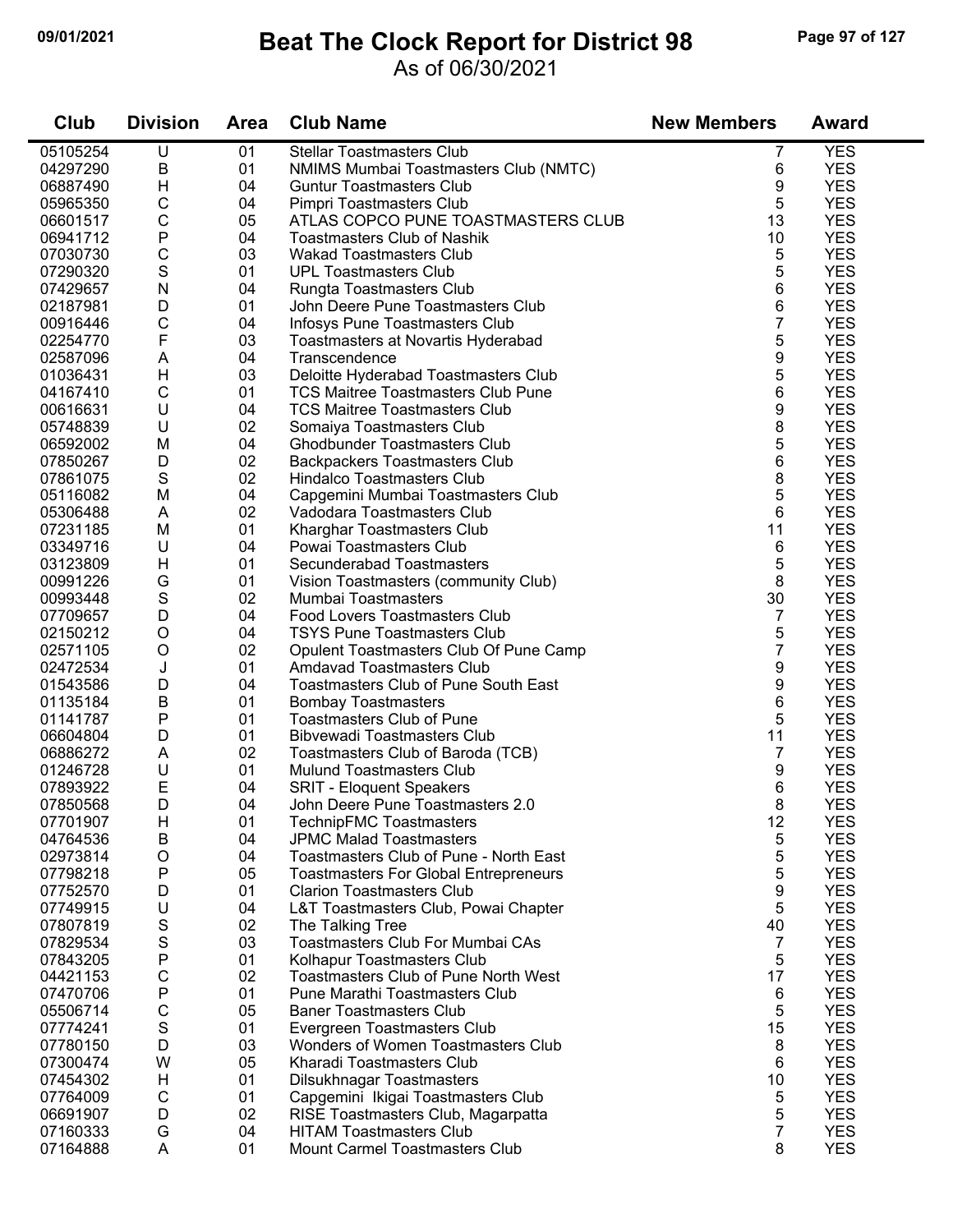## **09/01/2021 Beat The Clock Report for District 98 Page 98 of 127**

As of 06/30/2021

| Club     | <b>Division</b> | Area | Club Name                                   | <b>New Members</b> | Award |
|----------|-----------------|------|---------------------------------------------|--------------------|-------|
| 06977979 | Α               | 04   | <b>TCS Maitree Toastmasters Club Indore</b> | 6                  | YES   |
| 06974223 | P               | 02   | Sinhgad Toastmasters Club                   |                    | YES   |
| 05163301 | P               | 05   | Deccan Toastmasters Club                    | 5                  | YES   |
| 07327622 | н               | 04   | S.R.K.R. Toastmasters                       | 6                  | YES   |
| 07683449 |                 | 05   | Toastmasters of Mediaocean                  |                    | YES   |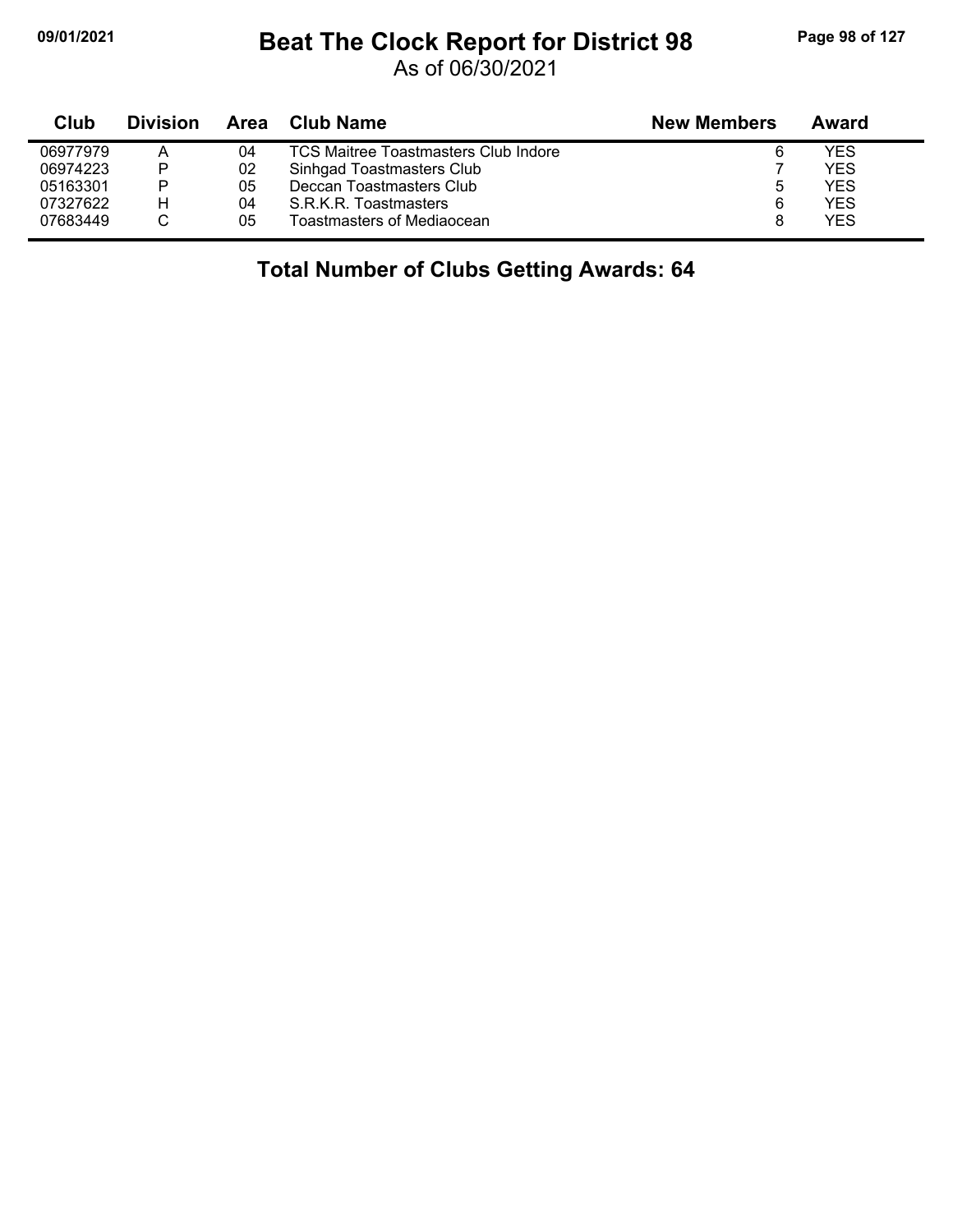$\blacksquare$ 

## **09/01/2021 Beat The Clock Report for District 99 Page 99 of 127**

As of 06/30/2021

| Club     | <b>Division</b> | Area | Club Name                                  | <b>New Members</b> | Award |
|----------|-----------------|------|--------------------------------------------|--------------------|-------|
| 06996044 |                 | 40   | Cold Lake Toastmasters                     | ა                  | YES   |
| 00001742 |                 | 01   | Edmonton Advanced Toastmasters Club        | 6                  | YES   |
| 00006110 | F               | 14   | Eloquent Albertans Club                    |                    | YES   |
| 00006053 | F               | 58   | City Lights Club                           |                    | YES   |
| 00000652 | F               | 03   | Club Bilingue D'Edmonton Toastmasters Club |                    | YES   |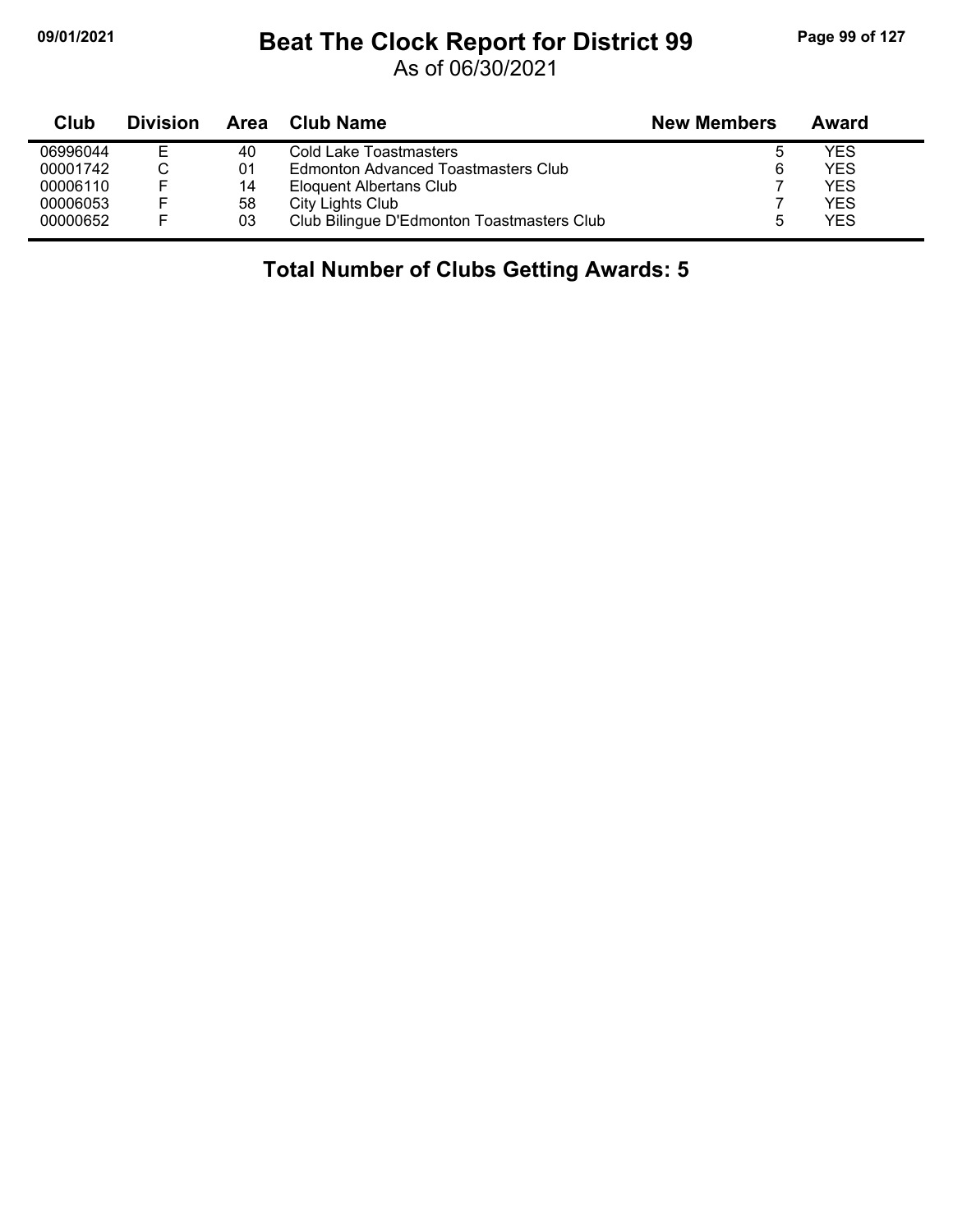## **09/01/2021 Beat The Clock Report for District 100 Page 100 of 127**

As of 06/30/2021

| Club     | <b>Division</b> | Area | <b>Club Name</b>                          | <b>New Members</b> | Award      |
|----------|-----------------|------|-------------------------------------------|--------------------|------------|
| 00000115 | R               | 03   | Arcadia Toastmasters                      | 5                  | YES        |
| 02423290 | А               | 02   | Pasadena Presbyterian Church Toastmasters |                    | <b>YES</b> |
| 07708247 |                 | 01   | La Mirada Toastmasters Club               |                    | <b>YES</b> |
| 00008462 | S               | 03   | Monterey Park Club                        | 5                  | YES        |
| 06597349 |                 | 01   | Cocoa Vino                                | 5                  | <b>YES</b> |
| 01010248 | А               | 03   | Caltech Toastmasters                      | 8                  | <b>YES</b> |
| 00001456 | G               | 03   | Whittier Wordcrafters Toastmasters Club   | 6                  | YES        |
| 05242435 | S               | 02   | The Standard Bearers                      | 6                  | <b>YES</b> |
| 06787359 | G               | 02   | <b>ESL Masters</b>                        | 5                  | YES        |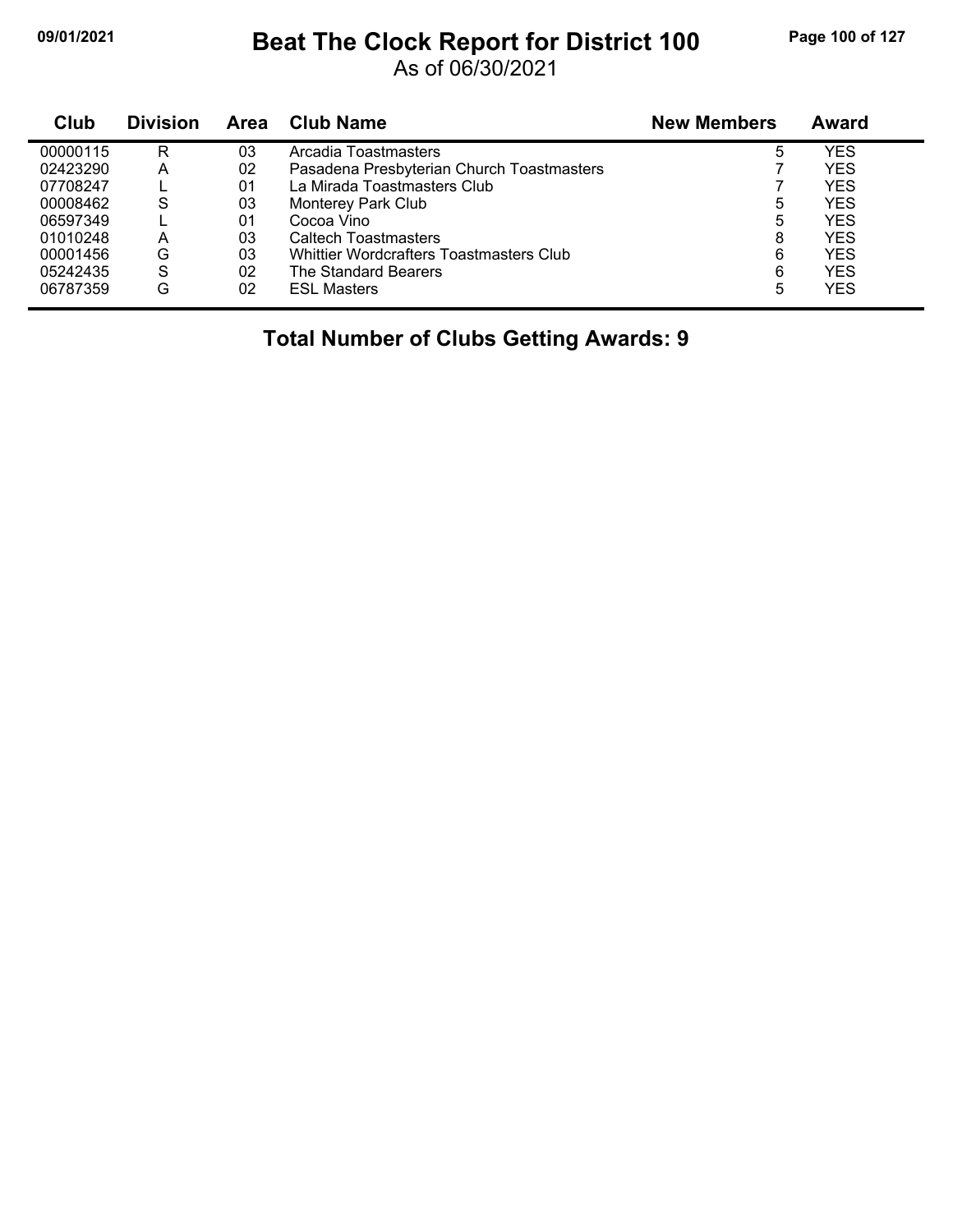## **09/01/2021 Beat The Clock Report for District 101 Page 101 of 127**

As of 06/30/2021

| Club     | <b>Division</b> | Area | <b>Club Name</b>                              | <b>New Members</b> | Award |
|----------|-----------------|------|-----------------------------------------------|--------------------|-------|
| 05560506 | C               | 02   | Jade Toastmasters                             | 6                  | YES   |
| 05832369 | Е               | 04   | Leadership 101, An Advanced Toastmasters Club | 6                  | YES   |
| 07840688 | С               | 02   | <b>WIP Toastmasters Club</b>                  | 8                  | YES   |
| 00607909 | G               | 04   | I'm Feeling Chatty Toastmasters Club          | 6                  | YES   |
| 04340878 | G               | 04   | Amazon Leadership Lab                         |                    | YES   |
| 01463124 | G               | 04   | <b>Wharton QuakeMasters</b>                   | 5                  | YES   |
| 07854613 | G               | 05   | Women L.E.A.D. Toastmasters Club              | 5                  | YES   |
| 04891369 | G               | 05   | Samsung Speaks                                | 5                  | YES   |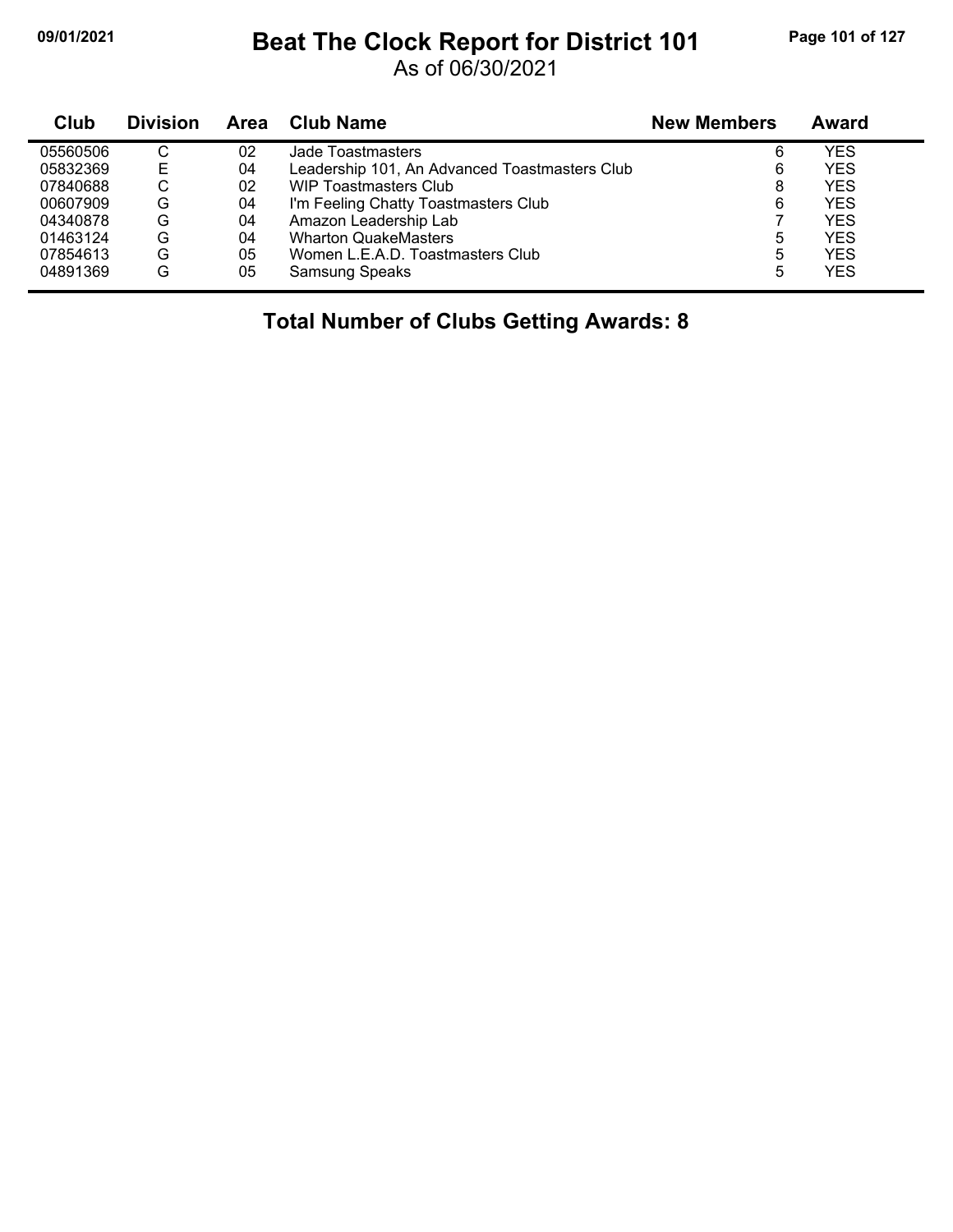## **09/01/2021 Beat The Clock Report for District 102 Page 102 of 127**

#### As of 06/30/2021

| Club     | <b>Division</b> | <b>Area</b> | <b>Club Name</b>                                | <b>New Members</b> | Award      |
|----------|-----------------|-------------|-------------------------------------------------|--------------------|------------|
| 05613904 | M               | 03          | Johor Bahru Lim Clan Mandarin Toastmasters Club | 8                  | <b>YES</b> |
| 07086903 | В               | 06          | Roche Malaysia Toastmasters Club                | 10                 | <b>YES</b> |
| 07787584 | M               | 02          | Kluang Lambak Toastmasters Club                 | 10                 | <b>YES</b> |
| 04807606 | E               | 04          | Negeri Sembilan Ceylonese Association           | 6                  | <b>YES</b> |
| 06576372 | G               | 02          | Nusajaya Toastmasters Club                      | 9                  | <b>YES</b> |
| 07032664 | $\sf B$         | 04          | USM Health Campus Bilingual Toastmasters Club   | $\overline{7}$     | <b>YES</b> |
| 07697900 | $\sf B$         | 03          | Malaysia Online                                 | 5                  | <b>YES</b> |
| 00008969 | $\sf B$         | 03          | Shah Alam Toastmasters Club                     | 5                  | <b>YES</b> |
| 06588731 | $\sf B$         | 02          | <b>Gasing Hills Toastmasters Club</b>           | 12                 | <b>YES</b> |
| 00005058 | $\mathsf C$     | 04          | <b>Summit Toastmasters Club</b>                 | 9                  | <b>YES</b> |
| 04762908 | ${\sf R}$       | 01          | Klang Mandarin Toastmasters Club                | 8                  | <b>YES</b> |
| 00693895 | $\mathsf C$     | 02          | School Of Hard Knocks Toastmasters Club         | 5                  | <b>YES</b> |
| 05617879 | $\mathsf{C}$    | 02          | <b>MIEA Toastmasters Club</b>                   | 9                  | <b>YES</b> |
| 01520929 | $\sf B$         | 04          | <b>Magical Tanah Merah</b>                      | 5                  | <b>YES</b> |
| 01222775 | E               | 04          | Super Speakers Toastmasters Club                | 5                  | <b>YES</b> |
| 05756927 | $\sf B$         | 05          | <b>Trailblazer Toastmasters Club</b>            | 6                  | <b>YES</b> |
| 01821049 | Н               | 01          | AMD Cyberjaya Toastmasters Club                 | 5                  | <b>YES</b> |
| 02684647 | $\mathsf R$     | 03          | Pang Clan Association Segamat Mandarin Toastma  | 6                  | <b>YES</b> |
| 00002196 | G               | 03          | Johor Jaya Toastmasters Club                    | 5                  | <b>YES</b> |
| 06933561 | $\mathsf C$     | 02          | <b>HILTI ASIA IT SERVICES</b>                   | 8                  | <b>YES</b> |
| 06937385 | $\mathsf C$     | 04          | <b>SHINE Toastmasters Club</b>                  | 6                  | <b>YES</b> |
| 05742444 | $\mathsf{R}$    | 02          | PJ SS2 Mandarin International Toastmasters Club | 8                  | <b>YES</b> |
| 06721941 | M               | 04          | Johor Bahru Brilliant Mandarin Toastmasters     | 9                  | <b>YES</b> |
| 04555552 | M               | 04          | <b>Brilliant Bilingual Toastmasters Club</b>    | 6                  | <b>YES</b> |
| 04070193 | B               | 05          | Siemens Malaysia Toastmasters Club              | $\overline{7}$     | <b>YES</b> |
| 05163199 | $\mathsf{R}$    | 01          | <b>Cheras Mandarin Toastmasters Club</b>        | 6                  | <b>YES</b> |
| 03944552 | D               | 03          | <b>EcoWorld Toastmasters Club</b>               | 5                  | <b>YES</b> |
| 01558120 | B               | 01          | Taylor's Toastmasters Club                      | 10                 | <b>YES</b> |
| 01904906 | M               | 01          | Skudai Mandarin Toastmasters Club               | 6                  | <b>YES</b> |
| 05553703 | $\mathsf{R}$    | 02          | <b>GBBM Toastmasters Club</b>                   | 12                 | <b>YES</b> |
| 07775236 | G               | 05          | Johor Advanced Toastmasters Club                | 6                  | <b>YES</b> |
| 07006330 | D               | 05          | MC JO Community (Kota Damansara) Toastmaster    | 6                  | <b>YES</b> |
| 07474313 | G               | 03          | Sutera Utama Toastmasters Club                  | 15                 | <b>YES</b> |
| 04329121 | G               | 04          | TechnipFMC NJ Toastmasters                      | 5                  | <b>YES</b> |
| 07208725 | E               | 01          | Nielsen and Friends Toastmasters Club           | 6                  | <b>YES</b> |
| 07388138 | M               | 01          | Sutera Utama Mandarin Toastmasters Club         | 9                  | <b>YES</b> |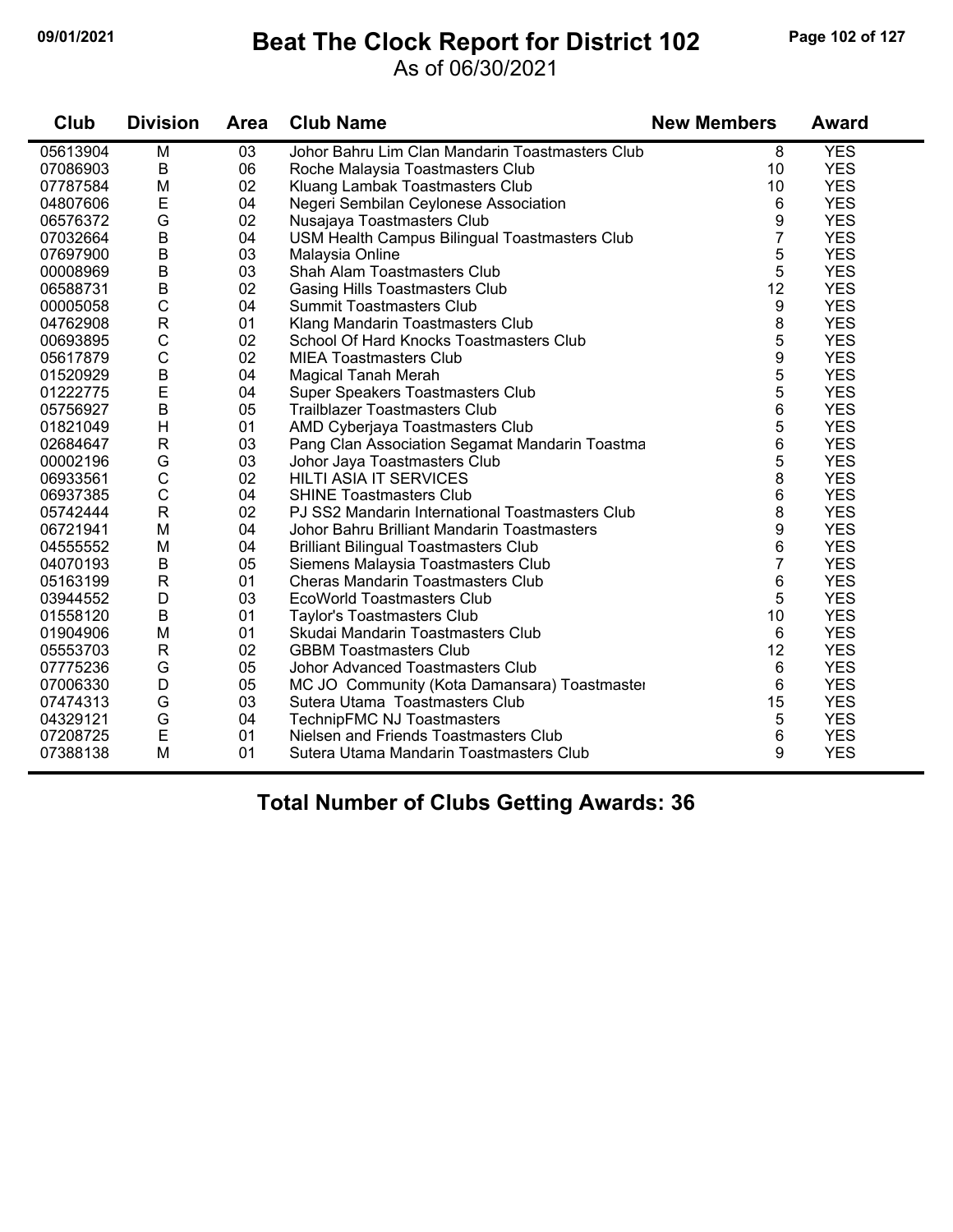## **09/01/2021 Beat The Clock Report for District 103 Page 103 of 127**

As of 06/30/2021

| <b>Club</b> | <b>Division</b> | <b>Area</b> | Club Name                                    | <b>New Members</b> | Award |
|-------------|-----------------|-------------|----------------------------------------------|--------------------|-------|
| 01545038    |                 | 81          | Blue Cross Blue Shield of Illinois Chicago 1 | 5                  | YES   |
| 01279802    |                 | 82          | <b>HHS Toastmasters</b>                      | 5                  | YES   |
| 01426397    | G               | 91          | Plaza Babblers                               | 5                  | YES   |
| 05365945    | G               | 93          | <b>UOP Riverside Toastmasters</b>            | 6                  | YES   |
| 07434877    |                 | 85          | <b>MSI Chicago Toastmasters</b>              | 6                  | YES   |
| 00003731    | G               | 93          | Talk Of The Town Toastmasters Club           | 10                 | YES   |
| 00008206    | G               | 94          | Saturday Sunrise Club                        | 5                  | YES   |
| 00007079    | B               | 11          | S Loop Speak Freaks Club                     | 6                  | YES   |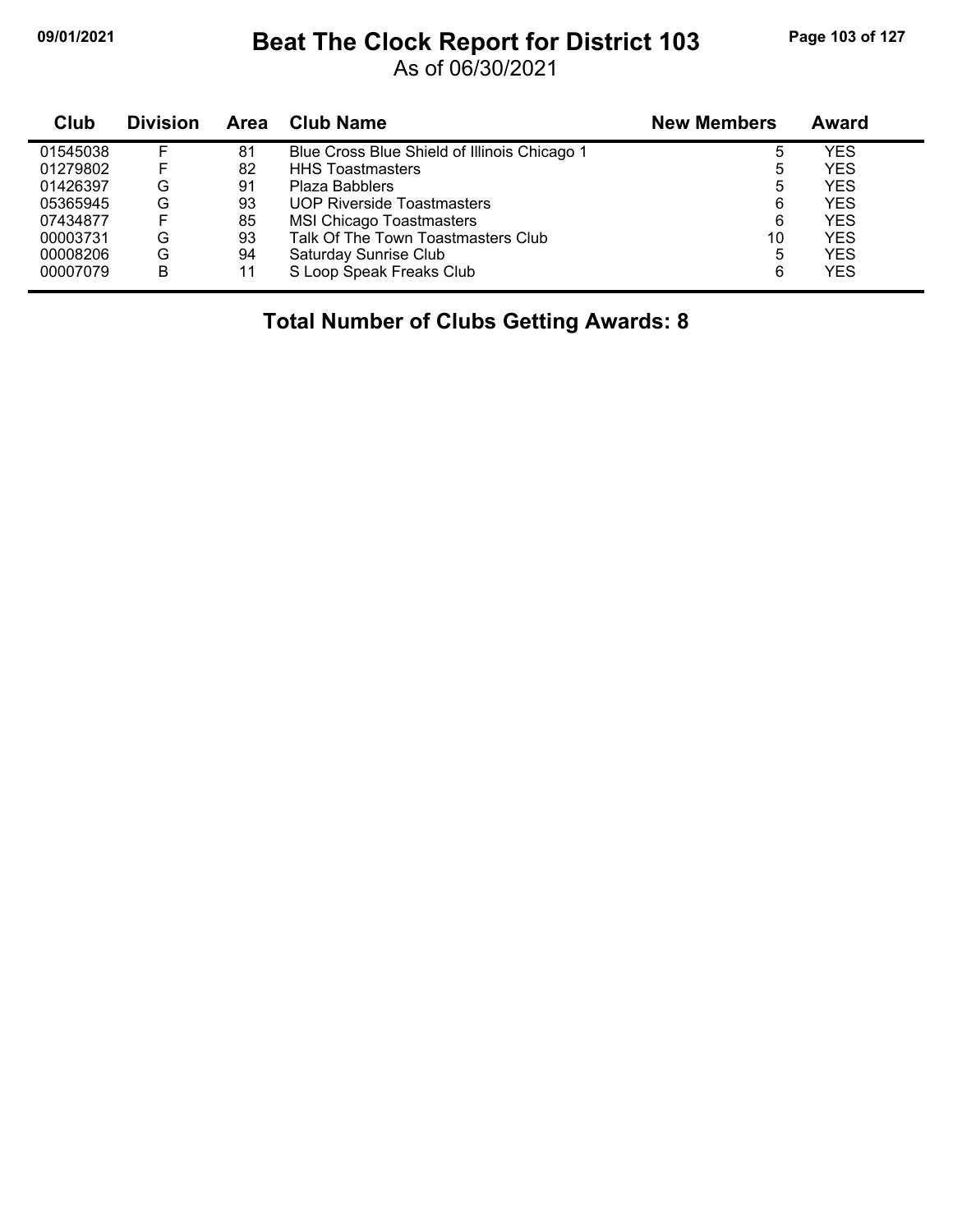## **09/01/2021 Beat The Clock Report for District 104 Page 104 of 127**

#### As of 06/30/2021

| Club     | <b>Division</b> | <b>Area</b> | <b>Club Name</b>                          | <b>New Members</b> | Award      |
|----------|-----------------|-------------|-------------------------------------------|--------------------|------------|
| 00993464 | G               | 07          | Voice Toastmasters Club                   | 10                 | <b>YES</b> |
| 01383499 |                 | 73          | <b>MAKKAH Toastmasters Club</b>           | 5                  | <b>YES</b> |
| 07238655 |                 | 46          | Al-Roayah Club                            | 5                  | <b>YES</b> |
| 01028833 | H               | 34          | <b>PICPAWR Toastmasters Club</b>          | 9                  | <b>YES</b> |
| 04667322 |                 | 47          | <b>IQRAA Toastmasters Club</b>            | 7                  | <b>YES</b> |
| 05114161 |                 | 73          | Al-Qimah Toastmasters Club                | 12                 | <b>YES</b> |
| 05438011 |                 | 74          | Tabh TM Club                              | 15                 | <b>YES</b> |
| 06722053 | S               | 03          | <b>Bisha Ladies Toastmasters Club</b>     | 7                  | <b>YES</b> |
| 05954100 | S               | 03          | Abjad Asir Toastmasters Club              | 7                  | <b>YES</b> |
| 06063255 |                 | 73          | Benaa Toastmasters Club                   | 12                 | <b>YES</b> |
| 06963273 | С               | 08          | <b>Odyssey Toastmasters Club</b>          | 6                  | <b>YES</b> |
| 07300228 | Κ               | 35          | <b>KONE Jeddah Toastmasters Club</b>      | 7                  | <b>YES</b> |
| 01426276 | С               | 11          | <b>Effat University Toastmasters Club</b> | 5                  | <b>YES</b> |
| 07586971 |                 | 47          | Alsharayie Toastmasters Club              | 12                 | <b>YES</b> |
| 02071927 | G               | 24          | Kamfi Toastmasters Club                   | 6                  | <b>YES</b> |
| 03487887 | G               | 07          | Jeddah Malayalam Ladies Toastmasters Club | 9                  | <b>YES</b> |
| 07786305 |                 | 73          | The Nobles Advanced Toastmasters Club     | $\overline{7}$     | <b>YES</b> |
| 06804496 |                 | 46          | Al Riyadah                                | 12                 | <b>YES</b> |
| 04411327 | Н               | 18          | Alfaneyah Toastmasters Club               | 5                  | <b>YES</b> |
| 05144296 |                 | 46          | Hayat Club                                | 5                  | <b>YES</b> |
| 05580620 | S               | 01          | Elite Educational Club   Jazan            | 11                 | <b>YES</b> |
| 03598788 | Κ               | 06          | King Abdulaziz University                 | 7                  | <b>YES</b> |
| 05922371 |                 | 46          | Alresalah                                 | 6                  | <b>YES</b> |
| 06509774 | S               | 01          | Alsafwah TM   Abu Arish                   | 7                  | <b>YES</b> |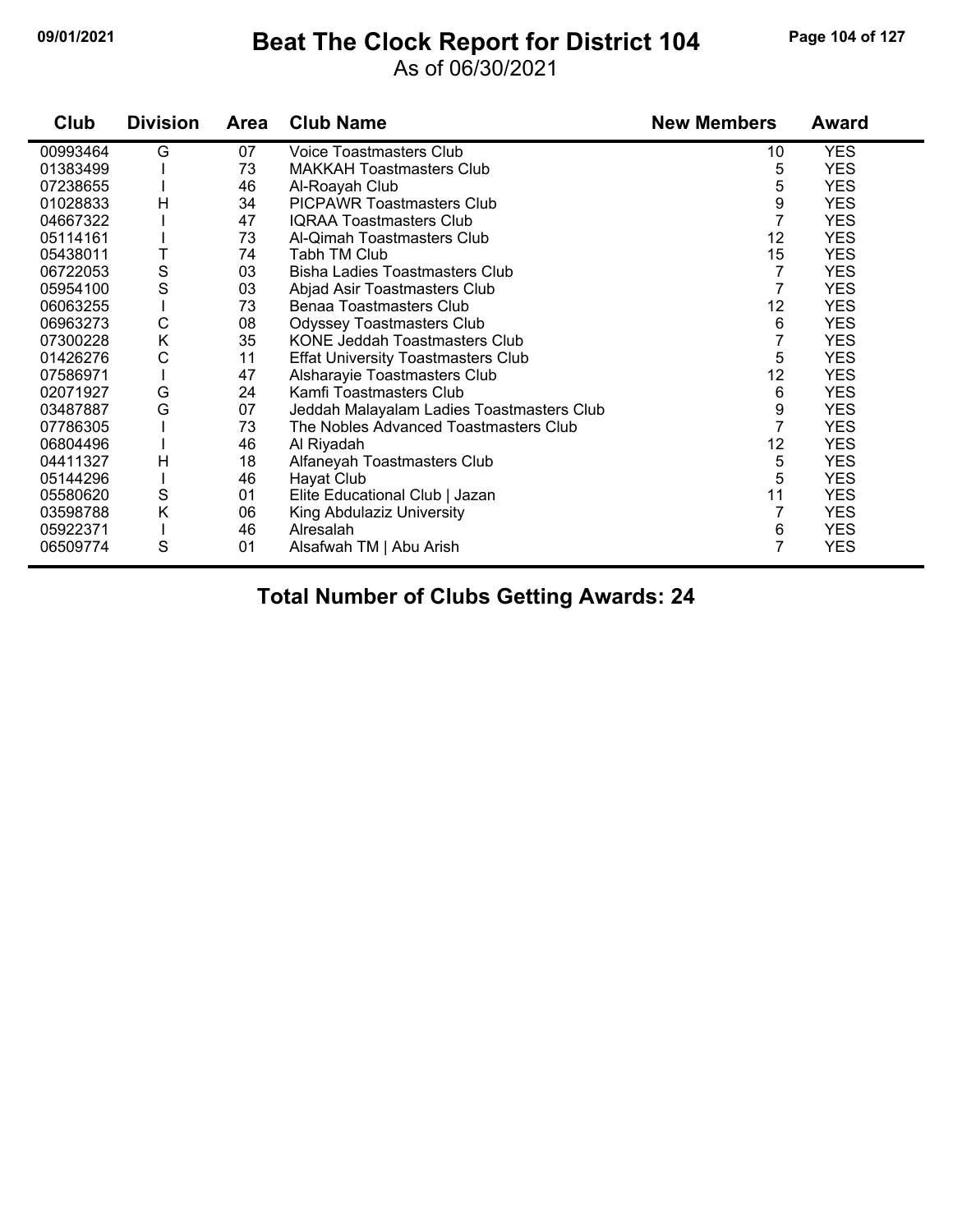## **09/01/2021 Beat The Clock Report for District 105 Page 105 of 127**

#### As of 06/30/2021

| Club                 | <b>Division</b>  | <b>Area</b> | <b>Club Name</b>                                                       | <b>New Members</b> | <b>Award</b>             |
|----------------------|------------------|-------------|------------------------------------------------------------------------|--------------------|--------------------------|
| 06485446             | F                | 28          | Greens Dubai Toastmaster Club                                          | 5                  | <b>YES</b>               |
| 06655446             | Н                | 42          | Khalifa City Toastmasters                                              | 7                  | <b>YES</b>               |
| 05843862             | O                | 53          | Spice Toastmasters Club                                                | 5                  | <b>YES</b>               |
| 04413839             |                  | 63          | <b>Emirates Chartered Accountants Toastmasters Clut</b>                | 5                  | <b>YES</b>               |
| 07468753             | G                | 17          | Galaxy Toastmasters Club                                               | 8                  | <b>YES</b>               |
| 06487442             | $\mathsf E$      | 13          | Rise & Climb                                                           | 5                  | <b>YES</b>               |
| 06562921             | $\sf B$          | 20          | <b>TAEGUS Toastmasters Club</b>                                        | 7                  | <b>YES</b>               |
| 06645740             | K                | 47          | Royals Toastmasters Club                                               | 8                  | <b>YES</b>               |
| 06833228             | Κ                | 45          | Carpe Diem Sharjah Toastmasters Club                                   | 12                 | <b>YES</b>               |
| 07457552             | D                | 08          | Al Bahja Toastmasters Club                                             | 6                  | <b>YES</b>               |
| 07335306             | L                | 63          | <b>Pakistan Association Dubai Toastmasters</b>                         | 7                  | <b>YES</b>               |
| 07784080             | Κ                | 46          | Ameeraga Tamil Sangam TMC                                              | 5                  | <b>YES</b>               |
| 07714688             | $\mathsf C$      | 12          | Kamban Tamil Toastmasters (KTTM)                                       | 9                  | <b>YES</b>               |
| 07792683             | $\mathsf O$      | 25          | God's Own Toastmasters Club                                            | 13                 | <b>YES</b>               |
| 07806663             | F                | 60          | Podcasters Toastmasters Club                                           | 8                  | <b>YES</b>               |
| 05477632             | K                | 59          | Ajman Orators Toastmasters Club                                        | 5                  | <b>YES</b>               |
| 06462195             | B                | 21          | Dubai Oasis Toastmasters Club                                          | 8                  | <b>YES</b>               |
| 07589838             | C                | 12          | <b>Educaters Toastmastres</b>                                          | 7                  | <b>YES</b>               |
| 07702383             | $\circ$          | 61          | Al Shirawi Toastmasters Club                                           | 5                  | <b>YES</b>               |
| 07726039             | P                | 56          | Universal Toastmasters Club                                            | 9                  | <b>YES</b>               |
| 07126039             | $\mathsf C$      | 10          | Sunrise                                                                | 6                  | <b>YES</b>               |
| 07637212             | N                | 55          | <b>PICE &amp; Fellows Toastmasters Club</b>                            | 7                  | <b>YES</b>               |
| 07662775             |                  | 30          | Intertec Systems Toastmasters Club                                     | 12                 | <b>YES</b>               |
| 07285961             | F                | 57          | The Keynoters Toastmasters Club, DKP                                   | 8                  | <b>YES</b>               |
| 07401115             | $\sf B$          | 21          | <b>NIMS Toastmasters Clubs</b>                                         | 5                  | <b>YES</b>               |
| 06066253             | $\sf B$          | 23          | <b>SP Jain Toastmasters</b>                                            | 5                  | <b>YES</b>               |
| 06594893             | B                | 22          | <b>Bollywood Toastmasters Club</b>                                     | 8                  | <b>YES</b>               |
| 05739667             | Н                | 40          | Kafa'at Toastmasters Club                                              | 5                  | <b>YES</b>               |
| 05056625             | С                | 10          |                                                                        | 5                  | <b>YES</b>               |
| 04951274             | G                | 54          | Malayalam Toastmasters Club<br>Seeb Toastmasters Club                  | 5                  | <b>YES</b>               |
|                      | B                | 23          |                                                                        | $\overline{7}$     | <b>YES</b>               |
| 06778108             |                  | 36          | <b>IMT Dubai Toastmasters Club</b><br><b>TRISTAR Toastmasters Club</b> | 5                  | <b>YES</b>               |
| 02254635<br>03267382 | J                | 34          | <b>PSME UAE &amp; Associates</b>                                       | 5                  | <b>YES</b>               |
| 03201199             | J<br>Κ           | 59          | Victoria Toastmasters Club                                             |                    | <b>YES</b>               |
| 02741533             |                  | 37          | <b>Bowlers Toastmasters Club</b>                                       | 9<br>9             | <b>YES</b>               |
| 00889574             | J<br>O           | 27          |                                                                        | 12                 | <b>YES</b>               |
|                      | Н                | 40          | <b>ICAT Toastmasters Dubai</b>                                         | 7                  | <b>YES</b>               |
| 00882137             | Κ                |             | Intilaaqah Abu Dhabi Club                                              |                    |                          |
| 02165361<br>00687361 | В                | 45<br>21    | <b>Skyline Toastmasters Club</b>                                       | 23<br>5            | <b>YES</b><br><b>YES</b> |
| 01774682             |                  |             | <b>BURJ Toastmasters Club</b>                                          |                    |                          |
|                      | M                | 06          | Royal Hospital Toastmasters<br>AL NAHDA TOASTMASTERS CLUB              | 5                  | <b>YES</b>               |
| 01594550             | Ρ                | 29          | <b>ECC Toastmasters Club</b>                                           | 8                  | <b>YES</b>               |
| 01347513             | O                | 25          |                                                                        | 5                  | <b>YES</b>               |
| 01021147             | D                | 08          | Saud Bahwan Toastmasters                                               | 6                  | <b>YES</b>               |
| 01329527             | L<br>$\mathsf C$ | 49<br>12    | ACE (Active, Creative & Educative)                                     | 5                  | <b>YES</b><br><b>YES</b> |
| 02269072             | ${\sf N}$        |             | Elite Toastmasters Club                                                | 5                  | <b>YES</b>               |
| 04690268             |                  | 44          | Al Ain Family Toastmasters Club                                        | 8                  |                          |
| 02257012             | Ρ                | 29          | <b>UAE Leaders Toastmasters Clubs</b>                                  | 13                 | <b>YES</b>               |
| 05984189             | F                | 52          | JLT Dubai Toastmasters Club                                            | 8                  | <b>YES</b>               |
| 00941340             | J                | 33          | <b>Oasis Achievers Club</b>                                            | 11                 | <b>YES</b>               |
| 00804519             | L                | 48          | TGIS Toastmasters Club, Dubai, UAE                                     | 5                  | <b>YES</b>               |
| 07847812             | F                | 52          | Ace It Marina Toastmasters Club                                        | 9                  | <b>YES</b>               |
| 04809025             | F                | 52          | <b>DIC Advanced</b>                                                    | 9                  | <b>YES</b>               |
| 02991308             | F                | 28          | Discovery Gardens Toastmasters Club                                    | 5                  | <b>YES</b>               |
| 00007492             | В                | 20          | Dubai Toastmasters Club                                                | 6                  | <b>YES</b>               |
| 00006664             | Н                | 41          | Millennium Toastmasters Club                                           | 7                  | <b>YES</b>               |
| 00008403             | Κ                | 59          | Sharjah Club                                                           | 5                  | <b>YES</b>               |
| 07434848             | F                | 28          | Dubai Tamil Malayalam Toastmasters Club                                | 8                  | <b>YES</b>               |
| 06750202             | J                | 33          | Speech Weavers Toastmasters Club Dubai                                 | 5                  | <b>YES</b>               |
| 06783279             | K.               | 47          | Synergy Malayalam Toastmasters Club                                    | 11                 | <b>YES</b>               |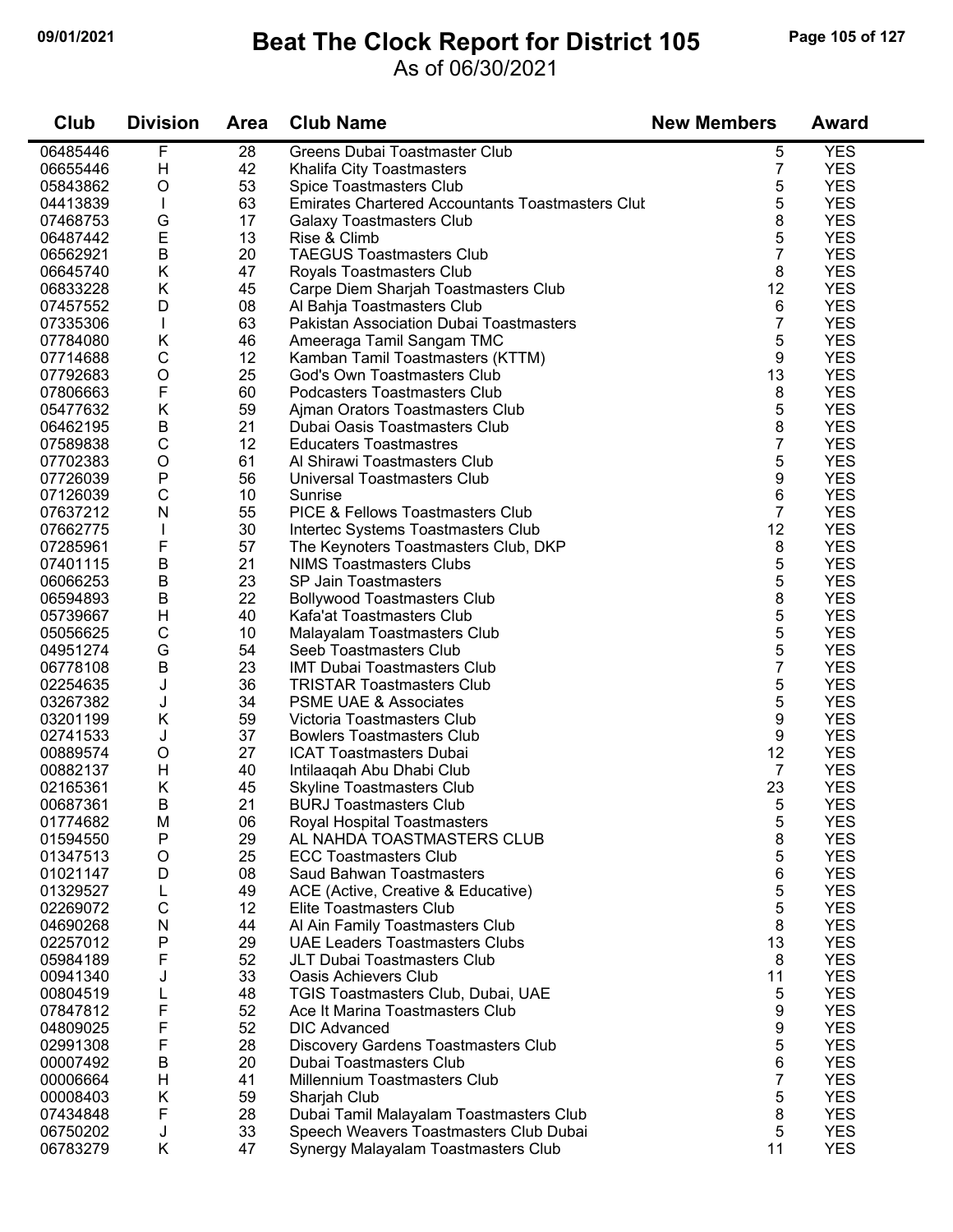**Club Division Area Club Name New Members Award**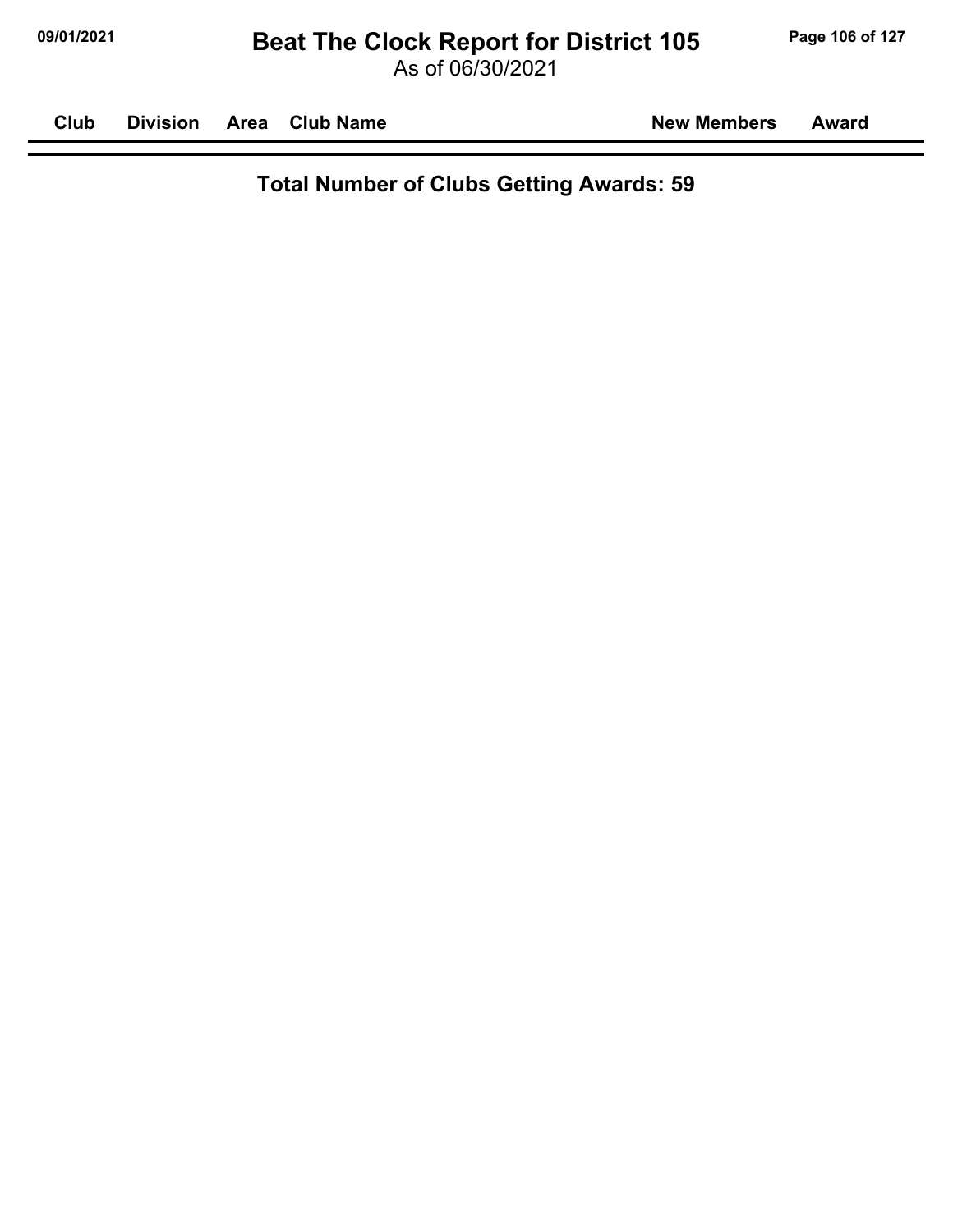## **09/01/2021 Beat The Clock Report for District 106 Page 107 of 127**

As of 06/30/2021

| Club     | <b>Division</b> | Area | Club Name                              | <b>New Members</b> | Award |
|----------|-----------------|------|----------------------------------------|--------------------|-------|
| 00007756 | ⊢               | 41   | Deluxe Toastmasters                    |                    | YES   |
| 00007124 | Α               | 01   | Heart of the Harbour Toastmasters Club |                    | YES   |
| 00000167 | E               | 41   | White Bear Toastmasters                |                    | YES   |
| 06602725 |                 | 23   | Readership Toastmasters                |                    | YES   |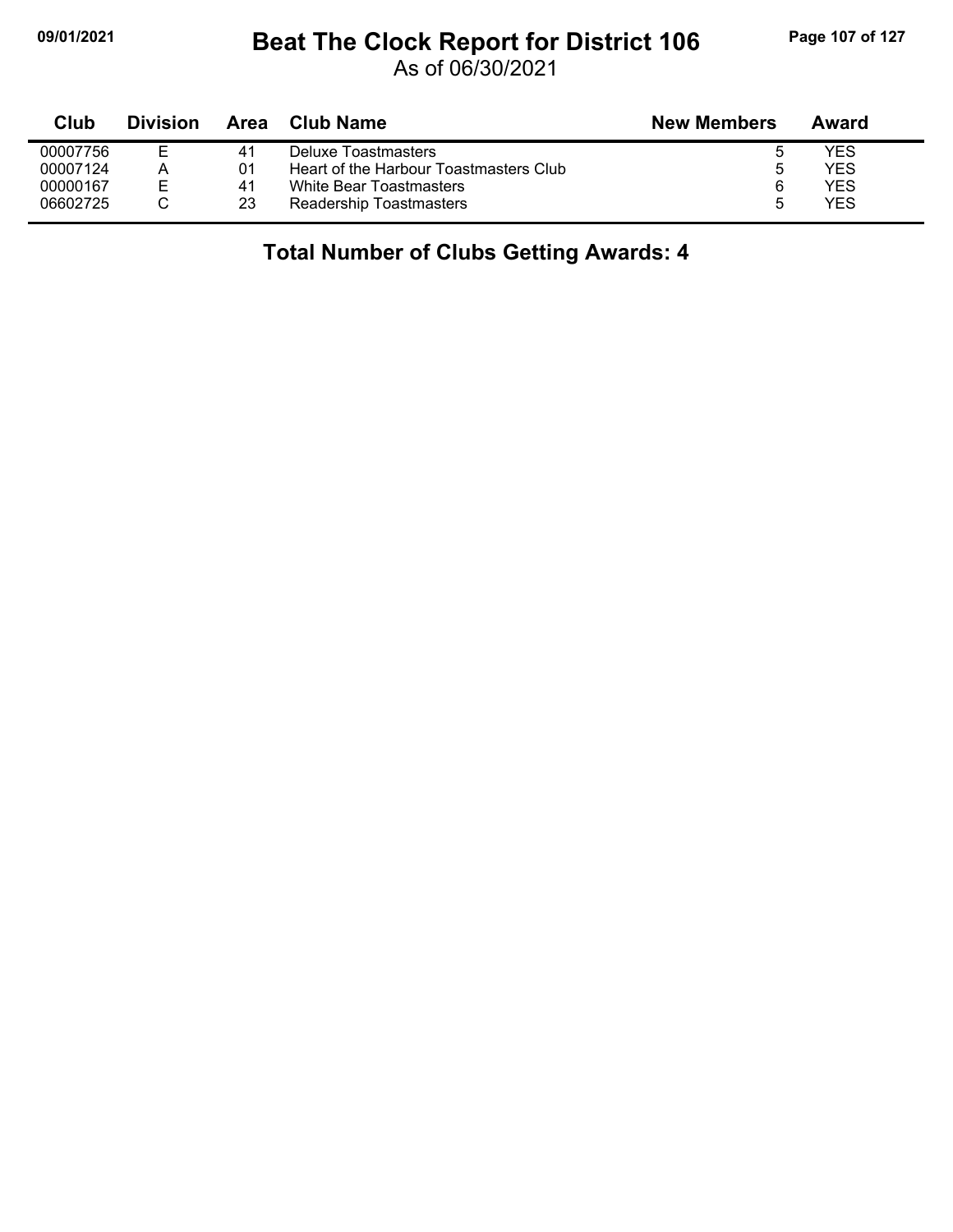## **09/01/2021 Beat The Clock Report for District 107 Page 108 of 127**

As of 06/30/2021

| Club     | <b>Division</b> | Area | Club Name                        | <b>New Members</b> | Award |
|----------|-----------------|------|----------------------------------|--------------------|-------|
| 01510019 | B               |      | <b>HP Toastmasters Barcelona</b> |                    | YES   |
| 05202793 |                 | 01   | Oracle Malaga                    | b                  | YES   |
| 07753626 | Е               | 02   | Let's Speak Toastmasters Club    |                    | YES   |
| 04482219 |                 | 05   | Sardinero                        | 5                  | YES   |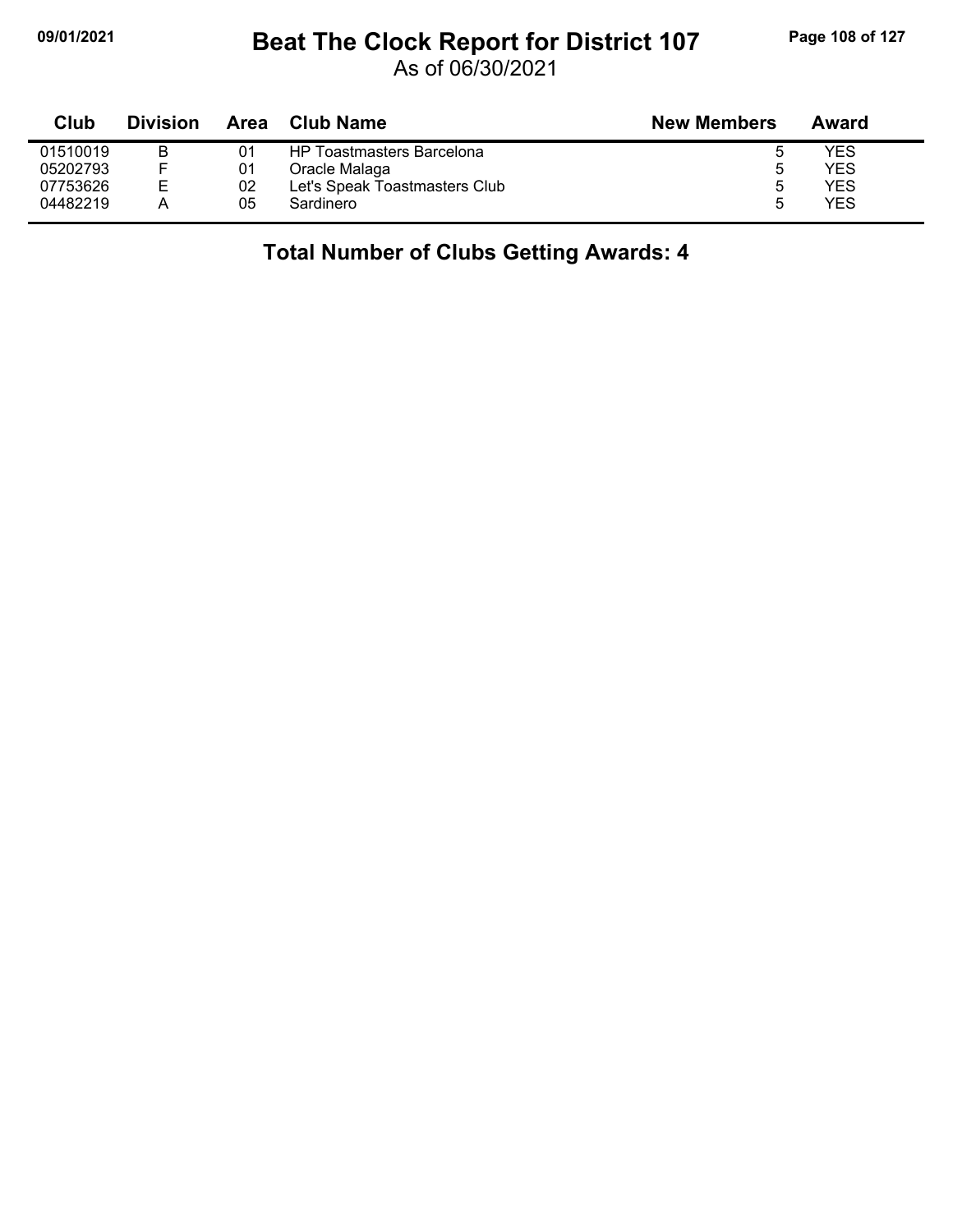## **09/01/2021 Beat The Clock Report for District 108 Page 109 of 127**

As of 06/30/2021

| Club     | <b>Division</b> | Area | <b>Club Name</b>                | <b>New Members</b> | Award      |
|----------|-----------------|------|---------------------------------|--------------------|------------|
| 04053566 | E               | 02   | Toastmasters Gdynia             | 6                  | YES        |
| 05225847 | В               | 03   | <b>Confident Voices Vilnius</b> | 8                  | <b>YES</b> |
| 02565843 | B               | 03   | Toastmasters Klaipeda           | 5                  | <b>YES</b> |
| 02539011 |                 | 01   | Moscow Toastbusters             |                    | <b>YES</b> |
| 01338915 | 0D              | 0Α   | Astana Toastmasters Club        | 6                  | <b>YES</b> |
| 03314827 | A               | 01   | Toastmasters Olsztyn            | 6                  | <b>YES</b> |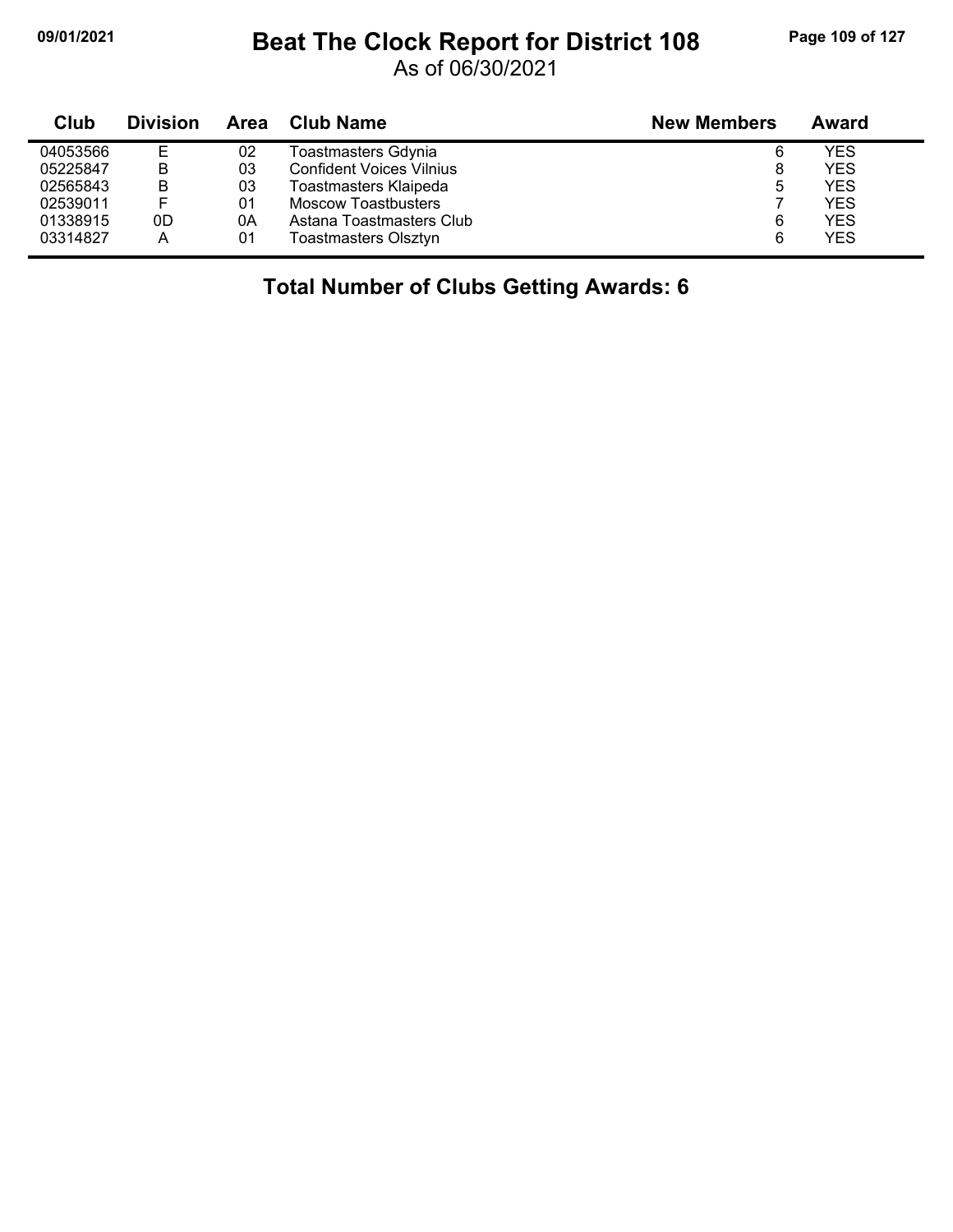## **09/01/2021 Beat The Clock Report for District 109 Page 110 of 127**

As of 06/30/2021

| Club     | <b>Division</b> | Area | <b>Club Name</b>                     | <b>New Members</b> | Award      |
|----------|-----------------|------|--------------------------------------|--------------------|------------|
| 01490250 | E               | 02   | Wiener Toastmasters Rhetorik Klub    | 5                  | YES        |
| 05656523 | G               | 03   | <b>Connected People Toastmasters</b> | 10                 | <b>YES</b> |
| 00006390 | E               | 02   | V.I.C. Toastmasters Club             | 5                  | <b>YES</b> |
| 02890562 |                 | 02   | <b>Basel International Speakers</b>  | ა                  | <b>YES</b> |
| 03390337 | G               | 01   | Piraeus Toastmasters Club            | 6                  | <b>YES</b> |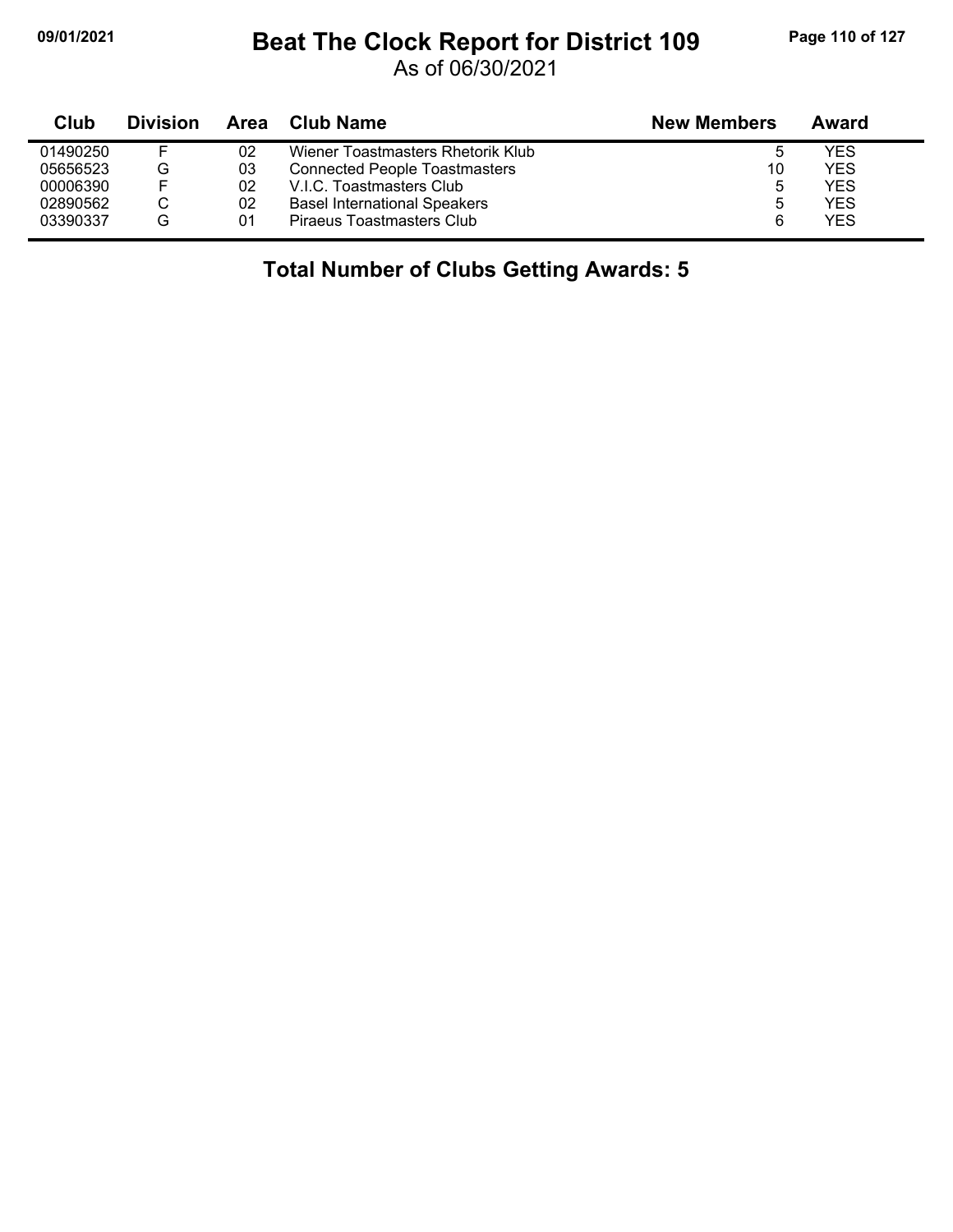## **09/01/2021 Beat The Clock Report for District 110 Page 111 of 127**

As of 06/30/2021

| Club     | <b>Division</b> | Area | Club Name                           | <b>New Members</b> | Award      |
|----------|-----------------|------|-------------------------------------|--------------------|------------|
| 04338165 |                 | 02   | Transilvania Toastmasters Brasov    | 5                  | YES        |
| 02456486 | С               | 02   | <b>Prague Business Toastmasters</b> | 5                  | YES        |
| 03064566 | С               | 01   | Goood Morning Toastmasters          | 5                  | <b>YES</b> |
| 01971420 |                 | 04   | <b>Braila Toastmasters</b>          | 5                  | <b>YES</b> |
| 00007226 | В               | 02   | <b>CHAMBER Toastmasters Club</b>    | 5                  | <b>YES</b> |
| 01269633 | D               | 01   | Timisoara Toastmasters Club         |                    | <b>YES</b> |
| 05418924 |                 | 05   | Radauti Toastmasters                | 11                 | YES        |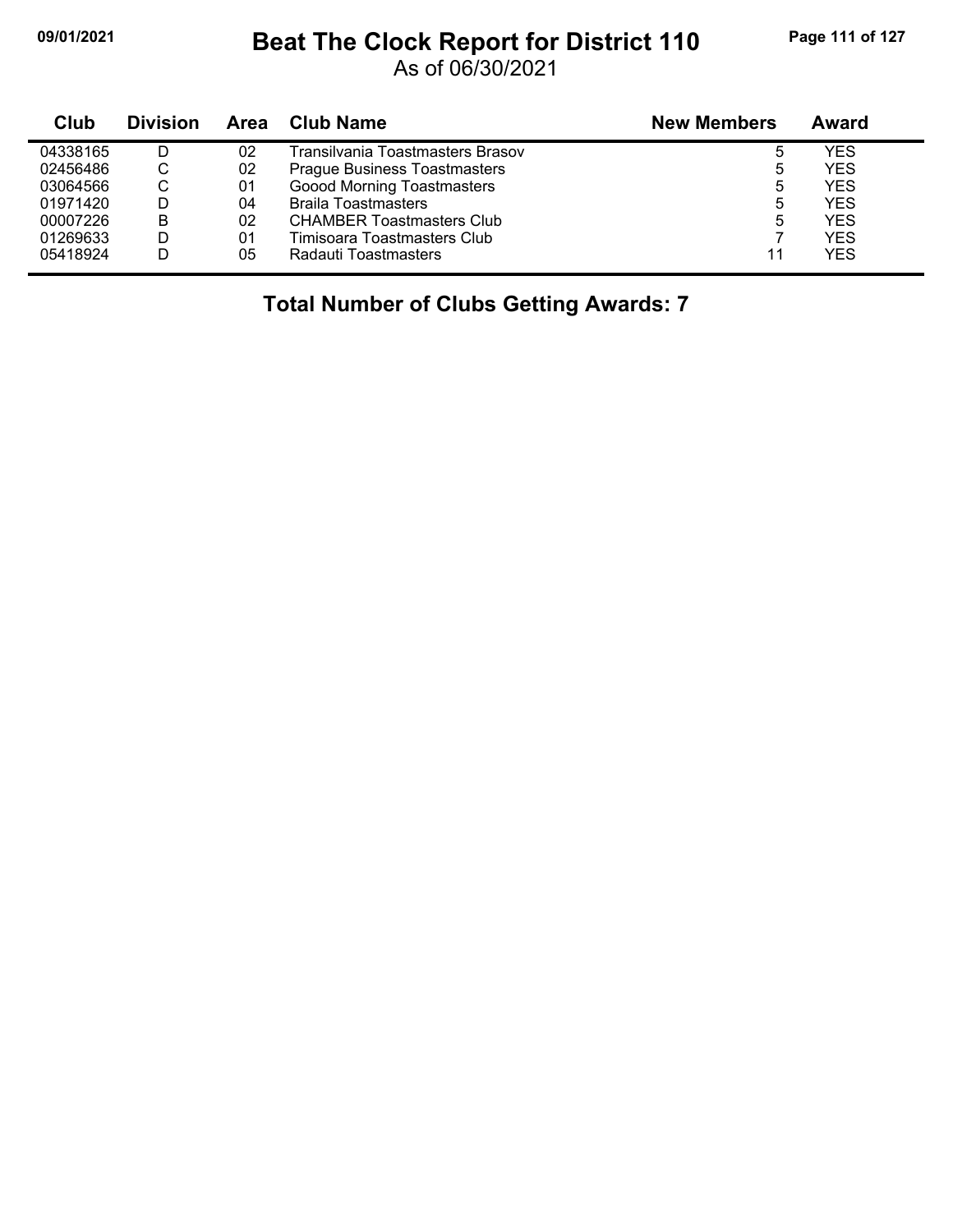## **09/01/2021 Beat The Clock Report for District 111 Page 112 of 127**

As of 06/30/2021

| Club     | <b>Division</b> | <b>Area</b> | <b>Club Name</b>                       | <b>New Members</b> | Award      |
|----------|-----------------|-------------|----------------------------------------|--------------------|------------|
| 05445456 | В               | 24          | Brasilia TM - Alumni UnB               | 6                  | YES        |
| 05313265 | А               | 11          | Wild Talkers English Toastmasters Club | 5                  | YES        |
| 07039995 | В               | 21          | Open POA Toastmasters                  | 5                  | YES        |
| 07590946 | В               | 22          | <b>Toastmasters Everywhere</b>         |                    | <b>YES</b> |
| 07540049 | A               | 13          | España Aqui                            | 5                  | YES        |
| 04398319 | в               | 23          | <b>Rio Toastmasters</b>                | 6                  | YES        |
| 04830452 | B               | 21          | Nós Toastmasters                       |                    | YES        |
| 06556192 | Α               | 14          | Campinas #1 English Toastmasters       | 6                  | YES        |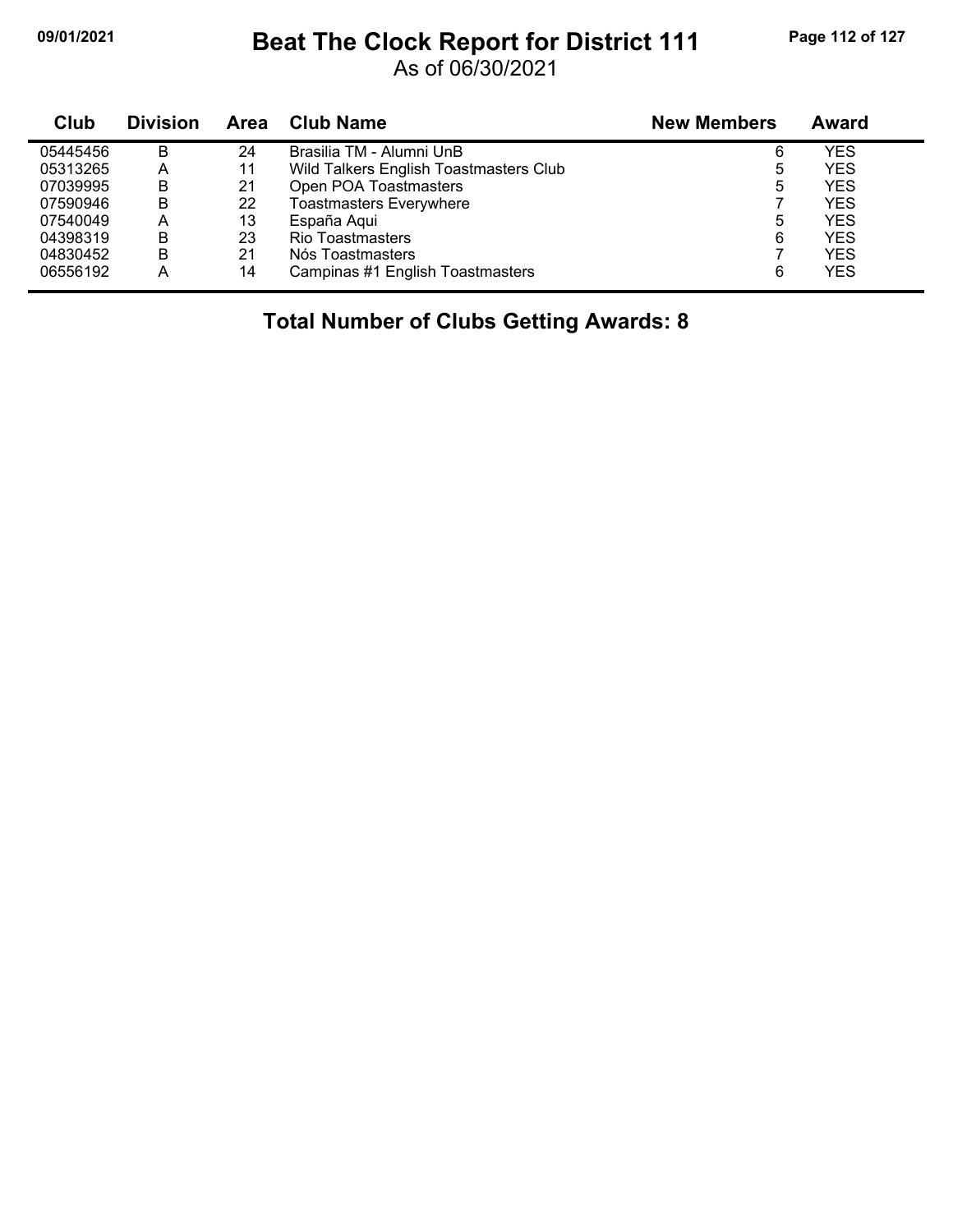## **09/01/2021 Beat The Clock Report for District 112 Page 113 of 127**

As of 06/30/2021

| Club     | <b>Division</b> | <b>Area</b> | <b>Club Name</b>                   | <b>New Members</b> | <b>Award</b> |
|----------|-----------------|-------------|------------------------------------|--------------------|--------------|
| 05906476 | Κ               | 04          | Dairy Flat Toastmasters            | 6                  | <b>YES</b>   |
| 04822280 | N               | 03          | <b>Watch This Space</b>            | 10                 | <b>YES</b>   |
| 00670123 | O               | 02          | Onehunga Club                      | 6                  | <b>YES</b>   |
| 07730088 | M               | 05          | Ponsonby Toastmasters              | 5                  | <b>YES</b>   |
| 00007453 | М               | 02          | <b>Toast Of Broadway Club</b>      | 5                  | <b>YES</b>   |
| 00008171 | R               | 01          | Talk Of The Town Toastmasters Club | 8                  | <b>YES</b>   |
| 00008344 | O               | 03          | <b>Howick Toastmasters Club</b>    |                    | <b>YES</b>   |
| 06780465 | N               | 01          | Ma Runga Waka                      | 6                  | <b>YES</b>   |
| 00004298 |                 | 03          | Milford Club                       |                    | <b>YES</b>   |
| 00003473 | R               | 03          | Hastings Toastmasters Club         | 9                  | <b>YES</b>   |
| 00004604 | Q               | 03          | Kickstart Toastmasters Club        | 6                  | <b>YES</b>   |
| 00005208 | М               | 01          | <b>Auckland West</b>               | 10                 | <b>YES</b>   |
| 04649130 | O               | 04          | Te Papa Communicators              | 5                  | <b>YES</b>   |
| 05950177 |                 | 01          | <b>West Harbour Toastmasters</b>   |                    | <b>YES</b>   |
| 00002441 | Q               | 01          | Taupo Club                         |                    | <b>YES</b>   |
| 00593865 | M               | 03          | Speechcraft Club                   | 6                  | <b>YES</b>   |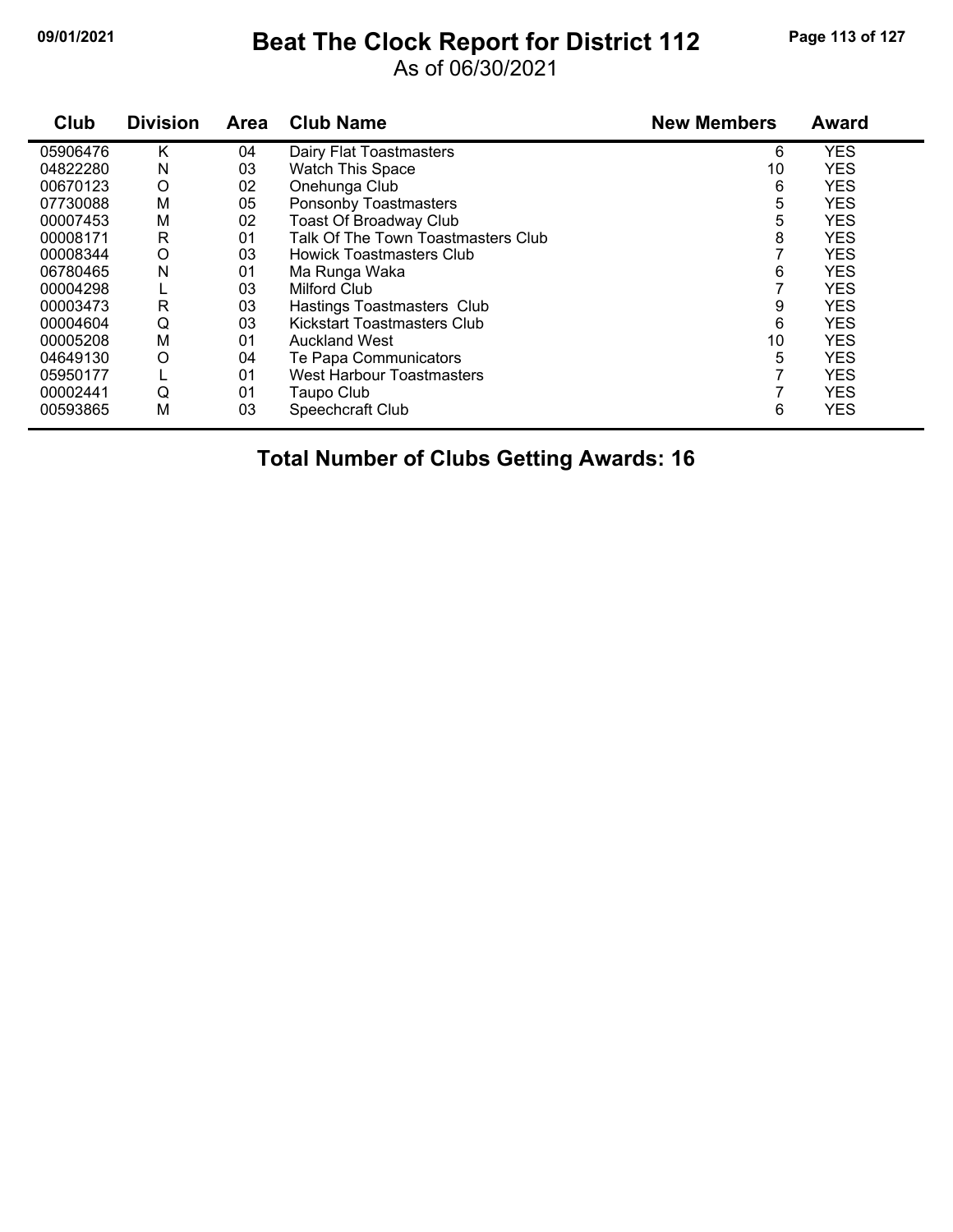## **09/01/2021 Beat The Clock Report for District 113 Page 114 of 127**

#### As of 06/30/2021

| Club     | <b>Division</b> | Area | <b>Club Name</b>                                 | <b>New Members</b> | <b>Award</b> |
|----------|-----------------|------|--------------------------------------------------|--------------------|--------------|
| 00588773 | A               | 03   | Centenario Club                                  | 5                  | <b>YES</b>   |
| 01028691 | $\mathsf{C}$    | 03   | Efrain Gonzalez Luna                             | 6                  | <b>YES</b>   |
| 00904997 | G               | 01   | Coach Culiacán                                   | 6                  | <b>YES</b>   |
| 02203698 | B               | 01   | <b>Bricos</b>                                    | 18                 | <b>YES</b>   |
| 03278007 | D               | 04   | Mexicrea                                         | 6                  | <b>YES</b>   |
| 04089257 | F               | 01   | John Deere Mexico                                | 8                  | <b>YES</b>   |
| 04117176 | E               | 03   | <b>ITCH</b>                                      | 6                  | <b>YES</b>   |
| 01048238 |                 | 01   | Cultura y Liderazgo                              | $\overline{7}$     | <b>YES</b>   |
| 00002310 | F               | 03   | Club Reexpresion 2310                            | $\overline{7}$     | <b>YES</b>   |
| 00001156 | E<br>F          | 03   | Tecnologico de Monterrey Club                    | 17                 | <b>YES</b>   |
| 06779304 |                 | 04   | Amigos Laguna                                    | 11                 | <b>YES</b>   |
| 04070876 | A               | 05   | Visionarios                                      | 5                  | <b>YES</b>   |
| 05615894 | D               | 04   | John Deere Ramos Arizpe                          | 5                  | <b>YES</b>   |
| 05666244 | G               | 02   | Javier Cordova                                   | 13                 | <b>YES</b>   |
| 00005837 | B               | 01   | Comunicacion y Participacion                     | 5                  | <b>YES</b>   |
| 00004463 | F               | 03   | Pioneros de la Laguna Club                       | 8                  | <b>YES</b>   |
| 00004783 | A               | 02   | Club Toastmaster Cultural De Ensenada            | 5                  | <b>YES</b>   |
| 07446417 | H               | 02   | Club Toastmasters Microsip Empresarial Chihuahua | 5                  | <b>YES</b>   |
| 00006258 | A               | 05   | <b>INNOVACION</b>                                | 10                 | <b>YES</b>   |
| 01070404 | G               | 04   | <b>Club Toastmasters Los Mochis</b>              | 5                  | <b>YES</b>   |
| 07553449 | E               | 02   | <b>Toastmasters Uhub Emprendedor</b>             | 5                  | <b>YES</b>   |
| 00801868 | $\mathbf C$     | 02   | Guachichiles Pico De Oro Club                    | 5                  | <b>YES</b>   |
| 07786839 | $\mathsf{H}$    | 01   | <b>Networking Online</b>                         | 9                  | <b>YES</b>   |
| 00000177 | A               | 05   | Club Tm De Ensenada                              | 7                  | <b>YES</b>   |
| 07868192 | G               | 01   | <b>Club Toastmasters Premier</b>                 | $\overline{7}$     | <b>YES</b>   |
| 07575744 | G               | 04   | <b>Toastmasters Guasave</b>                      | 5                  | <b>YES</b>   |
| 05553392 | F               | 04   | <b>CAPED LAGUNA</b>                              | $\overline{7}$     | <b>YES</b>   |
| 04854646 | A               | 02   | Lideres Del Milenio                              | 5                  | <b>YES</b>   |
| 06999181 | H               | 02   | F.C.A. UACH                                      | 5                  | <b>YES</b>   |
| 07021570 | $\mathsf{C}$    | 01   | Coparmex San Luis                                | 6                  | <b>YES</b>   |
| 07373703 | D               | 01   | <b>ITM Toastmasters</b>                          | 10                 | <b>YES</b>   |
| 06831272 | F               | 02   | El Poder De La Palabra                           | 6                  | <b>YES</b>   |
| 07185293 | B               | 03   | Grupo STE                                        | 8                  | <b>YES</b>   |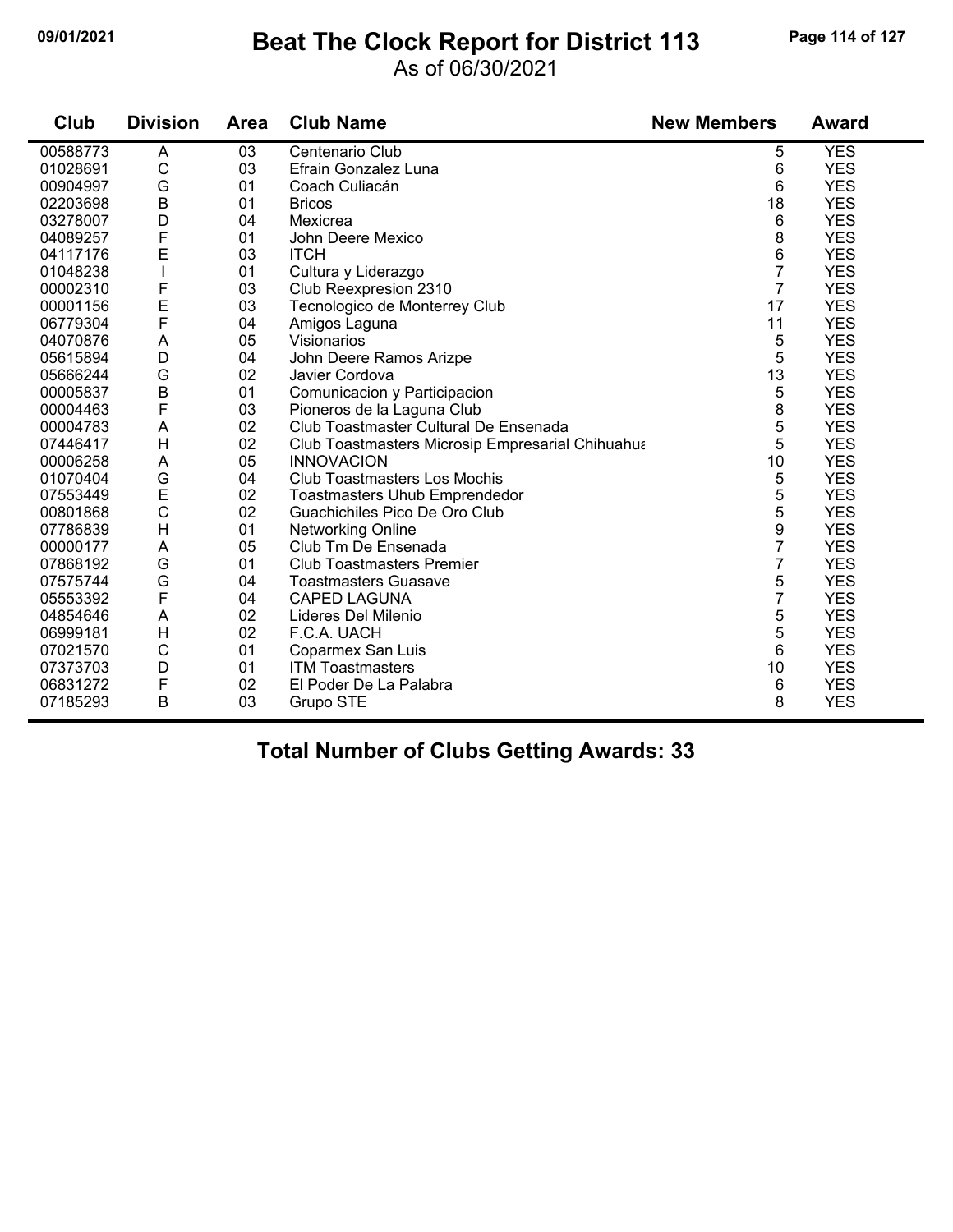## **09/01/2021 Beat The Clock Report for District 114 Page 115 of 127**

As of 06/30/2021

| Club     | <b>Division</b> | Area | Club Name                              | <b>New Members</b> | Award      |
|----------|-----------------|------|----------------------------------------|--------------------|------------|
| 07450272 |                 | 19   | <b>Stanbic UG Crested Toastmasters</b> |                    | YES        |
| 07207128 |                 | 16   | <b>Blue Nile Toastmasters</b>          |                    | <b>YES</b> |
| 05908850 | В               | 06   | Kigali Executives                      | 5                  | <b>YES</b> |
| 06639074 | B               | 04   | Rafiki Toastmasters                    | 9                  | <b>YES</b> |
| 07392789 | Α               | 03   | Tamarind Mombasa Toastmasters Club     | 5                  | <b>YES</b> |
| 00689391 | С               | 10   | <b>Smart Speak Toastmasters Club</b>   | 5                  | <b>YES</b> |
| 01202269 | в               | 05   | <b>SEMA</b>                            |                    | <b>YES</b> |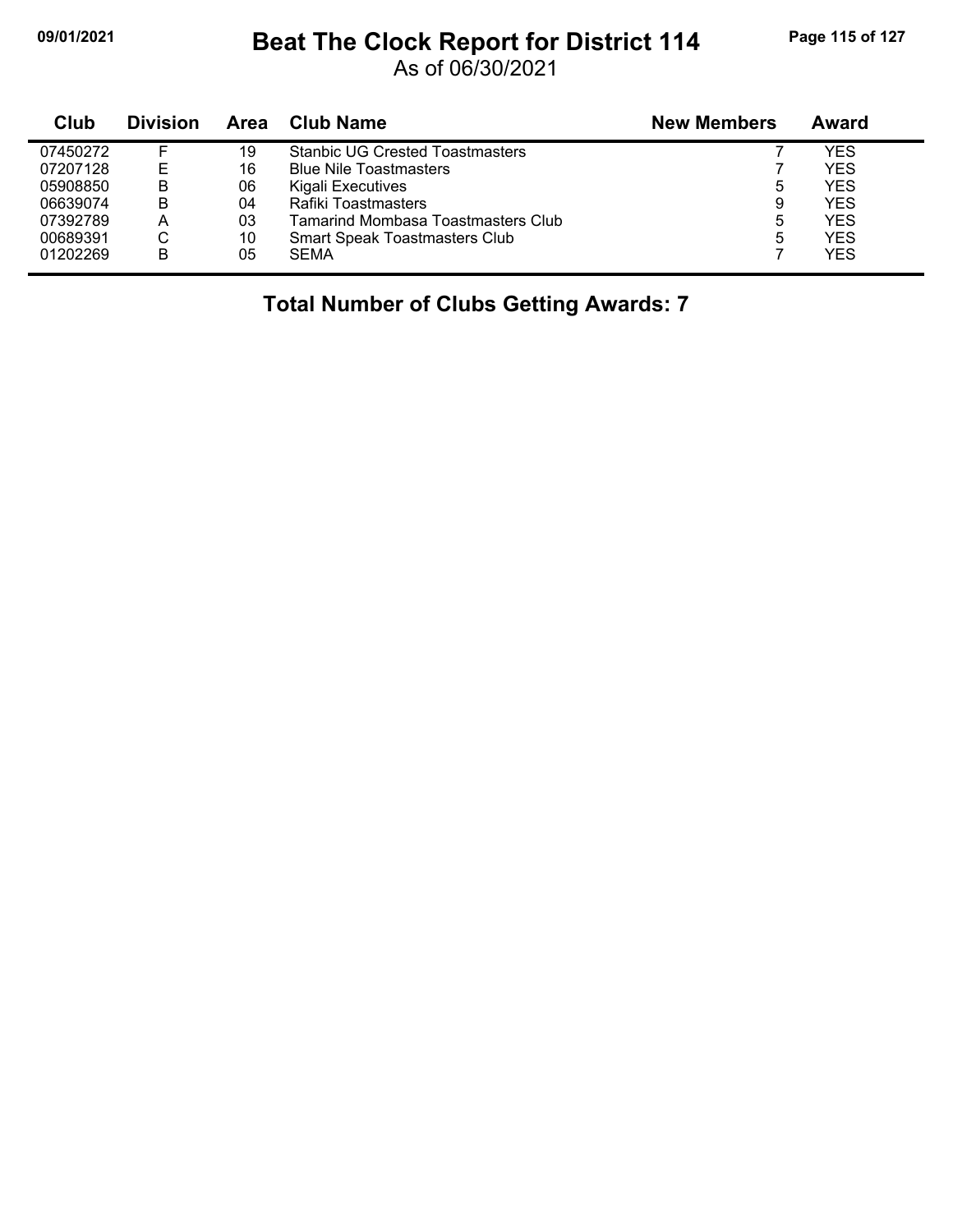## **09/01/2021 Beat The Clock Report for District 115 Page 116 of 127**

As of 06/30/2021

| Club     | <b>Division</b> | Area | Club Name                            | <b>New Members</b> | Award      |
|----------|-----------------|------|--------------------------------------|--------------------|------------|
| 04948682 | С               | 02   | <b>Henderson Toasters</b>            | 8                  | YES        |
| 06633880 | Α               | 01   | <b>Storytellers Toastmasters</b>     | b                  | <b>YES</b> |
| 00932959 | D               | 03   | Colorado River Toastmasters          | 5                  | <b>YES</b> |
| 01281610 | D               | 02   | <b>Henderson Toastmasters</b>        | 6                  | <b>YES</b> |
| 00007269 | С               | 01   | Speakers & Leaders of Summerlin      | 9                  | <b>YES</b> |
| 00006773 | Α               | 01   | Powerhouse Pros                      | 6                  | YES        |
| 00003374 | B               | 03   | Bachelors & Bachelorettes Club       | 5                  | <b>YES</b> |
| 00003883 | А               | 02   | <b>Starmasters Toastmasters Club</b> | 6                  | <b>YES</b> |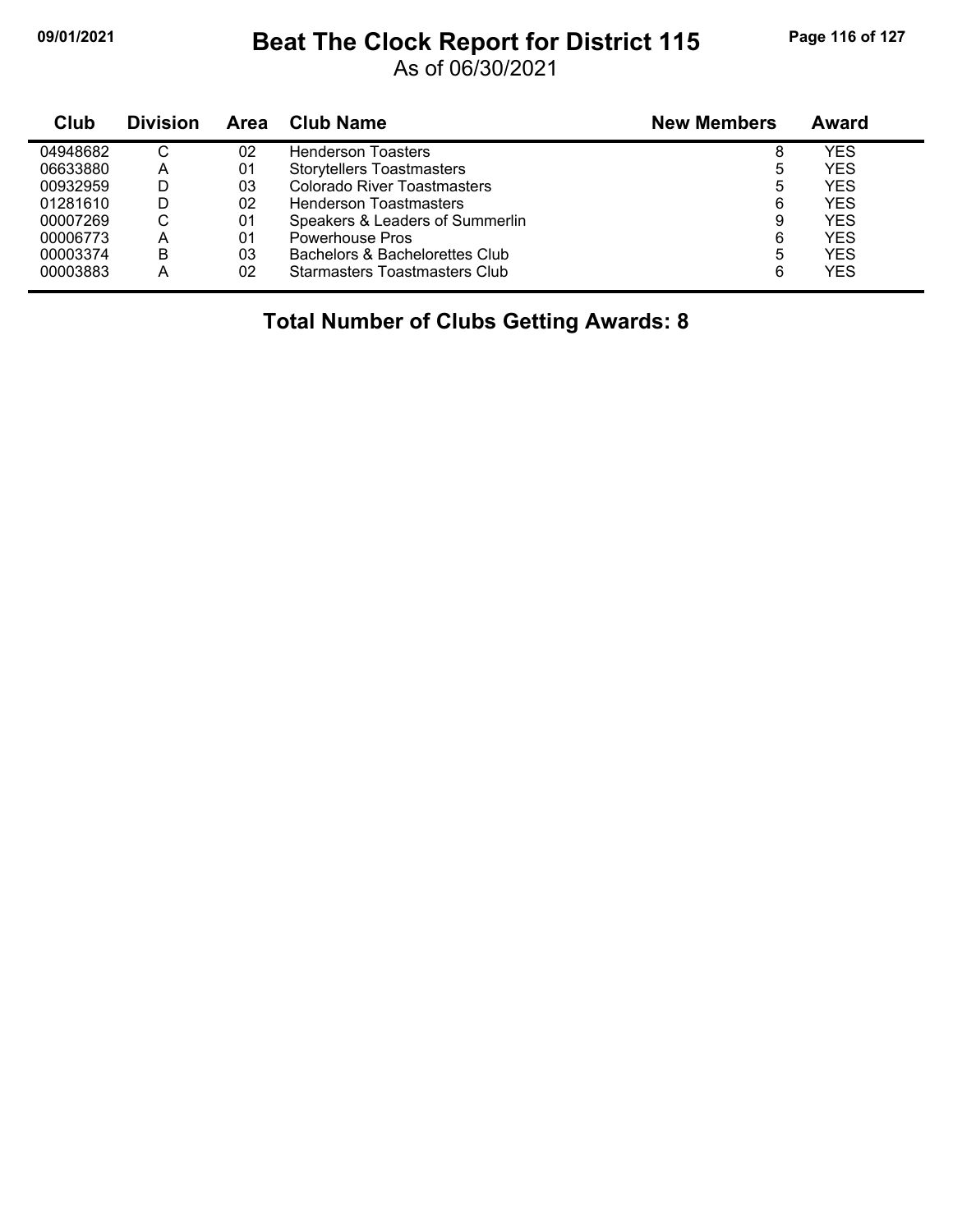## **09/01/2021 Beat The Clock Report for District 116 Page 117 of 127**

### As of 06/30/2021

| Club     | <b>Division</b> | Area | <b>Club Name</b>                            | <b>New Members</b> | Award      |
|----------|-----------------|------|---------------------------------------------|--------------------|------------|
| 07800384 | D               | 15   | <b>AITMAQ Toastmasters</b>                  | 9                  | <b>YES</b> |
| 07781670 | G               | 28   | <b>KPMG Qatar Toastmasters Club</b>         | 5                  | <b>YES</b> |
| 00002910 | D               | 14   | <b>Qatar Toastmasters Club</b>              | 5                  | <b>YES</b> |
| 07700581 | E               | 17   | <b>CNAQ Toastmasters</b>                    | $\bf 8$            | <b>YES</b> |
| 07904496 | G               | 27   | <b>Oasis Advanced Toastmasters</b>          | 5                  | <b>YES</b> |
| 07526160 | $\mathsf{H}$    | 29   | <b>Qatar University Alumni Toastmasters</b> | 13                 | <b>YES</b> |
| 06553677 | C               | 11   | <b>Global Toastmasters Club</b>             | 8                  | <b>YES</b> |
| 06800092 | G               | 25   | <b>Hamad Toastmasters Club</b>              | 9                  | <b>YES</b> |
| 05499096 | E               | 18   | <b>Bhavans Toastmasters</b>                 | $\overline{7}$     | <b>YES</b> |
| 07206654 | F               | 24   | <b>Transcend Toastmasters Club</b>          | 7                  | <b>YES</b> |
| 07162987 | D               | 16   | <b>Spark Toastmasters Club</b>              | 9                  | <b>YES</b> |
| 06824940 | H               | 31   | <b>Maharat Toastmasters Club</b>            | 6                  | <b>YES</b> |
| 05474143 | D               | 14   | Petra Toastmasters Club                     | 7                  | <b>YES</b> |
| 07683366 | D               | 15   | Larsen & Toubro Qatar Toastmasters          | 5                  | <b>YES</b> |
| 05970419 | F               | 22   | Qatar Laughter Yoga Toastmasters Club       | 5                  | <b>YES</b> |
| 00005874 | A               | 02   | Megchiani-One                               | 15                 | <b>YES</b> |
| 07805665 | F               | 24   | Utkalika Toastmasters Club                  | 6                  | <b>YES</b> |
| 07830652 | H               | 30   | <b>TWA Toastmasters Qatar</b>               | 5                  | <b>YES</b> |
| 07849095 | $\sf B$         | 06   | Al Zaheem Toastmaster Club                  | 6                  | <b>YES</b> |
| 05636137 | A               | 04   | <b>RCS Debaters Toastmasters Club</b>       | 7                  | <b>YES</b> |
| 05995363 | B               | 08   | NIA Hindi Toastmasters Club                 |                    | <b>YES</b> |
| 06598310 | C               | 09   | FLAMING SPIRITS TOASTMASTERS CLUB           | 6                  | <b>YES</b> |
| 07400504 | G               | 27   | <b>Goodwill Toastmasters</b>                | 6                  | <b>YES</b> |
| 07291984 | F               | 23   | Malaysian Toastmasters Club                 | 10                 | <b>YES</b> |
| 01349612 | A               | 04   | <b>Galfar Toastmasters</b>                  | 9                  | <b>YES</b> |
| 06758410 | C               | 11   | <b>VIP Toastmasters Club</b>                | 11                 | <b>YES</b> |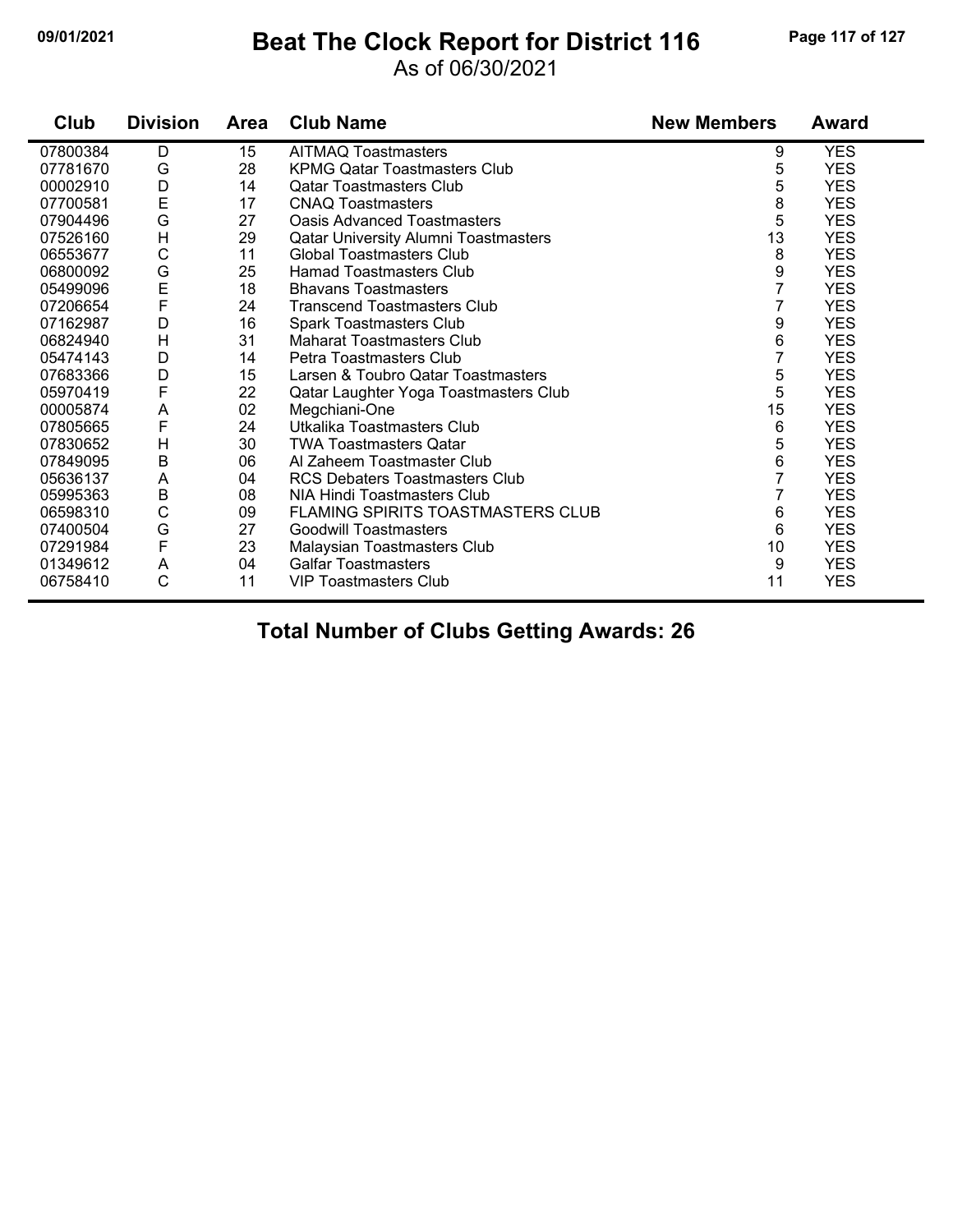## **09/01/2021 Beat The Clock Report for District 117 Page 118 of 127**

As of 06/30/2021

| Club     | <b>Division</b> | <b>Area</b> | <b>Club Name</b>             | <b>New Members</b> | <b>Award</b> |
|----------|-----------------|-------------|------------------------------|--------------------|--------------|
| 05740935 | в               | 14          | <b>Fujifilm Tech Talks</b>   |                    | YES          |
| 05635261 | в               | 13          | AgVocates                    | 6                  | <b>YES</b>   |
| 05424901 | D               | 35          | Soaring Eagles               | 9                  | YES          |
| 00870220 | B               | 15          | <b>Techtalk Toastmasters</b> |                    | <b>YES</b>   |
| 00000962 | F               | 52          | Kinston Club                 | 6                  | YES          |
| 02013392 | А               | 03          | <b>PRATTically Speaking</b>  |                    | <b>YES</b>   |
| 00009445 | в               | 15          | Talkers@Cisco                | 19                 | <b>YES</b>   |
| 07747756 | A               | 05          | <b>Align Toastmasters</b>    | 6                  | <b>YES</b>   |
| 00002110 | D               | 34          | <b>Campus Toastmasters</b>   | 11                 | <b>YES</b>   |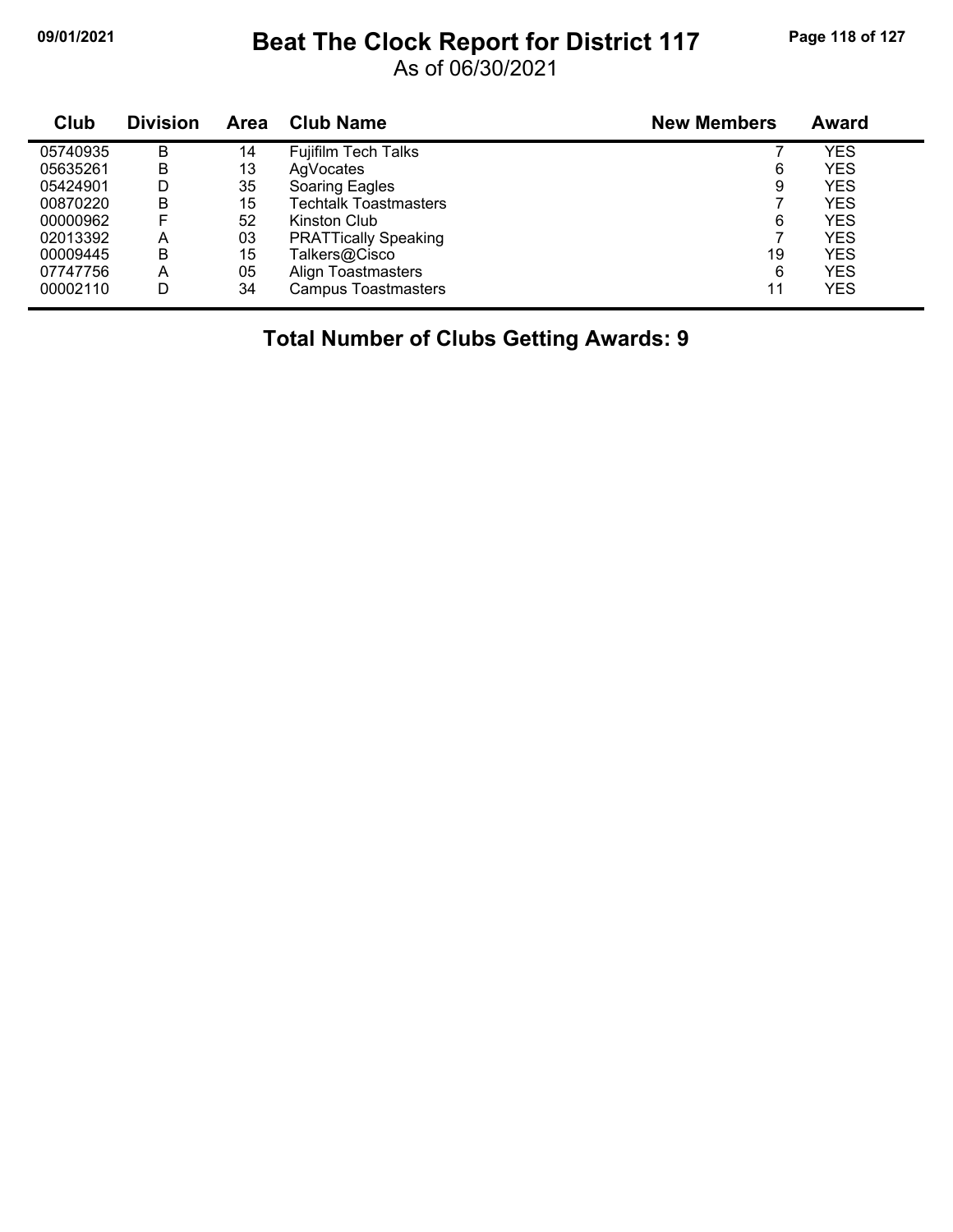## **09/01/2021 Beat The Clock Report for District 118 Page 119 of 127**

#### As of 06/30/2021

| Club     | <b>Division</b> | <b>Area</b> | <b>Club Name</b>                                 | <b>New Members</b> | <b>Award</b> |
|----------|-----------------|-------------|--------------------------------------------------|--------------------|--------------|
| 07780832 | D               | 03          | Junior Leadership Toastmasters Club              |                    | <b>YES</b>   |
| 07849190 | E               | 02          | Guangzhou Pathfinders Toastmasters Club          | 5                  | <b>YES</b>   |
| 07869108 | D               | 04          | Unlimited Trainer Toastmasters Club              | 6                  | <b>YES</b>   |
| 01992071 | E               | 03          | Elite Chinese Toastmasters Club                  | 5                  | <b>YES</b>   |
| 03110526 | E               | 01          | Sun Yat-Sen University Medical Toastmasters Club | 6                  | <b>YES</b>   |
| 06814817 | P               | 01          | Golden Talk Toastmasters Club                    | 5                  | <b>YES</b>   |
| 01125808 | H               | 02          | K.I.S.S.                                         | 8                  | <b>YES</b>   |
| 07502580 | D               | 01          | Enjoy Toastmasters Club                          | 11                 | <b>YES</b>   |
| 04325851 | Y               | 02          | <b>Champion Toastmasters Club</b>                | 7                  | <b>YES</b>   |
| 07757501 | P               | 02          | <b>TOP Toastmasters Club</b>                     | 9                  | <b>YES</b>   |
| 07712205 | D               | 04          | Foresea Toastmasters International Club          | 5                  | <b>YES</b>   |
| 01373522 |                 | 02          | Chang Yan Mandarin Toastmasters Club             | 9                  | <b>YES</b>   |
| 07880873 | S               | 04          | Dongguan I Psychology Toastmasters Club          | 5                  | <b>YES</b>   |
| 07881288 | A               | 04          | <b>GX Pilot Bilingual Toastmasters Club</b>      | 8                  | <b>YES</b>   |
| 07887291 | E               | 04          | Lawsons Elite Toastmasters Club                  | 11                 | <b>YES</b>   |
| 00007718 | $\mathsf{N}$    | 01          | Guangzhou Toastmasters Club                      | 5                  | <b>YES</b>   |
| 04552435 |                 | 03          | Longgang Toastmasters Club                       | 6                  | <b>YES</b>   |
| 04729100 | D               | 01          | Century Excellence Toastmasters Club             | 5                  | <b>YES</b>   |
| 07400413 | Υ               | 03          | Doctor We Toastmasters Club                      | 5                  | <b>YES</b>   |
| 06952186 | D               | 02          | Lohas Toastmasters Club                          | 9                  | <b>YES</b>   |
| 07391131 | Q               | 05          | Lanzhou Campus Toastmasters Club                 | 6                  | <b>YES</b>   |
| 07064204 | Q               | 05          | Lanzhou Toastmasters Club                        | 5                  | <b>YES</b>   |
| 03818214 | $\mathbf S$     | 01          | Talktime                                         | 5                  | <b>YES</b>   |
| 04935417 | Y               | 01          | Huan Yu Toastmasters                             | 5                  | <b>YES</b>   |
| 05650645 | P               | 05          | AACTP Chengdu Toastmasters Club                  | 5                  | <b>YES</b>   |
| 05447302 | $\mathbf S$     | 04          | Dongguan English Toastmasters Club               | 6                  | <b>YES</b>   |
| 01645167 | P               | 04          | Chengdu WExpress Toastmasters Club               | 5                  | <b>YES</b>   |
| 02329535 | E               | 03          | <b>YOUTH Toastmasters Club</b>                   | 8                  | <b>YES</b>   |
| 02332597 |                 | 04          | Eloquence Of the Elites Toastmasters Club        | 8                  | <b>YES</b>   |
| 00594537 | H               | 04          | <b>Shenzhen Toastmasters Club</b>                | 6                  | <b>YES</b>   |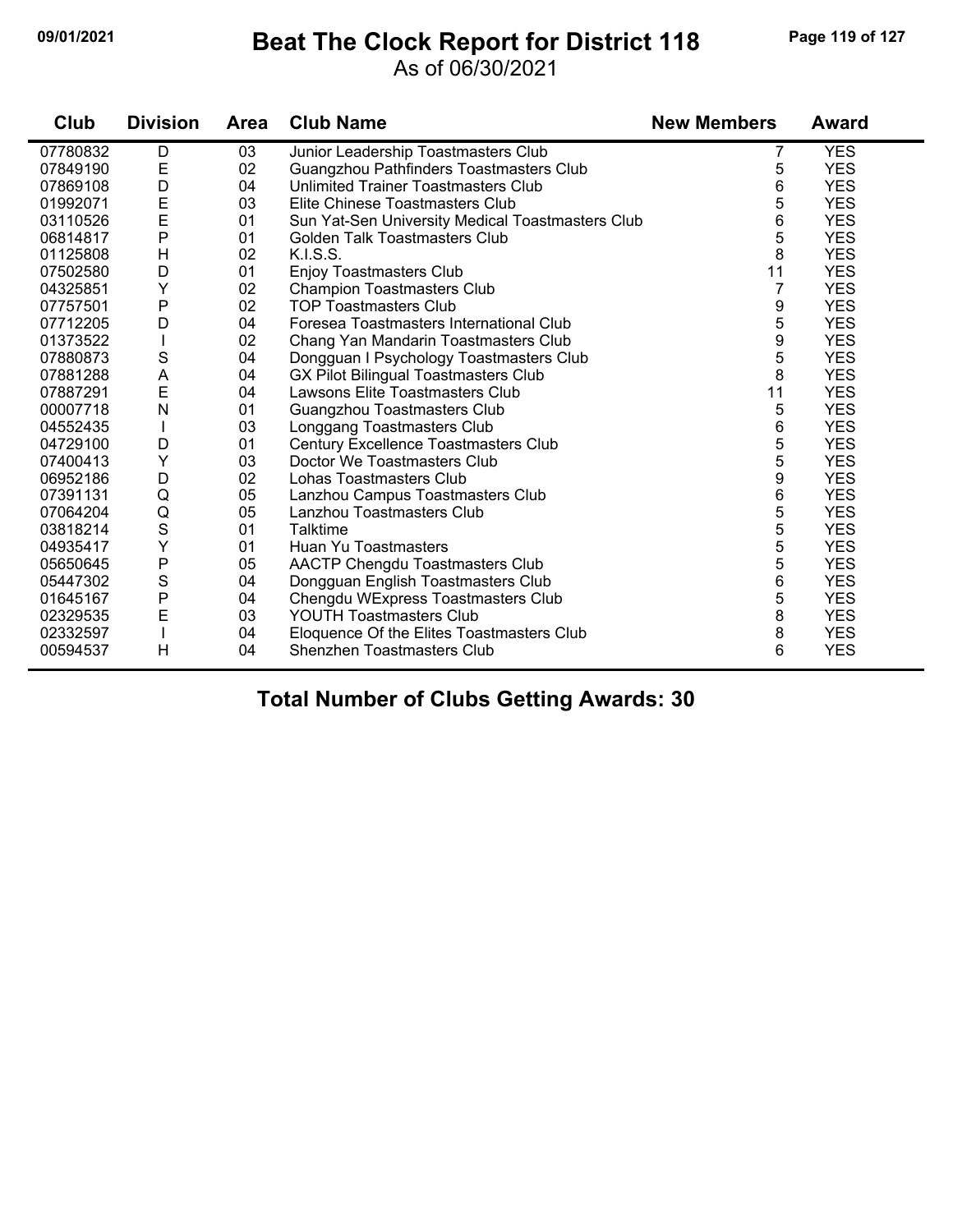## **09/01/2021 Beat The Clock Report for District 119 Page 120 of 127**

As of 06/30/2021

| Club     | <b>Division</b> | Area | <b>Club Name</b>                                  | <b>New Members</b> | Award |
|----------|-----------------|------|---------------------------------------------------|--------------------|-------|
| 01833386 | B               | 22   | <b>BBH NY Talking Heads</b>                       |                    | YES   |
| 01205208 | A               | 15   | Fiesta -- Manhattan's Only Bilingual Spanish Club |                    | YES   |
| 00007292 | С               | 32   | Transmasters                                      | 5                  | YES   |
| 01914665 | B               | 24   | T.I.P.                                            | 9                  | YES   |
| 01916935 |                 | 35   | Verbal Assassins                                  | 5                  | YES   |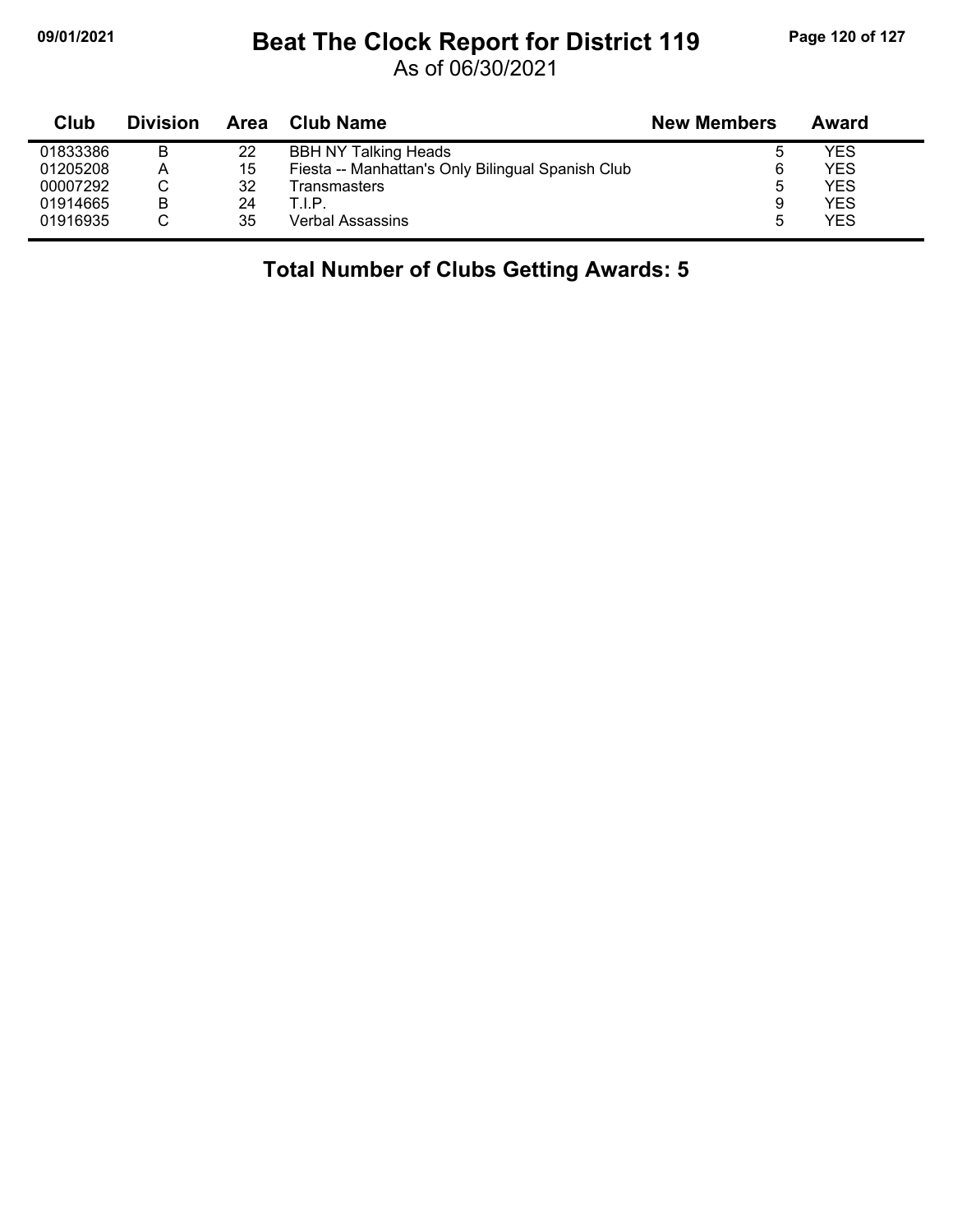## **09/01/2021 Beat The Clock Report for District 120 Page 121 of 127**

### As of 06/30/2021

| Club     | <b>Division</b> | <b>Area</b> | <b>Club Name</b>                                   | <b>New Members</b> | <b>Award</b> |
|----------|-----------------|-------------|----------------------------------------------------|--------------------|--------------|
| 02441171 | D               | 03          | Chennai Communicators Club                         | 5                  | <b>YES</b>   |
| 02148163 | G               | 04          | <b>Coimbatore Toastmasters Club</b>                | 5                  | <b>YES</b>   |
| 03574743 | B               | 04          | <b>HCL Pinnacle Toastmasters Club</b>              | 7                  | <b>YES</b>   |
| 07472933 | D               | 02          | <b>WBG Chennai TalkStars</b>                       | 6                  | <b>YES</b>   |
| 06646561 | F               | 03          | Speak To Lead Toastmasters Club                    | 8                  | <b>YES</b>   |
| 07218703 | H               | 01          | <b>Hillview Toastmasters Club</b>                  | 7                  | <b>YES</b>   |
| 07217134 | Н               | 03          | <b>Pyrocity Toastmasters Club</b>                  | 5                  | <b>YES</b>   |
| 05125333 | A               | 05          | Sol VIT                                            | $\overline{7}$     | <b>YES</b>   |
| 06874898 | E               | 04          | Speak Magic Toastmasters Club                      | 11                 | <b>YES</b>   |
| 02009282 | A               | 03          | Chennai Speakers Forum                             | 10                 | <b>YES</b>   |
| 07072349 | D               | 03          | Stagecoach Chennai Toastmasters Club               | 5                  | <b>YES</b>   |
| 07834921 | Н               | 02          | Kaar Tech Toastmasters                             | 13                 | <b>YES</b>   |
| 00665905 | C               | 01          | Chennai Toastmasters Club                          | 9                  | <b>YES</b>   |
| 07432940 | F               | 04          | Chiron Toastmasters NIT Trichy                     | 10                 | <b>YES</b>   |
| 06728365 | E               | 02          | Downtown Speakers Forum                            | 11                 | <b>YES</b>   |
| 01363550 | H               | 01          | <b>Madras Toastmasters Club</b>                    | 5                  | <b>YES</b>   |
| 04198323 | A               | 05          | Nuvens VIT                                         | 5                  | <b>YES</b>   |
| 02677376 | D               | 05          | <b>Brisa VIT</b>                                   | 6                  | <b>YES</b>   |
| 02677403 | A               | 05          | Clima VIT                                          | 5                  | <b>YES</b>   |
| 03295556 | D               | 05          | Fogo VIT                                           | 8                  | <b>YES</b>   |
| 03295314 | D               | 05          | Agua VIT                                           | 6                  | <b>YES</b>   |
| 06899839 | A               | 02          | Panimalar Institute of Technology Toastmasters Clu | 9                  | <b>YES</b>   |
| 07285678 | E               | 03          | <b>Alwarpet Toastmasters Club</b>                  | 5                  | <b>YES</b>   |
| 06625781 | D               | 04          | <b>WABAG Toastmasters Club</b>                     | 6                  | <b>YES</b>   |
| 04198235 | A               | 05          | <b>Phoenix VIT</b>                                 | 8                  | <b>YES</b>   |
| 05726507 | D               | 02          | Ericsson Toastmasters Club                         | 5                  | <b>YES</b>   |
| 05073498 | D               | 05          | Ora VIT Toastmasters                               | 8                  | <b>YES</b>   |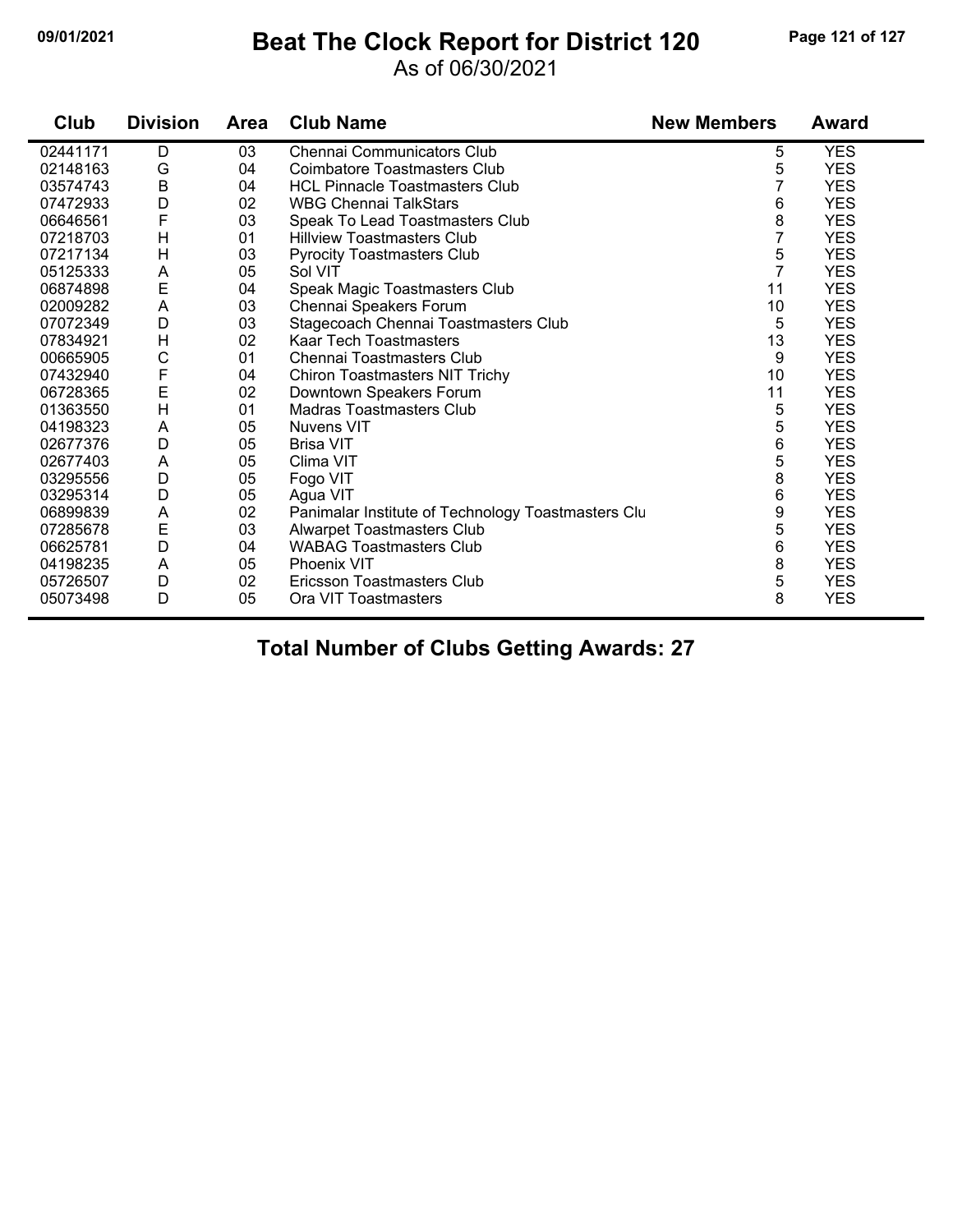## **09/01/2021 Beat The Clock Report for District 121 Page 122 of 127**

#### As of 06/30/2021

| Club     | <b>Division</b> | <b>Area</b> | <b>Club Name</b>                            | <b>New Members</b> | <b>Award</b> |
|----------|-----------------|-------------|---------------------------------------------|--------------------|--------------|
| 05412566 | Е               | 03          | <b>RIPPLERS</b>                             | 9                  | <b>YES</b>   |
| 05455119 | G               | 01          | <b>UST Trivandrum Toastmasters</b>          | 7                  | <b>YES</b>   |
| 06632488 | $\mathsf C$     | 04          | <b>VVCE TOASTMASTERS CLUB</b>               | 5                  | <b>YES</b>   |
| 06599093 | G               | 02          | <b>Orators Trivandrum</b>                   | 5                  | <b>YES</b>   |
| 07291065 | G               | 02          | <b>H&amp;R Block Toastmasters</b>           | 5                  | <b>YES</b>   |
| 02818428 | F               | 04          | <b>Milagres Toastmasters</b>                | 5                  | <b>YES</b>   |
| 04304110 | T               | 03          | Siemens Bangalore Toastmasters Club         | 6                  | <b>YES</b>   |
| 00691074 | Κ               | 03          | Kochi Club                                  | 11                 | <b>YES</b>   |
| 01600545 | L               | 03          | <b>INSPIRON Toastmasters Club</b>           | 13                 | <b>YES</b>   |
| 01522721 | H               | 01          | Kerala Toastmasters                         | 19                 | <b>YES</b>   |
| 01597746 | F               | 01          | <b>ProAct Toastmasters Club</b>             | 11                 | <b>YES</b>   |
| 01207477 | K               | 01          | <b>EKM Toastmasters</b>                     | 12                 | <b>YES</b>   |
| 00843177 | J               | 01          | <b>Talk Master CMS Toastmasters Club</b>    | 9                  | <b>YES</b>   |
| 00843182 | B               | 01          | Speech Master CMS Toastmasters Club         | 10                 | <b>YES</b>   |
| 00726395 | B               | 01          | <b>SBMJC Toastmasters Club</b>              | 10                 | <b>YES</b>   |
| 00726698 | J               | 01          | <b>Mahaveer Toastmasters Club</b>           | 7                  | <b>YES</b>   |
| 07436627 | F               | 01          | Sullia Toastmasters Club                    | $\overline{7}$     | <b>YES</b>   |
| 05970560 | K               | 02          | <b>YMCA Toastmasters Club</b>               | 15                 | <b>YES</b>   |
| 06584495 | B               | 02          | <b>IEEE</b> Impressions                     | 8                  | <b>YES</b>   |
| 06887288 | F               | 03          | Sahyadri Toastmasters Club                  | 12                 | <b>YES</b>   |
| 00003698 | F               | 01          | <b>Winners Club</b>                         | 12                 | <b>YES</b>   |
| 00632425 | $\sf B$         | 01          | <b>CMS Speakers Forum Toastmasters Club</b> | 9                  | <b>YES</b>   |
| 00632019 | B               | 01          | Jain Speakers Forum Toastmasters Club       | 8                  | <b>YES</b>   |
| 07877748 | L               | 02          | Let's Debate Toastmasters Club              | 5                  | <b>YES</b>   |
| 07854448 | K               | 01          | Heritage Toastmasters                       | 6                  | <b>YES</b>   |
| 07856506 | J               | 04          | Transcend Toastmasters Club - 2             | 8                  | <b>YES</b>   |
| 00000547 | B               | 02          | Deejays Toastmasters                        | 9                  | <b>YES</b>   |
| 07706744 | A               | 03          | UltraTech Toastmasters Club                 | 8                  | <b>YES</b>   |
| 01139415 | $\mathsf C$     | 04          | Infosys Toastmasters, Mysore                | 8                  | <b>YES</b>   |
| 00631732 | J               | 01          | Mahaveer Speakers Forum Toastmaster Club    | 8                  | <b>YES</b>   |
| 04327554 | D               | 03          | <b>Orators Toastmasters</b>                 | 7                  | <b>YES</b>   |
| 07460211 | E               | 01          | WeSpeak Toastmasters Club                   | 7                  | <b>YES</b>   |
| 07325136 | F               | 03          | <b>Bantwal Speech Weavers</b>               | 5                  | <b>YES</b>   |
| 06650251 | B               | 02          | SJIM CLUB 3                                 | 9                  | <b>YES</b>   |
| 06660603 |                 | 04          | <b>TVSM Toastmasters Club 2</b>             | 5                  | <b>YES</b>   |
| 06660600 |                 | 04          | <b>TVSM Toastmasters Club 1</b>             | 5                  | <b>YES</b>   |
| 06484208 | A               | 01          | 50 Shades of Talk                           | 5                  | <b>YES</b>   |
| 05893220 | H               | 01          | <b>UST Kochi Toastmasters</b>               | 9                  | <b>YES</b>   |
| 05868577 | A               | 02          | <b>Bosch Raconteurs</b>                     | 9                  | <b>YES</b>   |
| 03965394 | L               | 03          | <b>Port Town Advanced Toastmasters</b>      | 11                 | <b>YES</b>   |
| 07877743 | Α               | 03          | Samarthanam Toastmasters Club               | 5                  | <b>YES</b>   |
| 07896812 | Κ               | 02          | <b>HE Toastmasters</b>                      | $\overline{7}$     | <b>YES</b>   |
| 07896826 | H               | 02          | Kerala Debate Club                          | 15                 | <b>YES</b>   |
| 07527118 | Κ               | 02          | <b>Lead Orators Toastmasters</b>            | 11                 | <b>YES</b>   |
| 07575734 | F               | 04          | <b>Agnesian Toastmasters</b>                | 16                 | <b>YES</b>   |
| 07817375 | L               | 01          | Karavali Toastmasters Club                  | 12                 | <b>YES</b>   |
| 07637231 | $\mathsf C$     | 03          | <b>ABBS Toastmasters Club</b>               | 12                 | <b>YES</b>   |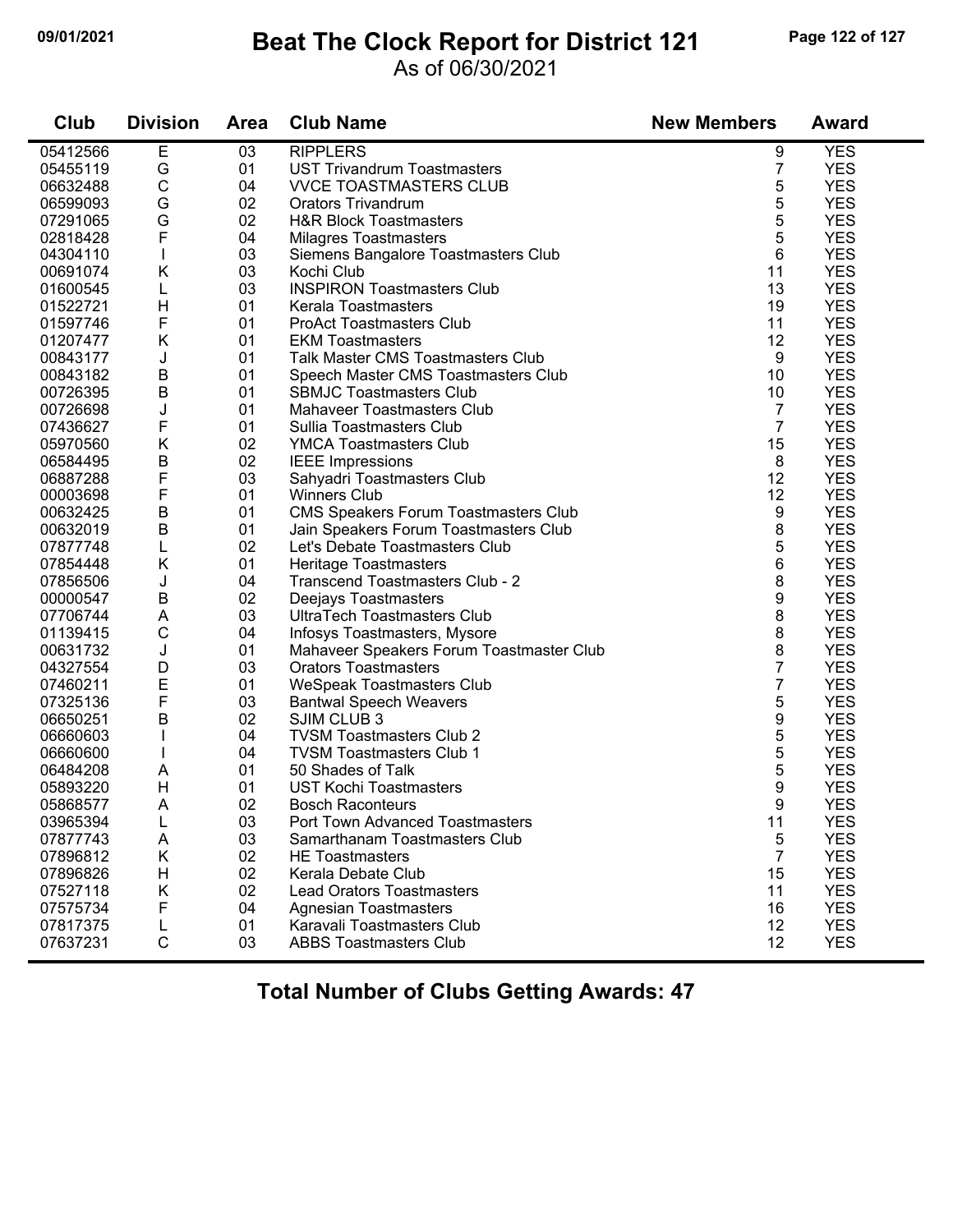## **09/01/2021 Beat The Clock Report for District 122 Page 123 of 127**

As of 06/30/2021

| Club     | <b>Division</b> | <b>Area</b> | <b>Club Name</b>                 | <b>New Members</b> | <b>Award</b> |
|----------|-----------------|-------------|----------------------------------|--------------------|--------------|
| 07607853 | A               | 04          | Ravi Toastmasters Club           |                    | <b>YES</b>   |
| 07686631 | С               | 08          | Emumba Toastmasters Club         | 9                  | <b>YES</b>   |
| 07808614 | Α               | 04          | Cloud 122                        | 9                  | <b>YES</b>   |
| 01576863 | С               | 09          | <b>ICMAP Toastmasters Club</b>   | 19                 | <b>YES</b>   |
| 07322955 | B               | 02          | Storytellers Toastmasters Club   | 9                  | <b>YES</b>   |
| 07314007 | B               | 01          | <b>Zenith Toastmasters Club</b>  | 5                  | <b>YES</b>   |
| 01154846 | С               | 08          | Islamabad Toastmasters Club      | 14                 | <b>YES</b>   |
| 00827545 | B               | 03          | Husne Khitabat Toastmasters Club | 10                 | <b>YES</b>   |
| 06043474 | B               | 10          | Hub Toastmasters Club            | 8                  | <b>YES</b>   |
| 01214038 | А               | 05          | Lahore Toastmasters Club         | 6                  | <b>YES</b>   |
| 00001417 | B               | 01          | Karachi Toastmasters Club        | 8                  | <b>YES</b>   |
| 07408526 | С               | 08          | CA Toastmasters Club Peshawar    | 5                  | <b>YES</b>   |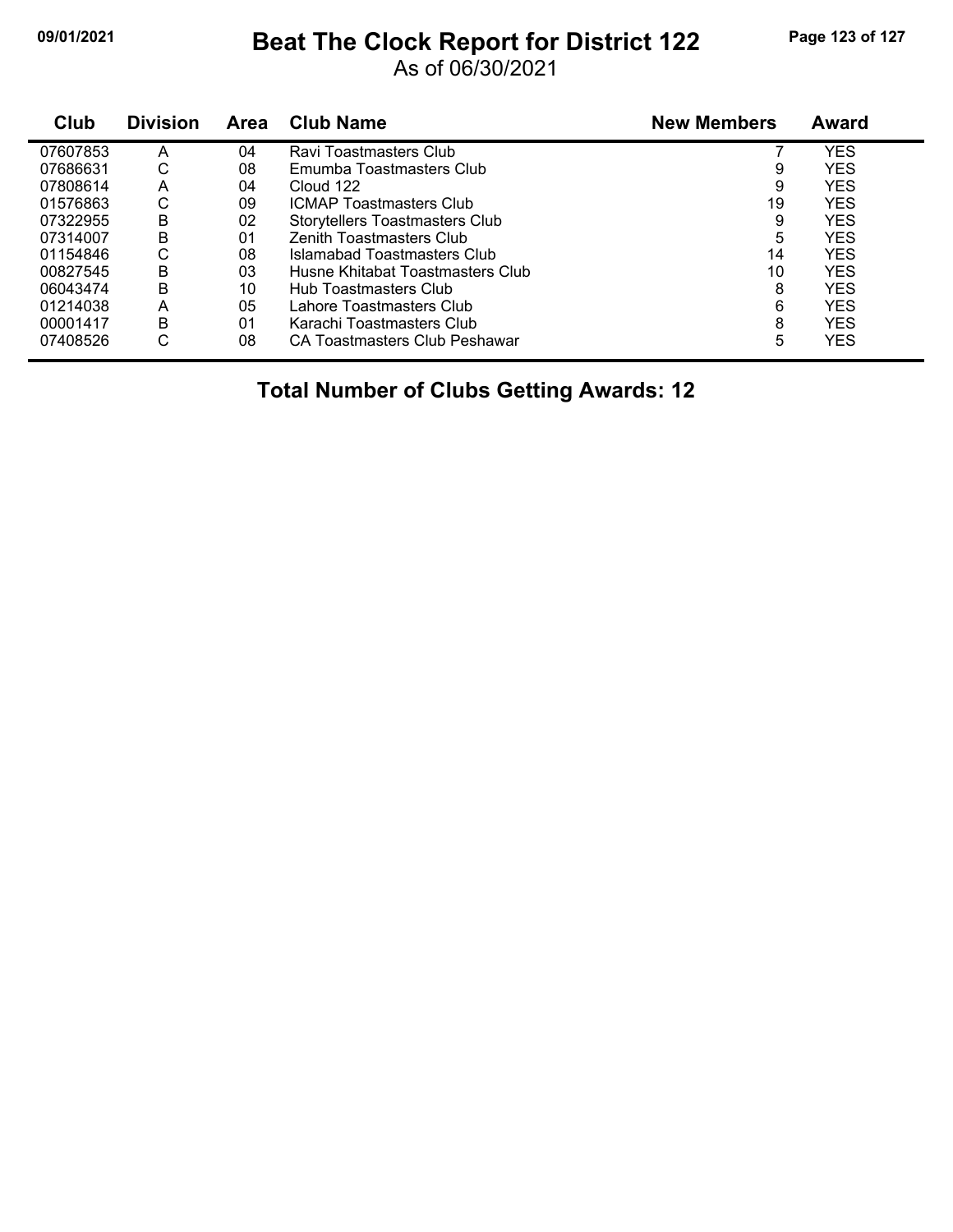## **09/01/2021 Beat The Clock Report for District 123 Page 124 of 127**

As of 06/30/2021

| Club     | <b>Division</b> | <b>Area</b> | <b>Club Name</b>                      | <b>New Members</b> | <b>Award</b> |
|----------|-----------------|-------------|---------------------------------------|--------------------|--------------|
| 04662653 | A               | 42          | <b>Cornell Markham Toastmasters</b>   | 5                  | <b>YES</b>   |
| 00877549 | С               | 61          | <b>Confidence Speaks</b>              | 5                  | <b>YES</b>   |
| 00873612 | M               | 34          | Speakers of the Hill                  | 13                 | <b>YES</b>   |
| 03818262 | Ε               | 83          | Civil Communicators Club              | 5                  | <b>YES</b>   |
| 00583417 | Β               | 24          | Region of Peel Toastmasters           | 5                  | <b>YES</b>   |
| 01183006 | A               | 42          | Power Speaking Toastmasters Club      | 5                  | <b>YES</b>   |
| 00643540 | N               | 13          | Voix du Nord                          | 5                  | <b>YES</b>   |
| 02527941 | G               | 54          | North York Project Management         | 5                  | <b>YES</b>   |
| 00008568 | G               | 52          | Downsview Toastmasters Club           | 5                  | <b>YES</b>   |
| 07322471 | G               | 52          | Weston-Mount Dennis Toastmasters Club | 6                  | <b>YES</b>   |
| 07182788 | E               | 82          | Ontario Tech U Toastmasters           | 5                  | <b>YES</b>   |
| 01115157 | G               | 51          | Solid Speakers                        | 8                  | <b>YES</b>   |
| 07544266 | A               | 41          | <b>CGI Dynamic</b>                    | 13                 | <b>YES</b>   |
| 07583545 | D               | 74          | Speak Up Centennial                   | 7                  | <b>YES</b>   |
| 00004017 | G               | 53          | <b>Schulich Toastmasters Club</b>     | 6                  | <b>YES</b>   |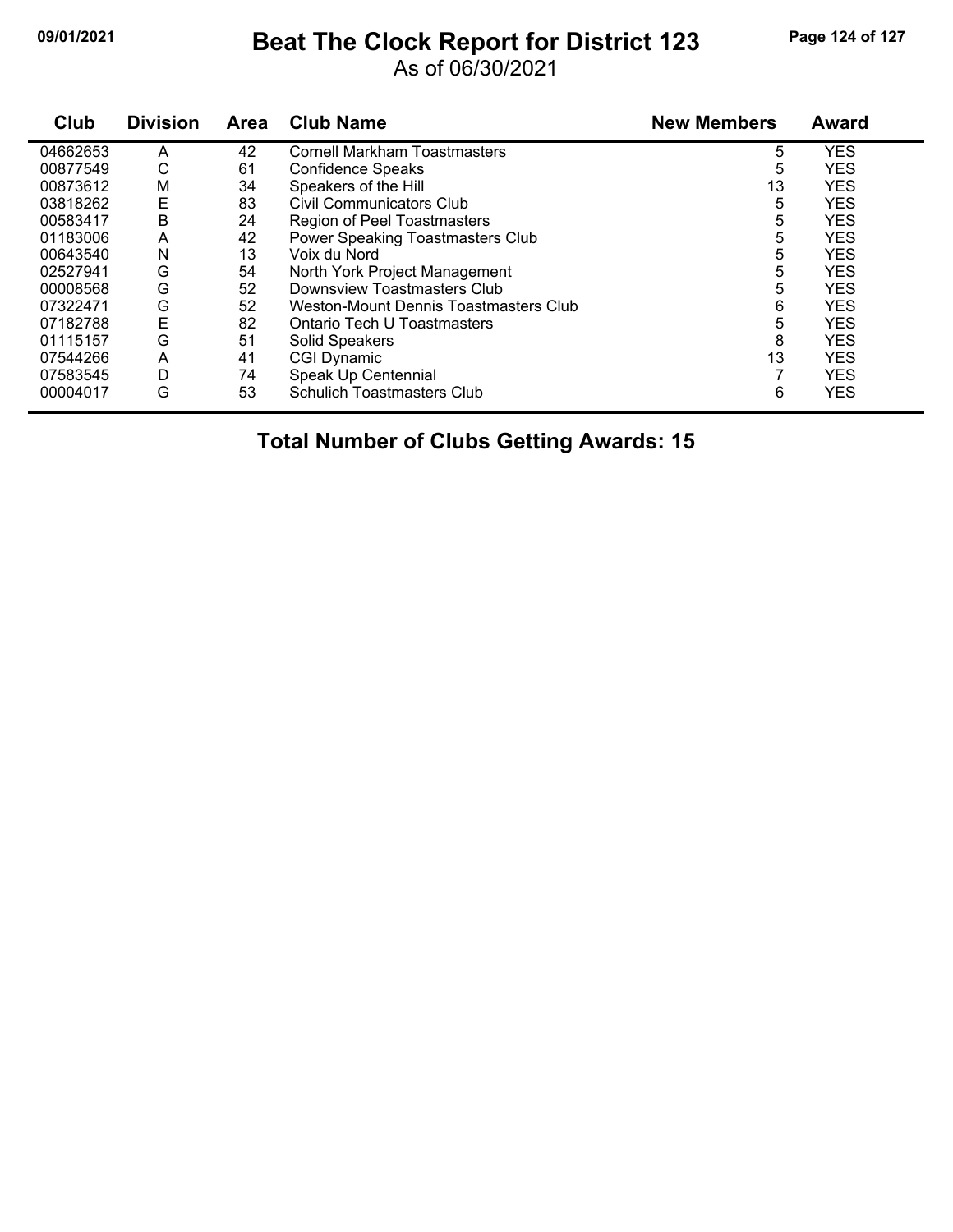## **09/01/2021 Beat The Clock Report for District F Page 125 of 127**

As of 06/30/2021

| Club     | <b>Division</b> | <b>Area</b> | Club Name                                       | <b>New Members</b> | Award      |
|----------|-----------------|-------------|-------------------------------------------------|--------------------|------------|
| 00007368 | G               | 03          | Possibilities Unlimited Club                    | 5                  | YES        |
| 07555931 |                 | 04          | Pacific Life Toastmasters - Spout It Out        | 5                  | YES        |
| 07699134 | С               | 03          | <b>Just Speeches</b>                            | 11                 | YES        |
| 03944816 | G               | 02          | South Orange County Toastmasters                | 6                  | YES        |
| 00000231 |                 | 01          | Newport Center Toastmasters Club                | 8                  | YES        |
| 00000179 | С               | 03          | Huntington Beach Rise & Shine Toastmasters Club | 5                  | YES        |
| 01600543 | A               | 03          | NAAAP-OC                                        |                    | YES        |
| 00870344 | С               | 04          | FCBC FV Speech Club                             | 5                  | <b>YES</b> |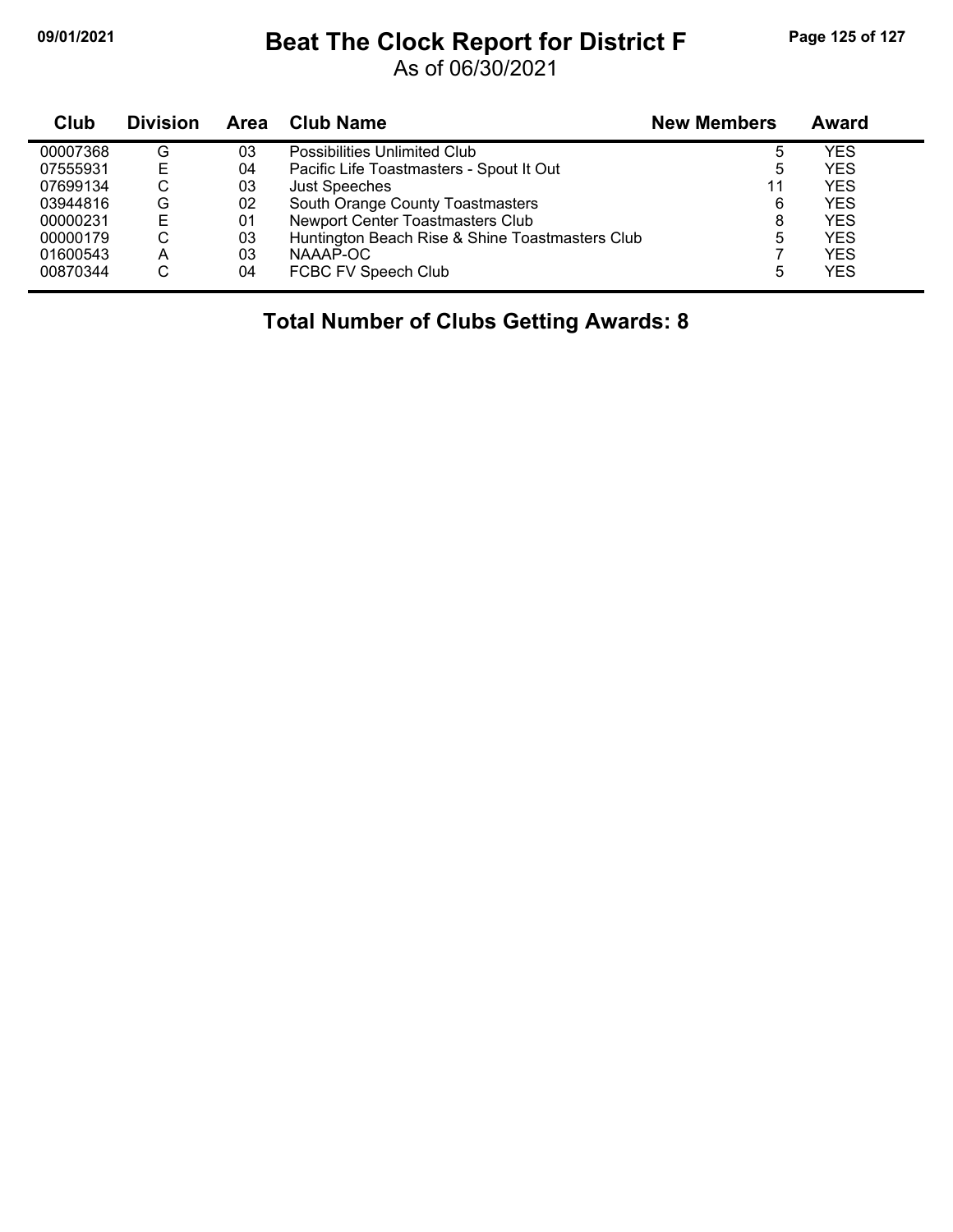# **09/01/2021 Beat The Clock Report for District U Page 126 of 127**

As of 06/30/2021

| <b>Club</b> | <b>Division</b> |    | Area Club Name                           | <b>New Members</b> | Award      |
|-------------|-----------------|----|------------------------------------------|--------------------|------------|
| 07794428    |                 | 01 | Prudent Prodigy International Online TMC |                    | YES        |
| 07804632    |                 | 01 | <b>HSG Toastmasters</b>                  | 6                  | <b>YES</b> |
| 07076209    |                 | 01 | The Pros And Comms Collective            | 8                  | <b>YES</b> |
| 02105220    |                 | 08 | <b>Toastmasters Mining For Words</b>     | 11                 | <b>YES</b> |
| 00008319    |                 | 08 | <b>Phoenix Toastmasters Club</b>         | 5                  | <b>YES</b> |
| 06636543    |                 | 01 | Agora Online Toastmasters Club           |                    | <b>YES</b> |